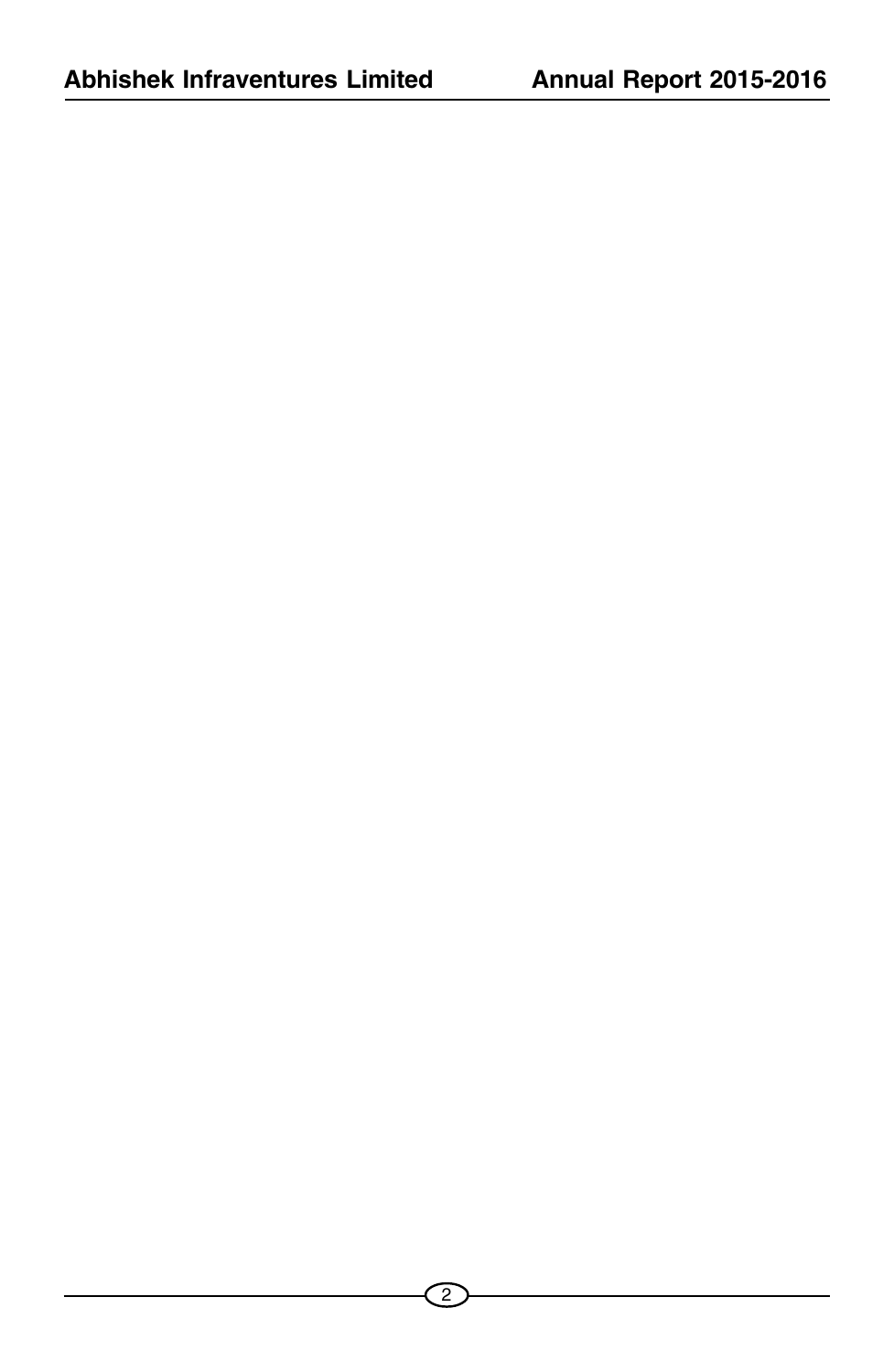# BOARD OF DIRECTORS

Mr. Harish Adithya Kuruba w. e. f. 08.06.2016

#### REGISTERED OFFICE

COMPANY SECRETARY

H.No. 3-6-672/A, Street No. 10, Himayath Nagar, Hyderabad - 500029. Telangana

## CORPORATE OFFICE

Skill Spectrum, H.No. 3-6-367 to 369, Himayathnagar, Hyderabad 500029, Telangana.

## CORPORATE IDENTITY NUMBER : L45204TG1984PLC111447

#### AUDITORS

M/s. M. M Reddy & Co., Chartered Accountants, G-8, Amrutha Ville, Right Wing, Rajbhavan Road, Somajiguda, Hyderabad- 500 082

## BANKERS

ICICI Bank Himayathnagar Branch Hyderabad

#### AUDIT COMMITTEE:

- 1. Mr. Kachipuram Srikanth Chairman
- 2. Mr. Varra Chinnapureddy Member
- -
- 3. Mr. Venkataramana Sanapala Member
	- 3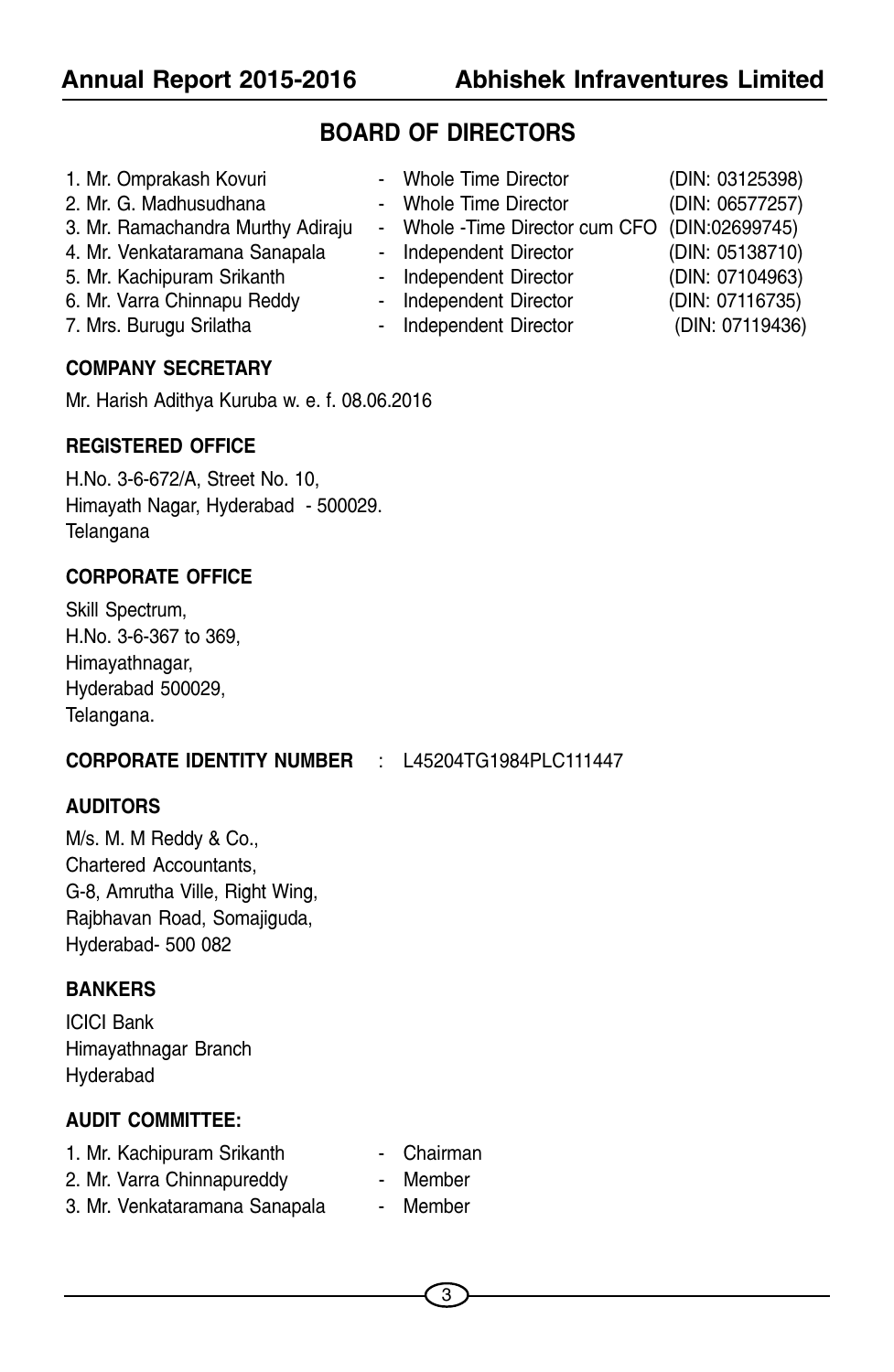#### NOMINATION & REMUNERATION COMMITTEE:

- 1. Mr. Varra Chinnapureddy Chairman
- 2. Mr. Kachipuram Srikanth Member
- 3. Mr. Venkataramana Sanapala Member

#### STAKEHOLDER RELATIONSHIP COMMITTEE:

- 1. Mrs. Burugu Srilatha Chairman
- 2. Mr. Venkataramana Sanapala Member
- 3. Mr. Kachipuram Srikanth Member

## INDEPENDENT DIRECTORS COMMITTEE:

| Mr. S. Venkata Ramana | Chairman |
|-----------------------|----------|
|-----------------------|----------|

- 2. Mr. Varra Chinnapu Reddy Member
- 3. Mrs. B. Srilatha Member

## RISK MANAGEMENT COMMITTEE:

| 1. Mr. Kachipuram Srikanth  | - Chairman |
|-----------------------------|------------|
| 2. Mr. Varra Chinnapu Reddy | - Member   |
| 3. Mr. ASR Murthy           | - Member   |

# REGISTRAR & SHARE TRANSFER AGENTS

Aarthi Consultants Private Limited 1-2-285, Domalguda Hyderabad - 500029 Tel No.: 04027638111/27634445 Fax: 040-27632184 E-mail: aarthiconsultants@gmail.com

LISTED AT : BSE Limited, ASE Limited

ISIN : INE281P01016

WEBSITE : www.abhishekinfra.co.in

#### INVESTOR E-MAIL ID : abhiinfraventures@gmail.com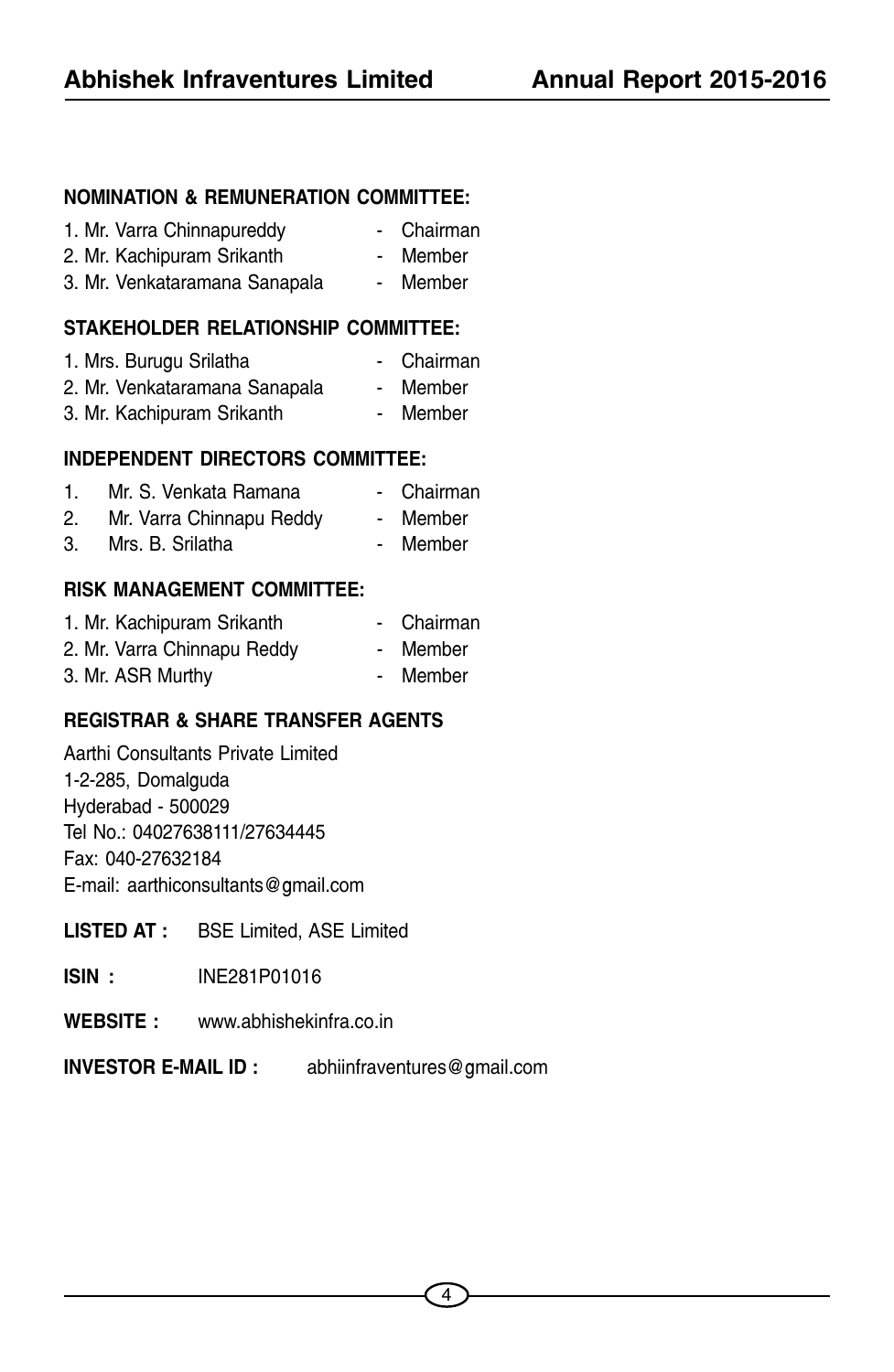# **NOTICE**

Notice is hereby given that the Thirty Second Annual General Meeting of the Shareholders of M/s. Abhishek Infraventures Limited will be held on Thursday, 29th day of September, 2016 at 11:30 A.M. Sai Anupama Family Restaurant and Banquet Halls, Padmavathi Towers, Near Nizampet X Roads, Kukatpally, Hyderabad - 500072, Telangana to transact the following business:

#### ORDINARY BUSINESS:

- 1. To receive, consider and adopt the Audited Balance Sheet as at March 31, 2016, the Statement of Profit & Loss and Cash Flow Statement for the year ended on that date together with the Notes attached thereto, along with the Reports of Auditors and Directors thereon.
- 2. To appoint a director in place of Mr. G Madhusudhana (DIN: 06577257) who retires by rotation.

To consider and if though fit, to pass with or without modification, the following Resolution as an Ordinary Resolution.

"RESOLVED THAT the vacancy caused by retirement of Mr. G. Madhusudhana (DIN : 06577257), Director who does not offer himself for re-appointment, be not filled up.

3. To appoint M/s M.M Reddy & Co., Statutory Auditors to hold office from the conclusion of this Annual General Meeting till the conclusion of the next Annual General Meeting of the Company at remuneration as may be fixed by the Board.

> For and on behalf of the Board For Abhishek Infraventures Limited

Place: Hyderabad **K. Omprakash**<br>
Date: 10.08.2016 **K. Omprakash** 

Sd/-

Whole-Time Director (DIN: 03125398)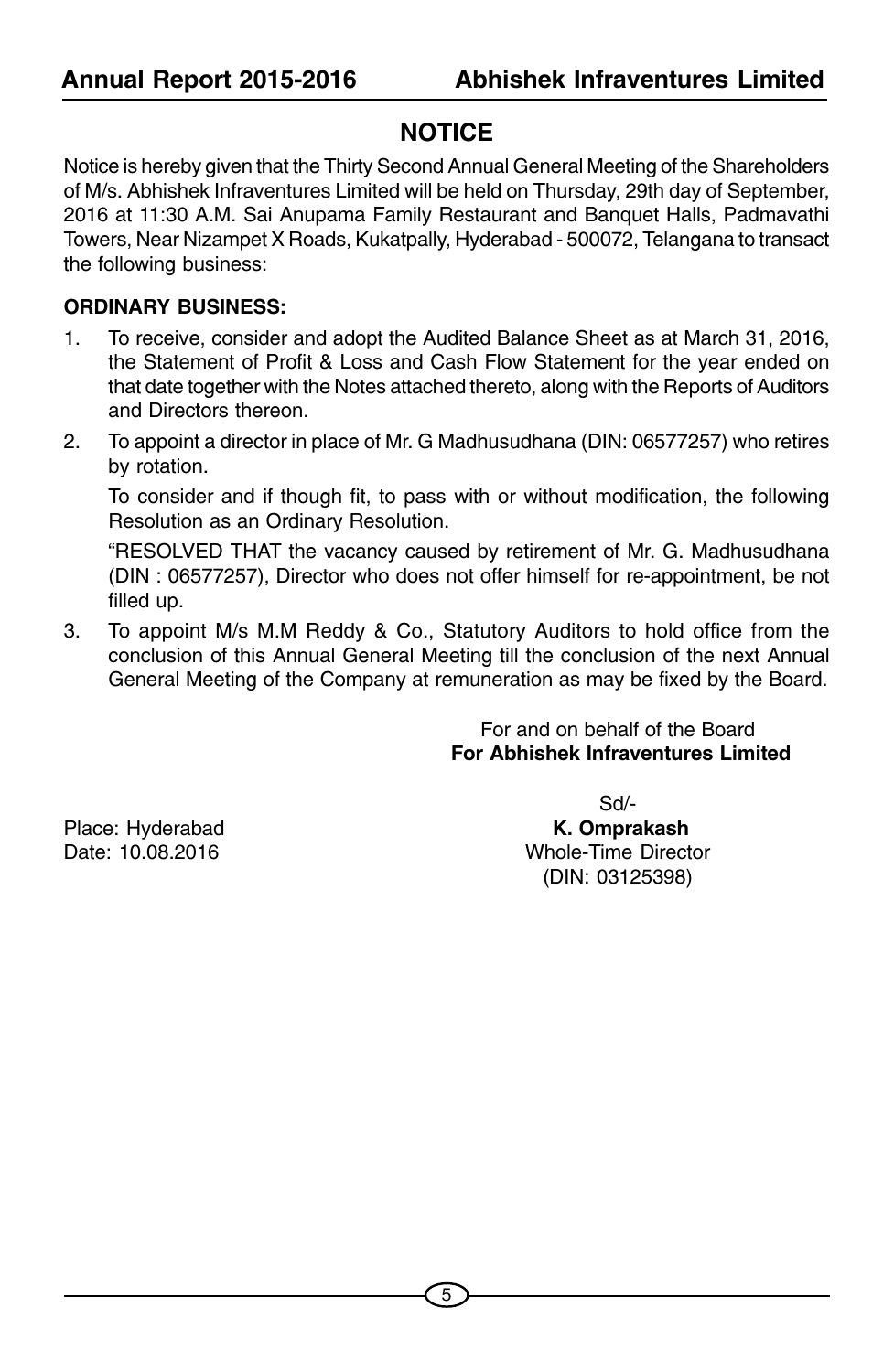# NOTES:

1. A MEMBER ENTITLED TO ATTEND AND VOTE IS ENTITLED TO APPOINT A PROXY TO ATTEND AND VOTE INSTEAD OF HIMSELF/HERSELF AND A PROXY NEED NOT BE A MEMBER OF THE COMPANY. The instrument of Proxy in order to be effective shall be deposited at the Corporate Office of the Company by not less than 48 hours before the commencement of the Meeting.

Pursuant to the provisions of Section 105 of the Companies Act, 2013, a person can act as a proxy on behalf of not more than fifty (50) members and holding in aggregate not more than 10% of the total share capital of the Company carrying voting rights. A member holding more than 10% of the total share capital of the Company carrying voting rights may appoint a single person as proxy, who shall not act as a proxy for any other person or shareholder. The appointment of proxy shall be in the Form No. MGT.11 annexed herewith.

- 2. The Register of Members and Share Transfer Books of the Company will remain closed from 24.09.2016 to 29.09.2016 (Both days Inclusive).
- 3. Members holding shares in the electronic form are requested to inform any changes in address/bank mandate directly to their respective Depository Participants.
- 4. Members are requested to hand over the enclosed Attendance Slip, duly signed in accordance with their specimen signature(s) registered with the Company for admission to the meeting hall. Members who hold shares in dematerialised form are requested to bring their Client ID and DP ID Numbers for identification.
- 5. Corporate Members are requested to send to the Company's Registrar & Transfer Agent, a duly certified copy of the Board Resolution authorizing their representative to attend and vote at the Annual General Meeting.
- 6. In case of joint holders attending the Meeting, only such joint holders who are higher in the order of names will be entitled to vote.
- 7. The Securities and Exchange Board of India has mandated submission of Permanent Account Number (PAN) by every participant in securities market. Members holding shares in demat form are, therefore, requested to submit PAN details to the Depository Participants with whom they have demat accounts. Members holding shares in physical form can submit their PAN details to the Company/ Registrar and Share Transfer Agents (M/s. Aarthi Consultants Private Limited)
- 8. As a measure of austerity, copies of the annual report will not be distributed at the Annual General Meeting. Members are therefore, requested to bring their copies of the Annual Report to the Meeting.

Members holding shares in the same name under different ledger folios are requested to apply for Consolidation of such folios and send the relevant share certificates to M/s. Aarthi Consultants Private Limited Share Transfer Agents of the Company for their doing the needful.

- 9. Members are requested to send their queries at least 10 days before the date of meeting so that information can be made available at the meeting.
- 10. In respect of shares held in physical mode, all shareholders are requested to intimate changes, if any, in their registered address immediately to the registrar and share transfer agent of the company and correspond with them directly regarding share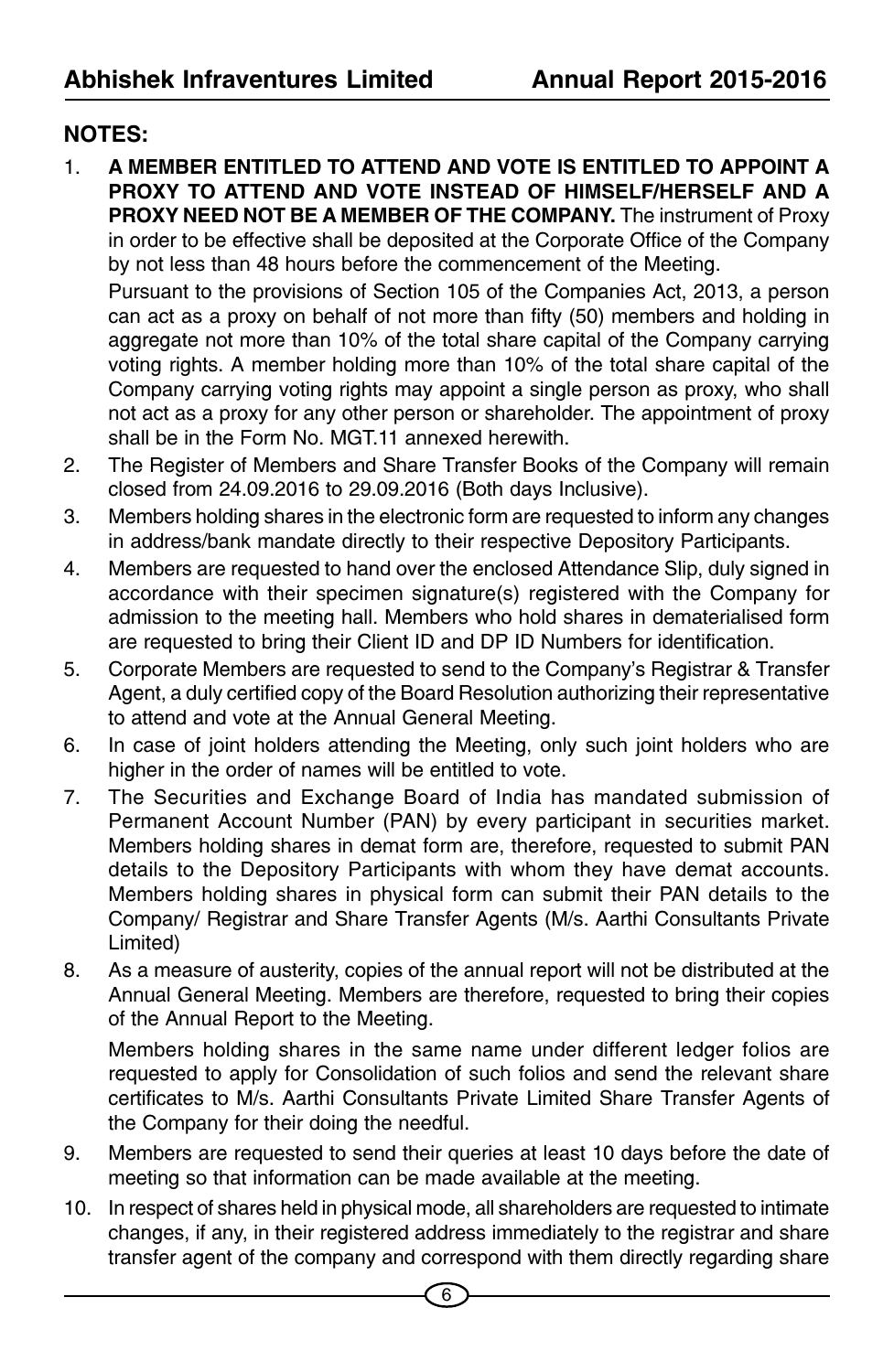transfer/transmission /transposition, Demat / Remat, change of address, issue of duplicate shares certificates, ECS and nomination facility.

- 11. In terms of Section 72 of the Companies Act, 2013, a member of the company may nominate a person on whom the shares held by him/her shall vest in the event of his/her death. Members desirous of availing this facility may submit nomination in prescribed Form-SH-13 to the company/RTA in case shares are held in physical form, and to their respective depository participant, if held in electronic form.
- 12. Electronic copy of the Annual Report for 2015-2016 is being sent to all the members whose Email-IDs are registered with the Company/Depository Participants(s) for communication purposes unless any member has requested for a hard copy of the same. For members who have not registered their email address, physical copies of the Annual Report for 2015-2016 is being sent in the permitted mode.
- 13. Members may also note that the Notice of the Annual General Meeting and the Annual Report for 2015-2016 will also be available on the Company's website www.abhishekinfra.co.in for their download. The physical copies of the aforesaid documents will also be available at the Company's Registered Office for inspection during normal business hours on working days. Even after registering for ecommunication, members are entitled to receive such communication in physical form, upon making a request for the same, by post free of cost. For any communication, the shareholders may also send requests to the Company's investor email id: abhiinfraventures@gmail.com
- 14. Voting through electronic means

Pursuant to Section 108 of the Companies Act, 2013, read with the relevant Rules of the Act, the Company is pleased to provide the facility to Members to exercise their right to vote by electronic means the business may be transacted through e-Voting Services provided by Central Depository Services (India) Limited (CDSL). The Members, whose names appear in the Register of Members / list of Beneficial Owners as on 23.09.2016, are entitled to vote on the Resolutions set forth in this Notice. The e-voting period will commence at 09.00 a.m. on 26.09.2016 and will end at 05.00 p.m. on 28.09.2016.The Company has appointed Mr. Vivek Surana, Practising Company Secretary, to act as the Scrutinizer, to scrutinize the e-voting process in a fair and transparent manner. The Members desiring to vote through remote e-voting refer to the detailed procedure given hereinafter.

#### The instructions for shareholders voting electronically are as under:

- (i) The voting period begins on 26.09.2016 and ends on 28.09.2016. During this period shareholders of the Company, holding shares either in physical form or in dematerialized form, as on the cut-off date (record date) of 23.09.2016 may cast their vote electronically. The e-voting module shall be disabled by CDSL for voting thereafter.
- (ii) The shareholders should log on to the e-voting website www.evotingindia.com.
- (iii) Click on Shareholders.
- (iv) Now Enter your User ID
	- (i) For CDSL: 16 digits beneficiary ID,
	- (ii) For NSDL: 8 Character DP ID followed by 8 Digits Client ID,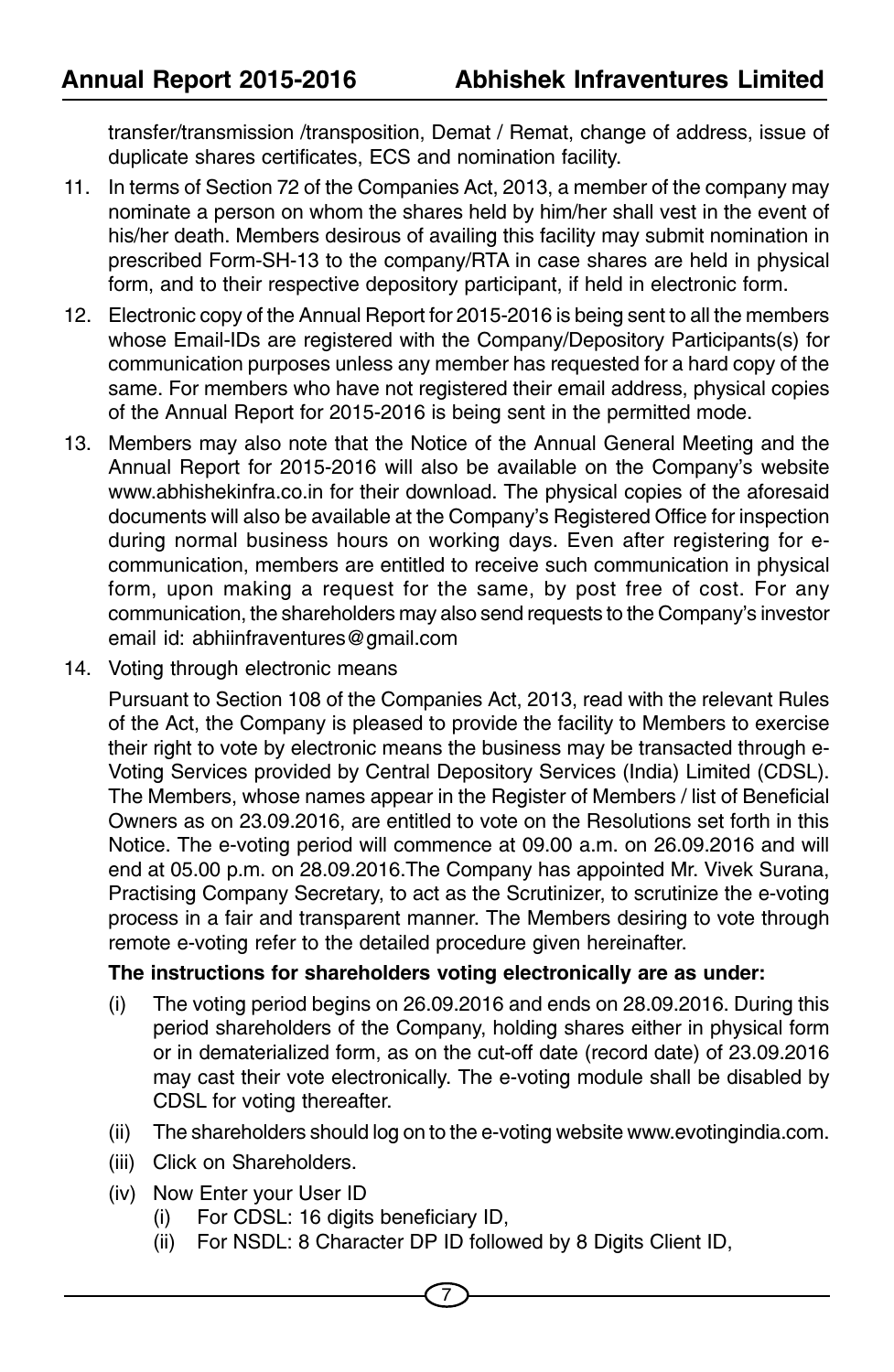- (iii) Members holding shares in Physical Form should enter Folio Number registered with the Company.
- (v) Next enter the Image Verification as displayed and Click on Login.
- (vi) If you are holding shares in demat form and had logged on to www.evotingindia.com and voted on an earlier voting of any company, then your existing password is to be used.
- (vii) If you are a first time user follow the steps given below:

|                                                              | For Members holding shares in Demat Form and Physical Form                                                                                                                                                                                                                                                                                                                                                                                                                                                   |
|--------------------------------------------------------------|--------------------------------------------------------------------------------------------------------------------------------------------------------------------------------------------------------------------------------------------------------------------------------------------------------------------------------------------------------------------------------------------------------------------------------------------------------------------------------------------------------------|
| PAN <sup>*</sup>                                             | Enter your 10 digit alpha-numeric PAN issued by Income Tax<br>Department (Applicable for both demat shareholders as well as<br>physical shareholders)                                                                                                                                                                                                                                                                                                                                                        |
|                                                              | • Members who have not updated their PAN with the Company/<br>Depository Participant are requested to use the first two letters of<br>their name and the 8 digits of the sequence number in the PAN<br>field.<br>$\bullet$ In case the sequence number is less than 8 digits enter the<br>applicable number of 0's before the number after the first two<br>characters of the name in CAPITAL letters. Eg. If your name is<br>Ramesh Kumar with sequence number 1 then enter<br>RA00000001 in the PAN field. |
| Dividend<br>Bank<br>Details#<br>OR Date<br>of Birth<br>(DOB) | Enter the Dividend Bank Details or Date of Birth (in dd/mm/yyyy<br>format) as recorded in your demat account or in the company<br>records in order to login.<br>• If both the details are not recorded with the depository<br>or company please enter the member id / folio number in the<br>Dividend Bank details field as mentioned in instruction                                                                                                                                                         |

(viii) After entering these details appropriately, click on "SUBMIT" tab.

- (ix) Members holding shares in physical form will then directly reach the Company selection screen. However, members holding shares in demat form will now reach 'Password Creation' menu wherein they are required to mandatorily enter their login password in the new password field. Kindly note that this password is to be also used by the demat holders for voting for resolutions of any other company on which they are eligible to vote, provided that company opts for e-voting through CDSL platform. It is strongly recommended not to share your password with any other person and take utmost care to keep your password confidential.
- (x) For Members holding shares in physical form, the details can be used only for e-voting on the resolutions contained in this Notice.
- (xi) Click on the EVSN for Abhishek Infraventures Limited.
- (xii) On the voting page, you will see "RESOLUTION DESCRIPTION" and against the same the option "YES/NO" for voting. Select the option YES or NO as desired. The option YES implies that you assent to the Resolution and option NO implies that you dissent to the Resolution.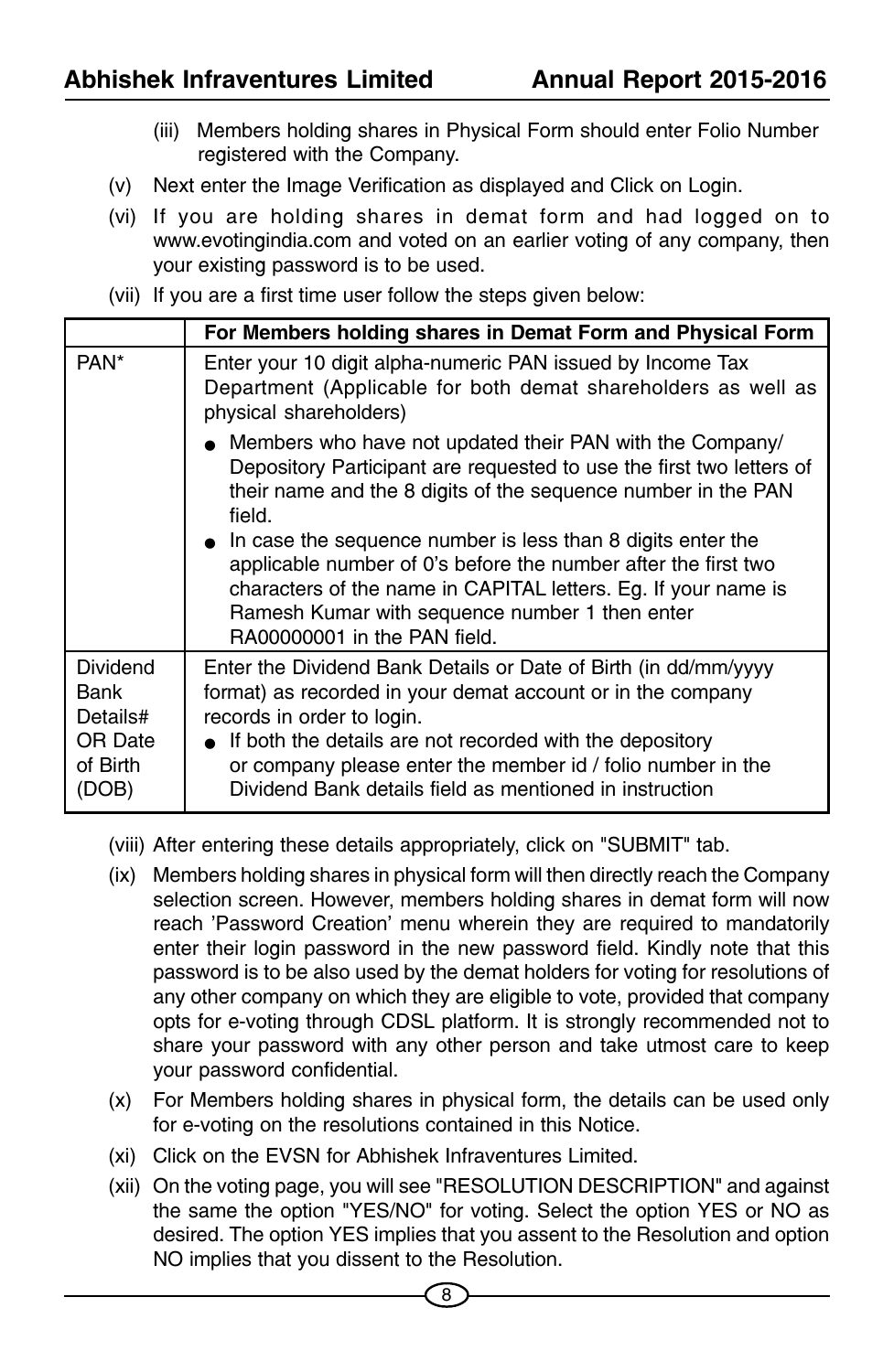- (xiii) Click on the "RESOLUTIONS FILE LINK" if you wish to view the entire Resolution details.
- (xiv) After selecting the resolution you have decided to vote on, click on "SUBMIT". A confirmation box will be displayed. If you wish to confirm your vote, click on "OK", else to change your vote, click on "CANCEL" and accordingly modify your vote.
- (xv) Once you "CONFIRM" your vote on the resolution, you will not be allowed to modify your vote.
- (xvi) You can also take a print of the votes cast by clicking on "Click here to print" option on the Voting page.
- (xvii) If a demat account holder has forgotten the login password then Enter the User ID and the image verification code and click on Forgot Password & enter the details as prompted by the system.
- (xviii) Shareholders can also cast their vote using CDSL's mobile app m-Voting available for android based mobiles. The m-Voting app can be downloaded from Google Play Store. Please follow the instructions as prompted by the mobile app while voting on your mobile.

(xix) Note for Non - Individual Shareholders and Custodians

- Non-Individual shareholders (i.e. other than Individuals, HUF, NRI etc.) and Custodian are required to log on to www.evotingindia.com and register themselves as Corporates.
- A scanned copy of the Registration Form bearing the stamp and sign of the entity should be emailed to helpdesk.evoting@cdslindia.com.
- After receiving the login details a Compliance User should be created using the admin login and password. The Compliance User would be able to link the account(s) for which they wish to vote on.
- The list of accounts linked in the login should be mailed to helpdesk.evoting@cdslindia.com and on approval of the accounts they would be able to cast their vote.
- A scanned copy of the Board Resolution and Power of Attorney (POA) which they have issued in favour of the Custodian, if any, should be uploaded in PDF format in the system for the scrutinizer to verify the same.
- (xx) In case you have any queries or issues regarding e-voting, you may refer the Frequently Asked Questions ("FAQs") and e-voting manual available at www.evotingindia.com, under help section or write an email to helpdesk.evoting@cdslindia.com.
- 15. The voting rights of shareholders shall be in proportion to their shares of the paid up equity share capital of the Company as on the cut-off date (record date) of 23.09.2016.
- 16. The Register of Directors' and Key Managerial Personnel and their shareholding maintained under Section 170 of the Companies Act, 2013, the Register of Contracts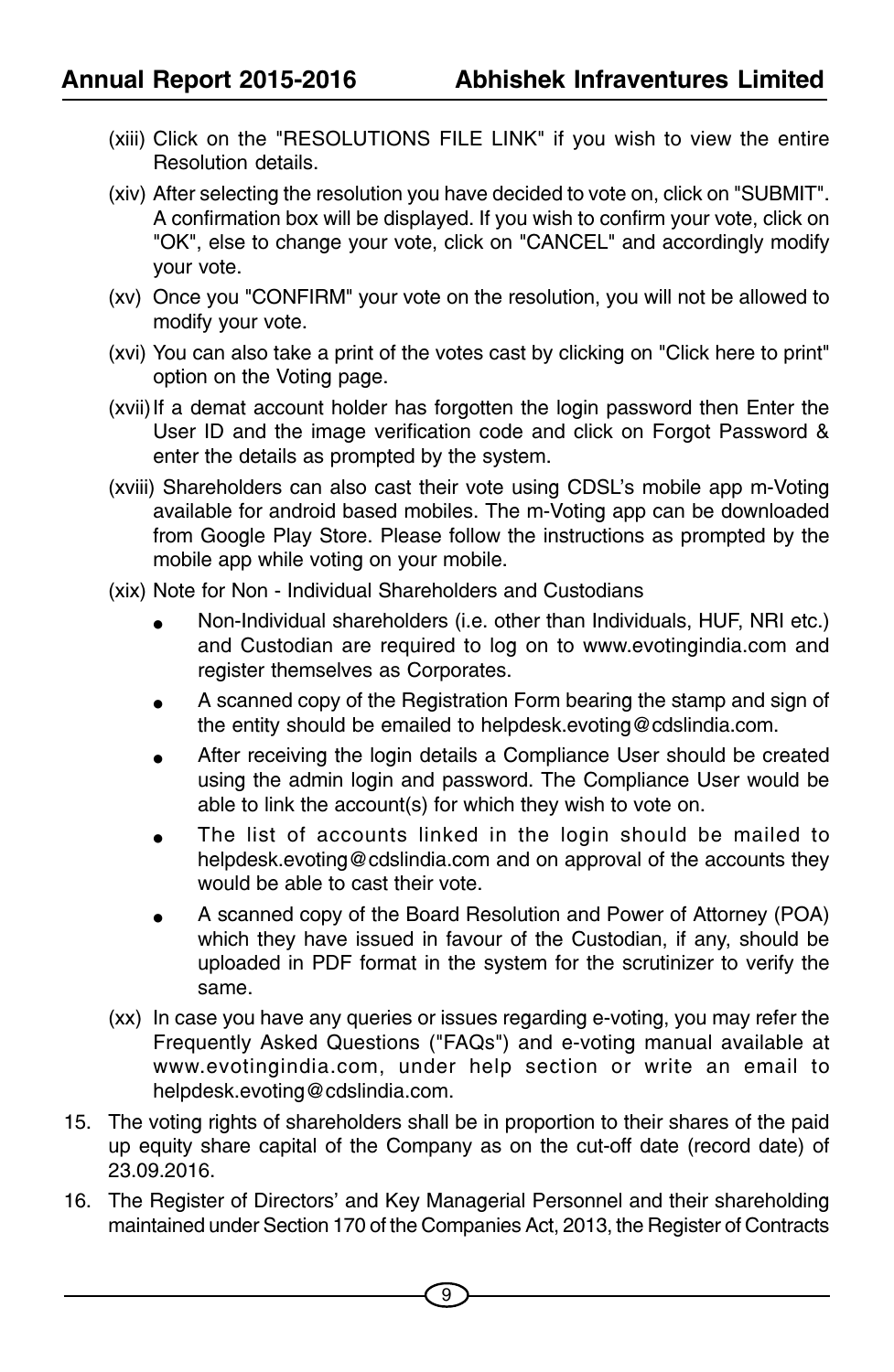or arrangements in which the directors are interested under Section 189 of the Companies Act, 2013, will be available for inspection at the AGM.

- 17. Relevant documents referred to in the accompanying Notice, as well as Annual Reports and Annual Accounts of the Subsidiaries Companies whose Annual Accounts have been consolidated with the Company are open for inspection at the Registered Office of the Company, during the office hours, on all working days between 10.00 A.M. to 5.00 P.M. up to the date of Annual General Meeting.
- 18. The Ministry of Corporate Affairs (vide circular nos. 17/2011 18/2011 dated April 21 and April 29, 2011 respectively), has undertaken a 'Green Initiative in Corporate Governance' and allowed companies to share documents with its shareholders through an electronic mode. Members are requested to support this green initiative by registering/uploading their email addresses, in respect of shares held in dematerialized form with their respective Depository Participant and in respect of shares held in physical form with the Company's Registrar and Share Transfer Agents.

For and on behalf of the Board For Abhishek Infraventures Limited

Place: Hyderabad<br>Date: 10.08.2016

Sd/-<br>**K. Omprakash** Whole-Time Director (DIN: 03125398)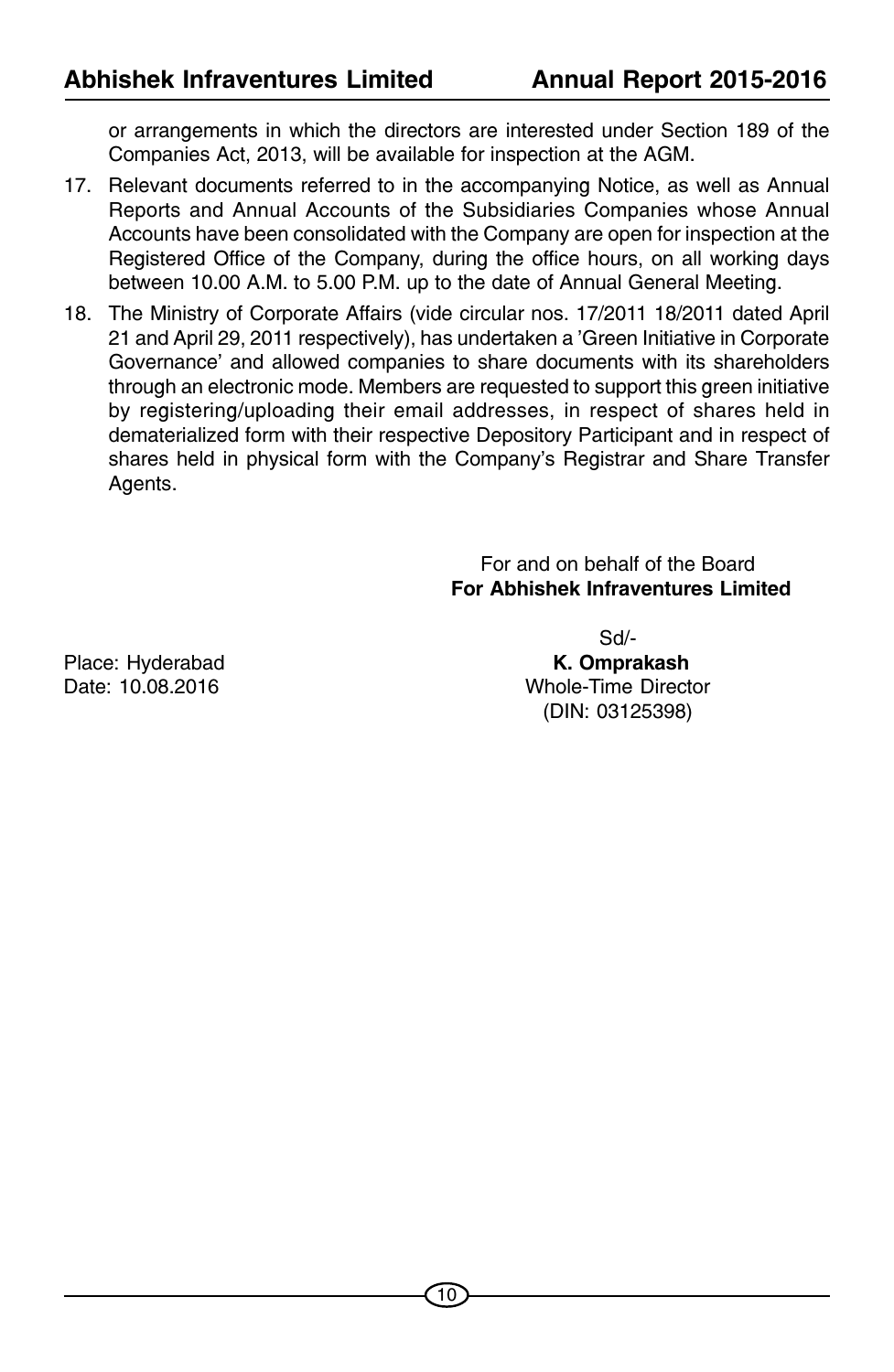# BOARD'S REPORT

To the Members,

The Directors have pleasure in presenting before you the Annual Report of the Company together with the Audited Statements of Accounts for the year ended 31st March, 2016.

# 1. FINANCIAL SUMMARY/HIGHLIGHTS, OPERATIONS, STATE OF AFFAIRS:

The performance during the period ended 31st March, 2016 has been as under:

Rs. (In Lakhs)

| <b>Particulars</b>       | 2015-2016 | 2014-2015 |
|--------------------------|-----------|-----------|
| <b>Total Income</b>      | 240.47    | 256.80    |
| <b>Total Expenditure</b> | 236.13    | 249.48    |
| Profit Before Tax        | 4.34      | 7.33      |
| Provision for Tax        | (1.34)    | (2.27)    |
| Profit after Tax         | 3.00      | 5.06      |

# 2. EVENTS SUBSEQUENT TO THE DATE OF FINANCIAL STATEMENTS:

There were no material changes and commitments affecting financial position of the company between 31st March and the date of Board's Report. (i.e. 10/08/2016). The Company's registered office was shifted from 701, Arunachal Building, 19, Barakhamba Road, Connaught Place, Delhi -110001 to H.No. 3-6-672/A, Street No. 10, Himayathnagar, Hyderabad 500029, Telangana.

The Company has applied for listing of its shares on Metropolitan Stock Exchange of India Limited.

# 3. CHANGE IN THE NATURE OF BUSINESS, IF ANY:

During the period under review and the date of Board's Report there was no change in the nature of Business.

# 4. PUBLIC DEPOSITS:

The Company has not accepted any deposits falling within the meaning of Section 73 of the Companies Act, 2013 and the Companies (Acceptance of Deposits) Rules 2014, during the financial year under review.

# 5. TRANSFER TO RESERVES:

Directors have decided not to transfer any amount to reserves for the year.

# 6. DIVIDEND:

Keeping the Company's expansion and growth plans in mind, your Directors have decided not to recommend dividend for the year.

# 7. REVISION OF FINANCIAL STATEMENTS:

There was no revision of the financial statements for the year under review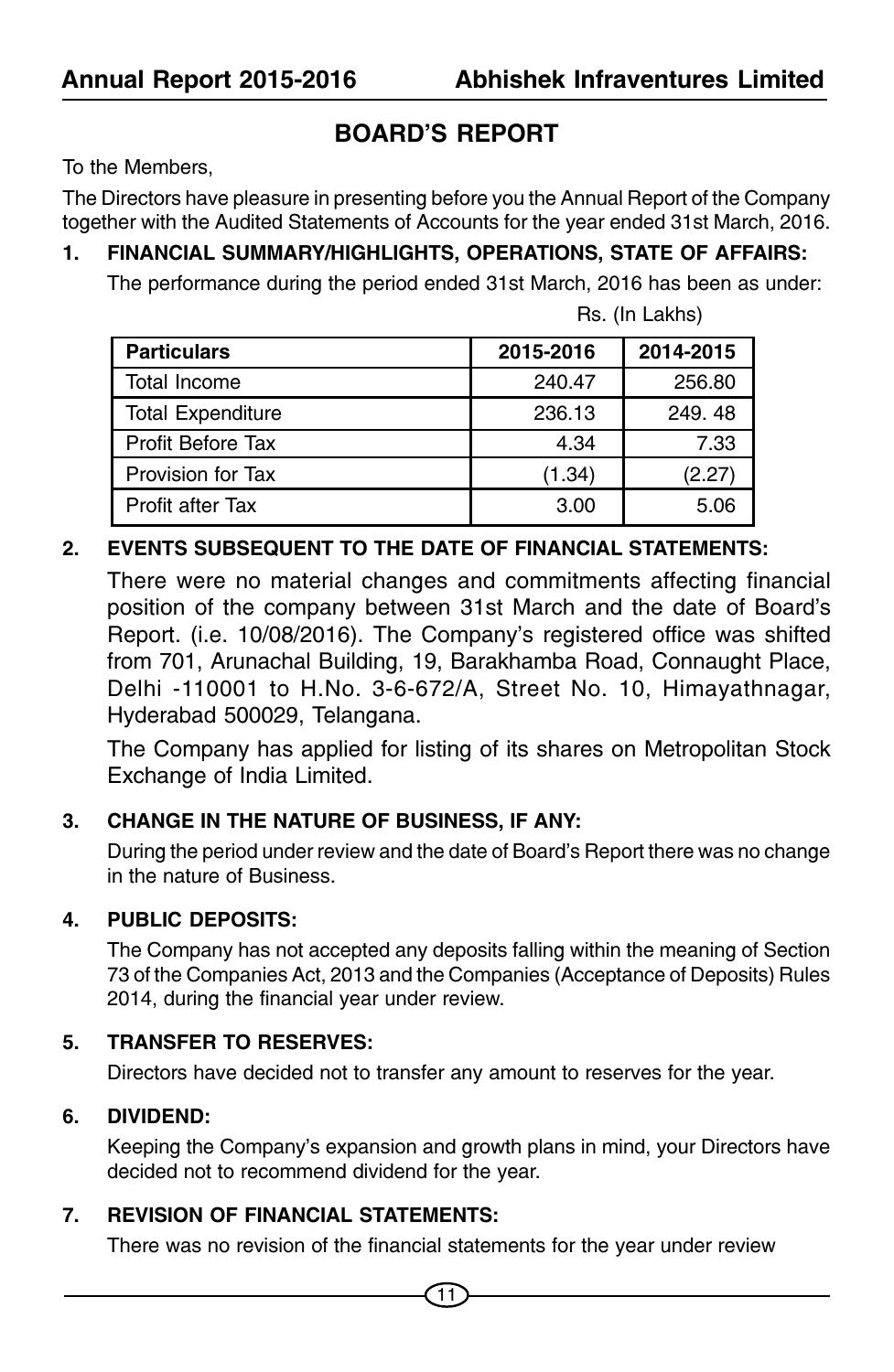## 8. DISCLOSURES UNDER SECTION 134(3) (l) OF THE COMPANIES ACT, 2013:

No material changes and commitments which could affect the Company's financial position have occurred between the ends of the financial year of the Company.

# 9. DISCLOSURE OF INTERNAL FINANCIAL CONTROLS

The Internal Financial Controls with reference to financial statements as designed and implemented by the Company are adequate. During the year under review, no material or serious observation has been received from the Internal Auditors of the Company for inefficiency or inadequacy of such controls. The Company maintains appropriate system of internal control, including monitoring procedures, to ensure that all assets are safeguarded against loss from unauthorized use or disposition. Company policies, guidelines and procedures provide for adequate checks and balances, and are meant to ensure that all transactions are authorized, recorded and reported correctly.

## 10. DISCLOSURE OF ORDERS PASSED BY REGULATORS OR COURTS OR **TRIBUNAL**

No orders have been passed by any Regulator or Court or Tribunal which can have impact on the going concern status and the Company's operations in future.

#### 11. PARTICULARS OF CONTRACTS OR ARRANGEMENT WITH RELATED PARTIES

There are no related party transactions during the year.

#### 12. BOARD MEETINGS DURING THE YEAR:

The Board of Directors duly met 7 (Seven) times on 25.04.2015, 15.05.2015, 30.05.2015, 13.08.2015, 14.11.2015, 30.01.2016 and 13.02.2016 in respect of which meetings, proper notices were given and the proceedings were properly recorded and signed in the Minutes Book maintained for the purpose.

#### 13. CORPORATE GOVERNANCE:

Corporate Governance is not applicable to the company since the paid up equity share capital and net worth of the company does not exceed Rs. 10 crores and Rs. 25 crores respectively. However, the company voluntarily provides a separate section in the annual report titled "Report on Corporate Governance" along with the Auditors' Certificate on Corporate Governance as stipulated under Regulation 34 read with Schedule V of Securities and Exchange Board of India (Listing Obligations and Disclosure Requirements) Regulations, 2015.

#### 14. EXTRACT OF ANNUAL RETURN:

As required pursuant to section 92(3) of the Companies Act, 2013 and rule 12(1) of the Companies (Management and Administration) Rules, 2014, an extract of annual return in MGT 9 as a part of this Annual Report - Annexure I

#### 15. RETIREMENTS AND RESIGNATIONS:

During the year no director has resigned from the Company. Mr. G. Madhusudhana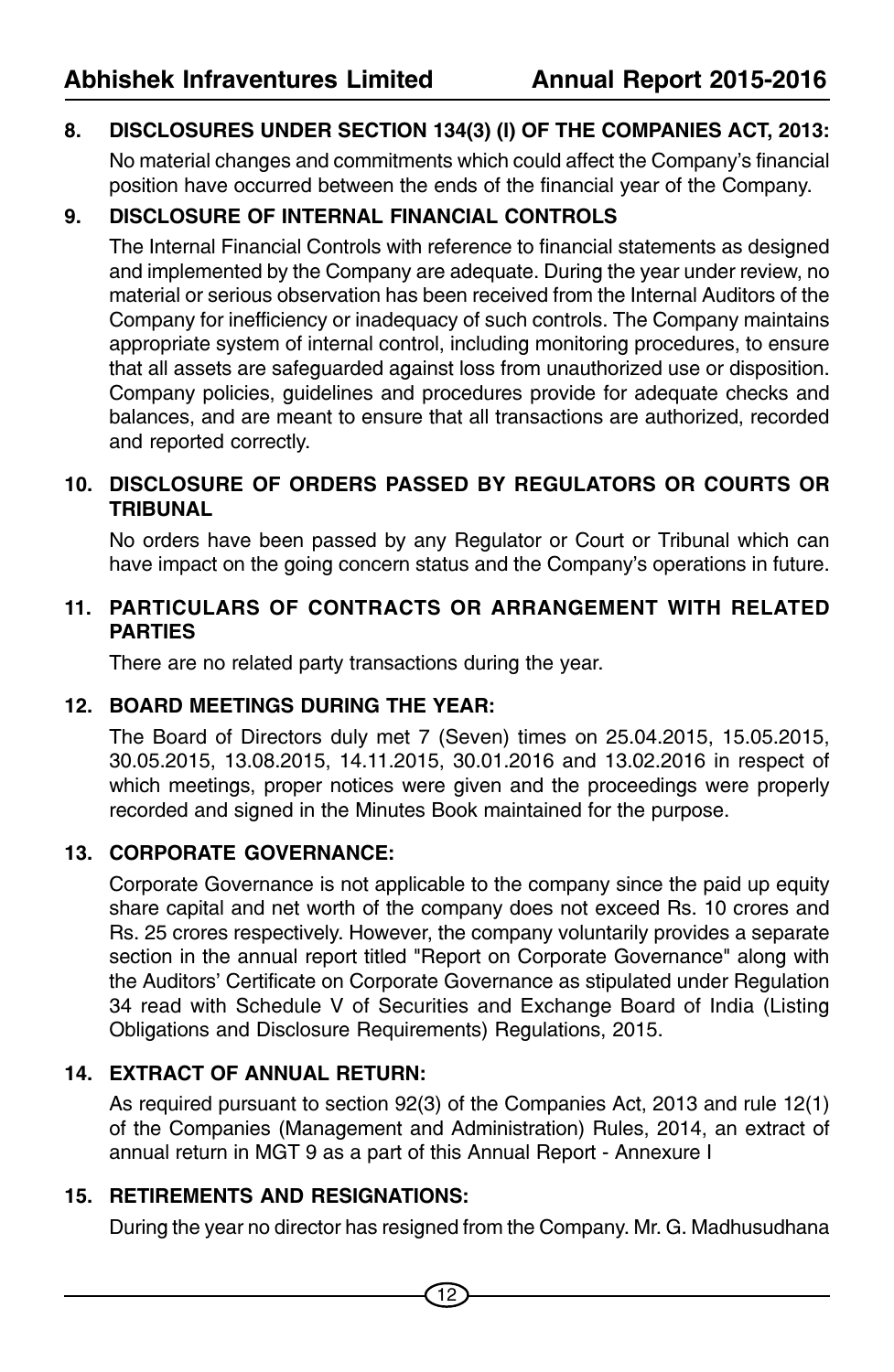retires by rotation and has not offered himself for re-appointment. The Board places its sincere appreciation for the services rendered by Mr. G. Madhusudhana during his tenure as a director of the Company.

#### 16. APPOINTMENT / RE-APPOINTMENT OF DIRECTORS / CEO / CFO AND KEY MANAGERIAL PERSONNEL :

During the year, there is no change in the Board of the Company.

## 17. DECLARATION FROM INDEPENDENT DIRECTORS ON ANNUAL BASIS:

The Company has received declarations from Mr.S. Venkata Ramana, Mr.K. Sri Kanth, Mr. Varra Chinnapureddy and Mrs. B. Srilatha Independent directors of the company to the effect that they are meeting the criteria of independence as provided in Sub-section (6) of Section 149 of the Companies Act, 2013 and Regulation 25 of SEBI (Listing Obligations and Disclosure Requirements) Regulations, 2015.-Annexure-II

# 18. DIRECTOR'S RESPONSIBILITY STATEMENT:

In pursuance of section 134 (5) of the Companies Act, 2013, the Directors hereby confirm that:

- a) In the preparation of the annual accounts, the applicable accounting standards had been followed along with proper explanation relating to material departures;
- b) The Directors had selected such accounting policies and applied them consistently and made judgments and estimates that are reasonable and prudent so as to give a true and fair view of the state of affairs of the company at the end of the financial year and of the profit and loss of the company for that period;
- c) The Directors had taken proper and sufficient care for the maintenance of adequate accounting records in accordance with the provisions of this Act for safeguarding the assets of the company and for preventing and detecting fraud and other irregularities;
- d) The Directors had prepared the annual accounts on a going concern basis; and
- e) The Directors had laid down internal financial controls to be followed by the company and that such internal financial controls are adequate and were operating effectively.
- f) The Directors had devised proper systems to ensure compliance with the provisions of all applicable laws and that such systems were adequate and operating effectively.

## 19. INFORMATION ABOUT THE FINANCIAL PERFORMANCE / FINANCIAL POSITION OF THE SUBSIDIARIES / ASSOCIATES:

The Company does not have any Subsidiary. During the year neither any Company became its subsidiayr nor ceased to be its subsidiary.

# 20. STATUTORY AUDITORS:

M/s. M. M Reddy & Co., Chartered Accountants, Statutory Auditors of the Company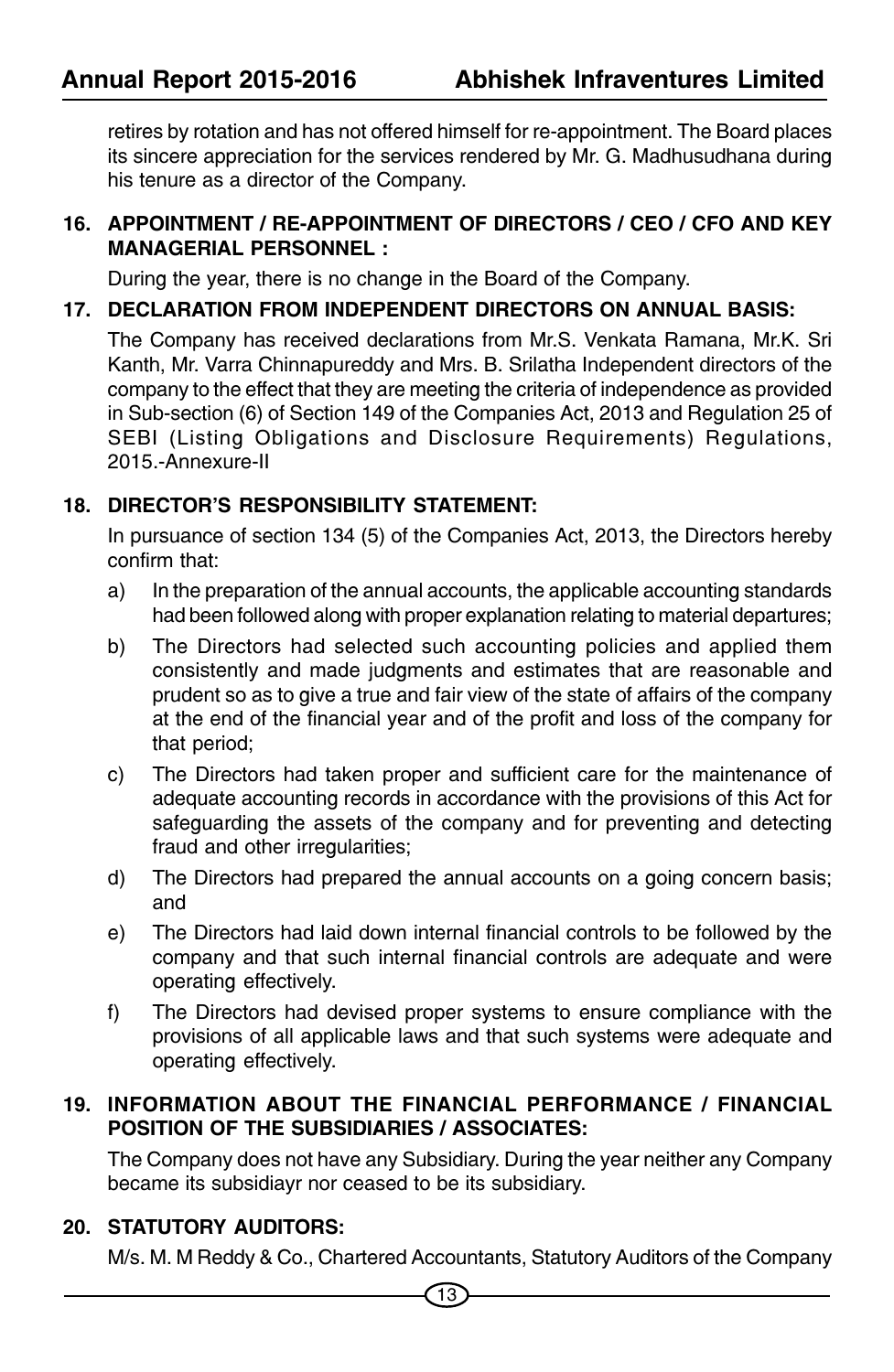retire at the ensuing Annual General Meeting and being eligible, have expressed their willingness for reappointment. Your directors propose the appointment of M/ s. M. M Reddy & Co, Chartered Accountants, as statutory auditors to hold office until the conclusion of the next Annual General Meeting of the company.

The Board recommends the re-appointment of M/s. M. M Reddy & Co, Chartered Accountants as the statutory auditors of the Company from the conclusion of this Annual General meeting till the conclusion of the next Annual General Meeting.

#### 21. INTERNAL AUDITORS:

M/s. Chanamolu & Co., Chartered Accountants are the internal Auditors of the Company.

#### 22. SECRETARIAL AUDIT:

Pursuant to the provisions of Section 134(3) (f) & Section 204 of the Companies Act, 2013, Secretarial audit report as provided by M/s. S. S. Reddy & Associates, Practicing Company Secretaries is annexed to this Report as annexure.

#### 23. AUDIT REPORTS:

(a) Statutory Auditors Report:

The Board has duly reviewed the Statutory Auditor's Report on the Accounts for the year ended March 31, 2016 and has noted that the same does not have any reservation, qualification or adverse remarks. However, the Board decided to further strengthen the existing system and procedures to meet all kinds of challenges that may occur in the industry.

(b) Secretarial Audit Report:

The Board has duly reviewed the Secretarial Audit Report on the Compliances according to the provisions of section 204 of the Companies Act 2013 and does not have any qualifications, reservations or adverse remarks.

## 24. CORPORATE SOCIAL RESPONSIBILITY (CSR):

Since the Company does not have the net worth of Rs. 500 Crores or more, or turnover of Rs. 1000 Crore or more, a net profit of Rs. 5 Crore or more during the financial year or, Section 135 of the Companies Act,2013 relating to Corporate Social Responsibility is not applicable and hence the Company need not adopt any Corporate Social Responsibility Policy.

#### 25. COMPLIANCE WITH SEBI (LISTING OBLIGATIONS AND DISCLOSURE REQUIREMENTS) REGULATIONS, 2015:

In compliance with SEBI (Listing Obligations and Disclosure Requirements) Regulations, 2015 the Company has signed uniform listing agreement with BSE Limited and ASE Limited and framed the following policies which are available on Company's website i.e. www.abhishekinfra.co.in

- Board Diversity Policy
- Policy on preservation of Documents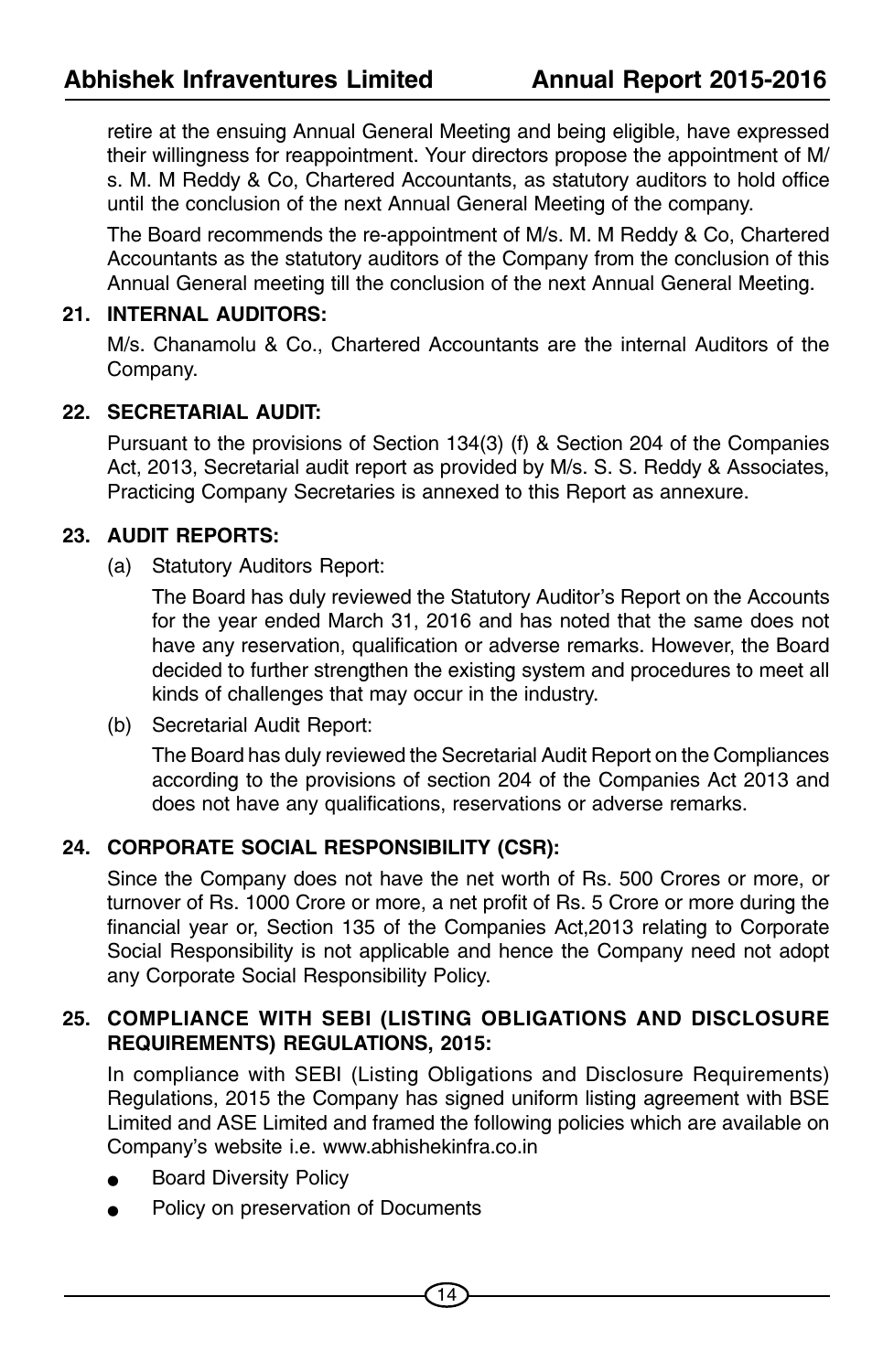- **•** Risk Management Policy
- Whistle Blower Policy
- Familiarisation programme for Independent Directors
- Anit Sexual Harrassment Policy
- Related Party Policy
- Code of Conduct

# 26. CONSERVATION OF ENERGY, TECHNOLOGY ABSORPTION AND FOREIGN EXCHANGE OUTGO:

The required information as per Sec.134 of the Companies Act 2013 is provided hereunder:

## A. Conservation of Energy:

Your Company's operations are not energy intensive. Adequate measures have been taken to conserve energy wherever possible by using energy efficient computers and purchase of energy efficient equipment.

## B. Technology Absorption:

- 1. Research and Development (R&D): NIL
- 2. Technology absorption, adoption and innovation: NIL

## C. Foreign Exchange Earnings and Out Go:

Foreign Exchange Earnings: NIL

Foreign Exchange Outgo: NIL

## 27. INSURANCE:

The assets of your Company are adequately insured.

# 28. PARTICULARS OF LOANS, GUARANTEES OR INVESTMENTS:

The company has not given loans or Guarantees during the year under review.

## 29. CREDIT & GUARANTEE FACILITIES:

The Company has not availed facilities of Credit and Guarantee during the year.

## 30. DISCLOSURE ABOUT COST AUDIT:

Cost Audit is not applicable to your Company.

# 31. RATIO OF REMUNERATION TO EACH DIRECTOR:

No Remuneration is paid to the directors.

# 32. NON-EXECUTIVE DIRECTORS' COMPENSATION AND DISCLOSURES:

None of the Independent / Non-Executive Directors has any pecuniary relationship or transactions with the Company which in the Judgment of the Board may affect the independence of the Directors.

## 33. CEO/ CFO CERTIFICATION:

The Managing Director and CEO/ CFO certification of the financial statements for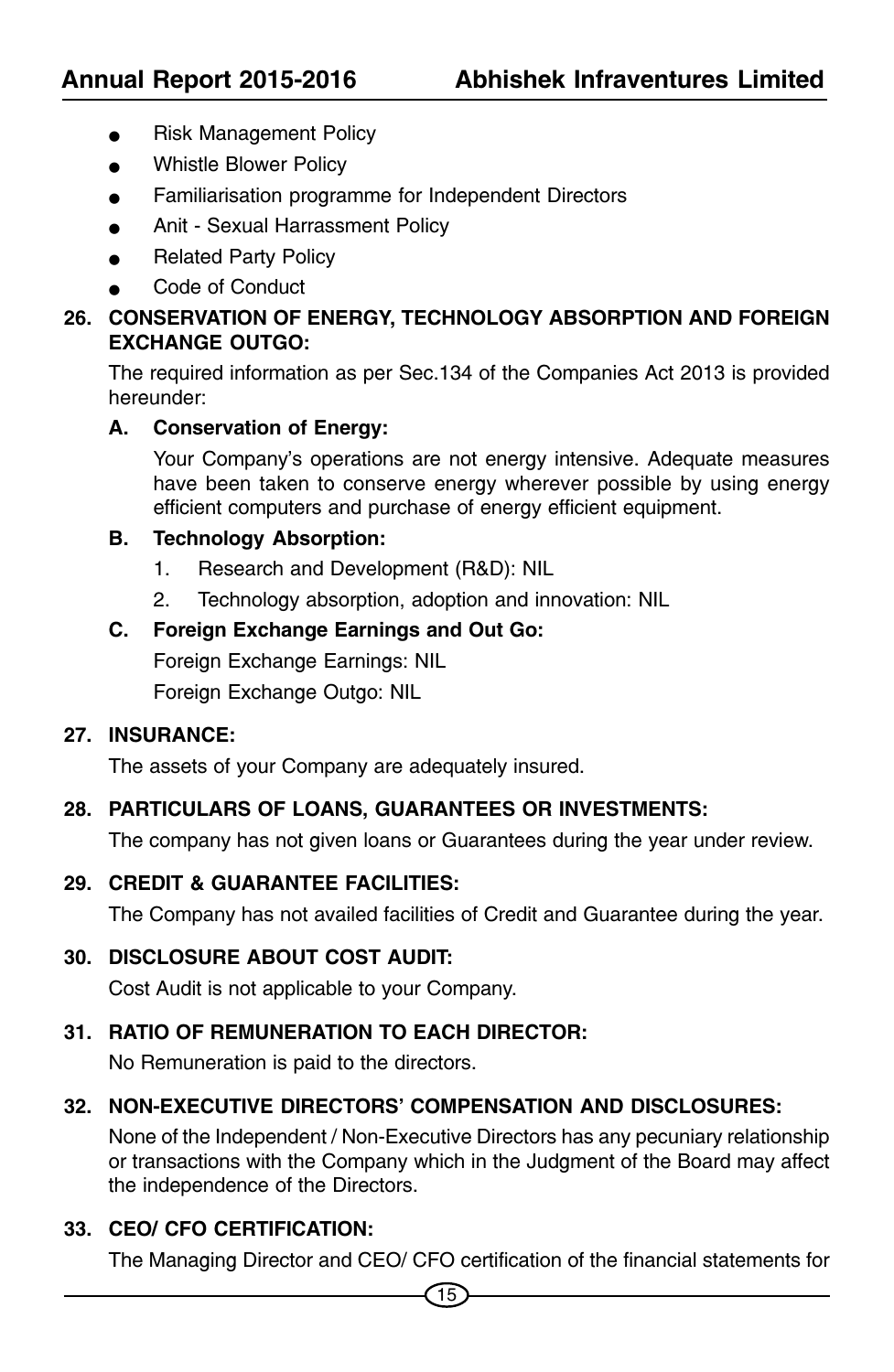the year 2015-16 is provided elsewhere in this Annual Report.

#### 34. INDUSTRY BASED DISCLOSURES AS MANDATED BY THE RESPECTIVE LAWS GOVERNING THE COMPANY:

The Company is not a NBFC, Housing Companies etc., and hence Industry based disclosures is not required.

#### 35. SECRETARIAL STANDARDS:

The company is in compliance with SS 1 & SS 2.

#### 36. EVENT BASED DISCLOSURES:

During the year under review, the Company has not taken up any of the following activities:

- 1. Issue of sweat equity share: The Company has not issued any sweat equity shares during the year under review and hence no information as per provisions of Section 54(1)(d) of the Act read with Rule 8(13) of the Companies (Share Capital and Debenture) Rules, 2014.
- 2. Issue of shares with differential rights: The Company has not issued any shares with differential rights and hence no information as per provisions of Section 43(a)(ii) of the Act read with Rule 4(4) of the Companies (Share Capital and Debenture) Rules, 2014.
- 3. Issue of shares under employee's stock option scheme: The Company has not issued any equity shares under Employees Stock Option Scheme during the year under review and hence no information as per provisions of Section 62(1)(b) of the Act read with Rule 12(9) of the Companies (Share Capital and Debenture) Rules, 2014
- 4. Non- Exercising of voting rights : During the year under review, there were no instances of non-exercising of voting rights in respect of shares purchased directly by employees under a scheme pursuant to Section 67(3) of the Act read with Rule 16(4) of Companies (Share Capital and Debentures) Rules, 2014.
- 5. Disclosure on purchase by company or giving of loans by it for purchase of its shares: The company did not purchase or give any loans for purchase of its shares.
- 6. Buy back shares: The company did not buy-back any shares during the period under review.
- 7. Disclosure about revision: Since the company did not undergo any revision, this clause is Not Applicable to the company for the period under review.
- 8. Preferential Allotment of Shares: The company did not allot any shares on preferential basis during the period under review.

#### 37. EMPLOYEE RELATIONS AND REMUNERATION:

Your Directors are pleased to record their sincere appreciation of the contribution by the staff at all levels in the improved performance of the Company.

None of the employees is drawing Rs. 8,50,000/- and above per month or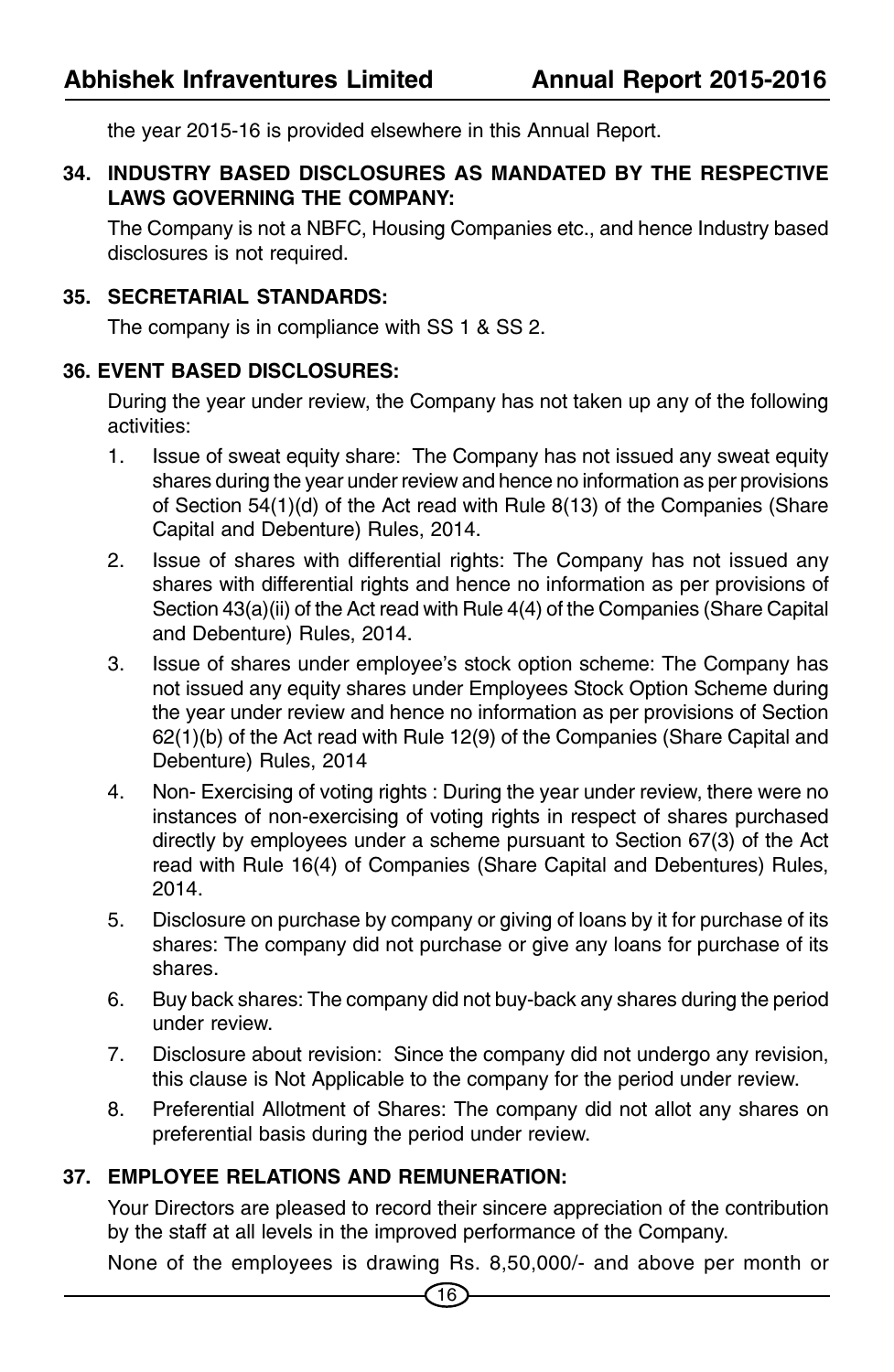Rs.1,02,00,000/- and above in aggregate per annum, the limits prescribed under Section 197(12) of Companies Act 2013 read with Rule 5 of Companies (Appointment & Remuneration Of Managerial Personnel) Rules, 2014.

#### 38. DISCLOSURE UNDER THE SEXUAL HARASSMENT OF WOMEN AT WORKPLACE (PREVENTION, PROHIBITION AND REDRESSAL) ACT, 2013

The Company has in place an Anti Sexual Harassment Policy in line with the requirements of The Sexual Harassment of Women at workplace (Prevention, Prohibition and Redressal) Act, 2013. Internal Complaint Committee (ICC) has been set up to redress complaints received regarding sexual harassment. All employees are covered under this policy.

The following is the summary of sexual harassment complaints received and disposed during the calendar year.

- No. of complaints received: Nil
- No. of complaints disposed off: Nil

#### 39. ACKNOWLEDGEMENTS:

Your Directors wish to place on record their appreciation of the contribution made by the employees at all levels, for the continued growth and prosperity of your Company.

Your Directors also wish to place on record their appreciation of business constituents, banks and other financial institutions, other statutory authorities like SEBI, ROC, Stock Exchanges, NSDL, CDSL etc and shareholders of the Company for their continued support for the growth of the Company.

#### For and on behalf of the Board For Abhishek Infraventures Limited

Sd/- Sd/- Place: Hyderabad K. Omprakash Ramchandra Murthy Adiraju Date: 10.08.2016 Whole-Time Director Whole-Time Director & CFO (DIN: 03125398) (DIN: 03125398)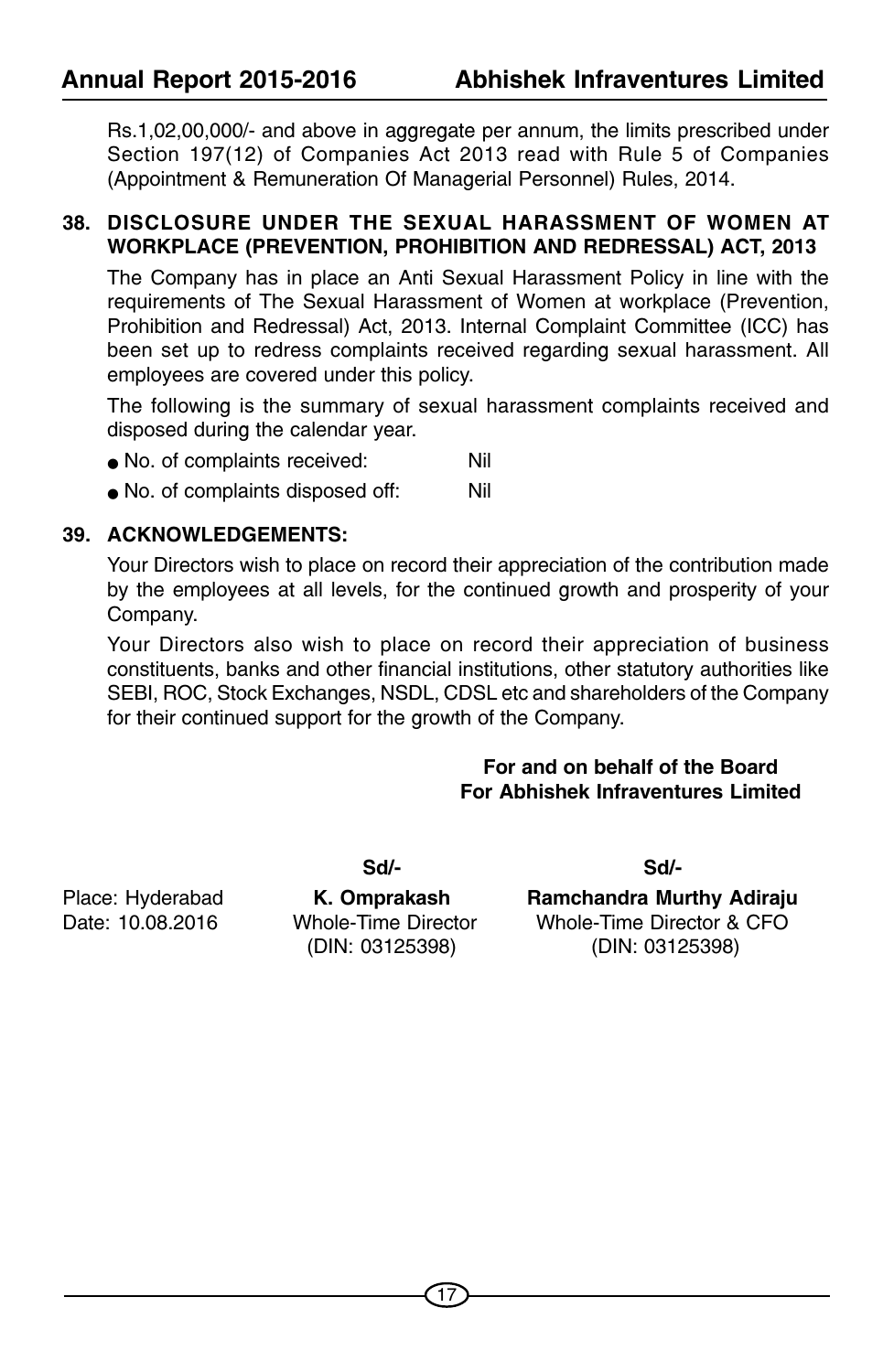# CODE OF CONDUCT

The Company has formulated and implemented a Code of Conduct for Board Members and Senior Management of the Company. Requisite annual affirmations of compliance with the respective Codes have been made by the Directors and Senior Management of the Company.

Certificate of Code of Conduct for the year 2015-16 as per Regulation 17(5) read with Regulation 34(3) Schedule V of SEBI (Listing Obligations and Disclosure Requirements) Regulations, 2015.

Abhishek Infraventures Limited is committed for conducting its business in accordance with the applicable laws, rules and regulations and with highest standards of business ethics. The Company has adopted a "Code of Ethics and Business Conduct" which is applicable to all director, officers and employees.

I hereby certify that all the Board Members and Senior Management have affirmed the compliance with the Code of Ethics and Business Conduct, under a certificate of Code of Conduct for the year 2015-16.

> For and on behalf of the Board For Abhishek Infraventures Limited

> > Sd/-

Place: Hyderabad **K. Omprakash**<br>
Date: 10.08.2016 **K. Omprakash** Whole-Time Director (DIN: 03125398)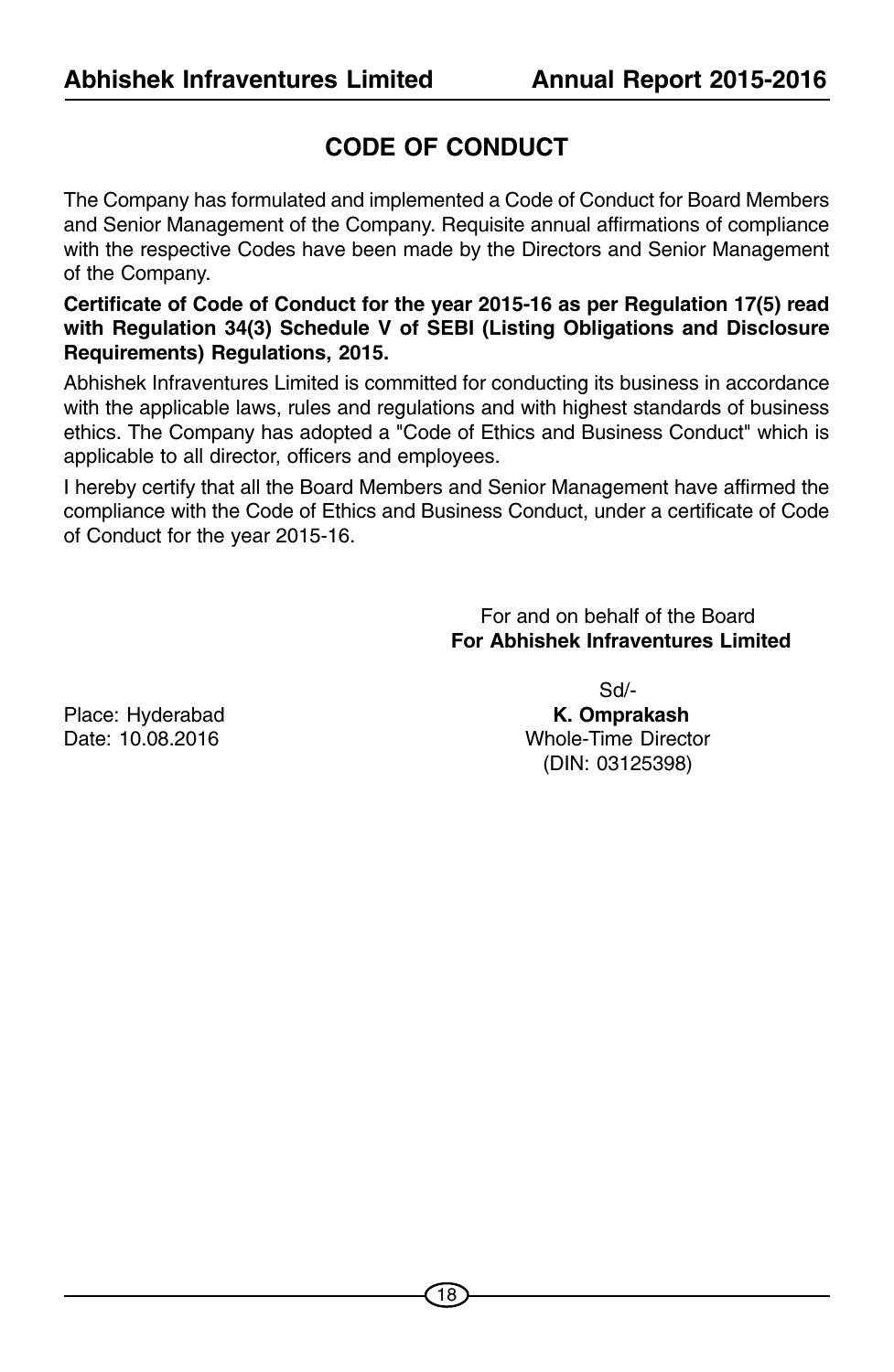# CORPORATE GOVERNANCE

\*\* Corporate Governance is not applicable to the company as its paid up-equity capital and net worth does not exceed Rs. 10 crores and Rs. 25 crores respectively. However, the company voluntarily complies with Corporate Governance as a good governance measure to keep the stakeholders informed about the company.

In accordance with Regulation 34 (3) read with Schedule V of SEBI (Listing Obligations and Disclosure Requirements) Regulations, 2015 the report containing the details of Corporate Governance systems and processes at Abhishek Infraventures Limited as follows:

#### 1. COMPANY'S PHILOSOPHY ON CODE OF GOVERNANCE:

The Company's philosophy on Corporate Governance is backed by Principles of Concern, Commitment, Ethics, Excellence and Learning in all its acts and relationships with Stakeholders, Clients, Associates and Community at large. This philosophy revolves around fair and transparent governance and disclosure practices in line with the principles of Good Corporate Governance. The Corporate Governance Structure in the Company assigns responsibilities and entrusts authority among different participants in the organization viz. the Board of Directors, the Senior Management, Employees, etc. The Company believes that good Corporate Governance is a continuous process and strives to improve the Corporate Governance practices to meet shareholder's expectations.

#### 2. BOARD DIVERSITY:

The Company recognizes and embraces the importance of a diverse board in its success. We believe that a truly diverse board will leverage differences in thought, perspective, knowledge, skill, regional and industry experience, cultural and geographical background, age, ethnicity, race and gender, which will help us, retain our competitive advantage. The Board has adopted the Board Diversity Policy which sets out the approach to diversity of the Board of Directors. The Board Diversity Policy is available on our website, www.abhishekinfra.co.in.

#### 3. BOARD EVALUATION:

SEBI (Listing Obligations and Disclosure Requirements) Regulations, 2015, mandates that the Board shall monitor and review the Board evaluation framework. The framework includes the evaluation of directors on various parameters such as:

- Board dynamics and relationships
- Information flows
- Decision-making
- Relationship with stakeholders
- Company performance and strategy
- Tracking Board and committees' effectiveness
- Peer evaluation

The Companies Act, 2013 states that a formal annual evaluation needs to be made by the Board of its own performance and that of its committees and individual directors. Schedule IV of the Companies Act, 2013 states that the performance evaluation of Independent Directors shall be done by the entire Board of Directors, excluding the director being evaluated.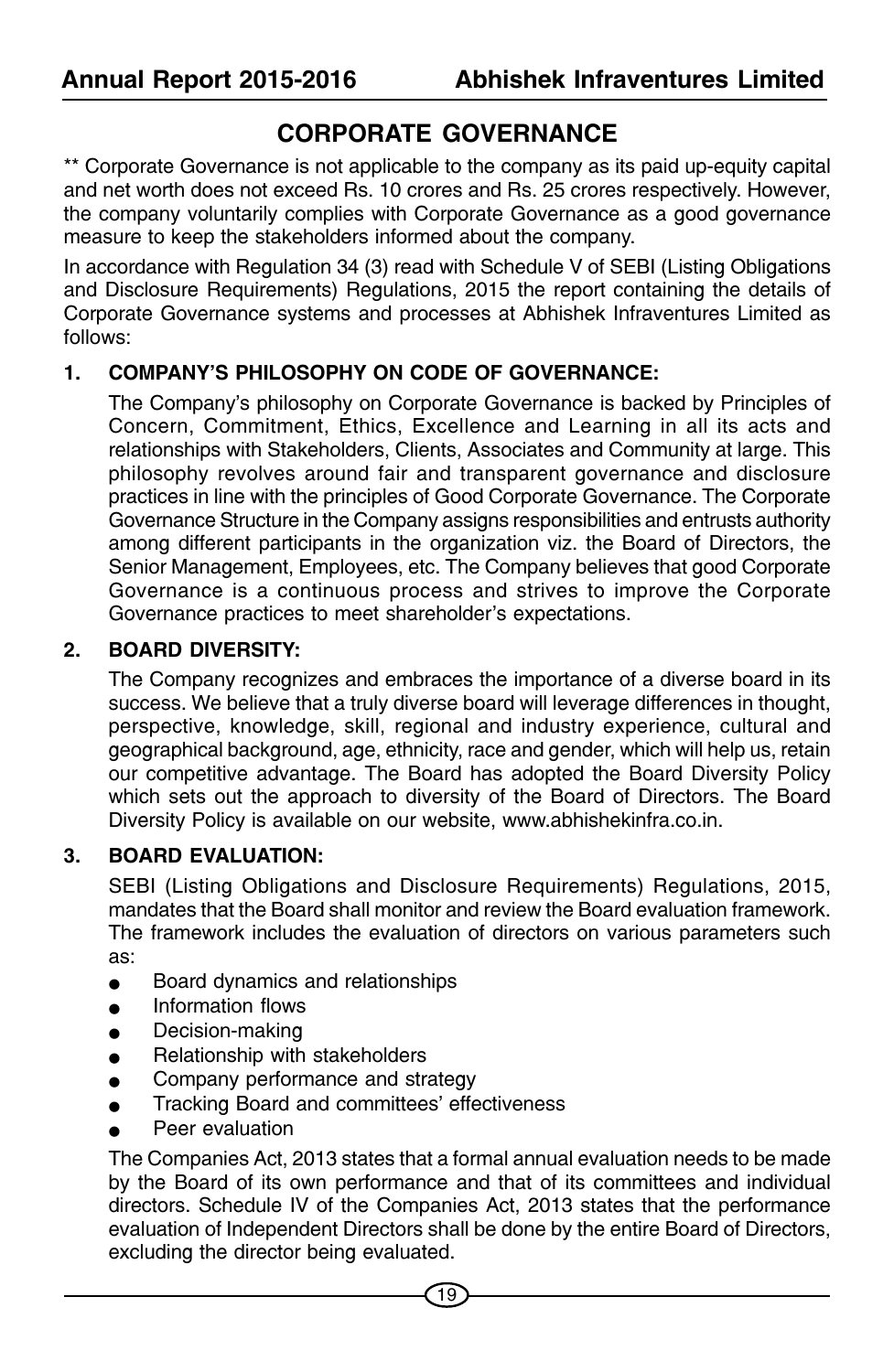The evaluation of all the directors and the Board as a whole was conducted based on the criteria and framework adopted by the Board. The evaluation process has been explained in the corporate governance report. The Board approved the evaluation results as collated by the nomination and remuneration committee.

# 4. FAMILIARIZATION PROGRAM FOR INDEPENDENT DIRECTORS:

All new independent directors inducted into the Board attend an orientation program. The details of training and familiarization program are provided in the corporate governance report. Further, at the time of the appointment of an independent director, the Company issues a formal letter of appointment outlining his / her role, function, duties and responsibilities.

## 5. LISTING AGREEMENT:

The Securities and Exchange Board of India (SEBI), on September 2, 2015, issued SEBI (Listing Obligations and Disclosure Requirements) Regulations, 2015 with an aim to consolidate and streamline the provisions of the Listing Agreement for different segments of capital markets to ensure better enforceability. The said regulations were effective from December 1, 2015. Accordingly, all listed entities were required to enter into the Listing Agreement within six months from the effective date. The Company has entered into fresh Listing Agreement with BSE Limited and ASE Limited.

## 6. CODE OF CONDUCT FOR THE PREVENTION OF INSIDER TRADING:

The Board of Directors has adopted the Insider Trading Policy in accordance with the requirements of the SEBI (Prohibition of Insider Trading) Regulation, 2015. The Insider Trading Policy of the Company lays down guidelines and procedures to be followed, and disclosures to be made while dealing with shares of the Company. The policy has been formulated to regulate, monitor and ensure reporting of deals by employees and to maintain the highest ethical standards of dealing in Company securities.

The Insider Trading Policy of the Company covering code of practices and procedures for fair disclosure of unpublished price sensitive information and code of conduct for the prevention of insider trading, is available on website www.abhishekinfra.co.in

## 7. BOARD OF DIRECTORS

## A. COMPOSITION OF THE BOARD:

The Company is managed and controlled through a professional body of Board of Directors which is headed by Mr. Ompraksh Kovuri, Whole-Time Director. As on 31st March 2016, the Board of the Company has 7 members (including 3 Whole-Time Directors and 4 Independent Non-Executive Directors). None of the Directors on the Board is a Member of more than 10 committees or Chairman of more than 5 companies across all the Companies in which he is a Director.

The Board has been enriched with the advices and knowledge of the Independent Directors. None of the Independent Directors has any pecuniary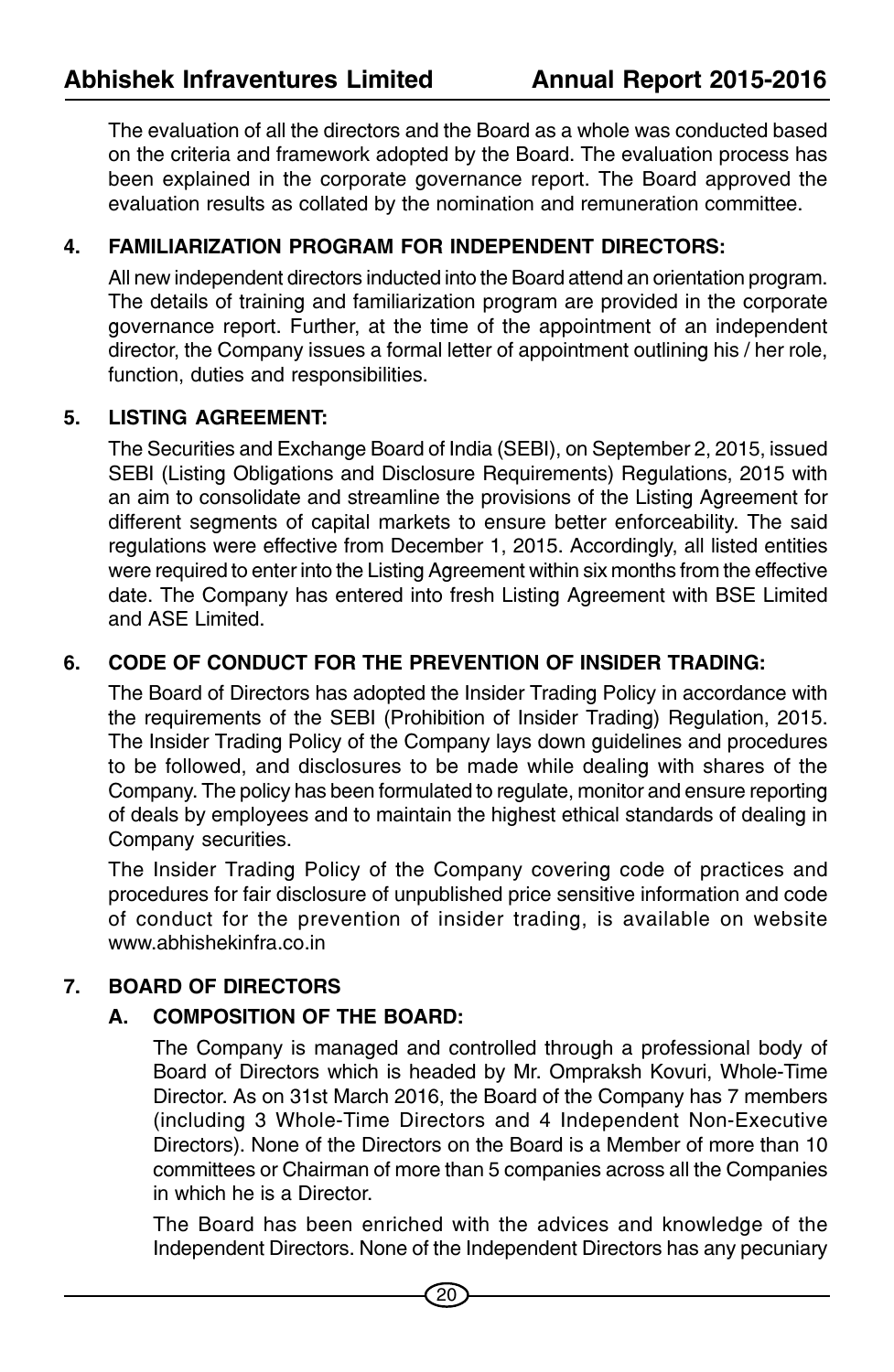or business relationship except receiving sitting fees. The composition of the Board of Directors as on 31.03.2016 and details of number of Directorships/ committee chairmanships/memberships attendance particulars is as under:

#### B. ATTENDANCE OF EACH DIRECTOR AT BOARD MEETING HELD DURING THE YEAR AND LAST ANNUAL GENERAL MEETING AND NUMBER OF OTHER BOARD OF DIRECTORS IN WHICH A DIRECTOR IS A MEMBER OR CHAIRPERSON.

| Name of<br><b>Director</b>                  | Category of<br>Directorship                              | Number of<br>Directorships | Number of Board<br>Committee              |          | <b>Attendance Particulars</b> |                |                |
|---------------------------------------------|----------------------------------------------------------|----------------------------|-------------------------------------------|----------|-------------------------------|----------------|----------------|
|                                             |                                                          | in other<br>Companies      | Memberships<br>held in other<br>Companies |          |                               | $15 - 16'$     | Board meetings |
|                                             |                                                          |                            | Member                                    | Chairman | Last<br>AGM 31.<br>07.2015    | held           | Attended       |
| Mr.G.<br>Madhusudhana                       | Whole-Time<br>Director                                   |                            |                                           |          | Yes                           | $\overline{7}$ | $\overline{7}$ |
| Mr.Ramachandra Whole-Time<br>Murthy Adiraju | Director                                                 | 1                          |                                           |          | Yes                           | $\overline{7}$ | $\overline{7}$ |
| Mr.Omprakash<br>Kovuri                      | Whole-Time<br>Director                                   |                            |                                           |          | Yes                           | $\overline{7}$ | $\overline{7}$ |
| Mr.Venkataramana<br>Sanapala                | Non-Executive<br>& and<br>independent<br><b>Director</b> | $\overline{2}$             | 4                                         |          | Yes                           | $\overline{7}$ | $\overline{7}$ |
| Mr.Kachipuram<br>Srikanth                   | Non Executive<br>& and<br>independent<br><b>Director</b> |                            |                                           |          | Yes                           | $\overline{7}$ | $\overline{7}$ |
| Mr. Varra<br>Chinnapu Reddy                 | Non Executive<br>& and<br>independent<br>Director        |                            |                                           |          | Yes                           | $\overline{7}$ | $\overline{7}$ |
| Mrs. Burugu<br>Srilatha                     | Non Executive<br>& and<br>independent<br><b>Director</b> | 1                          |                                           |          | Yes                           | $\overline{7}$ | $\overline{7}$ |

# C. MEETINGS DURING THE YEAR:

The Board of Directors duly met 7 (Seven) times on 25.04.2015, 15.05.2015, 30.05.2015, 13.08.2015, 14.11.2015, 30.01.2016 and 13.02.2016 in respect of which meetings, proper notices were given and the proceedings were properly recorded and signed in the Minutes Book maintained for the purpose.

# D. DISCLOSURE OF RELATIONSHIPS BETWEEN DIRECTORS INTER-SE

None of the Directors are inter-se related to each other.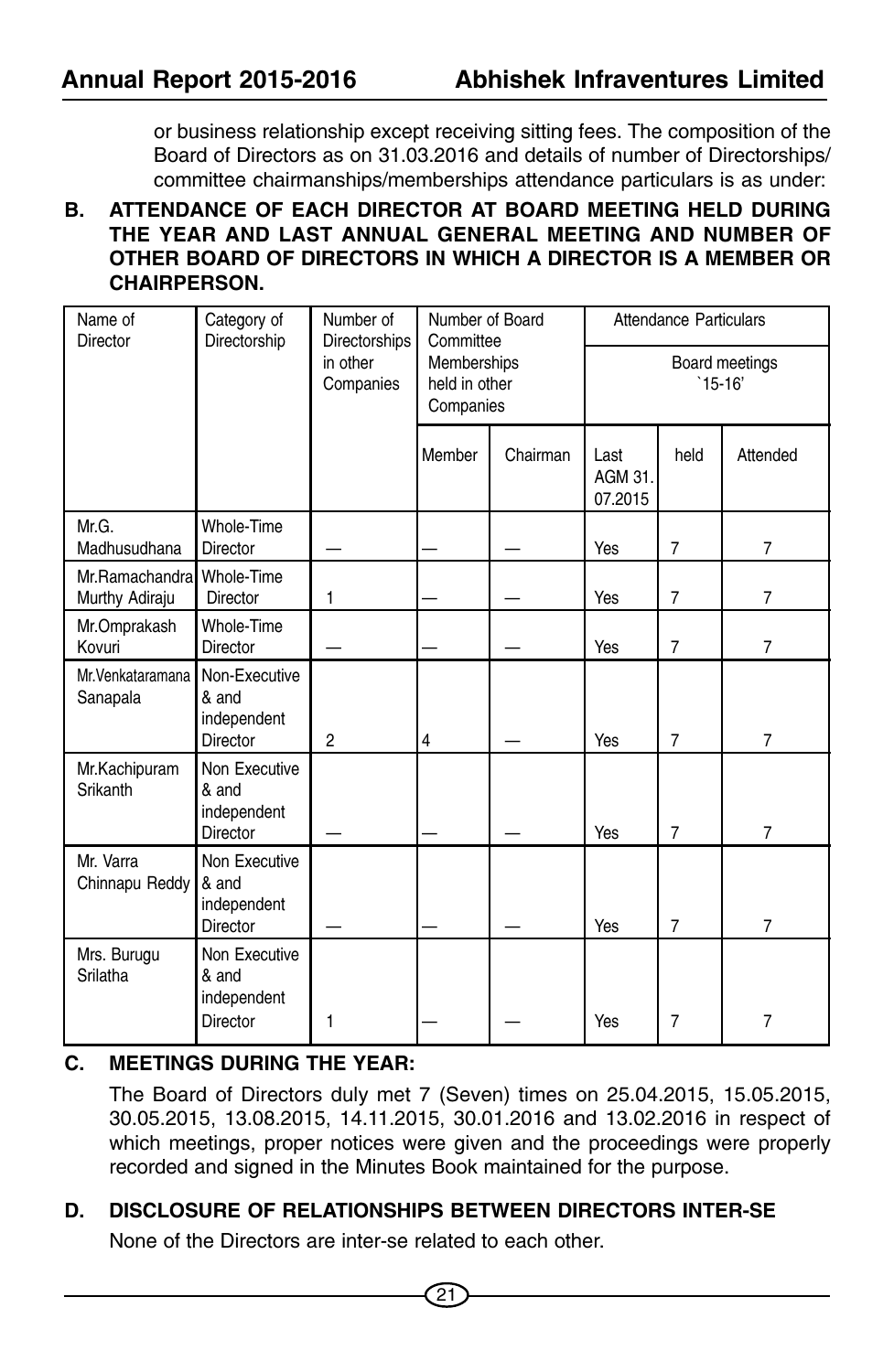#### E. NUMBER OF SHARES AND CONVERTIBLE INSTRUMENTS HELD BY NON-EXECUTIVE DIRECTORS:

None of the Non-Executive Directors of the company holds any shares and Convertible Instruments in their name.

## 8. AUDIT COMMITTEE:

## A. BRIEF DESCRIPTION OF TERMS OF REFERENCE:

- Overview of the Company's financial reporting process and disclosure of its financial information to ensure that the financial statements reflect a true and fair position and that sufficient and credible information is disclosed.
- Recommending the appointment and removal of external auditors, fixation of audit fee and also approval for payment for any other services.
- Discussion with external auditors before the audit commences, about the nature and scope of audit as well as post-audit discussion to ascertain any area of concern.
- Reviewing the financial statements and draft audit report including quarterly / half yearly financial information.
- Reviewing with management the annual financial statements before submission to the Board, focusing on:
	- a. Any changes in accounting policies and practices;
	- b. Qualification in draft audit report;
	- c. Significant adjustments arising out of audit;
	- d. The going concern concept;
	- e. Compliance with accounting standards;
	- f. Compliance with stock exchange and legal requirements concerning financial statements and
	- g. Any related party transactions
		- **•** Reviewing the company's financial and risk management's policies.
		- Disclosure of contingent liabilities.
		- Reviewing with management, external and internal auditors, the adequacy of internal control systems.
		- Reviewing the adequacy of internal audit function, including the audit character, the structure of the internal audit department, approval of the audit plan and its execution, staffing and seniority of the official heading the department, reporting structure, coverage and frequency of internal audit.
		- Discussion with internal auditors of any significant findings and follow-up thereon.
		- Reviewing the findings of any internal investigations by the internal auditors into the matters where there is suspected fraud or irregularity or a failure of internal control systems of a material nature and reporting the matter to the Board.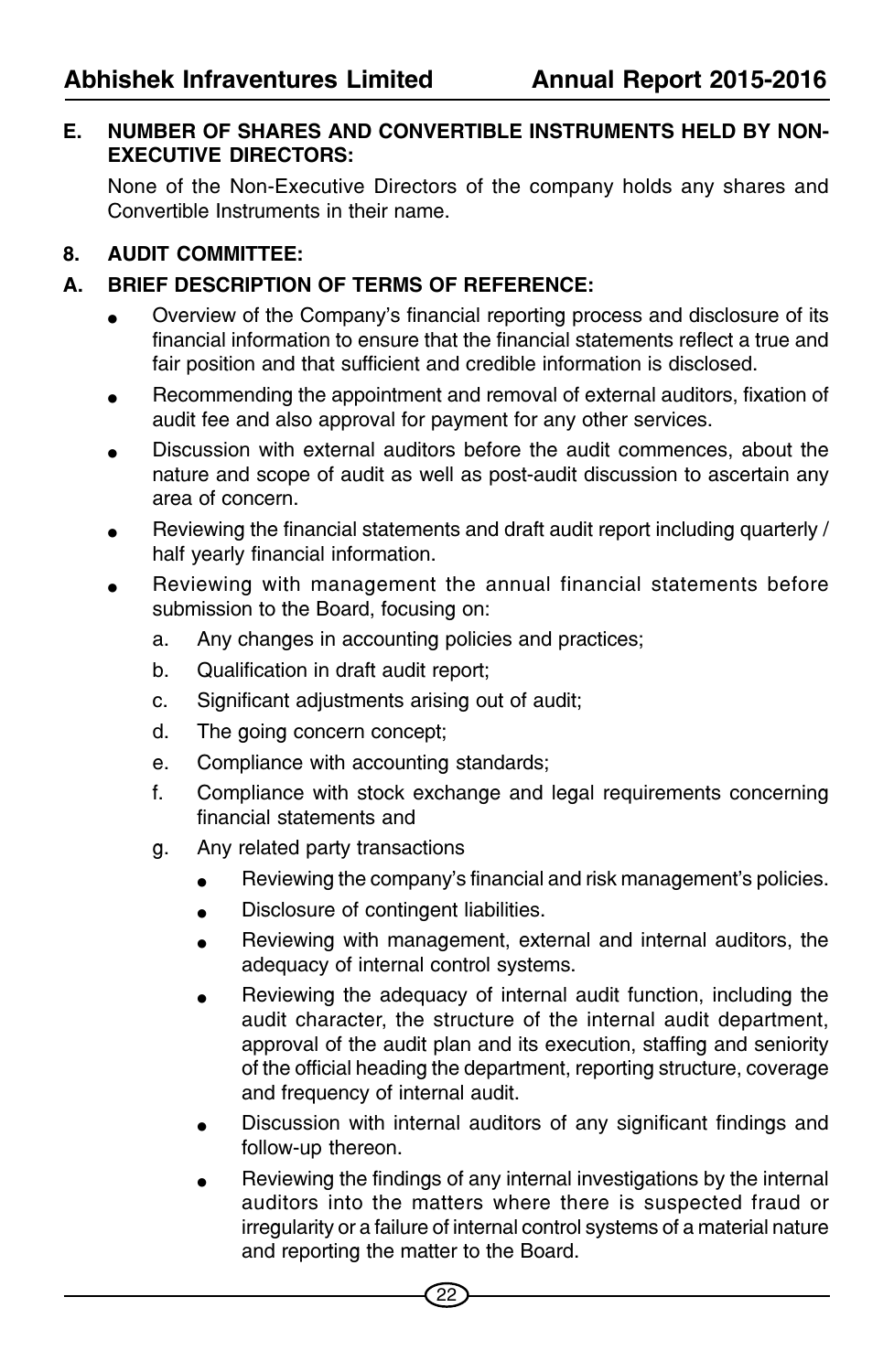- Looking into the reasons for substantial defaults in payments to the depositors, debenture holders, shareholders (in case of nonpayment of declared dividends) and creditors.
- Reviewing compliances as regards the Company's Whistle Blower Policy.

## B. COMPOSITION, MEETINGS & ATTENDANCE:

There were four (4) Audit Committee Meetings held during the year on 30.05.2015, 14.08.2015, 14.11.2015 and 11.02.2016.

| Name                 | Designation   Category |        | No of<br>Meetings<br>held | No of<br>Meetings<br>attended |
|----------------------|------------------------|--------|---------------------------|-------------------------------|
| Mr. K. Srikanth      | Chairman               | NED(1) |                           |                               |
| Mr. V. Chinnapureddy | Member                 | NED(1) |                           |                               |
| Mr. S. Venkataramana | Member                 | NED(1) |                           |                               |

NED (I) : Non Executive Independent Director

# 9. NOMINATION AND REMUNERATION COMMITTEE:

The Committee comprises of three non-executive independent Directors

## A. BRIEF DESCRIPTION OF TERMS OF REFERENCE:

- To approve the fixation/revision of remuneration of Executive Directors of the Company and while approving:
	- a. to take into account the financial position of the Company, trend in the industry, appointee's qualification, experience, past performance, past remuneration etc.
	- b. to bring out objectivity in determining the remuneration package while striking a balance between the interest of the Company and the Shareholders.
- To identify persons who are qualified to become Directors and who may be appointed in senior management in accordance with the criteria laid down and to recommend to the Board their appointment and /or removal.
- To carry out evaluation of every Director's performance.
- To formulate the criteria for determining qualifications, positive attributes and independence of a Director, and recommend to the Board a policy, relating to the remuneration for the Directors, key managerial personnel and other employees.
- To formulate the criteria for evaluation of Independent Directors and the Board.
- To recommend/review remuneration of the Managing Director and Wholetime Director(s) based on their performance and defined assessment criteria.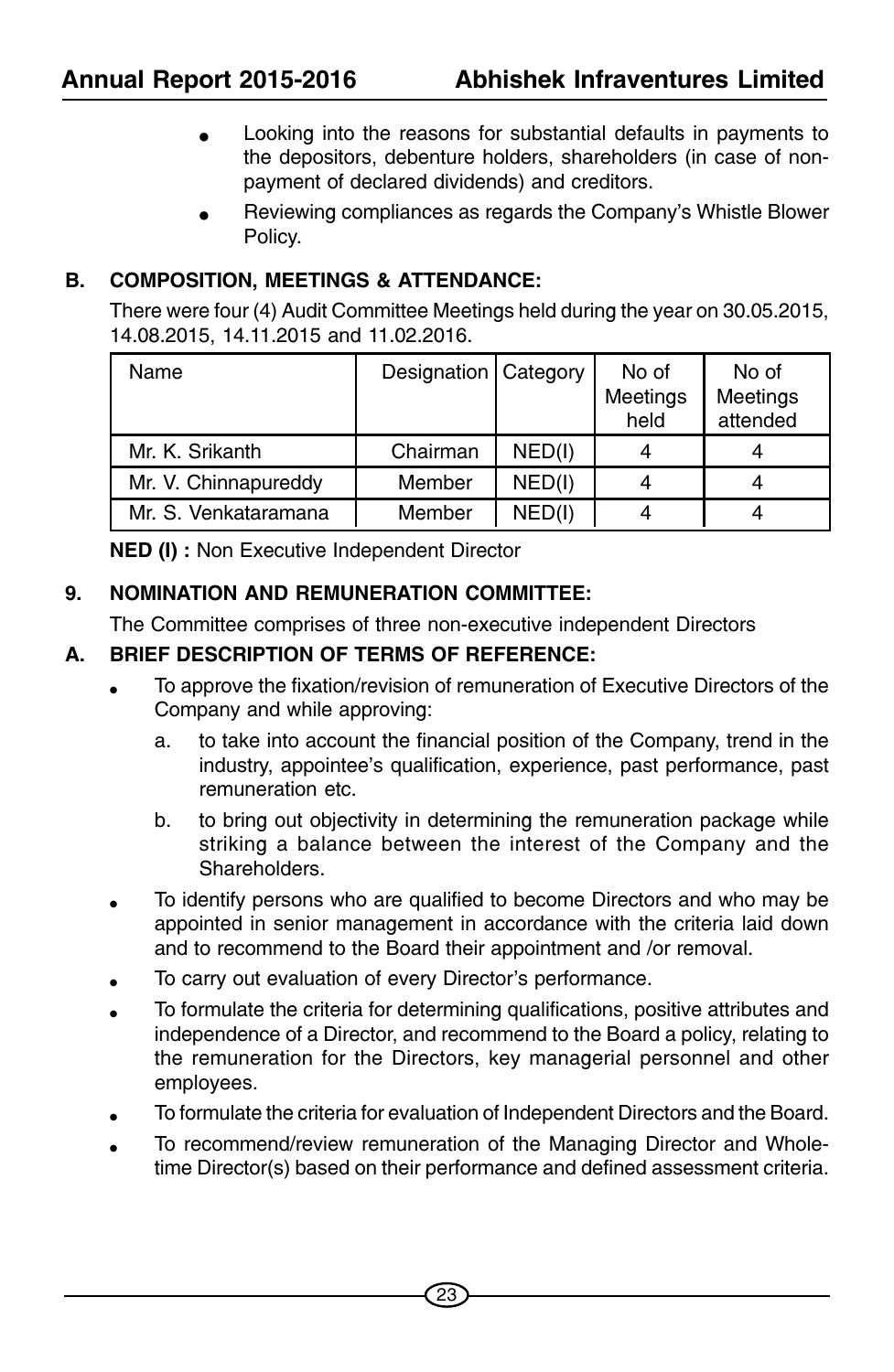#### B. COMPOSITION OF THE COMMITTEE, MEETINGS AND ATTENDANE DURING THE YEAR:

| <b>Name</b>          | <b>Designation</b> | Category | No of<br><b>Meetings</b><br>held | No of<br><b>Meetings</b><br>attended |
|----------------------|--------------------|----------|----------------------------------|--------------------------------------|
| Mr. V. Chinnapureddy | Chairman           | NED(I)   |                                  |                                      |
| Mr. K. Srikanth      | Member             | NED(I)   |                                  |                                      |
| Mr. S. Venkataramana | Member             | NED(I)   |                                  |                                      |

NED (I) : Non Executive Independent Director

#### C. PERFORMANCE EVALUATION CRITERIA FOR INDEPENDENT DIRECTORS:

The Nomination & Remuneration Committee shall evaluate each individual with the objective of having a group that best enables the success of the company's business.

#### POLICY FOR SELECTION OF DIRECTORS AND DETERMINING DIRECTORS' INDEPENDENCE:

#### 1. Scope:

This policy sets out the guiding principles for the Nomination & Remuneration Committee for identifying persons who are qualified to become Directors and to determine the independence of Directors, in case of their appointment as independent Directors of the Company.

#### 2. Terms and References:

- 2.1 "Director" means a director appointed to the Board of a Company.
- 2.2 "Nomination and Remuneration Committee means the committee constituted in accordance with the provisions of Section 178 of the Companies Act, 2013, clause 49 of the Equity Listing Agreement and Regulation 19 of SEBI (Listing Obligations and Disclosure Requirements) Regulations, 2015.
- 2.3 "Independent Director" means a director referred to in sub-section (6) of Section 149 of the Companies Act, 2013, Clause 49(II)(B) of the Equity Listing Agreement and Regulation 19 of SEBI (Listing Obligations and Disclosure Requirements) Regulations, 2015.

#### 3. Policy:

#### Qualifications and criteria

- 3.1.1The Nomination and Remuneration Committee, and the Board, shall review on annual basis, appropriate skills, knowledge and experience required of the Board as a whole and its individual members. The objective is to have a board with diverse background and experience that are relevant for the Company's operations.
- 3.1.2 In evaluating the suitability of individual Board member the NR Committee may take into account factors, such as:
	- ✦ General understanding of the company's business dynamics, global business and social perspective;
	- ✦ Educational and professional background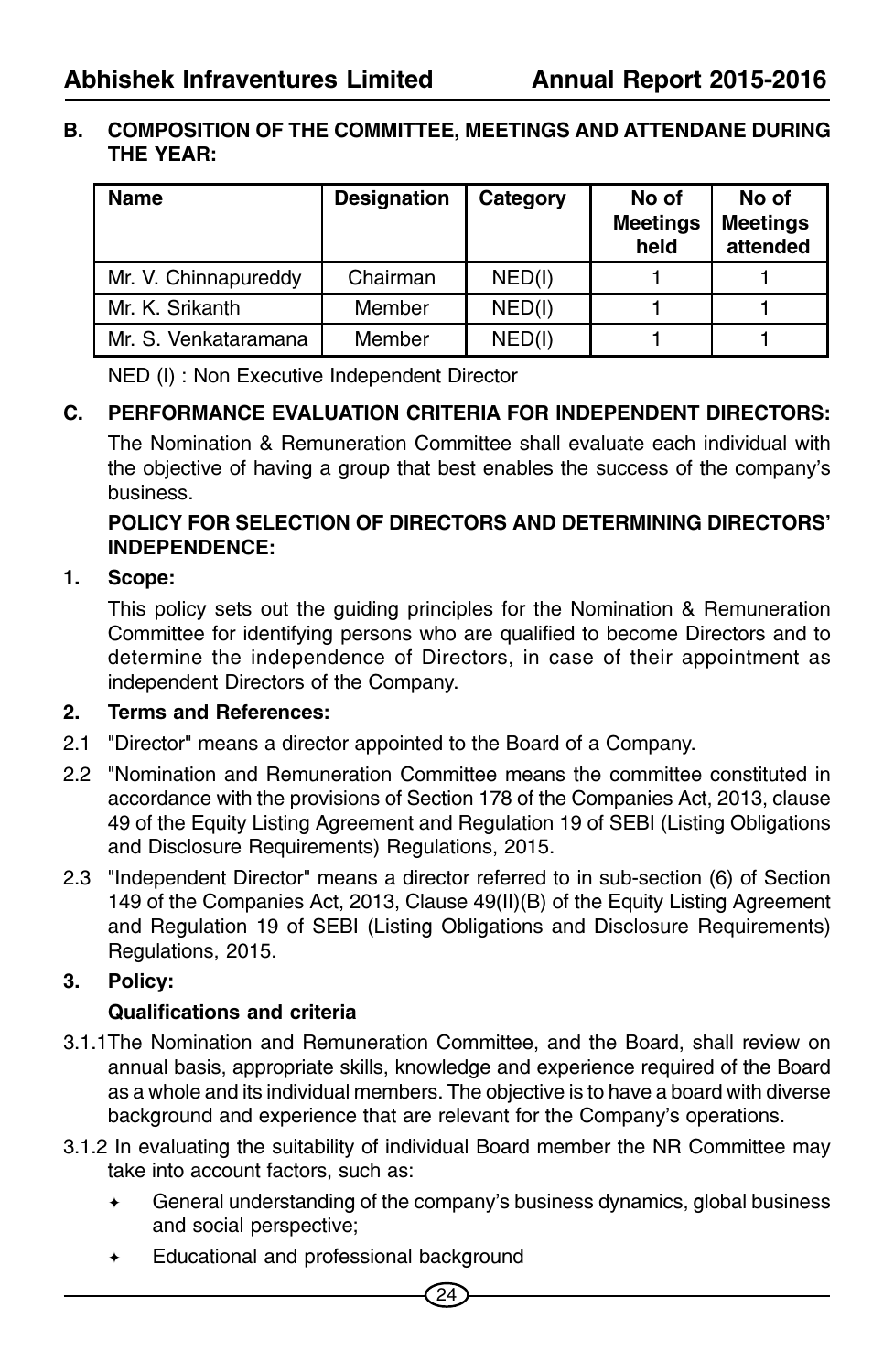- ✦ Standing in the profession;
- ✦ Personal and professional ethics, integrity and values;
- ✦ Willingness to devote sufficient time and energy in carrying out their duties and responsibilities effectively.

3.1.3 The proposed appointee shall also fulfill the following requirements:

- ✦ shall possess a Director Identification Number;
- ✦ shall not be disqualified under the companies Act, 2013;
- ✦ shall Endeavour to attend all Board Meeting and Wherever he is appointed as a Committee Member, the Committee Meeting;
- ✦ shall abide by the code of Conduct established by the company for Directors and senior Management personnel;
- ✦ shall disclose his concern or interest in any company or companies or bodies corporate, firms, or other association of individuals including his shareholding at the first meeting of the Board in every financial year and thereafter whenever there is a change in the disclosures already made;

Such other requirements as any be prescribed, from time to time, under the companies Act, 2013, Equity listing Agreements, SEBI (Listing Obligations and Disclosure Requirements) Regulations, 2015 and other relevant laws.

- 3.1.4 The Nomination & Remuneration Committee shall evaluate each individual with the objective of having a group that best enables the success of the company's business.
- 3.2 Criteria of independence
- 3.2.1The Nomination & Remuneration Committee shall assess the independence of Directors at time of appointment/ re-appointment and the Board shall assess the same annually. The Board shall re-assess determinations of independence when any new interest or relationships are disclosed by a Director.
- 3.2.2The criteria of independence shall be in accordance with the guidelines as laid down in Companies Act, 2013, Clause 49 of the Equity Listing Agreement and Regulation 16 of SEBI (Listing Obligations and Disclosure Requirements) Regulations, 2015.

An independent director in relation to a company, means a director other than a managing director or a whole-time director or a nominee director-

- a. who, in the opinion of the Board, is a person of integrity and possesses relevant expertise and experience;
- b. (i) who is or was not a promoters of the company or its holding, subsidiary or associate company;
	- (ii) who is not related to promoters or directors of the company its holding, subsidiary or associate company
- c. who has or had no pecuniary relationship with the company, its holding, subsidiary or associate company, or their promoters, or director, during the two immediately preceding financial year or during the current financial year;
- d. none of whose relative has or had pecuniary relationship or transaction with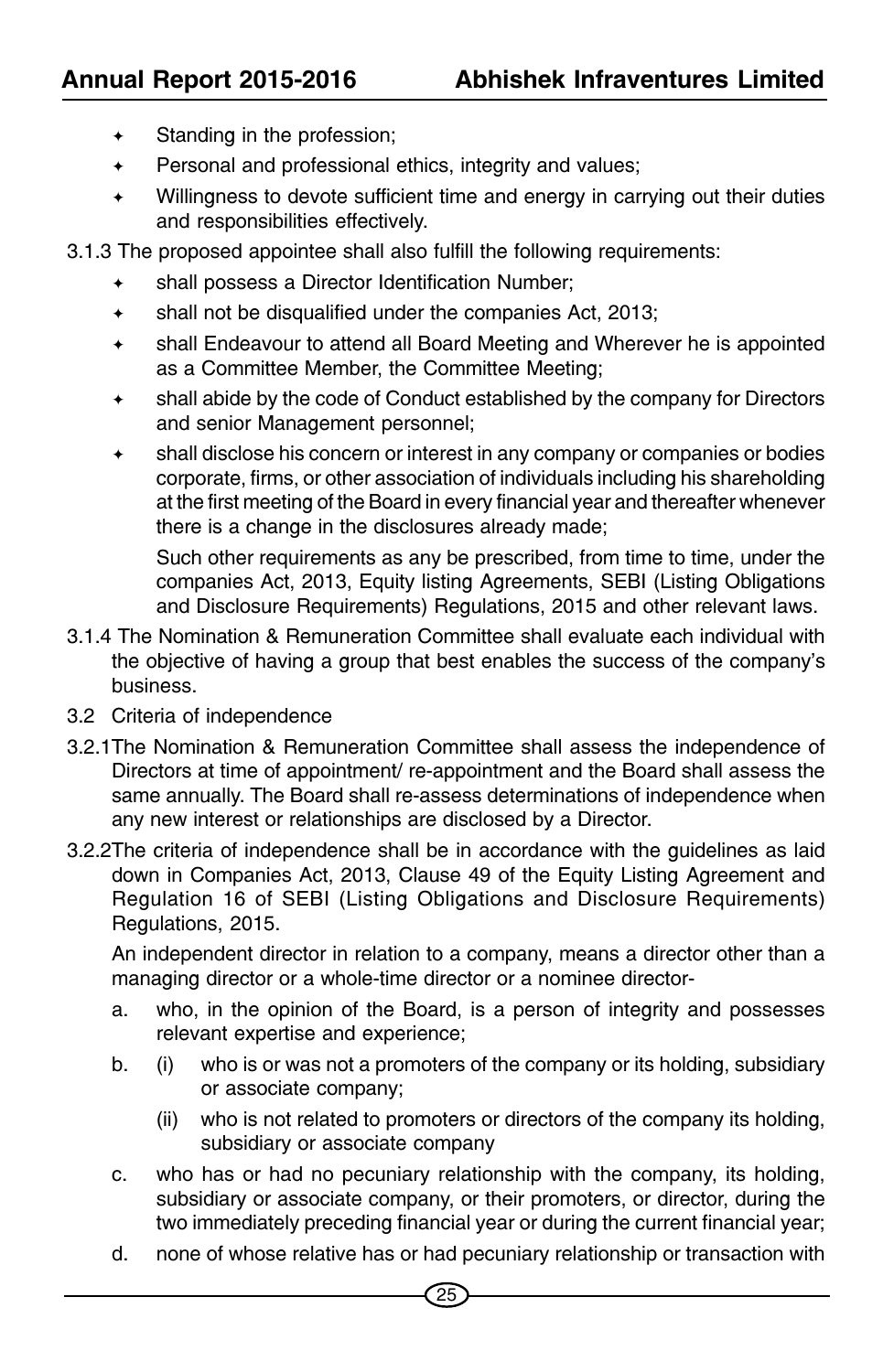the company, its holding, subsidiary or associate company, or their promoters, or directors, amounting to two per cent or more of its gross turnover or total income or fifty lakh rupees or such higher amount as may be prescribed, whichever is lower, during the two immediately preceding financial year or during the current finance year;

- e. who, neither himself nor any of his relative-
	- (i) Holds or has held the position of a key managerial personnel or is or has been employee of the or associate company in any of the three finance years immediately preceding the finance year in which he is proposed to be appointed;
	- (ii) Is or has been an employee or proprietor or a partner, in any of the three finance year immediately preceding the financial year in which he is proposed to be appointed of-
- (A) a firm of auditors or company secretaries in practice or cost auditors of the company or its holding, subsidiary or associate company; or
- (B) any legal or a consulting firm that has or had any transaction with the company, its holding subsidiary or associate company amounting to ten per cent or more of the gross turnover of more of the gross turnover of such firm;
	- (i) holds together with his relatives two per cent or more of the total voting power of the company; or
	- (ii) is a chief Executive or director, by whatever name called, of any nonprofit organization that receives twenty-five per cent or more of its receipt from the company any of its promoters , directors or its holding subsidiary or associate company or that holds two per cent or more of the total voting power of the company; or
	- (iii) is a material supplier, service provider or customer or a lesser or lessee of the company.
- f. Shall possess appropriate skills experience and knowledge in one or more field of finance, law management, sales, marketing administration, research, corporate governance, technical operations, corporate social responsibility or this disciplines related to the company's business.
- g. Shall possess such other qualifications as may be prescribed from time to time, under the Companies Act, 2013.
- h. who is not less than 21 years of age
- 3.2.3The independent Director shall abide by the "code for independent Directors "as specified in Schedule IV to the companies Act, 2013.
- 3.3 other directorships/ committee memberships
- 3.3.1The Board members are expected to have adequate time and expertise and experience to contribute to effective Board performance Accordingly, members should voluntarily limit their directorships in other listed public limited companies in such a way that it does not interfere with their role as director of the company. The NR Committee shall take into account the nature of, and the time involved in a director service on other Boards, in evaluating the suitability of the individual Director and making its recommendations to the Board.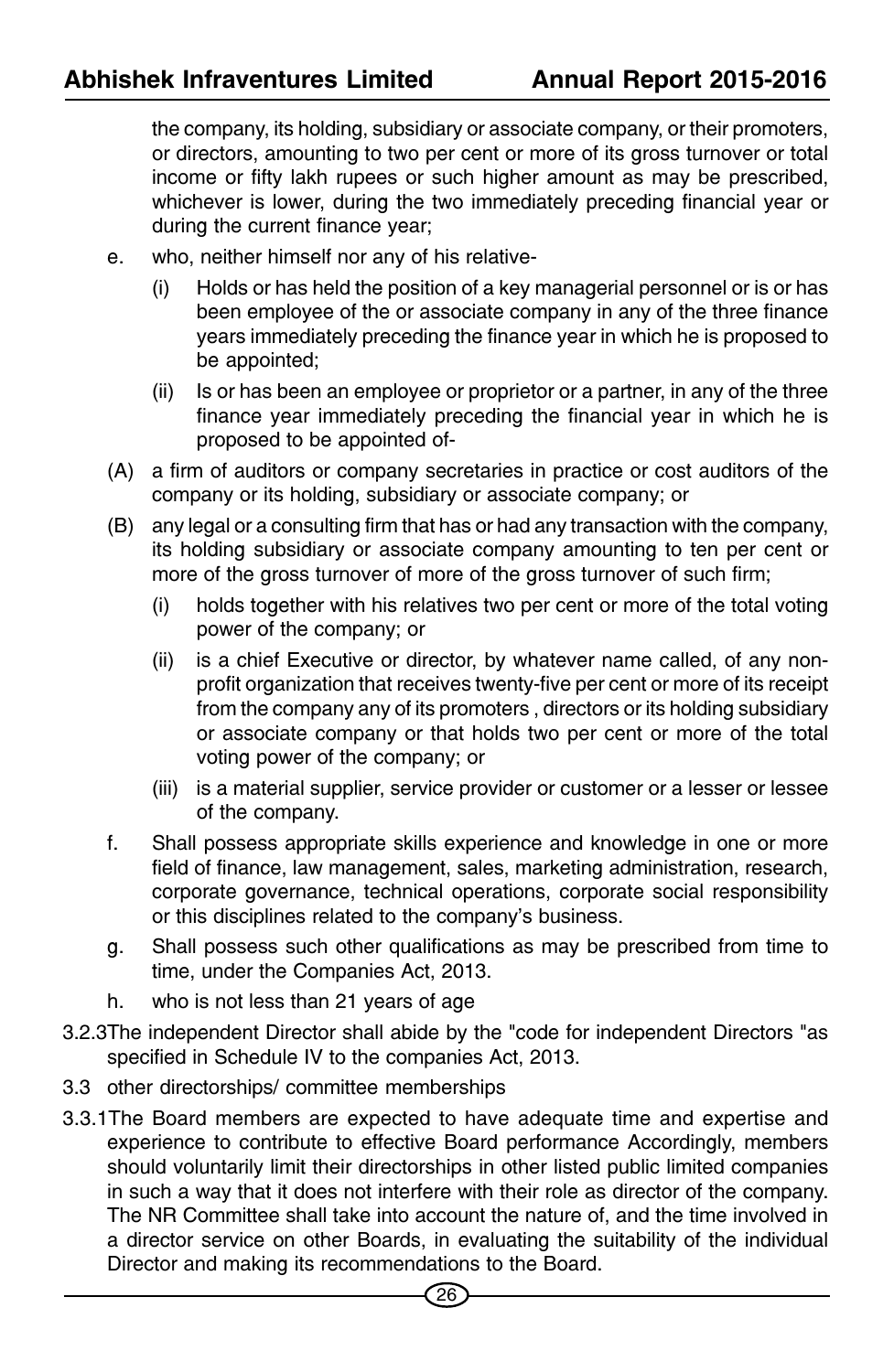- 3.3.2A Director shall not serve as director in more than 20 companies of which not more than 10 shall be public limited companies.
- 3.3.3A Director shall not serve an independent Director in more than 7 listed companies and not more than 3 listed companies in case he is serving as a whole-time Director in any listed company.
- 3.3.4 A Director shall not be a member in more than 10 committee or act as chairman of more than 5 committee across all companies in which he holds directorships.

For the purpose of considering the limit of the committee, Audit committee and stakeholder's relationship committee of all public limited companies, whether listed or not, shall be included and all other companies including private limited companies, foreign companies and companies under section 8 of the companies Act, 2013 shall be excluded.

## 10. STAKEHOLDER'S RELATIONSHIP COMMITTEE:

## A) COMPOSITION

The Details of composition of the Committee are given below:

| <b>Name</b>             | <b>Designation</b> | Category |
|-------------------------|--------------------|----------|
| Mrs. Burugu Srilatha    | Chairperson        | NED(I)   |
| l Mr. S. Venkataramana  | Member             | NED(I)   |
| Mr. Kachipuram Srikanth | Member             | NED(I)   |

#### NED (I) : Non Executive Independent Director

## B. NAME AND DESIGNATION OF COMPLIANCE OFFICER

Mr.Harish Adithya Kuruba, Company Secretary of the company is the compliance officer of the Company.

#### C. DETAILS OF COMPLAINTS/REQUESTS RECEIVED, RESOLVED AND PENDING DURING THE YEAR 2015-16

| <b>INVESTOR COMPLAINTS</b>                     |                       |  |  |  |  |
|------------------------------------------------|-----------------------|--|--|--|--|
| <b>Particulars</b>                             | Year ended 31.03.2016 |  |  |  |  |
| Pending at the beginning of the year           | Nil                   |  |  |  |  |
| Received during the year                       | Nil                   |  |  |  |  |
| Disposed of during the year                    | Nil                   |  |  |  |  |
| Remaining unresolved at the end<br>of the year | Nil                   |  |  |  |  |

# 11. REMUNERATION OF DIRECTORS:

- A. PECUNIARY RELATIONSHIP OR TRANSACTIONS OF THE NON-EXECUTIVE DIRECTORS VIS-À-VIS THE LISTED COMPANY: The Non-Executive Directors have no pecuniary relationship or transactions.
- B. CRITERIA FOR MAKING PAYMENTS TO NON-EXECUTIVE DIRECTORS: As per the remuneration policy of the company.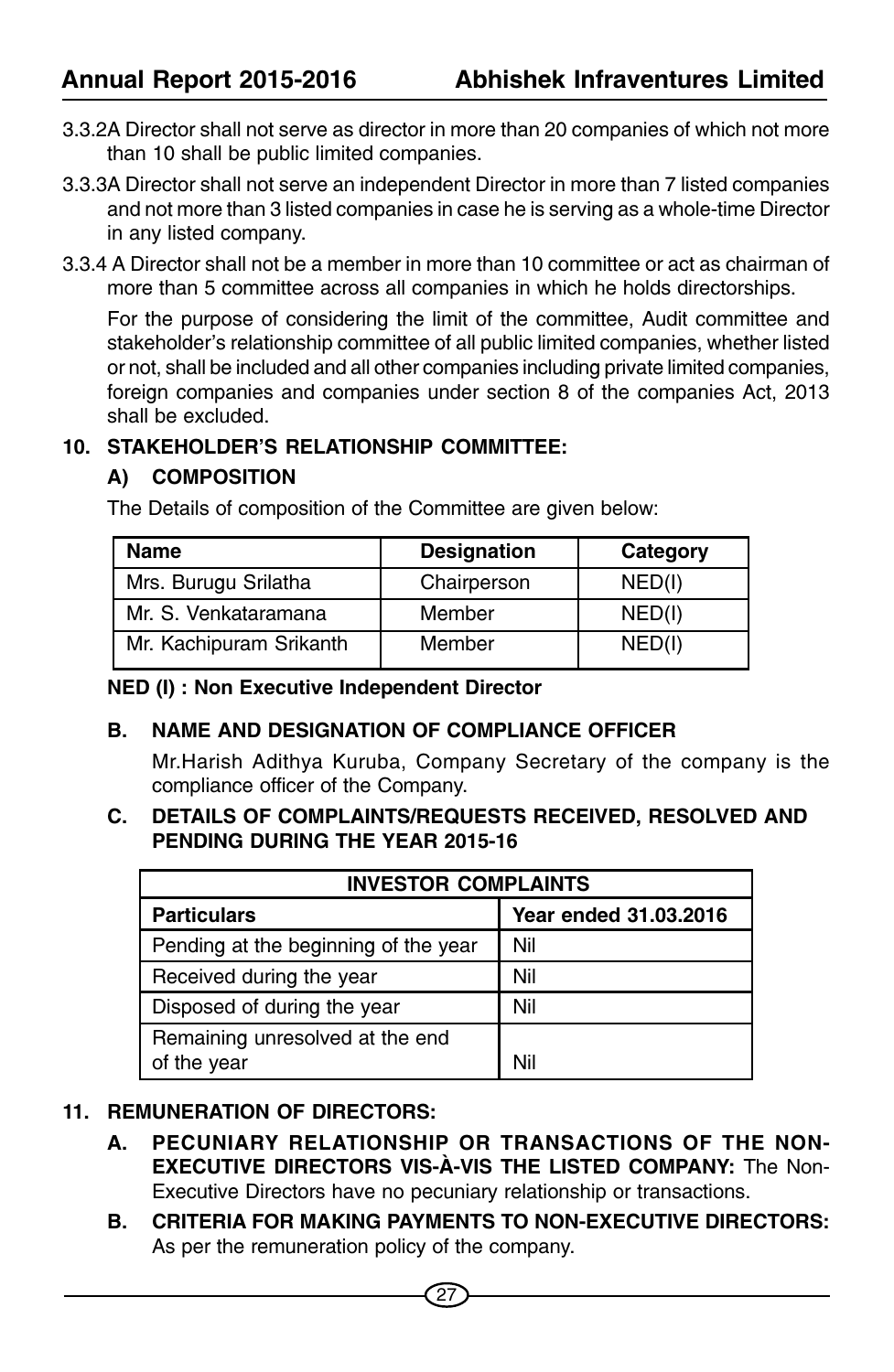#### C. REMUNERATION TO DIRECTORS PAID DURING THE FINANCIAL YEAR 2015-16 AND OTHER DISCLOSURES:

| Name of the<br>Director           | Salary<br>(Rs) | fees(Rs) | Sitting Number of<br>shares<br>held | Service<br>Contracts | Stock<br>Details | Fixed<br>Option Compo<br>nent | Perfor<br>mance<br>Based<br>incentive |
|-----------------------------------|----------------|----------|-------------------------------------|----------------------|------------------|-------------------------------|---------------------------------------|
| Mr. G. Madhusudhana               |                |          | 2200                                |                      |                  |                               |                                       |
| Mr. Ramachandra<br>Murthy Adiraju |                |          | 4,40,000                            |                      |                  | ٠                             |                                       |
| Mr. Omprakash Kovuri              |                |          | 5,20,000                            |                      |                  | ٠                             |                                       |
| Mr. Venkataramana Sanapala        |                |          |                                     |                      |                  |                               |                                       |
| Mr. Kachipuram Srikanth           |                |          | ٠                                   |                      |                  | ٠                             |                                       |
| Mr. Varra Chinnapu Reddy          |                |          | ٠                                   |                      |                  | ٠                             |                                       |
| Mrs. Burugu Srilatha              |                |          |                                     |                      |                  | ٠                             |                                       |

## D. INDEPENDENT DIRECTORS' MEETING:

As per clause 7 of the schedule IV of the Companies Act (Code for Independent Directors), a separate meeting of the Independent Directors of the Company (without the attendance of Non-Independent directors) was held on 14.03.2016, and discussed the following:

- 1. Evaluation of the performance of Non Independent Directors and the Board of Directors as whole;
- 2. Evaluation of the quality, content and timelines of flow of information between the management and the Board that is necessary for the Board to effectively and reasonably perform its duties.

All the Independent Directors of the Company were present at the meeting.

As required under Regulation 34(3) read with Schedule V of SEBI (Listing Obligations and Disclosure Requirements) Regulations 2015, the company regularly familiarizes Independent Directors with the Company, their roles, rights, responsibilities in the company, nature of the industry in which the company operates, business model of the company etc.

# 12. FORMAL ANNUAL EVALUATION:

As per section 149 of the Companies Act, 2013 read with clause VII (1) of the schedule IV and rules made thereunder, the independent directors of the company had a meeting on 14/03/2016 without attendance of non-independent directors and members of management. In the meeting the following issues were taken up:

- (a) Review of the performance of non-independent directors and the Board as a whole;
- (b) Review of the performance of the Chairperson of the company.
- (c) Assessing the quality, quantity and timeliness of flow of information between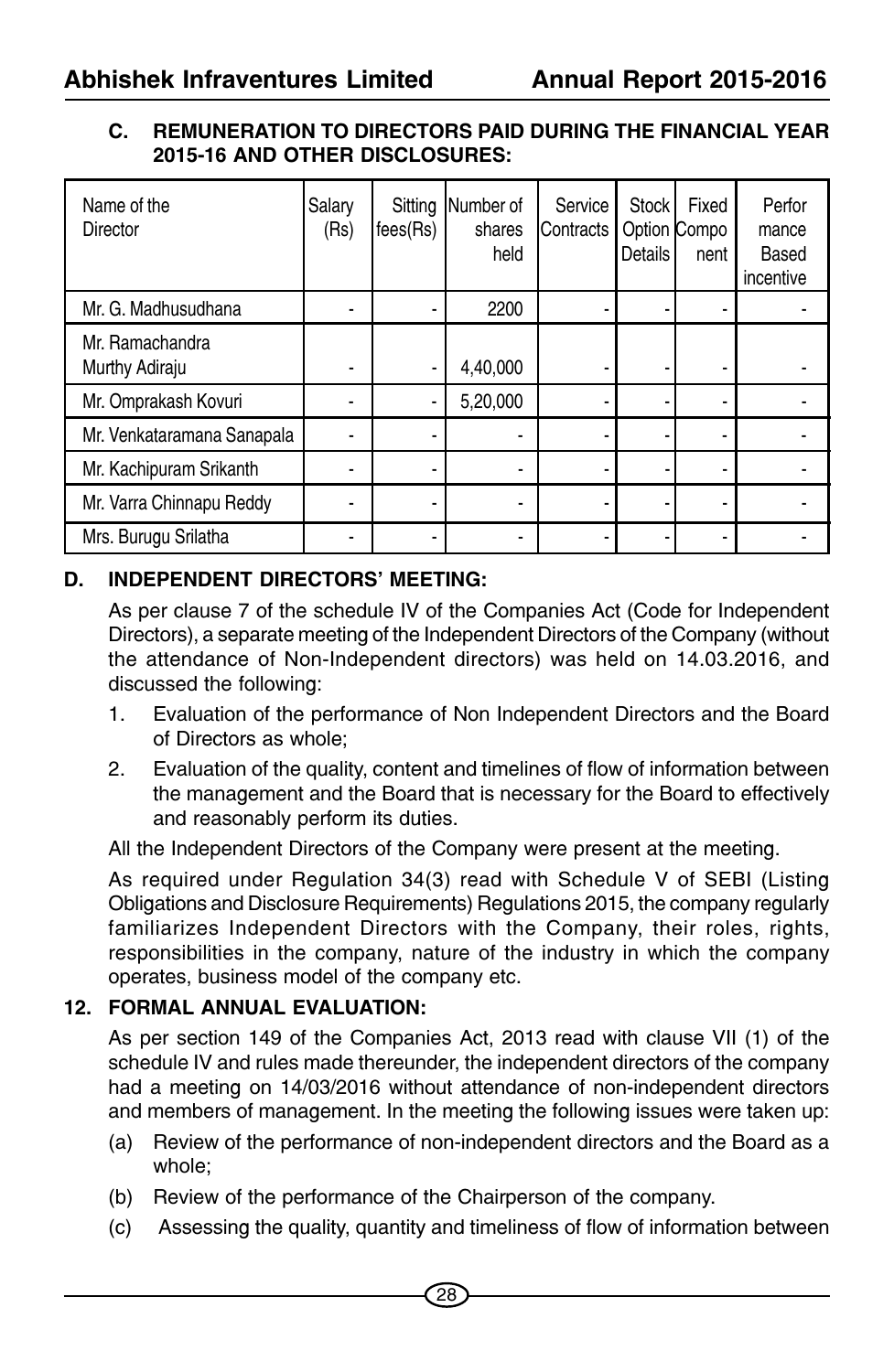the company management and the Board that is necessary for the Board to effectively and reasonably perform their duties.

The meeting also reviewed and evaluated the performance of non-Independent directors. The company has 3 Non-Independent Directors namely:

- 1. Mr. Omprakask Kovuri
- 2. Mr. G. Madhusudhana
- 3. Mr. Ramachandra Murthy Adiraju

The meeting recognized the significant contribution made by Mr. Omprakash, Whole-Time Director in directing the Company towards the success path and placing the Company.

The meeting also reviewed and evaluated the performance of the Board as whole in terms of the following aspects:

- Preparedness for Board/Committee meetings
- Attendance at the Board/Committee meetings
- Guidance on corporate strategy, risk policy, corporate performance and overseeing acquisitions and disinvestments.
- Monitoring the effectiveness of the company's governance practices
- Ensuring a transparent board nomination process with the diversity of experience, knowledge, perspective in the Board.
- Ensuring the integrity of the company's accounting and financial reporting systems, including the independent audit, and that appropriate systems of control are in place, in particular, systems for financial and operational control and compliance with the law and relevant standards.

It was noted that the Board Meetings have been conducted with the issuance of proper notice and circulation of the agenda of the meeting with the relevant notes thereon.

## 13. REMUNERATION POLICY:

The objectives of the remuneration policy are to motivate Directors to excel in their performance, recognize their contribution and retain talent in the organization and reward merit.

The remuneration levels are governed by industry pattern, qualifications and experience of the Directors, responsibilities should and individual performance.

Remuneration policy for Directors, key managerial personnel and other employees

## 1. Scope:

1.1 This policy sets out the guiding principles for the Nomination and Remuneration committee for recommending to the Board the remuneration of the directors, key managerial personnel and other employees of the company.

#### 2. Terms and Reference:

In this policy the following terms shall have the following meanings:

- 2.1 "Director" means a director appointed to the Board of the company.
- 2.2 "key managerial personnel" means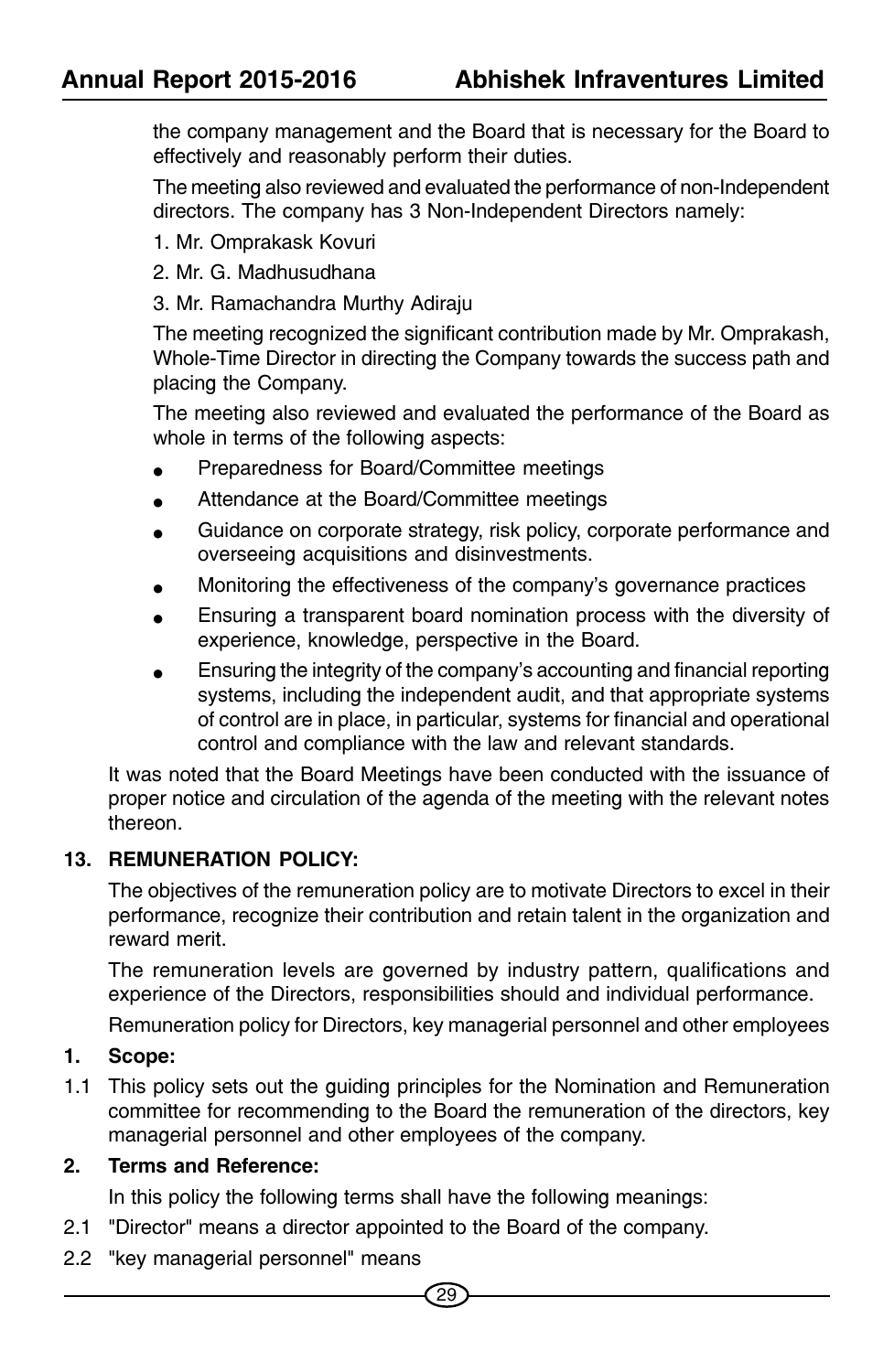- (i) The Chief Executive Officer or the managing director or the manager;
- (ii) The Company Secretary;
- (iii) The Whole-time Director;
- (iv) The Chief Finance Officer; and
- (v) Such other office as may be prescribed under the companies Act, 2013
- 2.3 "Nomination and Remuneration committee" means the committee constituted by Board in accordance with the provisions of section 178 of the companies Act, 2013, clause 49 of the Equity Listing Agreement and Regulation 19 of SEBI (Listing Obligations and Disclosure Requirements) Regulations, 2015.

#### 3. Policy:

- 3.1 Remuneration to Executive Director and key managerial personnel
- 3.1.1 The Board on the recommendation of the Nomination and Remuneration (NR) committee shall review and approve the remuneration payable to the Executive Director of the company within the overall approved by the shareholders.
- 3.1.2 The Board on the recommendation of the NR committee shall also review and approve the remuneration payable to the key managerial personnel of the company.
- 3.1.3 The remuneration structure to the Executive Director and key managerial personnel shall include the following components:
	- (i) Basic pay
	- (ii) Perquisites and Allowances
	- (iii) Stock Options
	- (iv) Commission (Applicable in case of Executive Directors)
	- (v) Retrial benefits
	- (vi) Annual performance Bonus
- 3.1.4 The Annual plan and Objectives for Executive committee shall be reviewed by the NR committee and Annual performance bonus will be approved by the committee based on the achievement against the Annual plan and Objectives.
- 3.2 Remuneration to Non Executive Directors
- 3.2.1 The Board, on the recommendation of the NR Committee, shall review and approve the remuneration payable to the Non - Executive Directors of the Company within the overall limits approved by the shareholders as per the provisions of the Companies Act.
- 3.2.2 Non Executive Directors shall be entitled to sitting fees attending the meetings of the Board and the Committees thereof. The Non- Executive Directors shall also be entitled to profit related commission in addition to the sitting fees.
- 3.3. Remuneration to other employees
- 3.3.1. Employees shall be assigned grades according to their qualifications and work experience, competencies as well as their roles and responsibilities in the organization. Individual remuneration shall be determined within the appropriate grade and shall be based on various factors such as job profile skill sets, seniority, experience and prevailing remuneration levels for equivalent jobs.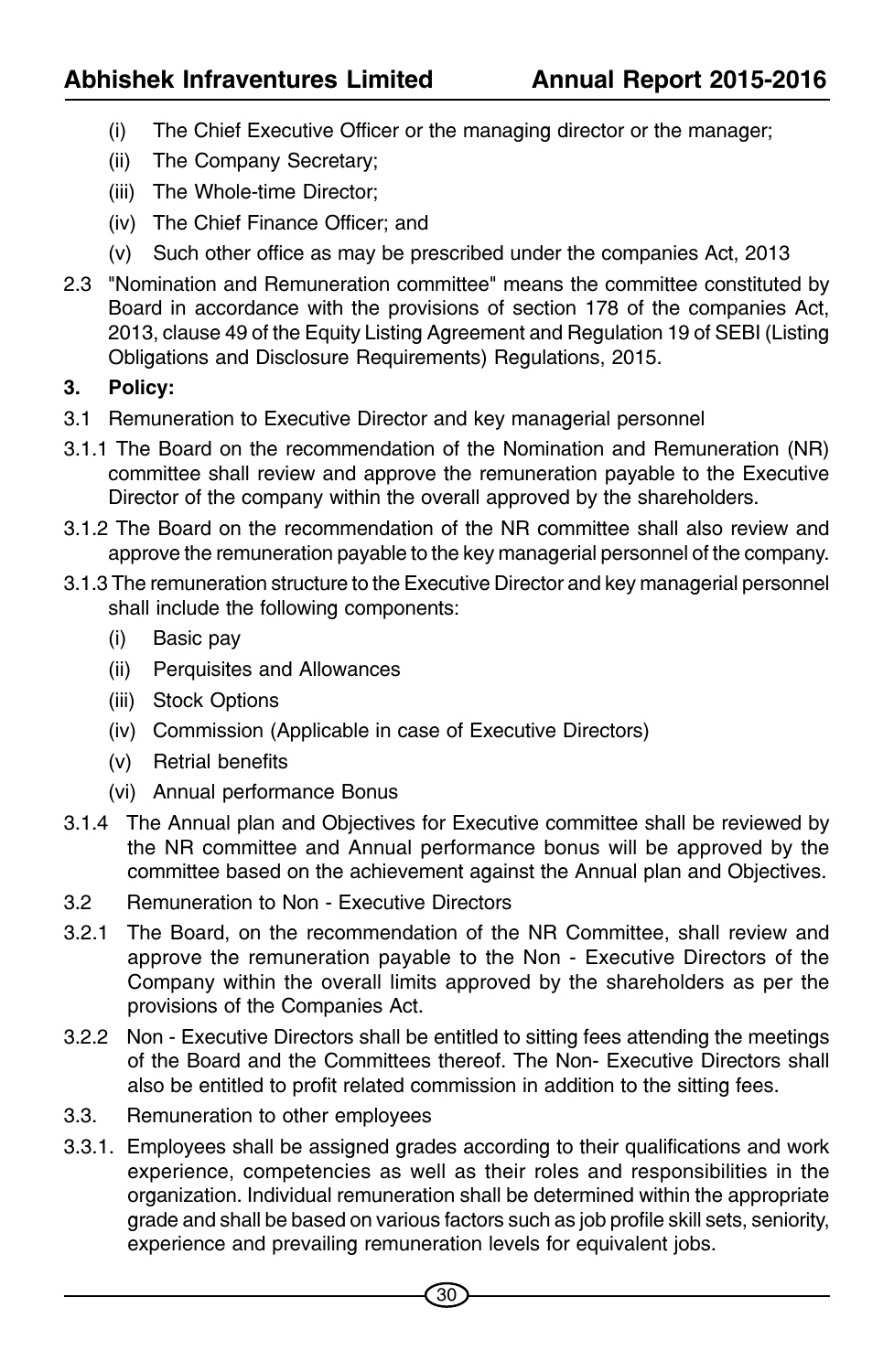## 14. RISK MANAGEMENT COMMITTEE:

## A) COMPOSITION:

The Details of composition of the Committee are given below:

| Name                     | <b>Designation</b> | Category |
|--------------------------|--------------------|----------|
| Mr. K. Srikanth          | Chairperson        | NED(1)   |
| Mr. Varra Chinnapu Reddy | Member             | NED(1)   |
| Mr. ASR Murthy           | Member             | FD.      |

NED (I) : Non Executive Independent Director

ED : Executive Director

## B) ROLE AND RESPONSIBILITIES OF THE COMMITTEE INCLUDES THE FOLLOWING:

- Framing of Risk Management Plan and Policy
- Overseeing implementation of Risk Management Plan and Policy
- Monitoring of Risk Management Plan and Policy
- Validating the process of risk management
- Validating the procedure for Risk minimisation.
- Periodically reviewing and evaluating the Risk Management Policy and practices with respect to risk assessment and risk management processes.
- Continually obtaining reasonable assurance from management that al known and emerging risks have been identified and mitigated or managed.

# 15. DETAILS ON GENERAL BODY MEETINGS:

## A. LOCATION, DATE AND TIME OF LAST THREE AGMS AND SPECIAL RESOLUTIONS THERE AT AS UNDER:

| Financiall<br>Year | <b>Date</b> | Time        | Location                                                                                     | <b>Special / Ordinary Resolution</b>                                                                                                                                                                                                                                                                                                                                                          |
|--------------------|-------------|-------------|----------------------------------------------------------------------------------------------|-----------------------------------------------------------------------------------------------------------------------------------------------------------------------------------------------------------------------------------------------------------------------------------------------------------------------------------------------------------------------------------------------|
| 2014-15<br>(EGM)   | 23.01.2015  | 4:00<br>рm  | 701, Arunachal<br>Building, 19,<br>Barakhamba Road.<br>Connaught Place,<br>New Delhi-110 001 | Issue of 20,00,000 equity shares<br>to the promoters and others                                                                                                                                                                                                                                                                                                                               |
| 2014-15            | 31.07.2015  | 11.30<br>am | 701, Arunachal<br>Building, 19,<br>Barakhamba Road.<br>Connaught Place,<br>New Delhi-110 001 | 1. Appointment of Mr. S. Venkata<br>Ramana as Independent Director<br>2. Appointment of Mr. K. Srikanth<br>as Independent Director<br>3. Appointment of Mr.V. Chinnapu<br>Reddy as Independent Director<br>4. Appointment of Mrs. B. Srilatha<br>as Independent Director<br>5. Appointment of Mr. K. omprakash<br>as Director<br>6. Appointment of Mr. K. omprakash<br>as Whole-Time Director |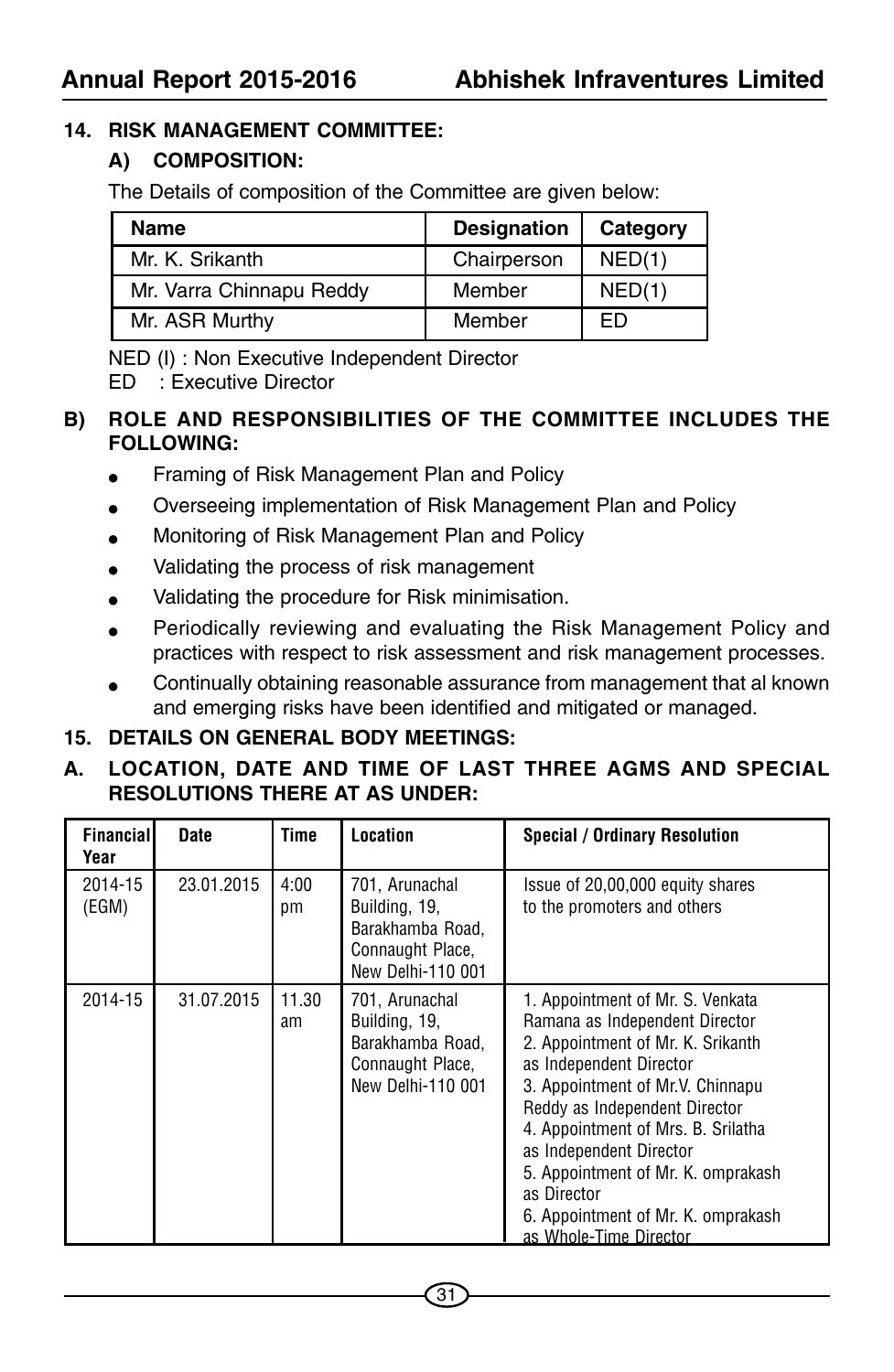|         |            |             |                                                                                           | 7. Appointment of Mrs.ASR Murthy<br>as Director<br>8. Appointment of Mr. ASR Murthy<br>as Whole-Time Director<br>9. Amendment of Articles<br>of Association                                                                                            |
|---------|------------|-------------|-------------------------------------------------------------------------------------------|--------------------------------------------------------------------------------------------------------------------------------------------------------------------------------------------------------------------------------------------------------|
| 2013-14 | 22.09.2015 | 11:30<br>am | 701, Arunachal Building,<br>19, Barakhamba Road,<br>Connaught Place,<br>New Delhi-110 001 | 1. Appointment of Mr. V. Narendra<br>as Independent Director<br>2. Appointment of Ms. Sneha Bindra<br>as Independent Director<br>3. Appointment of Mr. Naveen<br>Bellam Konda as<br>Independent Director<br>4. Amendment of Articles<br>of Association |
| 2012-13 | 07.09.2013 | 11:30<br>am | 701, Arunachal Building,<br>19, Barakhamba Road,<br>Connaught Place,<br>New Delhi-110 001 | 1. Appointment of Mr. G.<br>Madhusudhana as Director<br>2. Appointment of Mr. K. Kasthuri<br>as Director<br>3. Appointment of Mr.<br>G. Madhusudhana as<br><b>Executive Director</b>                                                                   |

# B. PASSING OF RESOLUTIONS BY POSTAL BALLOT:

There were no resolutions passed by the Company through Postal Ballot during the financial year 2015-16.

# 16. MEANS OF COMMUNICATION:

The quarterly, half-yearly and yearly financial results will be sent to the Stock Exchanges immediately after the Board approves the same and these results will also be published in prominent daily newspapers. These financial statements, press releases are also posted on the Company's website, at www.abhishekinfra.co.in. As the financial performance of the Company is well published, individual communication of half yearly results are not sent to the shareholders.

# 17. GENERAL SHAREHOLDER INFORMATION:

# A. ANNUAL GENERAL MEETING:

## Day, Date and Time: Thursday, 29th September, 2016 at 11.30 a.m

Venue: Sai Anupama Family Restaurant and Banquet Halls, Padmavathi Towers, Near Nizampet X Roads, Kukatpally, Hyderabad - 500072, Telangana

# B. FINANCIAL YEAR AND FINANCIAL YEAR CALENDAR 2016-17 (TENTATIVE SCHEDULE)

Financial year to which the Annual General Meeting relates: 2015-16

Financial calendar: 2016-17 (tentative)

Adoption of Quarterly results for the Quarter ending

- 30th June, 2016 : 10.08.2016 (declared)
- 30th September, 2016 : on or before  $14.11.2016$ <br>● 31st December 2016 : on or before 14.02.2017
- 31st December, 2016
- 31st March, 2017 : on or before 30.05.2017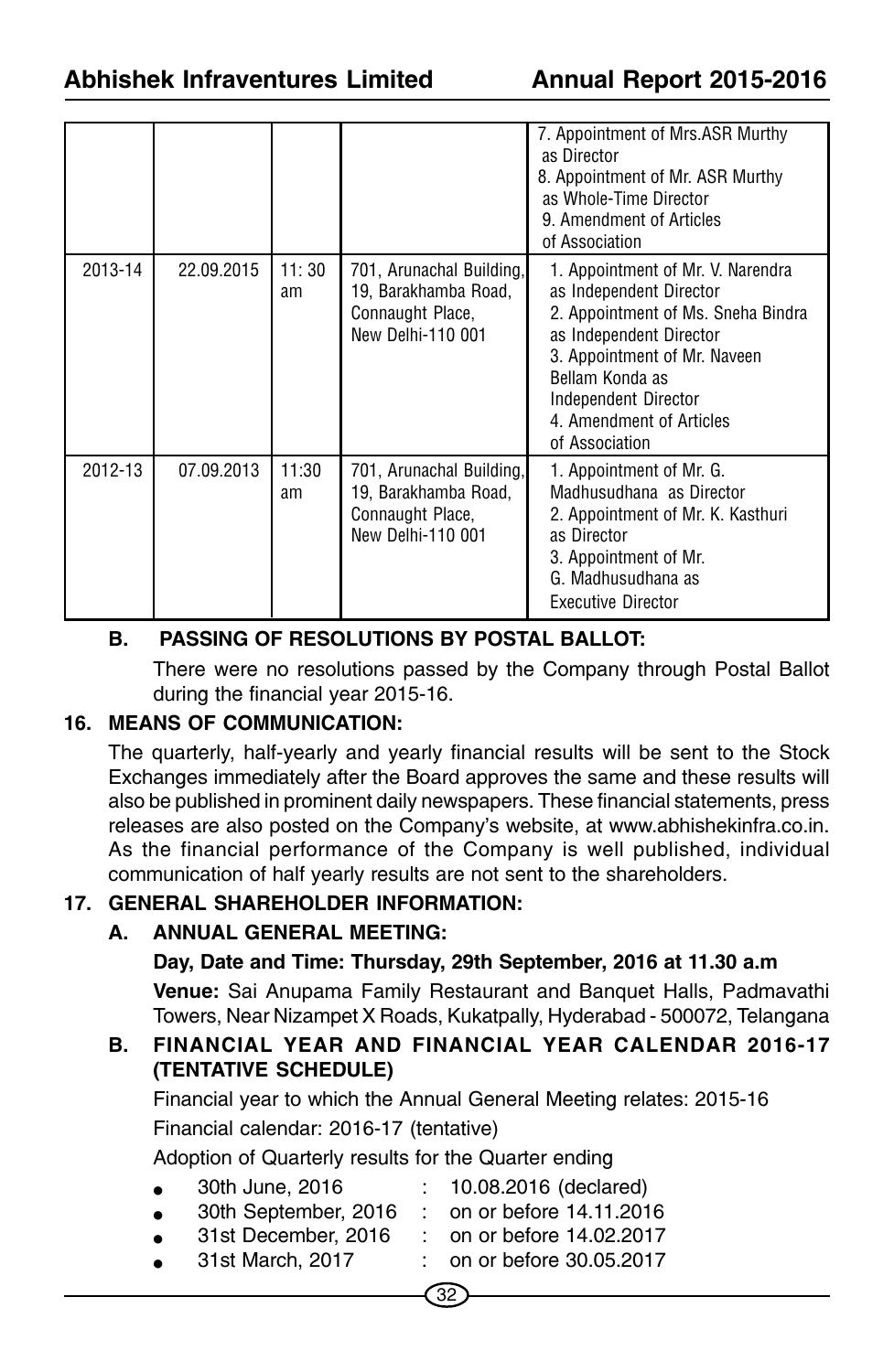Annual General Meeting (Next year): August / September, 2017

- C) DIVIDEND PAYMENT DATE: No Dividend is declared during the Financial Year 2015-16.
- D) NAME AND ADDRESS OF EACH STOCK EXCHANGE WHERE THE COMPANIES SECURITIES ARE LISTED:

EXCHANGE: BSE LIMITED, P.J. Towers, Dalal Street, Mumbai- 400001.

ASE LIMITED, A-2, Kamdhenu Complex, Opp Sahajanand College, Panjara Pol, Ambawadi, Ahmedabad, Gujarat 380015

- E) STOCK CODE: EXCHANGE: BSE LIMITED CODE: 539544
- F) STOCK MARKET PRICE DATA:

| <b>Month</b> | High  | Low   |
|--------------|-------|-------|
| April'15     |       |       |
| May'15       |       |       |
| June'15      |       |       |
| July'15      |       |       |
| Aug'15       |       |       |
| Sept'15      |       |       |
| Oct'15       |       |       |
| Nov'15       |       |       |
| Dec'15       |       |       |
| Jan'16       | 20.70 | 12.50 |
| Feb'16       | 22.75 | 20.70 |
| Mar'16       |       |       |

# G) IN CASE SECURITIES ARE SUSPENDED FROM TRADING :

The securities are not suspended from trading on any of the stock exchanges.

# H) REGISTRAR AND SHARE TRANSFER AGENTS:

Aarthi Consultants Private Limited 1-2-285, Domalguda Hyderabad - 500029 Tel No.: 04027638111/27634445 Fax: 040-27632184 E-mail: aarthiconsultants@gmail.com

# I) SHARE TRANSFER SYSTEM:

The Transfer of Shares is affected by the Registrars after necessary approval of the Board/Share Transfer Committee. Transfer generally takes 1-2 weeks.

# J) DEMATERIALISATION & LIQUIDITY OF SHARES:

Trading in Company's shares is permitted only in dematerialized form for all investors. The ISIN allotted to the Company's scrip is INE281P01016 in BSE.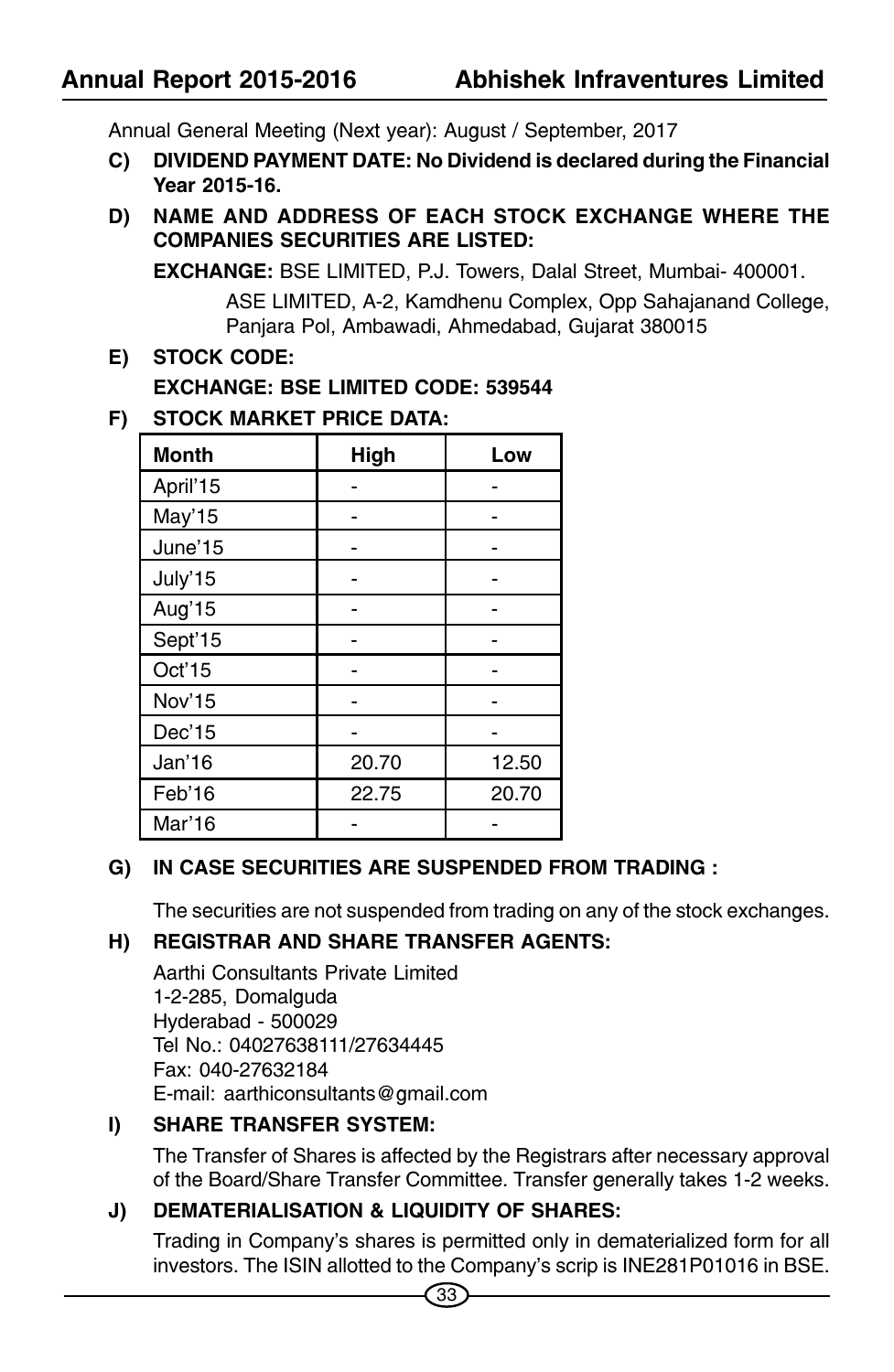Investors are therefore advised to open a demat account with a Depository participant of their choice to trade in dematerialized form.

| <b>Particulars</b> | <b>No. of Shares</b> | % Share Capital |
|--------------------|----------------------|-----------------|
| <b>NSDL</b>        | 1063244              | 66.93           |
| <b>CDSL</b>        | 2174656              | 32.73           |
| <b>PHYSICAL</b>    | 11100                | 0.34            |
| Total              | 3249000              | 100.00          |

## K) COMMODITY PRICE RISK OR FOREIGN EXCHANGE RISK AND HEDGING ACTIVITIES: NIL

#### L) ADDRESS FOR CORRESPONDENCE:

Skill Spectrum, H.No. 3-6-367 to 369, Himayathnagar, Hyderabad 500029, Telangana.

- M) BOOK CLOSURE DATE: 24th September, 2016 to 29th September, 2016 (both days inclusive)
- N) LISTING FEES:

The equity shares of the Company are listed on BSE Ltd and ASE Limited. The Company has paid the listing fees to the Stock Exchanges.

O) ELECTRONIC CONNECTIVITY: The Company has demat connectivity with both NSDL and CDSL. The ISIN is INE281P01016

#### P) SHAREHOLDING PATTERN AS ON 31ST MARCH, 2016:

| S. No | Category                                                 | No. of shares<br>held | Percentage of<br>shareholding |
|-------|----------------------------------------------------------|-----------------------|-------------------------------|
| A     | Shareholding of<br><b>Promoter and Promoter</b><br>group |                       |                               |
| 1.    | Indian                                                   |                       |                               |
|       | Individual                                               | 9,63,200              | 29.65                         |
| 2.    | Foreign                                                  |                       |                               |
|       | Individual                                               |                       |                               |
|       | <b>Sub-Total A</b>                                       | 9,63,200              | 29.65                         |
| в     | <b>Public Shareholding</b>                               |                       |                               |
| 1.    | Institutions                                             |                       |                               |
| 2.    | Non Institutions                                         | 22,85,800             | 70.35                         |
|       | <b>Sub Total B</b>                                       | 22,85,800             | 70.35                         |
|       | Grand Total (A+B)                                        | 32,49,000             | 100.00                        |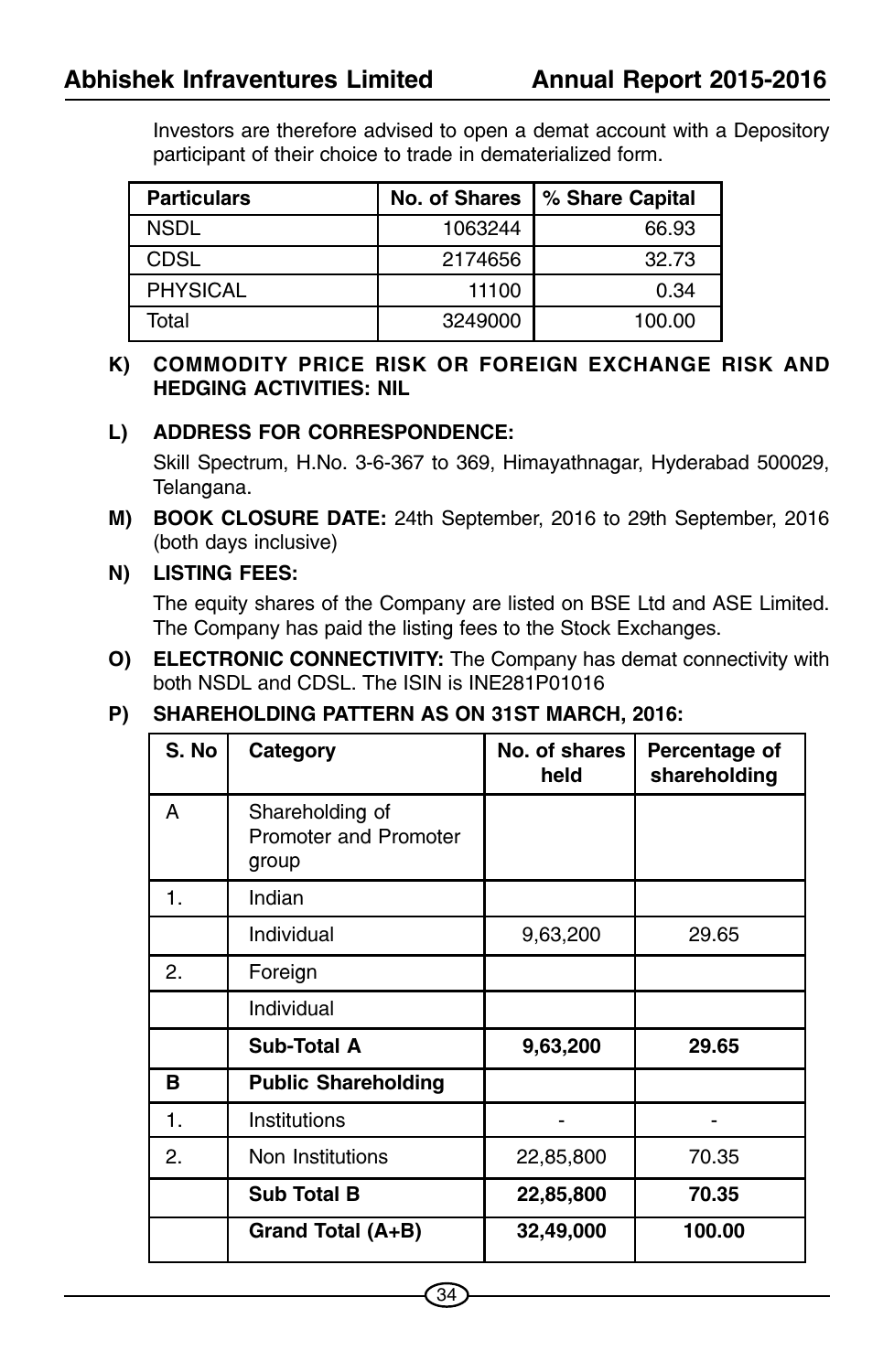# 18. OTHER DISCLOSURES

# A. MATERIALLY SIGNIFICANT RELATED PARTY TRANSACTIONS:

During the year under review, the Company had not entered in to any materially significant transaction with any related party. During the year, the Company had not entered into any other contract/arrangement/transaction with related parties which could be considered material in accordance with the policy of the company on materiality of related party transactions that may have potential conflict with the interests of the Company at large. All the related party transactions during the year are in the ordinary course of business and on arm's length basis.

## B. COMPLIANCES:

There are no penalties imposed on the Company by the Stock Exchanges or SEBI or any other statutory authority on any matter related to capital markets, during the last three years.

# C. WHISTLE BLOWER POLICY:

The Company has a whistle blower policy in place for reporting the instances of conduct which are not in conformity with the policy. Directors, employees, vendors or any person having dealings with the Company may report non-compliance to the Chairman of the Audit Committee, who reviews the report. Confidentiality is maintained of such reporting and it is ensured that the whistle blowers are not subjected to any discrimination. No person was denied access to the Audit Committee.

#### D. COMPLIANCE WITH THE MANDATORY REQUIREMENTS AND ADOPTION OF THE NON-MANDATORY REQUIREMENTS OF SEBI (LISTING OBLIGATIONS AND DISLOSURE REQUIREMENTS) REGULATIONS, 2015.

All mandatory requirements of SEBI (Listing Obligations and Disclosure Requirements) Regulations, 2015 have been appropriately complied with and the status of non-mandatory requirements is given below:

- i. As there is no chairman of the Company the provisions for Non-Executive Chairman are not applicable. All other requirements of the Board during the year have been complied with.
- ii. The financial Statements are free from any Audit Qualifications.

# E. WEB-LINK WHERE POLICY FOR DETERMINIG 'MATERIAL' SUBSIDIARIES IS DISCLOSED.

Your Company has no subsidiary Company.

# F. DISCLOSURE OF ACCOUNTING TREATMENT:

The Company has complied with the appropriate accounting policies and has ensured that they have been applied consistently. There have been no deviations from the treatment prescribed in the Accounting Standards notified under Section 129 of the Companies Act, 2013.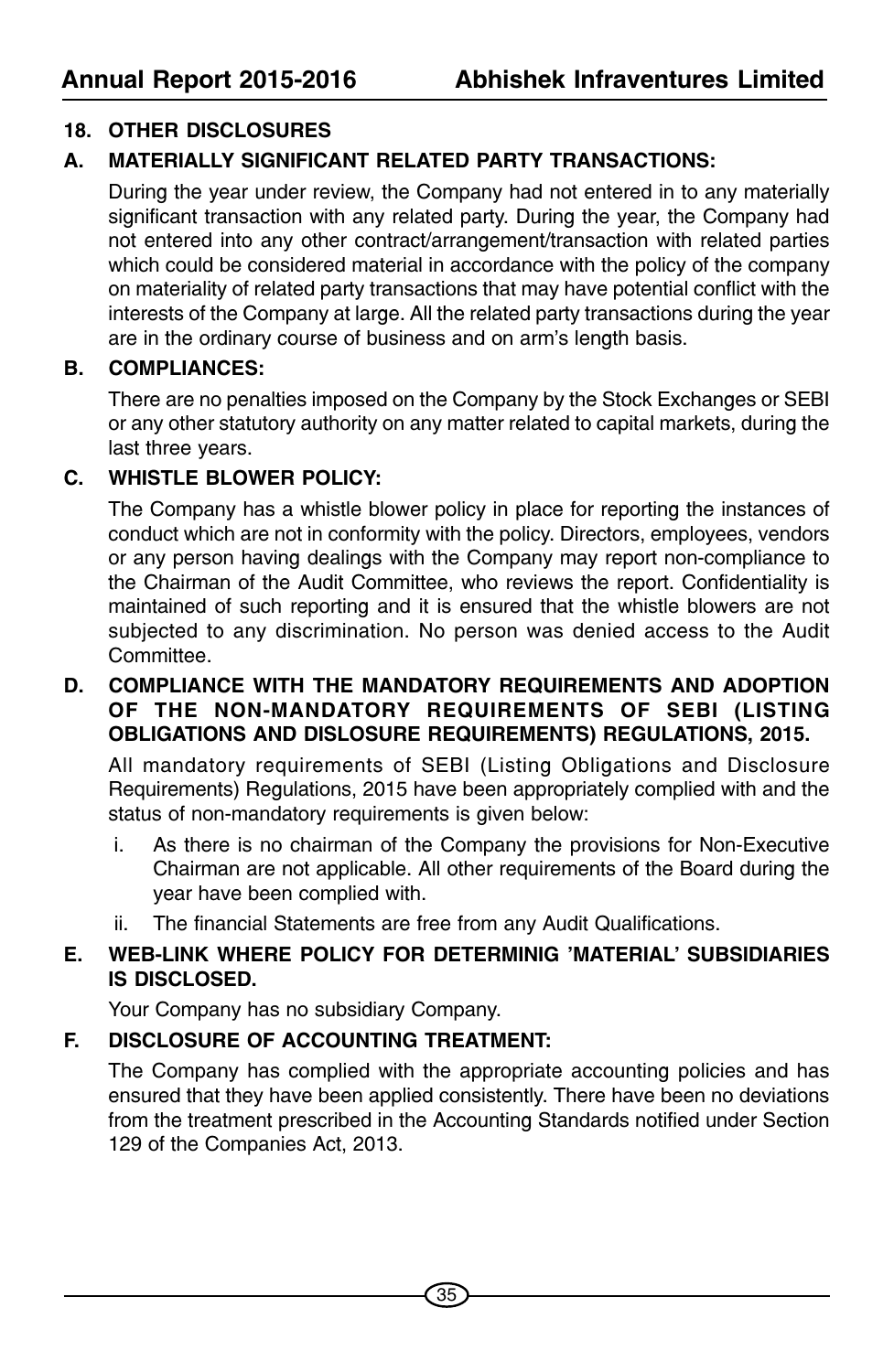# CERTIFICATE BY THE WHOLE-TIME DIRECTOR & CFO OF THE COMPANY

To

The Board of Directors Abhishek Infraventures Limited

Dear Sirs,

As required under Regulation 17(8) read with Part B, Schedule II of SEBI (Listing Obligations and Disclosure Requirements) Regulations, 2015, we state that:

- 1. We have reviewed the financial statements and the cash flow statement for the year ended 31st March 2016 and to the best of our knowledge and belief;
	- a. These statements do not contain any materially untrue statement nor omit any material fact nor contain statements that might be misleading, and
	- b. These statements present a true and fair view of the company's affairs and are in compliance with the existing accounting standards, applicable laws and regulations.
- 2. There are, to the best of my knowledge and belief, no transactions entered into by the company during the year, which are fraudulent, illegal or violative of the company's code of conduct.
- 3. We accept responsibility for establishing and maintaining internal controls, we have evaluated the effectiveness of the internal control systems of the company and we have disclosed to the auditors and the audit committee, deficiencies in the design or the operation of internal controls, if any, of which we are aware and the steps that we have taken or propose to take and rectify the identified deficiencies and,
- 4. That we have informed the auditors and the audit committee of:
	- a) Significant changes in the internal control during the year;
	- b) Significant changes in accounting policies during the year and that the same have been disclosed in the notes to the financial statements; and
	- c) Instances of significant fraud of which we have become aware and the involvement of any employee having a significant role in the company's internal control system.

#### For and on behalf of the Board For Abhishek Infraventures Limited

|                  | $Sd/-$              | Sd                                |
|------------------|---------------------|-----------------------------------|
| Place: Hyderabad | K. Omprakash        | <b>Ramachandra Murthy Adiraju</b> |
| Date: 10.08.2016 | Whole-Time Director | Whole-Time Director cum CFO       |
|                  | (DIN: 03125398)     | (DIN: 02699745)                   |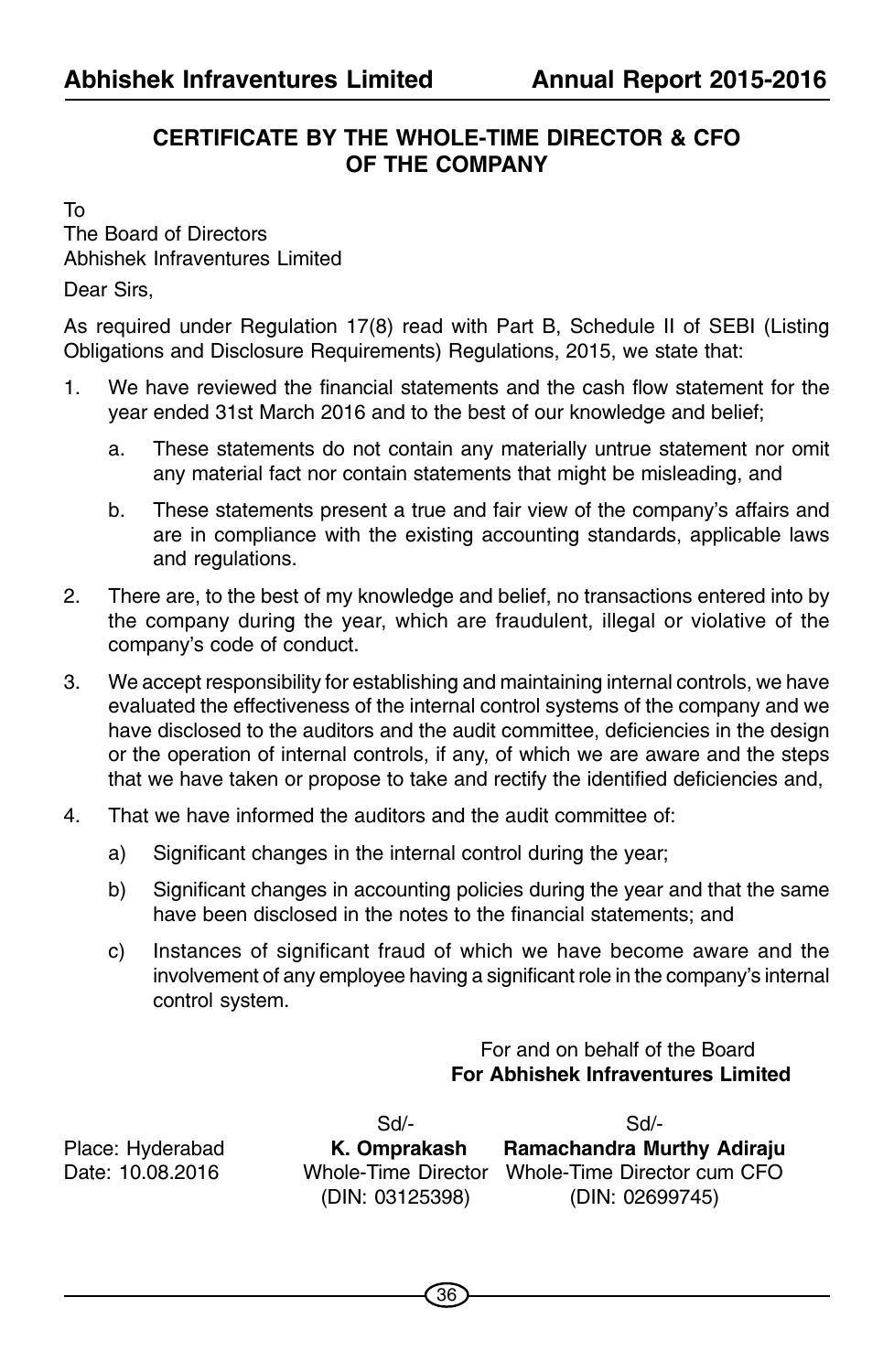# AUDITOR'S CERTIFICATE ON CORPORATE GOVERNANCE

To

The Members of Abhishek Infraventures Limited

We have examined the Compliance with conditions of Corporate Governance of M/s. Abhishek Infraventures Limited for the year ended 31st March, 2016 as stipulated in Regulation 34(3) read with Para E Schedule V of SEBI (Listing Obligations and Disclosure Requirements) Regulations, 2015.

The Compliance with the conditions of Corporate Governance is the responsibility of the Management. Our examination has been limited to review the procedures and implementations thereof adopted by the Company for ensuring the compliance with the conditions of the Corporate Governance. It is neither an audit nor an expression of opinion on the financial statement of the Company.

In our opinion and to the best of our information and according to the explanations given to us and representations made by the Directors and the Management's, we certify that the company has compiled with conditions of the Corporate Governance as stipulated in Regulation 34 (3) read with Schedule V of SEBI (Listing Obligations and Disclosure Requirements) Regulations, 2015 of the above mentioned Listing agreement.

As required by the guidance note issued by the institute of Chartered Accountants of India, we have to state that no grievances of investors are pending for a period exceeding one month against the Company as per the records maintained by the Company.

We further state that such compliance is neither an assurance as to future viability of the Company nor of the efficiency or effectiveness with which the management has conducted the affairs of the company.

> For M M Reddy & Co Chartered Accountants Firm Registration No. 010371S

Place: Hyderabad **Place:** Hyderabad **Partner** 

M. Madhusudhana Reddy Date: 10.08.2016 Membership No. 213077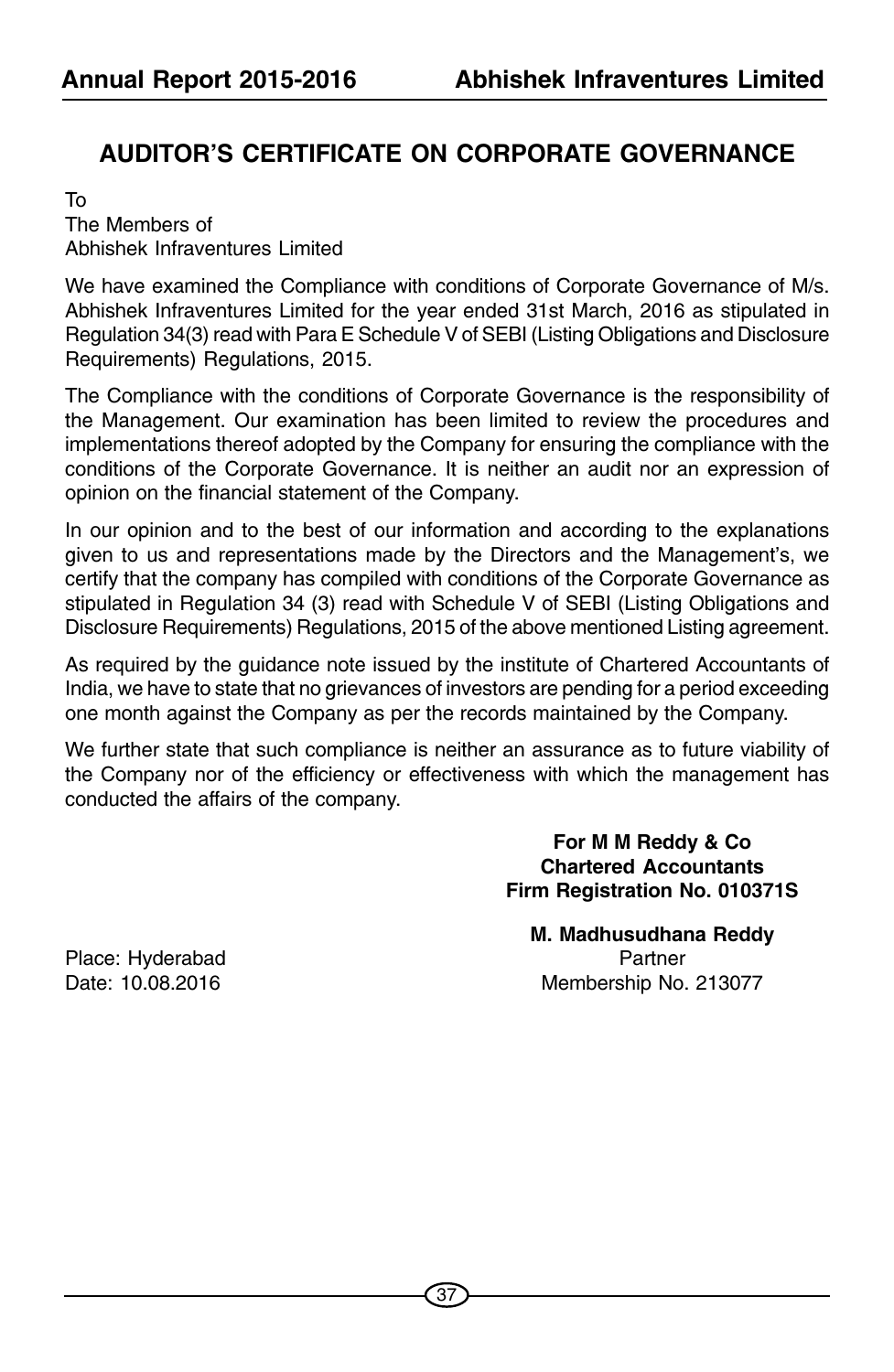#### DISCLOSURE WITH RESPECT TO DEMAT SUSPENSE ACCOUNT/ UNCLAIMED SUSPENSE ACOUNT

As per Regulation 34(3) read with Schedule V of SEBI (Listing Obligations and Disclosure Requirements) Regulations, 2015, the company hereby discloses the details of unpaid/ unclaimed dividend and the respective share thereof as follows:

|                                                                                                                                  | **                                                                                                                         |                                                                                                        |                                                                                                           |  |  |  |  |  |
|----------------------------------------------------------------------------------------------------------------------------------|----------------------------------------------------------------------------------------------------------------------------|--------------------------------------------------------------------------------------------------------|-----------------------------------------------------------------------------------------------------------|--|--|--|--|--|
| Aggregate No. of<br>Shareholders and<br>the outstanding<br>shares in the<br>suspense account<br>at the beginning<br>of the year. | No. of shareholders<br>who approached the<br>company for transfer<br>of shares from<br>suspense account<br>during the year | No. of shareholders<br>to whom shares<br>were transferred from<br>suspense account<br>during the year. | No. of shareholders<br>and the outstanding<br>shares in the<br>suspense account<br>at the end of the year |  |  |  |  |  |
| <b>NIL</b>                                                                                                                       | <b>NIL</b>                                                                                                                 | <b>NIL</b>                                                                                             | <b>NIL</b>                                                                                                |  |  |  |  |  |

#### \*\* Voting Right on these shares shall remain frozen till the rightful owner of such shares claims the shares.

Note : The Company has never declared dividends since its inception and therefore there is no amount lying in unpaid/unclaimed dividend account.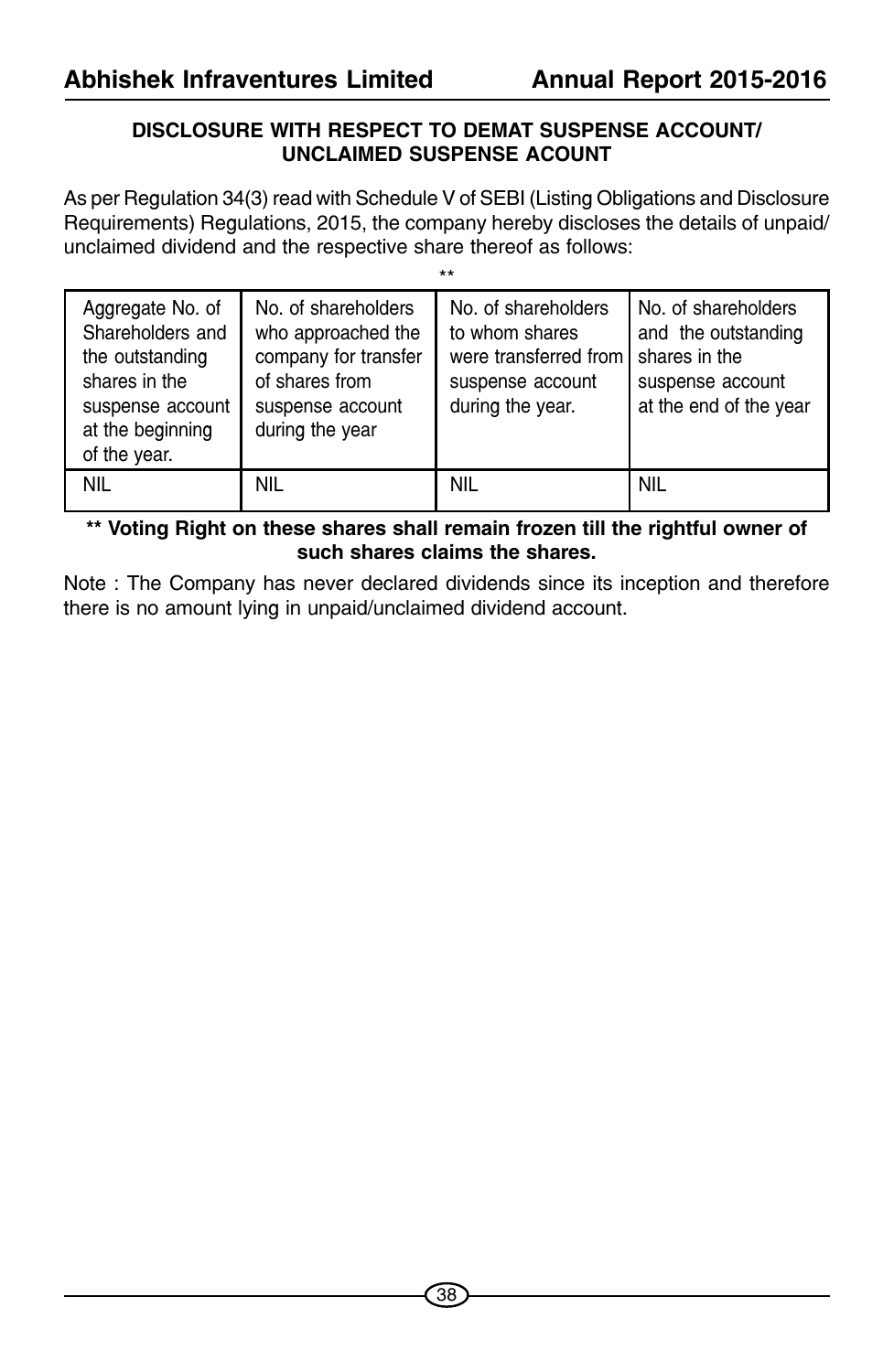## MANAGEMENT'S DISCUSSION & ANALYSIS REPORT

#### Industry Structure, Developments :

The world economy is gradually recovering from economic slowdown. The economic performance by the Asian economies has improved. Even though the global economy is expanding and conditions have improved considerably, the economic activities remain far below the pre - crisis level and the pace and shape of recovery remains uncertain. With the government's economic stimulus package, the industry and service sector have recovered. With the Reserve Bank of India maintaining a prudent watch on the key policy issues, the liquidity situation in the country has become comfortable. However, high inflation rate seems to be a major dampener.

#### Opportunities, Outlook and Threats:

The Company is trading in infrastructure materials and foresee increase in the turnover. The Board is of the view that infrastructure sector in Telangana and Andhra Pradesh has tremendous scope and the future outlook seems bright. High inflation and changing government policies are threat to the Company, but the Company is confident that it can absorb such threats.

#### Internal Control System and its adequacy

The system of internal control has been established to provide reasonable assurance of safeguarding assets and maintenance of proper Accounting Records and its accuracy. The business risks and its control procedures are reviewed frequently. Systems audit is also conducted regularly to review the systems with respect to Security and its Adequacy. Reports are prepared and circulated to Senior Management and action taken to strengthen controls where necessary.

#### Human resources and Industrial relations

Your company continues to have cordial relations with its employees and other stakeholders.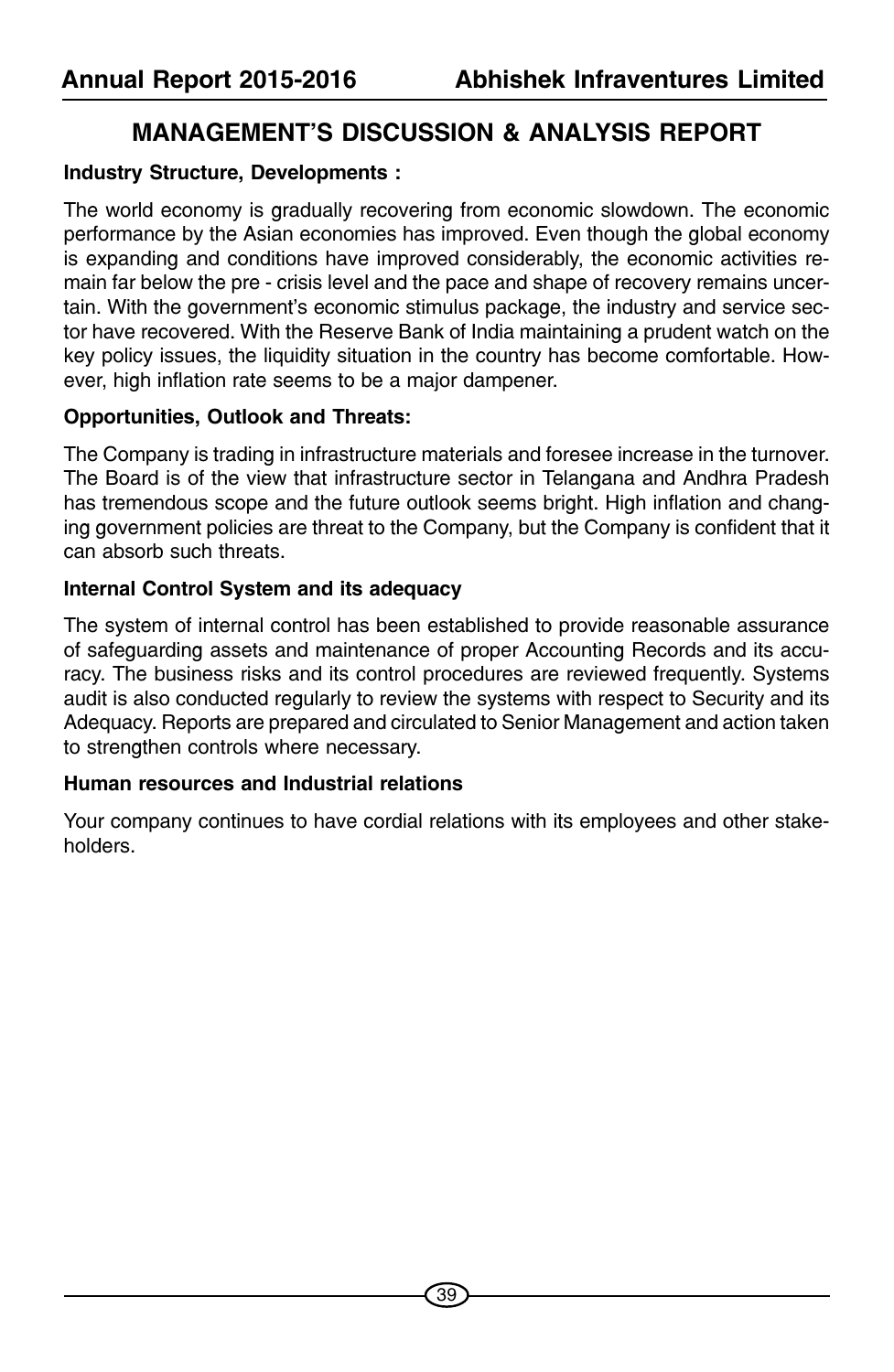## FORM MR-3

#### SECRETARIAL AUDIT REPORT

(Pursuant to section 204(1) of the Companies Act, 2013 and Rule 9 of the Companies (Appointment and Remuneration Personnel) Rules, 2014

### FOR THE FINANCIAL YEAR ENDED 31ST MARCH, 2016

To

The Members of

M/s. Abhishek Infraventures Limited

We have conducted the audit of the compliance of applicable statutory provisions and the adherence to good corporate practices by M/s. Abhishek Infraventures Limited (hereinafter called "the Company"). Audit was conducted in a manner that provided us a reasonable basis for evaluating the corporate conducts/statutory compliances and expressing my opinion thereon.

Based on our verification of the Company's Books, Papers, Minute Books, Forms and Returns filed and other Records maintained by the Company and also the information provided by the Company, its officers, agents and authorized representatives during the conduct of secretarial audit, we hereby report that in our opinion, the company has, during the financial year commencing from 1st April, 2015 and ended 31st March, 2016, complied with the statutory provisions listed hereunder and also that the Company has proper Board-processes and compliance-mechanism in place to the extent, in the manner and subject to the reporting made hereinafter:

- 1. We have examined the books, papers, minute books, forms and returns filed and other records maintained by the Company for the financial year ended on 31st of March, 2016 according to the provisions of:
	- (i) The Companies Act, 2013 (the Act) and the rules made there under for specified sections notified and came into effect from 12th September, 2013 and sections and Rules notified and came into effect from 1st April, 2014;
	- (ii) The Securities Contracts (Regulation) Act, 1956 ('SCRA') and the Rules made there under;
	- (iii) The Depositories Act, 1996 and the Regulations and Bye-laws framed thereunder;
	- (iv) Foreign Exchange Management Act, 1999 and the rules and regulations made there under to the extent of Foreign Direct Investment (FDI), Overseas Direct Investment and External Commercial Borrowings;
	- (v) The Securities and Exchange Board of India Act, 1992 ('SEBI Act')
- 2. Compliance status in respect of the provisions of the following Regulations and Guidelines prescribed under the Securities and Exchange Board of India Act, 1992 ('SEBI ACT') is furnished hereunder for the financial year 2015-16:
	- i. The Securities and Exchange Board of India (Substantial Acquisition of Shares and Takeovers) Regulations, 2011; All the required disclosures from time to time and as and when applicable were complied with.
	- ii. The Securities and Exchange Board of India (Issue of Capital and Disclosure Requirements) Regulations, 2009; Not Applicable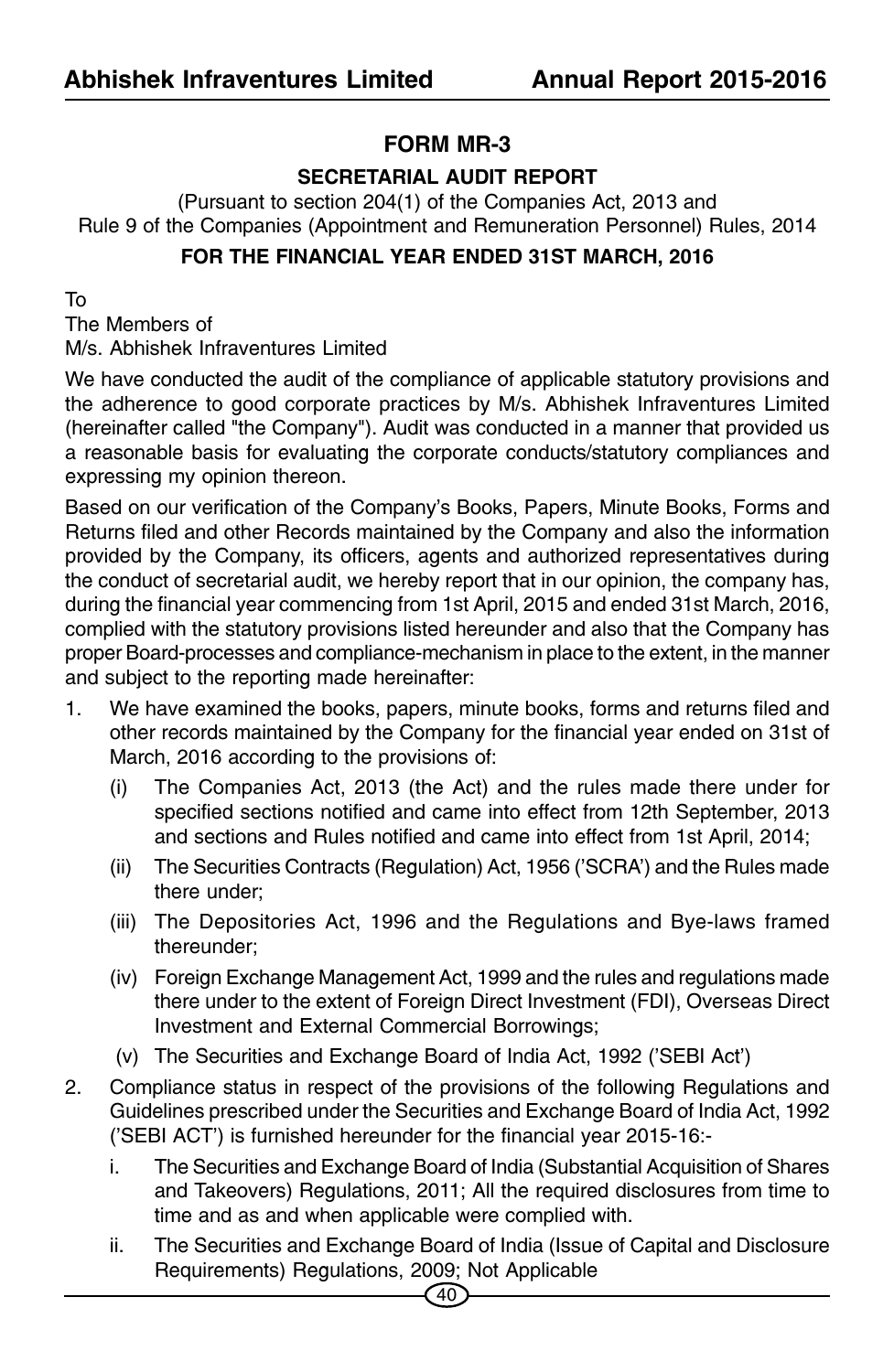- iii. The Securities and Exchange Board of India (Delisting of Equity Shares) Regulations, 2009; Not Applicable
- iv. The Securities and Exchange Board of India (Buyback of Securities) Regulations, 1998; Not Applicable
- v. The Securities and Exchange Board of India (Registrars to an issue and Share Transfer Agents) Regulations, 1993, regarding the Companies Act and dealing with client; Not Applicable
- vi. The Securities and Exchange Board of India (Issue and Listing of Debt Securities) Regulations, 2008; Not Applicable
- vii. The Securities and Exchange Board of India (Share Based Employee Benefits) Regulations, 2014; Not Applicable
- viii. The Securities and Exchange Board of India (Prohibition of Insider Trading) Regulations, 2015 Insider Trading regulations; The Company has framed code of conduct for regulating & reporting trading by Insiders and for Fair Disclosure, 2015 and displayed the same on company's Website i.e www.abhishekinfra.co.in and all required disclosures from time to time as and when applicable are complied with.
- ix. The Securities and Exchange Board of India (Listing Obligations and Disclosure Requirements) Regulations, 2015 were complied with to the extent applicable and
- The Company has signed Uniform listing agreement with BSE Limited;
- The company has framed the policies as mentioned below and displayed the same on the company's website i.e www.abhishekinfra.co.in.
	- **•** Board Diversity Policy
	- Policy on Preservation of Documents
	- Risk Management Policy
	- Whistle Blower Policy
	- Related party transaction policy
	- Familiarisation programme for independent directors
	- Anti Sexual harassment policy
	- Code of conduct
- 3. During the year the company has conducted 6 Board meetings, 4 Audit committee meetings, 4 Stakeholders Relationship Committee meetings and 1 Nomination & Remuneration Committee meeting. We have also examined compliance with the applicable clauses of the following:
	- (i) Secretarial Standards issued by The Institute of Company Secretaries of India.
	- (ii) The Listing Agreement entered into by the Company with BSE Limited and Ahmedabad Stock Exchange Limited.
- 4. During the financial year under report, the Company has complied with the provisions of the New Companies Act, 2013, Old Companies Act, 1956 to the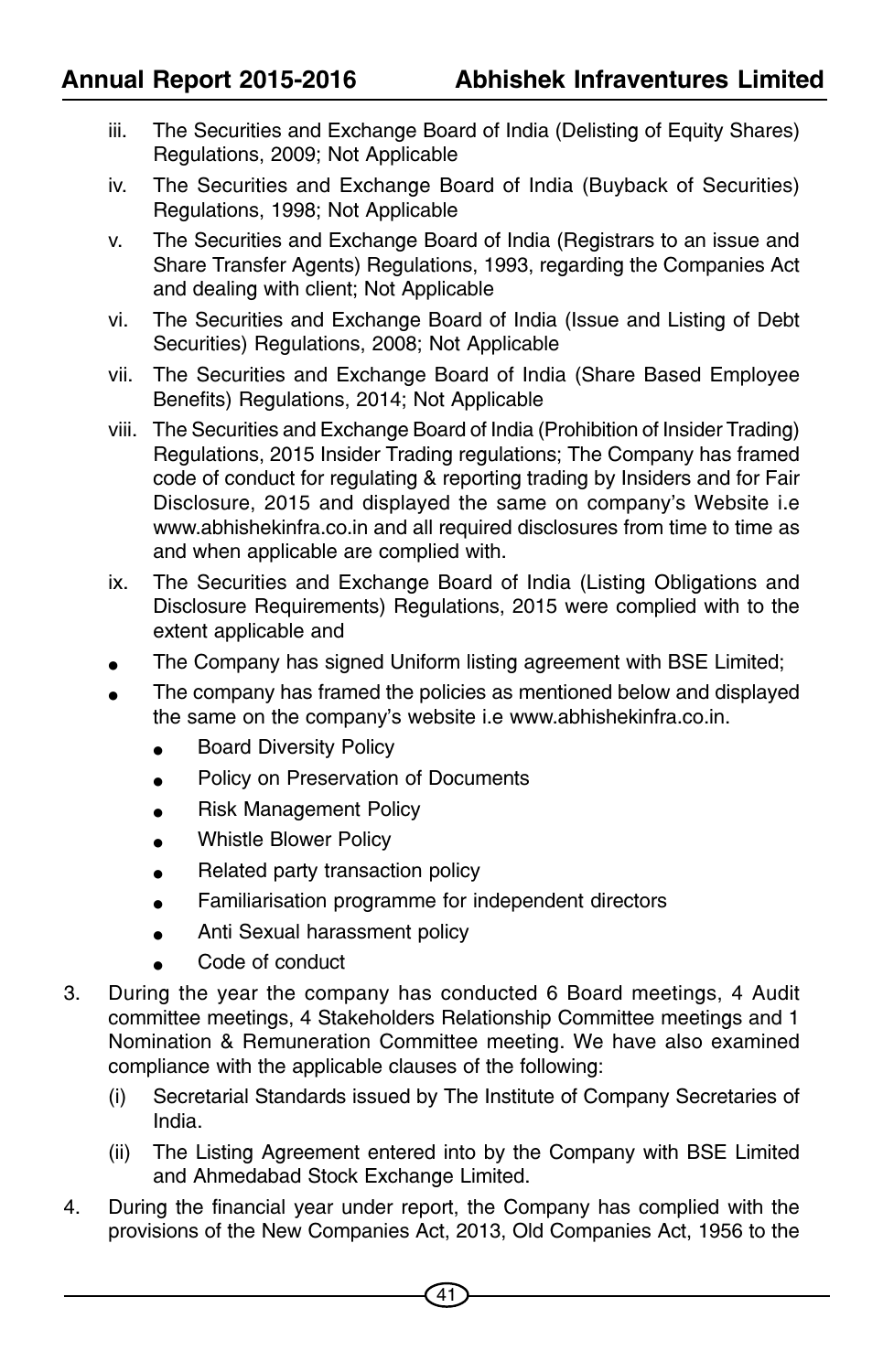extent applicable and the Rules, Regulations, Guidelines, Standards, etc., mentioned above subject to the following observations;

5. We have relied on the representation made by the Company and its officers for systems and mechanisms formed by the Company for compliances under other applicable Acts, Laws and Regulations with respect to Industry related Laws, Environmental Laws, Acts prescribed under Prevention and Control of Pollution, Intellectual Property Laws, Municipality Laws to the extent applicable, and other local Laws as applicable.

#### OBSERVATIONS:

- (a) As per the information and explanations provided by the Company, its officers, agents and authorized representatives during the conduct of secretarial audit, we report that
	- (i) The provisions of the Foreign Exchange Management Act, 1999 and the Rules and Regulations made there under to the extent of:
		- External Commercial Borrowings were not attracted to the Company under the financial year under report;
		- Foreign Direct Investment (FDI) was not attracted to the company under the financial year under report;
		- Overseas Direct Investment by Residents in Joint Venture/Wholly Owned Subsidiary abroad was not attracted to the company under the financial year under report.
	- (ii) As per the information and explanations provided by the company, its officers, agents and authorized representatives during the conduct of Audit, we report that the Company has not made any GDRs/ADRs or any Commercial Instrument under the financial year under report.

#### (b) We further report that:

- (i) The Company has appointed Company Secretary and CFO namely Ms. Safruna Panjwani (from 30.06.2015 to 06.01.2016) and Mr. R. Murthy Adiraju respectively.
- (ii) The Company has the internal auditors namely M/s. Chanamolu & Co., Chartered Accountants, Hyderabad.
- (iii) The Company's equity shares got listed on BSE Limited w.e.f.04.01.2016.
- (iv) The Company has filed certified true copy of the Orders passed by the Regional Director, Northern Region for shifting the registered office of the Company from New Delhi to Hyderabad.

#### We further report that:-

- The Board of Directors of the Company is duly constituted with proper balance of Executive Directors, Non-Executive Directors and Independent Directors. The changes in the composition of the Board of Directors that took place during the period under review were carried out in compliance with the provisions of the Act.
- Adequate notice of board meeting is given to all the directors along with agenda at least seven days in advance, and a system exists for seeking and obtaining further information and clarifications on the agenda items before the meeting and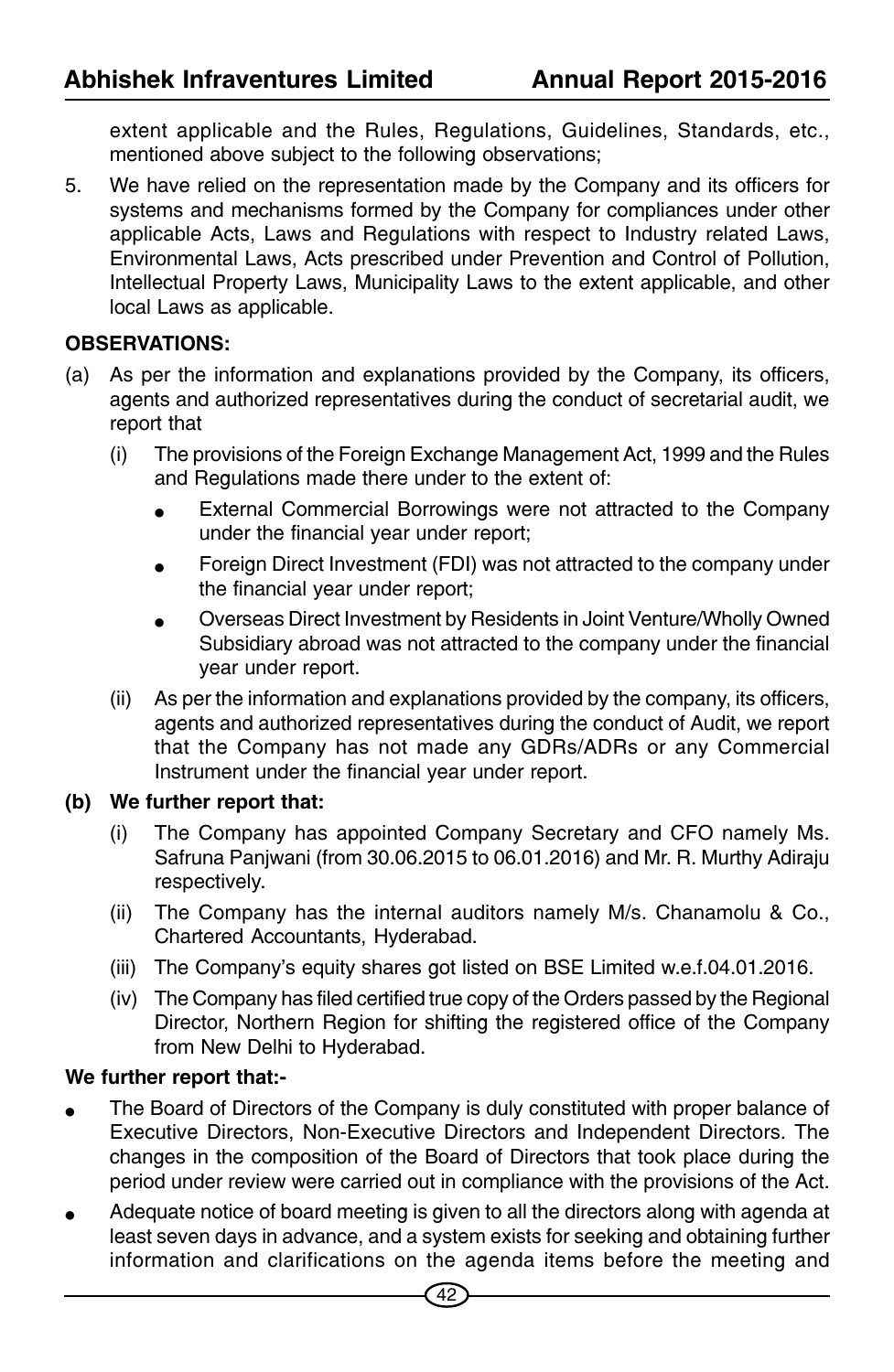meaningful participation at the meeting.

- As per the minutes of the meeting duly recorded and signed by the Chairman, the decisions of the Board were unanimous and no dissenting views have been recorded.
- We, further report that there are adequate systems and processes in the company commensurate with the size and operations of the company to monitor and ensure compliance with applicable laws, rules, regulations and guidelines.
- We further report that during the year under report, the Company has not undertaken event/action having a major bearing on the company's affairs in pursuance of the above referred laws, rules, regulations, guidelines, standards etc.

For S.S. Reddy & Associates

S. Sarveswar Reddy<br>Proprietor C.P.No: 7478.M.No. 12611

Place: Hyderabad<br>Date: 10.08.2016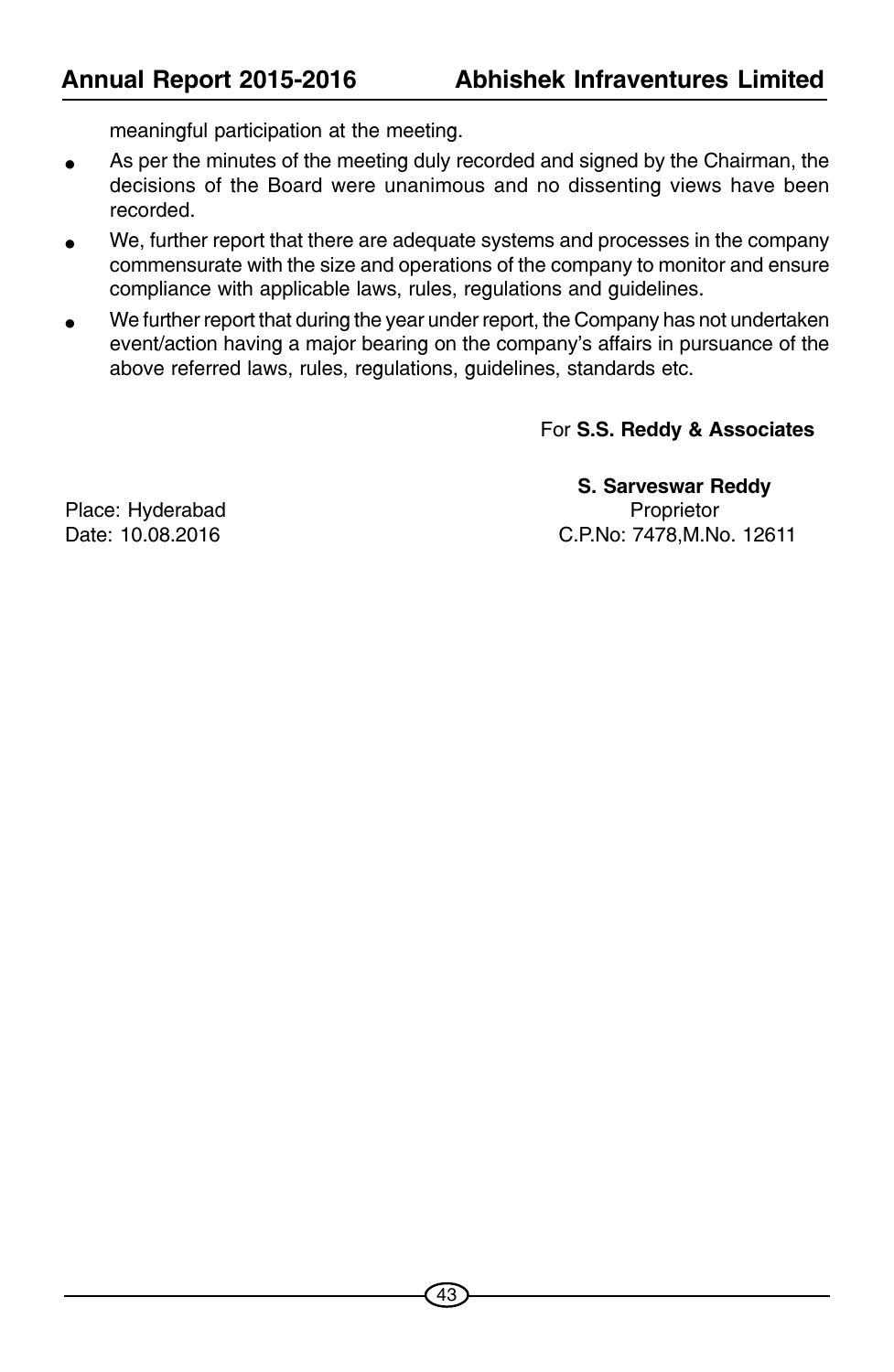## Annexure

To The Members of M/s Abhishek Infraventures Limited

Our report of even date is to be read along with this letter.

- 1. Maintenance of secretarial records is the responsibility of the management of the company. Our responsibility is to express an opinion on these secretarial records based on our audit.
- 2. We have followed the audit practices and processes as were appropriate to obtain reasonable assurance about the correctness of the secretarial records. The verification was done on test basis to ensure that correct facts are reflected in secretarial records. We believe that the processes and practices we followed provide a reasonable basis for our opinion.
- 3. We have relied on the reports given by the concerned professionals in verifying the correctness and appropriateness of financial records and books of accounts of the company.
- 4. Where ever required, we have obtained the Management representation about the compliance of laws, rules and regulations and happening of events etc.
- 5. The compliance of provisions of Corporate and other applicable laws, rules, regulations, standards is the responsibility of management. Our examination was limited to the verification of procedures on test basis.
- 6. The secretarial Audit report is neither an assurance as to future viability of the company nor of the efficacy or effectiveness with which the management has conducted the affairs of the company.

#### For S.S. Reddy & Associates

S. Sarveswar Reddy Place: Hyderabad Proprietor<br>Date: 10.08.2016 C.P.No: 7478.M.No C.P.No: 7478,M.No. 12611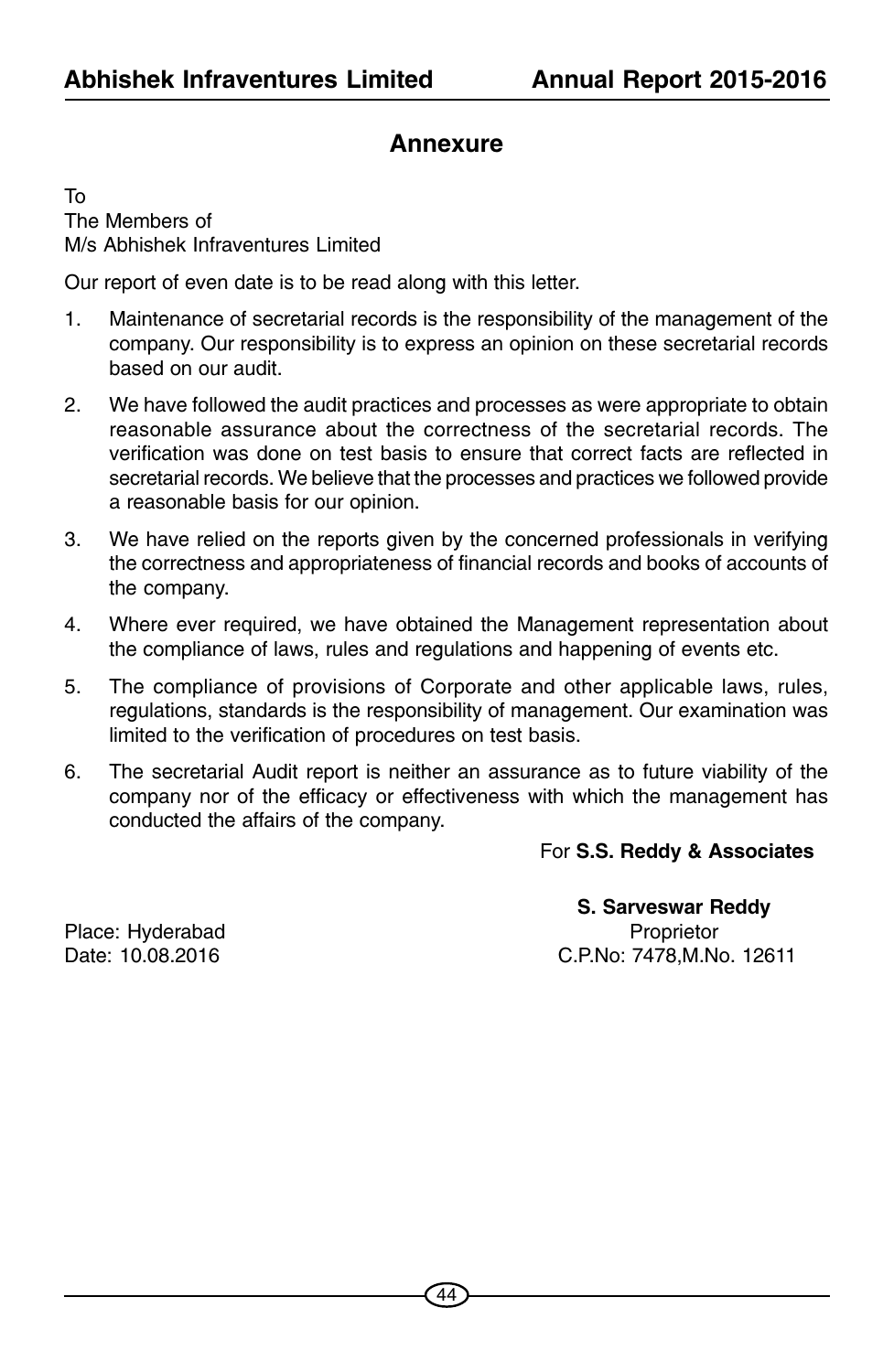#### FORM MGT - 9

### EXTRACT OF ANNUAL RETURN As on the Financial Year Ended on 31.03.2016 (Pursuant of Section 92(3) of the Companies Act, 2013 and rule 12 (1) of the Companies (Management and Administration) Rules, 2014)

#### I. REGISTRATION & OTHER DETAILS :

|              | CIN                                                                              | L45204DL1984PLC018802                                                                                                                                     |
|--------------|----------------------------------------------------------------------------------|-----------------------------------------------------------------------------------------------------------------------------------------------------------|
| $\mathbf{H}$ | <b>Registration Date</b>                                                         | 27-07-1984                                                                                                                                                |
| iii          | Name of the Company                                                              | ABHISHEK INFRAVENTURES LIMITED                                                                                                                            |
| 1v           | Category/Sub-category of the<br>Company                                          | Company Limited by shares /<br>Non - Government Company                                                                                                   |
| v            | Address of the Registered office<br>& contact details                            | 701, Arunachal Building, 19, Barakhamba Road,<br>Connaught Place, New Delhi-110 001                                                                       |
| Vİ           | Whether listed company                                                           | Yes                                                                                                                                                       |
| vii          | Name, Address & contact<br>details of the Registrar &<br>Transfer Agent, if any. | Aarthi Consultants Private Limited<br>1-2-285, Domalaguda, Hyderabad - 500029.<br>Ph. Nos.: 040-27638111 / 27634445<br>E-mail: info@aarthiconsultants.com |

#### II PRINCIPAL BUSINESS ACTIVITIES OF THE COMPANY

All the business activities contributing 10% or more of the total turnover of the company shall be stated

| SL<br>No | Name & Description of main<br>products/services | NIC Code<br>of the Product | % to total turnover<br>of the company<br>/service |
|----------|-------------------------------------------------|----------------------------|---------------------------------------------------|
|          | Construction and project related activity       | 9953                       | 95.73%                                            |
| ŋ        |                                                 |                            |                                                   |

#### III PARTICULARS OF HOLDING , SUBSIDIARY & ASSOCIATE COMPANIES

| SI No | Name & Address of<br>the Company | <b>CIN/GLN</b> | HOLDING/<br>SUBSIDIARY/<br><b>ASSOCIATE</b> | $%$ OF<br><b>SHARES</b><br><b>HELD</b> | <b>APPLICABLE</b><br><b>SECTION</b> |
|-------|----------------------------------|----------------|---------------------------------------------|----------------------------------------|-------------------------------------|
|       |                                  |                | The Company does not have any subsidiaries. |                                        |                                     |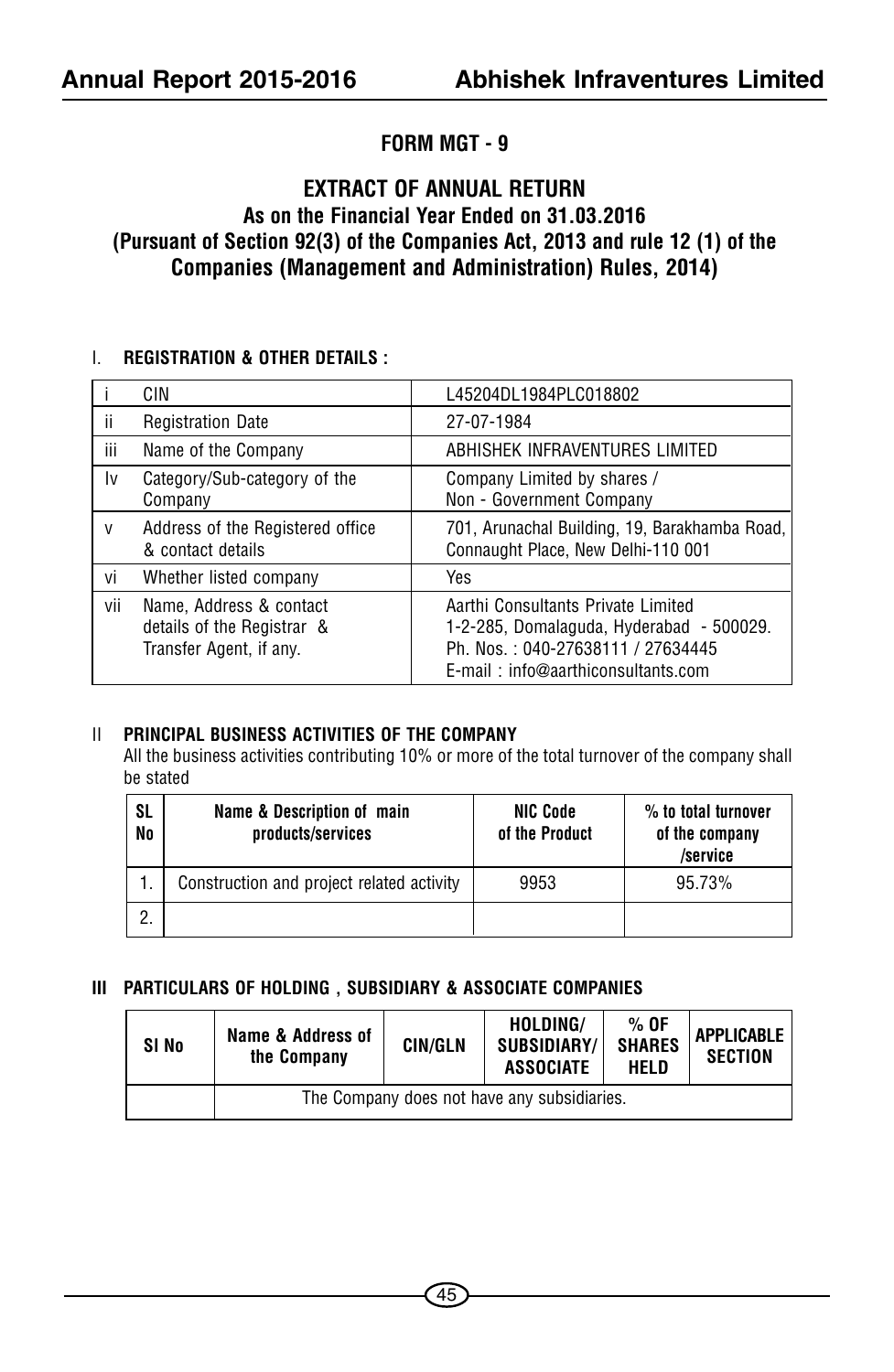#### IV. SHAREHOLDING PATTERN (Equity Share Capital Breakup as percentage of Total Equity)

## i) Category - wise Shareholidng

| <b>Category of Shareholders</b>                   |                          | No. of Shares held at the beginning of |                |                          | No. of Shares held at the |                                |         |                          |                          |
|---------------------------------------------------|--------------------------|----------------------------------------|----------------|--------------------------|---------------------------|--------------------------------|---------|--------------------------|--------------------------|
|                                                   |                          | the year                               |                |                          |                           | end of the year                |         |                          | $%$ change               |
|                                                   |                          |                                        |                | $%$ of                   |                           |                                |         | $%$ of                   | during the               |
|                                                   | Demat                    | Physical                               | Total          | Total                    | Demat                     | Physical                       | Total   | Total                    | year                     |
|                                                   |                          |                                        |                |                          |                           |                                |         |                          |                          |
|                                                   |                          |                                        |                | <b>Shares</b>            |                           |                                |         | <b>Shares</b>            |                          |
| A. Promoters                                      |                          |                                        |                |                          |                           |                                |         |                          |                          |
| $(1)$ Indian                                      |                          |                                        |                |                          |                           |                                |         |                          |                          |
| a) Individual/HUF                                 | 963200                   | ÷,                                     | 963200         | 29.65                    | 963200                    | $\overline{\phantom{a}}$       | 963200  | 29.65                    |                          |
| b) Central Govt.or State Govt.                    |                          |                                        | Ĭ.             |                          |                           | $\overline{\phantom{a}}$       |         |                          |                          |
| c) Bodies Corporates                              | $\overline{\phantom{a}}$ |                                        | $\overline{a}$ |                          |                           | $\overline{\phantom{a}}$       | ł.      |                          | ä,                       |
| d) Bank/FI                                        | ł,                       | ÷                                      | ł,             |                          |                           | $\overline{\phantom{a}}$       |         |                          | $\overline{\phantom{a}}$ |
| e) Any other                                      | τ                        | ٠                                      |                |                          |                           |                                |         | $\overline{\phantom{a}}$ | ä,                       |
| <b>SUB TOTAL:(A) (1)</b>                          | ä,                       | ٠                                      | ä,             | ä,                       | Ĭ.                        | ä,                             |         | ä,                       | ÷                        |
| (2) Foreign                                       |                          |                                        |                |                          |                           |                                |         |                          |                          |
| a) NRI- Individuals                               |                          |                                        | l,             | Ĭ.                       | í,                        |                                |         | ł.                       | ä,                       |
| b) Other Individuals                              | ä,                       | ä,                                     | ÷,             | $\overline{\phantom{a}}$ |                           | $\overline{\phantom{a}}$       | í,      | $\overline{\phantom{a}}$ | $\ddot{\phantom{a}}$     |
| c) Bodies Corp.                                   | ł,                       | ÷                                      |                | ÷                        |                           |                                |         |                          | ٠                        |
| d) Banks/FI                                       |                          | ÷,                                     |                |                          |                           | τ                              |         | ÷,                       | ÷,                       |
| e) Any other                                      | ÷,<br>L.                 | ä,<br>Ĭ.                               | ä,<br>ä,       | ٠<br>ä,                  |                           | $\overline{\phantom{a}}$<br>ä, | ä,      | ٠                        | ٠<br>÷                   |
| <b>SUB TOTAL (A) (2)</b>                          |                          |                                        |                |                          |                           |                                |         |                          |                          |
| <b>Total Shareholding of</b>                      |                          |                                        |                |                          |                           | ä,                             |         |                          | ä,                       |
| Promoter $(A) = (A)(1)+(A)(2)$                    | 963200                   | $\ddot{\phantom{0}}$                   | 963200         | 29.65                    | 963200                    |                                | 963200  | 29.65                    |                          |
| <b>B. PUBLIC SHAREHOLDING</b><br>(1) Institutions | Ţ                        | Ţ                                      | Ţ              | Ţ                        |                           | Ţ                              |         | ÷,                       | τ                        |
| a) Mutual Funds                                   | ÷,                       | ä,                                     | ÷,             | $\overline{\phantom{a}}$ |                           | $\ddot{\phantom{a}}$           | ä,      | $\overline{\phantom{a}}$ | $\ddot{\phantom{a}}$     |
| b) Banks/FI                                       | $\overline{\phantom{a}}$ | ÷,                                     | ÷,             | ÷,                       |                           | $\overline{\phantom{a}}$       |         | $\ddot{\phantom{0}}$     | ٠                        |
| C) Cenntral govt                                  | Ţ                        | Ξ                                      |                |                          | Ţ                         |                                | Ţ       | τ                        | τ                        |
| d) State Govt.                                    | ÷,                       | ä,                                     | ÷,             | $\overline{\phantom{a}}$ |                           | $\overline{\phantom{a}}$       | í,      | $\overline{\phantom{a}}$ | $\ddot{\phantom{a}}$     |
| e) Venture Capital Fund                           | ÷                        |                                        | ÷              | ÷                        |                           | $\overline{\phantom{a}}$       |         | ÷                        | $\overline{\phantom{a}}$ |
| f) Insurance Companies                            |                          |                                        |                |                          |                           | $\overline{\phantom{a}}$       |         |                          | ä,                       |
| $q)$ FIIS                                         | ÷,                       | ä,                                     | $\overline{a}$ | ä,                       |                           | $\overline{\phantom{a}}$       | ł.      | $\ddot{\phantom{0}}$     | ä,                       |
| h) Foreign Venture Capital Funds                  | ł,                       |                                        |                |                          |                           | $\overline{\phantom{a}}$       |         |                          | $\overline{\phantom{a}}$ |
| i) Others (specify)                               | Ţ                        | Ţ                                      | Ţ              | Ţ                        | Ţ                         | Ţ                              |         | Ţ                        | Ţ                        |
| <b>SUB TOTAL (B)(1):</b>                          | ä,                       | ٠                                      | ÷,             | $\overline{\phantom{a}}$ | Ĭ.                        | ä,                             |         | $\ddot{\phantom{a}}$     | $\ddot{\phantom{a}}$     |
| (2) Non Institutions                              |                          |                                        |                |                          |                           |                                |         |                          |                          |
| a) Bodies corporates                              |                          | Ξ                                      | τ              |                          | ï                         | τ                              | Ĭ.      | ä,                       | τ                        |
| i) Indian                                         | $\overline{\phantom{a}}$ | ä,                                     | ÷,             | $\overline{\phantom{a}}$ |                           | $\overline{\phantom{a}}$       | í,      | ×,                       | $\ddot{\phantom{a}}$     |
| ii) Overseas                                      | ł,                       | ÷                                      |                |                          |                           |                                | ł,      |                          |                          |
| b) Individuals                                    | ÷,                       | ÷,                                     |                |                          |                           | $\ddot{\phantom{0}}$           | l,      | $\overline{a}$           |                          |
| i) Individual shareholders holding                |                          |                                        |                |                          |                           |                                |         |                          |                          |
| nominal share capital upto                        |                          |                                        |                |                          |                           |                                |         |                          |                          |
| Rs.1 lakhs                                        | 99,250                   | 11,100                                 | 1,10,350       | 3.40                     | 99400                     | 11100                          | 110500  | 3.40                     |                          |
| ii) Individuals shareholders                      |                          |                                        |                |                          |                           |                                |         |                          |                          |
| holding nominal share capital                     |                          |                                        |                |                          |                           |                                |         |                          |                          |
| in excess of Rs. 1 lakhs                          | 2175450                  | 0                                      | 2175450        | 66.95                    | 2175300                   | 0                              | 2175300 | 66.95                    |                          |
| c) Others (specify) NRI                           |                          | ä,                                     |                |                          |                           | ä,                             |         |                          |                          |
| 1. NRI                                            |                          |                                        |                |                          |                           |                                |         |                          |                          |
| 2. Employees                                      |                          |                                        |                |                          |                           |                                |         |                          |                          |
| 3. Clearing Members                               |                          |                                        |                |                          |                           |                                |         |                          |                          |
| <b>SUB TOTAL (B)(2):</b>                          |                          |                                        |                |                          |                           |                                |         |                          |                          |
| <b>Total Public Shareholding</b>                  |                          |                                        |                |                          |                           |                                |         |                          |                          |
| $(B)=(B)(1)+(B)(2)$                               | 2274700                  | 11100                                  | 2285800        | 70.35                    | 2274700                   | 11100                          | 2285800 | 70.35                    |                          |
| C. Shares held by Custodian                       |                          |                                        |                |                          |                           |                                |         |                          |                          |
| for GDRs & ADRs                                   |                          |                                        |                |                          |                           |                                |         |                          |                          |
| Grand Total (A+B+C)                               | 3237900                  | 11100                                  | 3249000        | 100                      | 3237900                   | 111000                         | 3249000 | 100                      |                          |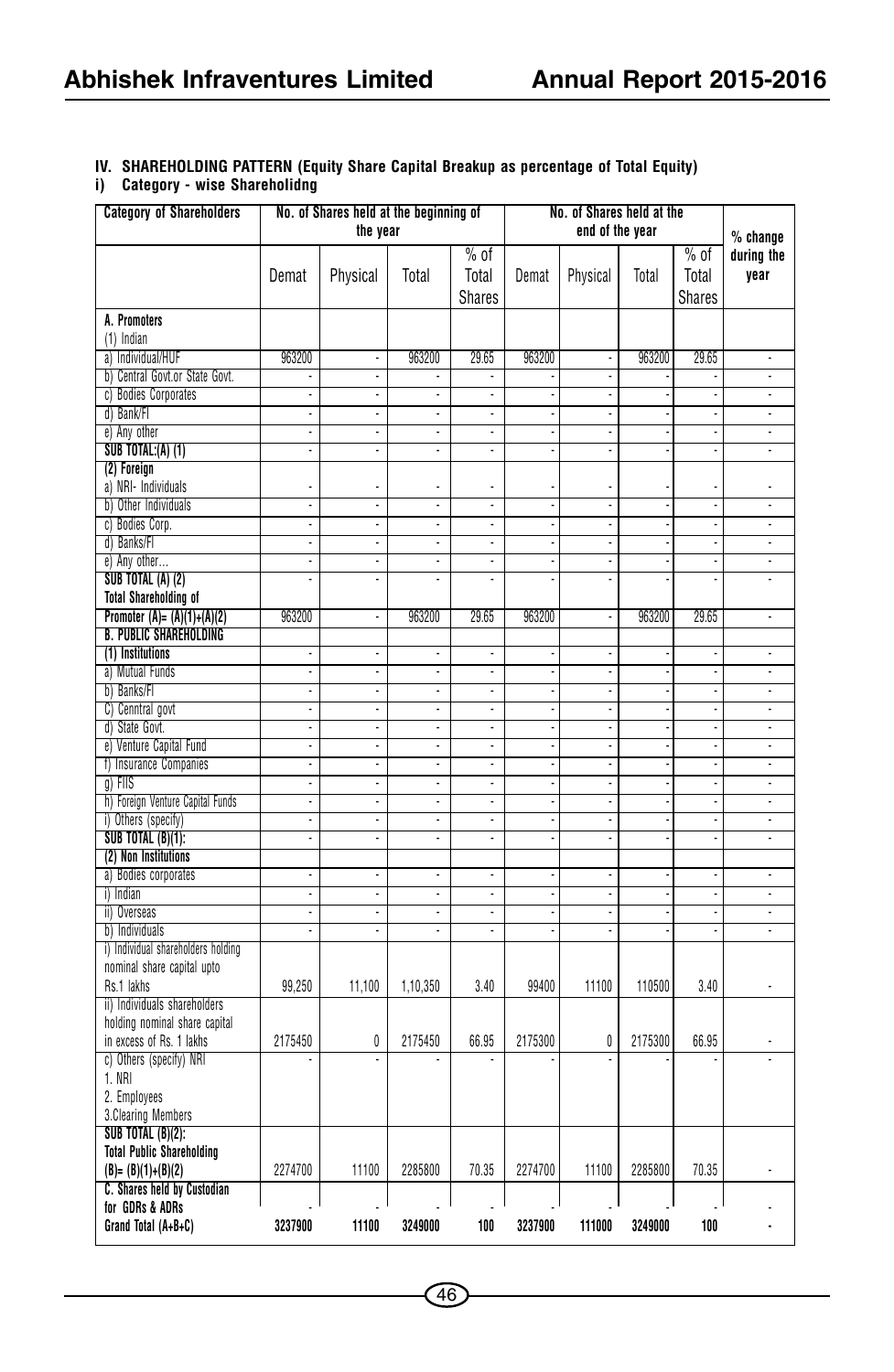(ii) Shareholding of Promoters

| SI.<br>No | Shareholder's<br>Name | No. of Shares held at the<br>beginning of the Year |          |        | No. of Shares held at the<br>end of the Year |        |                 |        | % Change<br>during<br>the year    |     |
|-----------|-----------------------|----------------------------------------------------|----------|--------|----------------------------------------------|--------|-----------------|--------|-----------------------------------|-----|
|           |                       | Demat                                              | Physical |        | Total % of Total<br>Shares                   | Demat  | <b>Physical</b> |        | Total % of Total<br><b>Shares</b> |     |
| 1.        | G<br>Madhusudhana     | 2200                                               | ٠        | 2200   | 0.07                                         | 2200   | --              | 2200   | 0.07                              | Nil |
| 2.        | M. Lakshmi<br>Madhu   | 500                                                |          | 500    | 0.02                                         | 500    | --              | 500    | 0.02                              | Nil |
| 3.        | Vidhya Rajesh         | 500                                                | ۰        | 500    | 0.02                                         | 500    | --              | 500    | 0.02                              | Nil |
| 5.        | <b>ASR Murthy</b>     | 440000                                             | ٠        | 440000 | 13.54                                        | 440000 | ٠               | 440000 | 13.54                             | Nil |
| 6.        | K. Omprakash          | 520000                                             | ٠        | 520000 | 16.00                                        | 520000 | ٠               | 520000 | 16.00                             | Nil |

#### (iii) Change in Promoters' Shareholding ( please specify, if there is no change)

| SI. No. | Shareholder's Name | Shareholding at the beginning<br>of the year |                                        | Share holding at the<br>end of the year |                                        |
|---------|--------------------|----------------------------------------------|----------------------------------------|-----------------------------------------|----------------------------------------|
|         | P. Srinivas Reddy  | No. of<br>shares                             | % of total<br>shares of the<br>company | No. of<br>shares                        | % of total<br>shares of the<br>company |
|         | Nil                | Nil                                          | Nil                                    | Nil                                     | Nil                                    |

(iv) Shareholding Pattern of top ten Shareholders (other than Directors, Promoters and Holders of GDRs and ADRs):

| SI. No. | Shareholder's Name                                                                                                                                                                | Shareholding at the beginning<br>of the year |               | Share holding at the<br>end of the year |               |
|---------|-----------------------------------------------------------------------------------------------------------------------------------------------------------------------------------|----------------------------------------------|---------------|-----------------------------------------|---------------|
|         | P. Srinivas Reddy                                                                                                                                                                 | No. of                                       | % of total    | No. of                                  | % of total    |
|         |                                                                                                                                                                                   | shares                                       | shares of the | shares                                  | shares of the |
|         |                                                                                                                                                                                   |                                              | company       |                                         | company       |
|         | K. Shiva Kumar                                                                                                                                                                    | 7.50.000                                     | 23.08         | 7,50,000                                | 23.08         |
| 2       | B. Lata                                                                                                                                                                           | 3,75,000                                     | 11.54         | 3,75,000                                | 11.54         |
| 3       | <b>B.</b> Srikanth                                                                                                                                                                | 3.75.000                                     | 11.54         | 3.75.000                                | 11.54         |
| 4       | N. Hima Bindu                                                                                                                                                                     | 1,07,500                                     | 3.31          | 1,07,500                                | 3.31          |
| 5       | P. Swaroopa                                                                                                                                                                       | 1,00,000                                     | 3.07          | 1.00.000                                | 3.07          |
| 6.      | P. Joseph                                                                                                                                                                         | 1.00.000                                     | 3.07          | 1.00.000                                | 3.07          |
| 7.      | S. S. Reddy                                                                                                                                                                       | 1.00.000                                     | 3.07          | 1.00.000                                | 3.07          |
| 8.      | A. Balram                                                                                                                                                                         | 1.00.000                                     | 3.07          | 1.00.000                                | 3.07          |
| 9.      | P. Perraju                                                                                                                                                                        | 1.00.000                                     | 3.07          | 1.00.000                                | 3.07          |
| 10.     | A. Srinivas                                                                                                                                                                       | 11.700                                       | 0.36          | 11.700                                  | 0.36          |
|         | Date wise Increase /Decrease in Promoters Share Holding during the year specifying<br>the reasons for increase/ decrease(e.g. allotment / transfer /bonus/ sweat equity etc): NIL |                                              |               |                                         |               |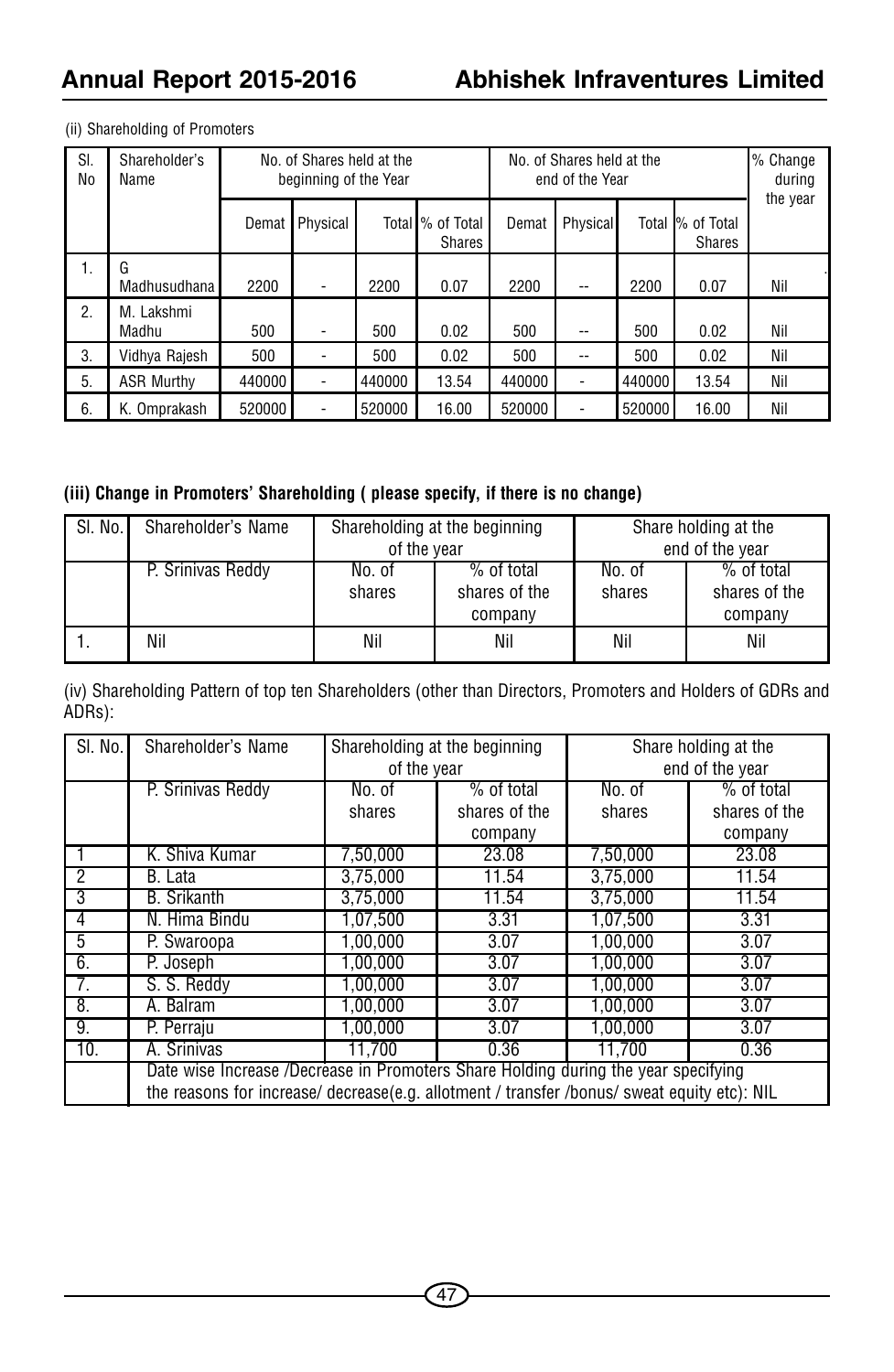| SI. No.          | For each of the<br>Directors and KMP                                                                                                                                        | of the year                                  | Shareholding at the beginning          |                                         | Share holding at the<br>end of the year |
|------------------|-----------------------------------------------------------------------------------------------------------------------------------------------------------------------------|----------------------------------------------|----------------------------------------|-----------------------------------------|-----------------------------------------|
| 1.               | K. Omprakash<br><b>Whole Time Director</b>                                                                                                                                  | No. of<br>shares                             | % of total<br>shares of the<br>company | No. of<br>shares                        | % of total<br>shares of the<br>company  |
|                  | At the beginning of the<br>year                                                                                                                                             | 52000                                        | 16.00                                  |                                         |                                         |
|                  | Date wise Increase /Decrease in Promoters Share holding during the year specifying the reasons<br>for increase/ decrease (e.g.allotment / transfer /bonus/sweat equity etc) |                                              |                                        |                                         |                                         |
|                  | At the End of the year                                                                                                                                                      | 52000                                        | 16.00                                  |                                         |                                         |
| SI. No.          | For each of the<br>Directors and KMP                                                                                                                                        | of the year                                  | Shareholding at the beginning          |                                         | Share holding at the<br>end of the year |
| 2.               | <b>ASR Murthy</b><br><b>Whole Time Director</b>                                                                                                                             | No. of<br>shares                             | % of total<br>shares of the<br>company | No. of<br>shares                        | % of total<br>shares of the<br>company  |
|                  | At the beginning of the<br>year                                                                                                                                             | 440000                                       | 13.54                                  |                                         |                                         |
|                  | Date wise Increase /Decrease in Promoters Share holding during the year specifying the reasons<br>for increase/ decrease (e.g.allotment / transfer /bonus/sweat equity etc) |                                              |                                        |                                         |                                         |
|                  | At the End of the year                                                                                                                                                      | 440000                                       | 13.54                                  |                                         |                                         |
| SI. No.          | For each of the<br>Directors and KMP                                                                                                                                        | of the year                                  | Shareholding at the beginning          | Share holding at the<br>end of the year |                                         |
| 3.               | G. Madhusudhana<br><b>Whole Time Director</b>                                                                                                                               | No. of<br>shares                             | % of total<br>shares of the<br>company | No. of<br>shares                        | % of total<br>shares of the<br>company  |
|                  | At the beginning of the<br>year                                                                                                                                             | 2200                                         | 0.07                                   |                                         |                                         |
|                  | Date wise Increase /Decrease in Promoters Share holding during the year specifying the reasons<br>for increase/ decrease (e.g.allotment / transfer /bonus/sweat equity etc) |                                              |                                        |                                         |                                         |
|                  | At the End of the year                                                                                                                                                      | 2200                                         | 0.07                                   |                                         |                                         |
| SI. No.          |                                                                                                                                                                             | Shareholding at the beginning<br>of the year |                                        | Share holding at the                    |                                         |
|                  | For each of the<br>Directors and KMP                                                                                                                                        |                                              |                                        |                                         | end of the year                         |
| $\overline{4}$ . | K. Srikanth<br>Director                                                                                                                                                     | No. of<br>shares                             | % of total<br>shares of the<br>company | No. of<br>shares                        | % of total<br>shares of the<br>company  |
|                  | At the beginning of the<br>vear                                                                                                                                             |                                              |                                        |                                         |                                         |
|                  | Date wise Increase /Decrease in Promoters Share holding during the year specifying the reasons<br>for increase/ decrease (e.g.allotment / transfer /bonus/sweat equity etc) |                                              |                                        |                                         |                                         |

(v) Shareholding of Directors and Key Managerial Personnel: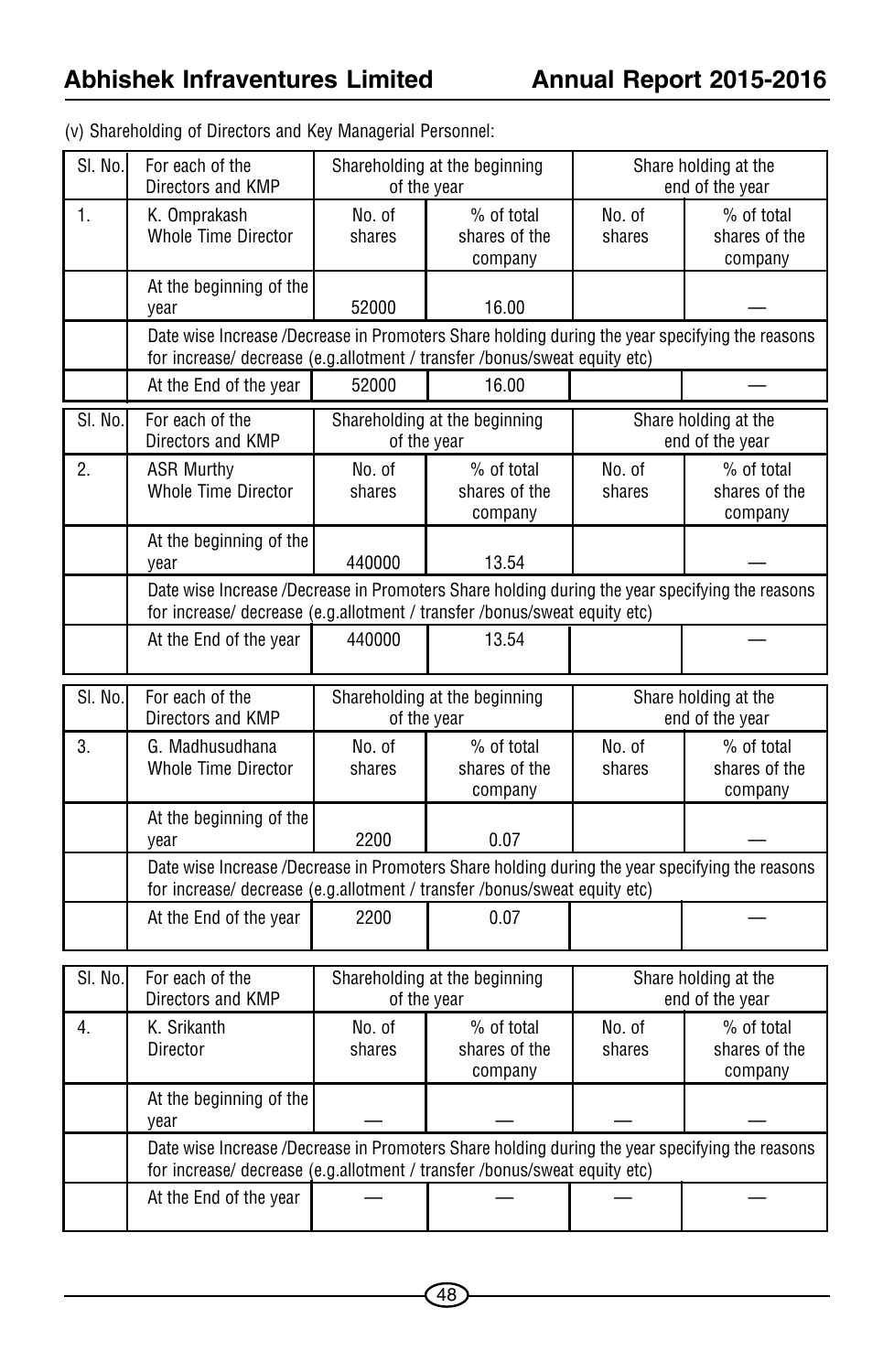| SI. No.        | For each of the<br>Directors and KMP                                                                                                                                        | of the year      | Shareholding at the beginning            |                  | Share holding at the<br>end of the year |
|----------------|-----------------------------------------------------------------------------------------------------------------------------------------------------------------------------|------------------|------------------------------------------|------------------|-----------------------------------------|
| 5.             | S. Venkataramana<br>Director                                                                                                                                                | No. of<br>shares | $%$ of total<br>shares of the<br>company | No. of<br>shares | % of total<br>shares of the<br>company  |
|                | At the beginning of the<br>year                                                                                                                                             |                  |                                          |                  |                                         |
|                | Date wise Increase /Decrease in Promoters Share holding during the year specifying the reasons<br>for increase/ decrease (e.g.allotment / transfer /bonus/sweat equity etc) |                  |                                          |                  |                                         |
|                | At the End of the year                                                                                                                                                      |                  |                                          |                  |                                         |
| SI. No.        | For each of the<br>Directors and KMP                                                                                                                                        | of the year      | Shareholding at the beginning            |                  | Share holding at the<br>end of the year |
| 6.             | Varra Chinnapureddy<br>Director                                                                                                                                             | No. of<br>shares | % of total<br>shares of the<br>company   | No. of<br>shares | % of total<br>shares of the<br>company  |
|                | At the beginning of the<br>vear                                                                                                                                             |                  |                                          |                  |                                         |
|                | Date wise Increase /Decrease in Promoters Share holding during the year specifying the reasons<br>for increase/ decrease (e.g.allotment / transfer /bonus/sweat equity etc) |                  |                                          |                  |                                         |
|                | At the End of the year                                                                                                                                                      |                  |                                          |                  |                                         |
| SI. No.        | For each of the<br>Directors and KMP                                                                                                                                        | of the year      | Shareholding at the beginning            |                  | Share holding at the<br>end of the year |
| 7 <sub>1</sub> | <b>B.</b> Srilatha<br>Director                                                                                                                                              | No. of<br>shares | % of total<br>shares of the<br>company   | No. of<br>shares | % of total<br>shares of the<br>company  |
|                | At the beginning of the<br>year                                                                                                                                             |                  |                                          |                  |                                         |
|                | Date wise Increase /Decrease in Promoters Share holding during the year specifying the reasons<br>for increase/ decrease (e.g.allotment / transfer /bonus/sweat equity etc) |                  |                                          |                  |                                         |
|                | At the End of the year                                                                                                                                                      |                  |                                          |                  |                                         |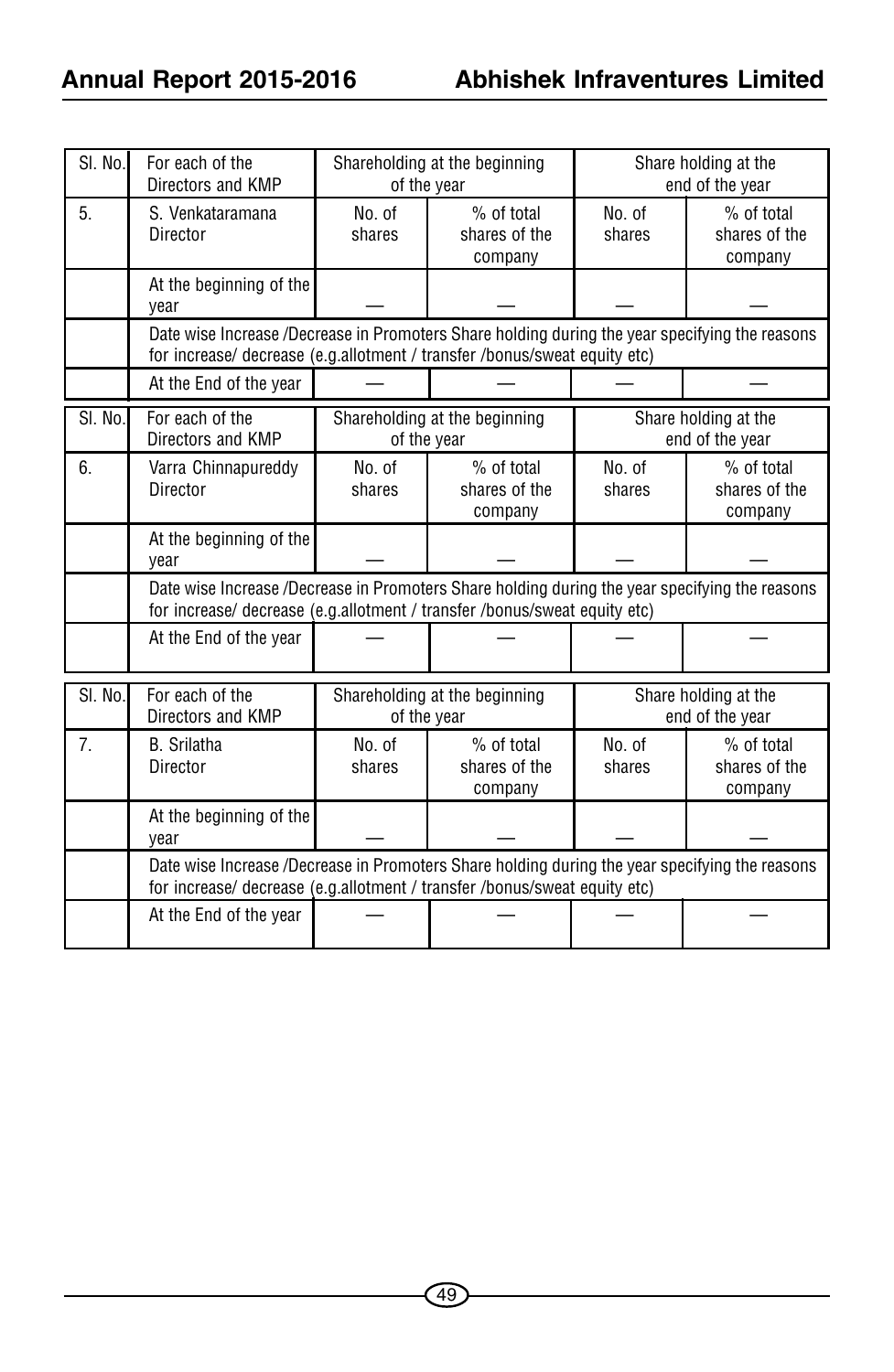#### V. INDEBTEDNESS

Indebtedness of the Company including interest outstanding/accrued but not due for payment

| Indebtedness at the<br>beginning of the financial year                                                                                        | <b>Secured Loans</b><br>excluding<br><b>Deposits</b> | <b>Unsecured</b><br>Loans | <b>Deposits</b> | <b>Total</b><br><b>Indebtedness</b> |
|-----------------------------------------------------------------------------------------------------------------------------------------------|------------------------------------------------------|---------------------------|-----------------|-------------------------------------|
| <b>Principal Amount</b><br>ii) Interest due but not paid<br>iii) Interest accrued but not due                                                 |                                                      |                           |                 |                                     |
| Total (i+ii+iii)                                                                                                                              |                                                      |                           |                 |                                     |
| Change in Indebtedness during the<br>financial year Addition / Reduction                                                                      |                                                      |                           |                 |                                     |
| Net Change                                                                                                                                    |                                                      |                           |                 |                                     |
| Indebtedness at the end of the<br>financial year<br>i) Principal Amount<br>ii) Interest due but not paid<br>iii) Interest accrued but not due |                                                      |                           |                 |                                     |
| Total (i+ii+iii)                                                                                                                              |                                                      |                           |                 |                                     |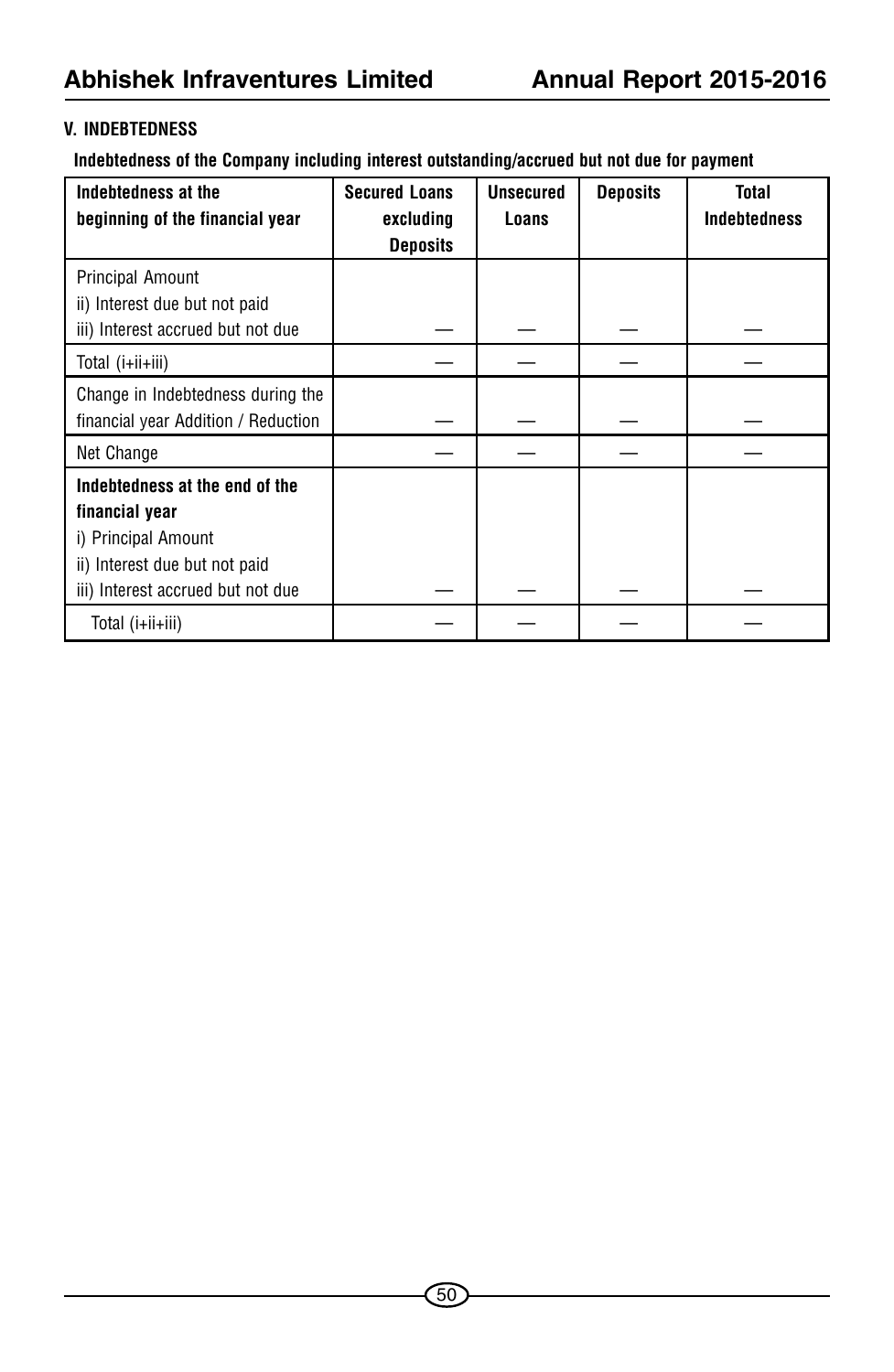#### VI. REMUNERATION OF DIRECTORS AND KEY MANAGERIAL PERSONNEL

#### A. Remuneration to Managing Director, Whole-time Directors and/or Manager:

| SI.<br>No.       | <b>Particulars of</b><br><b>Remuneration</b>                                                                                                                                                                                                            | Name of<br><b>MD/WTD/ Manager:</b> | Total<br><b>Amount</b> |  |
|------------------|---------------------------------------------------------------------------------------------------------------------------------------------------------------------------------------------------------------------------------------------------------|------------------------------------|------------------------|--|
| 1.               | Gross salary<br>(a) Salary as per provisions<br>contained in section 17(1)<br>of the Income-tax Act, 1961<br>(b) Value of perquisites u/s<br>17(2) Income-tax Act, 1961<br>(c) Profits in lieu of salary<br>under section 17(3) Income<br>tax Act, 1961 |                                    |                        |  |
| 2.               | <b>Stock Option</b>                                                                                                                                                                                                                                     |                                    |                        |  |
| 3.               | Sweat Equity                                                                                                                                                                                                                                            |                                    |                        |  |
| $\overline{4}$ . | Commission<br>- as % of profit<br>- Others, specify                                                                                                                                                                                                     |                                    |                        |  |
| 5.               | Others, please specify                                                                                                                                                                                                                                  |                                    |                        |  |
| 6.               | Total (A)                                                                                                                                                                                                                                               |                                    |                        |  |
| 7.               | Ceiling as per the Act                                                                                                                                                                                                                                  |                                    |                        |  |

#### B. Remuneration to other directors:

| SI.<br>No. | <b>Particulars of</b><br><b>Remuneration</b>                                                                                  | <b>Name of Director</b> |  |  |  |
|------------|-------------------------------------------------------------------------------------------------------------------------------|-------------------------|--|--|--|
|            | 3. Independent Directors<br>• Fee for attending board /<br>committee meetings<br>• Commission • Others,<br>please specify     |                         |  |  |  |
|            | Total (1)                                                                                                                     |                         |  |  |  |
|            | 4. Other Non-Executive Directors<br>• Fee for attending board /<br>committee meetings .commission<br>• Others, please specify |                         |  |  |  |
|            | Total (2)                                                                                                                     |                         |  |  |  |
|            | Total $(B)=(1+2)$                                                                                                             |                         |  |  |  |
|            | <b>Total Managerial Remuneration</b>                                                                                          |                         |  |  |  |
|            | Overall Ceiling as per the Act                                                                                                |                         |  |  |  |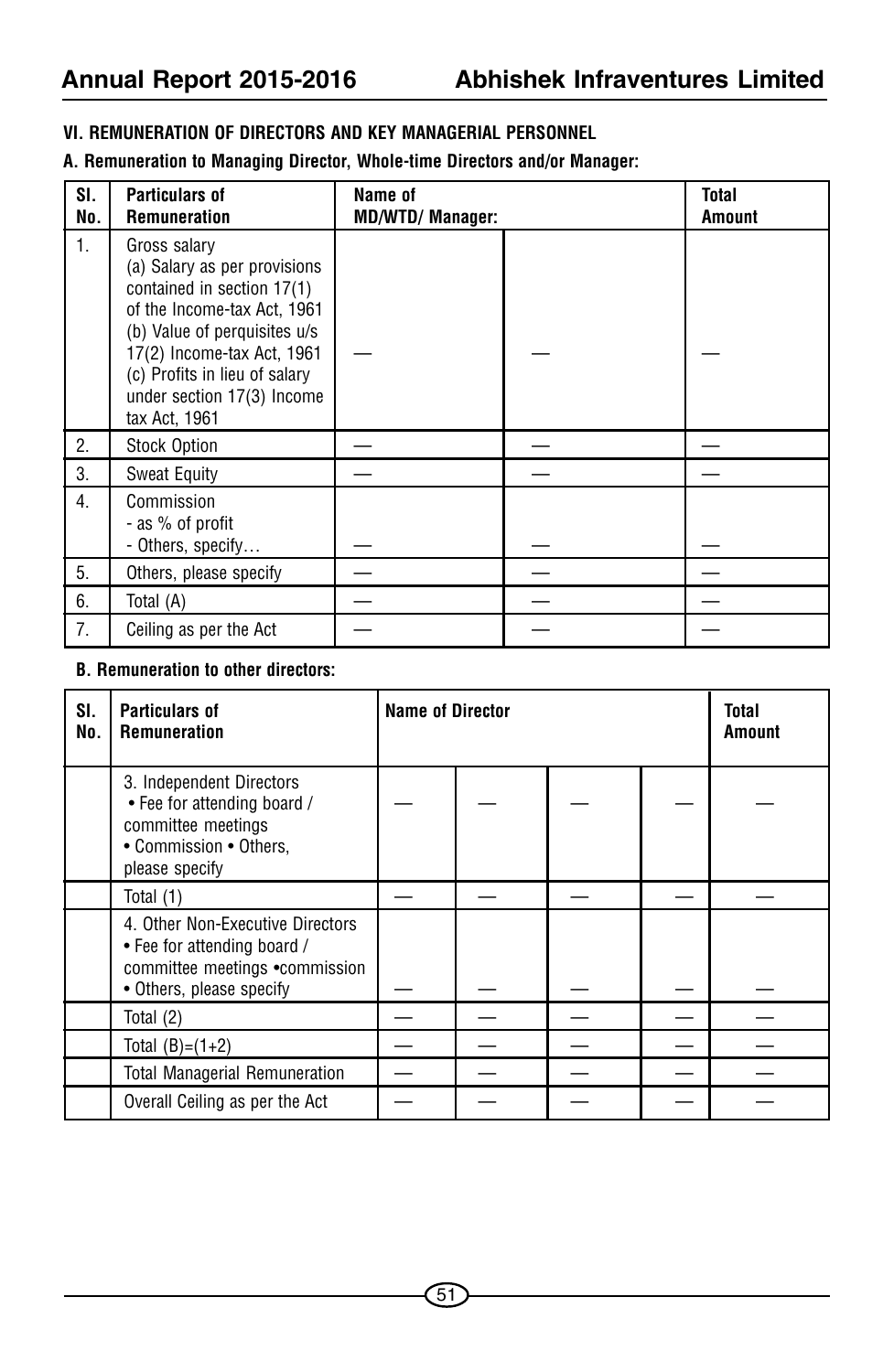#### C. REMUNERATION TO KEY MANAGERIAL PERSONNEL OTHER THAN MD/MANAGER/WTD

| SI.<br>No. | <b>Particulars of</b><br><b>Remuneration</b>                                                                                                                                                                                                            |            | <b>Key Managerial Personnel</b> |     |       |  |
|------------|---------------------------------------------------------------------------------------------------------------------------------------------------------------------------------------------------------------------------------------------------------|------------|---------------------------------|-----|-------|--|
|            |                                                                                                                                                                                                                                                         | <b>CEO</b> | <b>Company Secretary</b>        | CFO | Total |  |
| 1.         | Gross salary<br>(a) Salary as per provisions<br>contained in section 17(1) of<br>the Income-tax Act, 1961<br>(b) Value of perquisites u/s<br>17(2) Income-tax Act, 1961<br>(c) Profits in lieu of salary<br>under section 17(3) Income-tax<br>Act, 1961 |            |                                 |     |       |  |
| 2.         | <b>Stock Option</b>                                                                                                                                                                                                                                     |            |                                 |     |       |  |
| 3.         | <b>Sweat Equity</b>                                                                                                                                                                                                                                     |            |                                 |     |       |  |
| 4.         | Commission<br>- as % of profit<br>- others, specify                                                                                                                                                                                                     |            |                                 |     |       |  |
| 5.         | Others, please specify                                                                                                                                                                                                                                  |            |                                 |     |       |  |
| 6.         | Total                                                                                                                                                                                                                                                   |            |                                 |     |       |  |

#### VII. PENALTIES / PUNISHMENT/ COMPOUNDING OF OFFENCES:

| Type<br>A. COMPANY                               | Section of the<br><b>Companies Act</b> | <b>Brief</b><br><b>Description</b> | <b>Details of</b><br>Penalty /<br>Punishment/<br>Compounding<br>fees imposed | <b>Authority</b><br>[RD / NCLT<br>/ COURT] | Appeal<br>made if any<br>give Details) |
|--------------------------------------------------|----------------------------------------|------------------------------------|------------------------------------------------------------------------------|--------------------------------------------|----------------------------------------|
| Penalty                                          |                                        |                                    |                                                                              |                                            |                                        |
| Punishment                                       |                                        |                                    |                                                                              |                                            |                                        |
| Compounding                                      |                                        |                                    |                                                                              |                                            |                                        |
| <b>B. DIRECTORS</b>                              |                                        |                                    |                                                                              |                                            |                                        |
| Penalty                                          |                                        |                                    |                                                                              |                                            |                                        |
| Punishment                                       |                                        |                                    |                                                                              |                                            |                                        |
| Compounding                                      |                                        |                                    |                                                                              |                                            |                                        |
| C. OTHER<br><b>OFFICERS IN</b><br><b>DEFAULT</b> |                                        |                                    |                                                                              |                                            |                                        |
| Penalty                                          |                                        |                                    |                                                                              |                                            |                                        |
| Punishment                                       |                                        |                                    |                                                                              |                                            |                                        |
| Compounding                                      |                                        |                                    |                                                                              |                                            |                                        |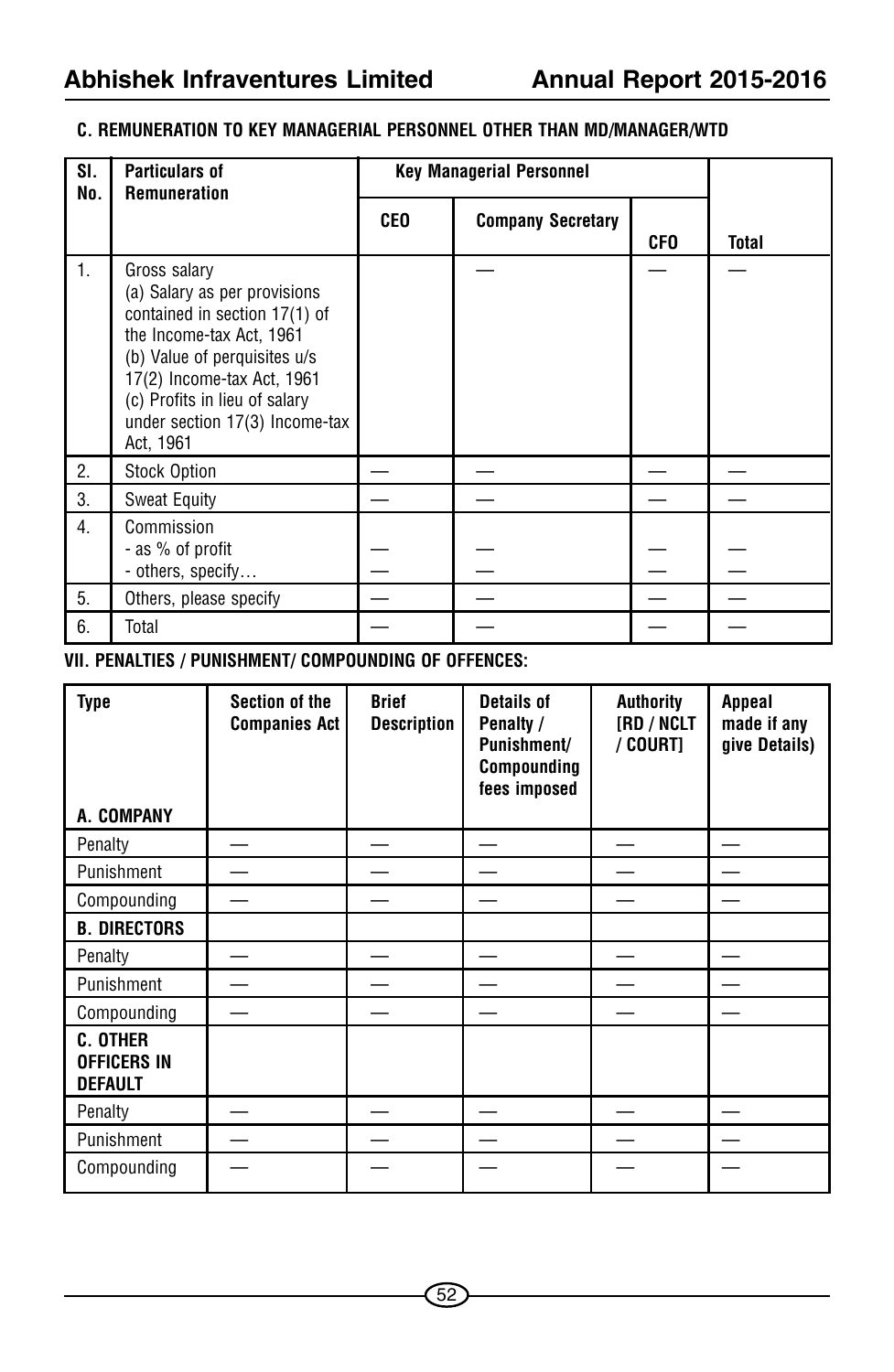## ANNEXURE II

## DECLARATION FROM INDEPENDENT DIRECTORS ON ANNUAL BASIS

#### The Board of Directors M/s Abhishek Infraventures Limited

Dear Sir,

I undertake to comply with the conditions laid down in Regulation 25 of SEBI (Listing Obligations and Disclosure Requirements) Regulations, 2015 read with section 149 and Schedule IV of the Companies Act, 2013 in relation to conditions of independence and in particular:

- (a) I declare that upto the date of this certificate, apart from receiving director's remuneration, I did not have any material pecuniary relationship or transactions with the Company, its promoter, its directors, senior management or its holding Company, its subsidiary and associates as named in the Annexure thereto which may affect my independence as director on the Board of the Company. I further declare that I will not enter into any such relationship/transactions. However, if and when I intend to enter into such relationships/transactions, whether material or non-material I shall keep prior approval of the Board. I agree that I shall cease to be an independent director from the date of entering into such relationship/ transaction.
- (b) I declare that I am not related to promoters or persons occupying management positions at the Board level or at one level below the board and also have not been executive of the Company in the immediately preceding three financial years.
- (c) I was not a partner or an executive or was also not partner or executive during the preceding three years, of any of the following:
	- (i) the statutory audit firm or the internal audit firm that is associated with the Company and
	- (ii) the legal firm(s) and consulting firm(s) that have a material association with the company
- (d) I have not been a material suppliers, service provider or customer or lessor or lessee of the company, which may affect independence of the director, and was not a substantial shareholder of the Company i.e., owning two percent or more of the block of voting shares.

Thanking You.

Yours Faithfully,

S/d-

Date: 10.08.2016 S. Venkataramana Place: Hyderabad (Independent Director)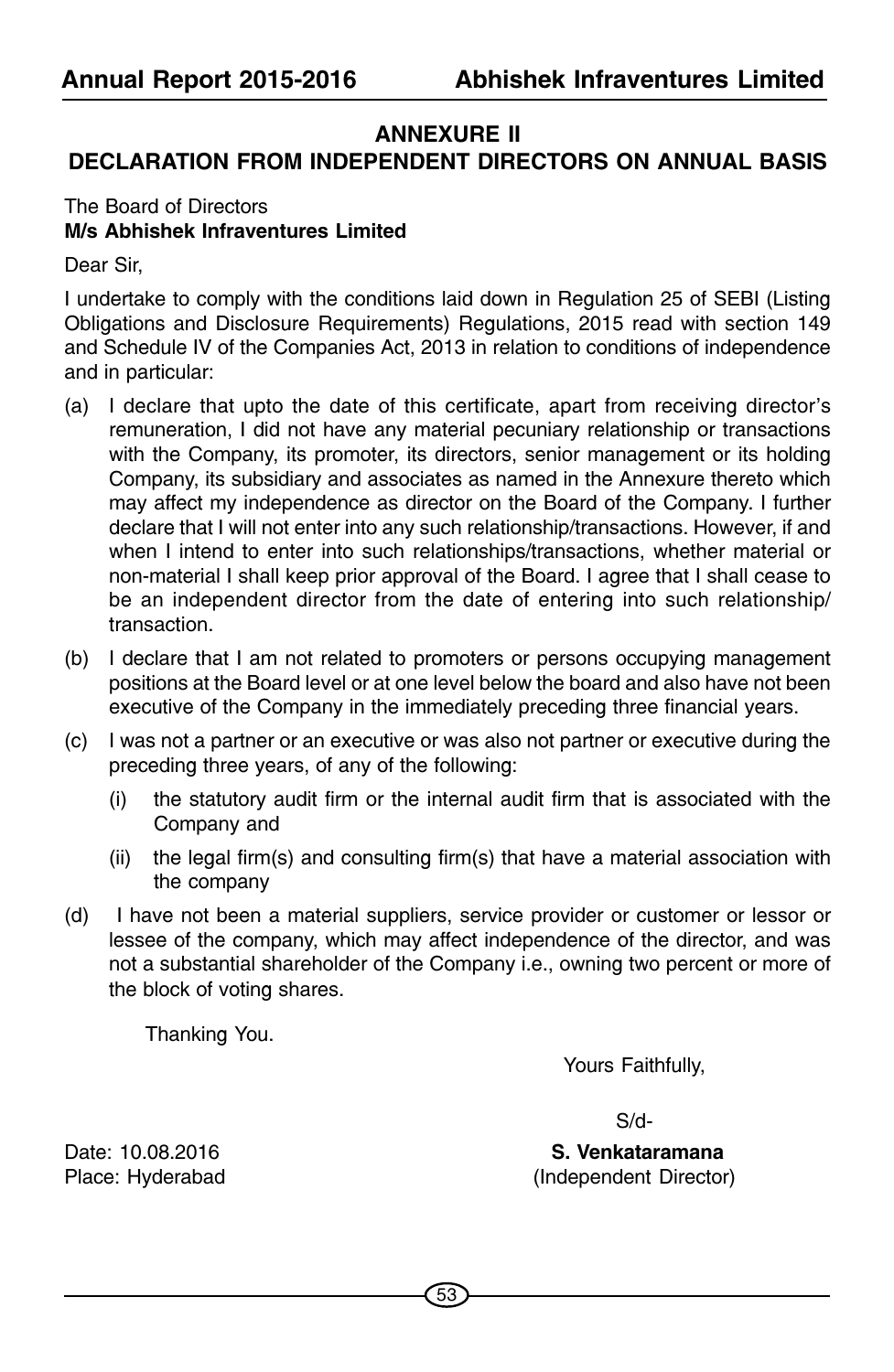## ANNEXURE II

## DECLARATION FROM INDEPENDENT DIRECTORS ON ANNUAL BASIS

#### The Board of Directors M/s Abhishek Infraventures Limited

Dear Sir,

I undertake to comply with the conditions laid down in Regulation 25 of SEBI (Listing Obligations and Disclosure Requirements) Regulations, 2015 read with section 149 and Schedule IV of the Companies Act, 2013 in relation to conditions of independence and in particular:

- (a) I declare that up to the date of this certificate, apart from receiving director's remuneration, I did not have any material pecuniary relationship or transactions with the Company, its promoter, its directors, senior management or its holding Company, its subsidiary and associates as named in the Annexure thereto which may affect my independence as director on the Board of the Company. I further declare that I will not enter into any such relationship/transactions. However, if and when I intend to enter into such relationships/transactions, whether material or non-material I shall keep prior approval of the Board. I agree that I shall cease to be an independent director from the date of entering into such relationship/ transaction.
- (b) I declare that I am not related to promoters or persons occupying management positions at the Board level or at one level below the board and also have not been executive of the Company in the immediately preceding three financial years.
- (c) I was not a partner or an executive or was also not partner or executive during the preceding three years, of any of the following:
	- (i) the statutory audit firm or the internal audit firm that is associated with the Company and
	- (ii) the legal firm(s) and consulting firm(s) that have a material association with the company
- (d) I have not been a material suppliers, service provider or customer or lessor or lessee of the company, which may affect independence of the director, and was not a substantial shareholder of the Company i.e., owning two percent or more of the block of voting shares.

Thanking You.

Yours Faithfully,

S/d-

Place: Hyderabad (Independent Director)

Date: 10.08.2016 **K. Srikanth**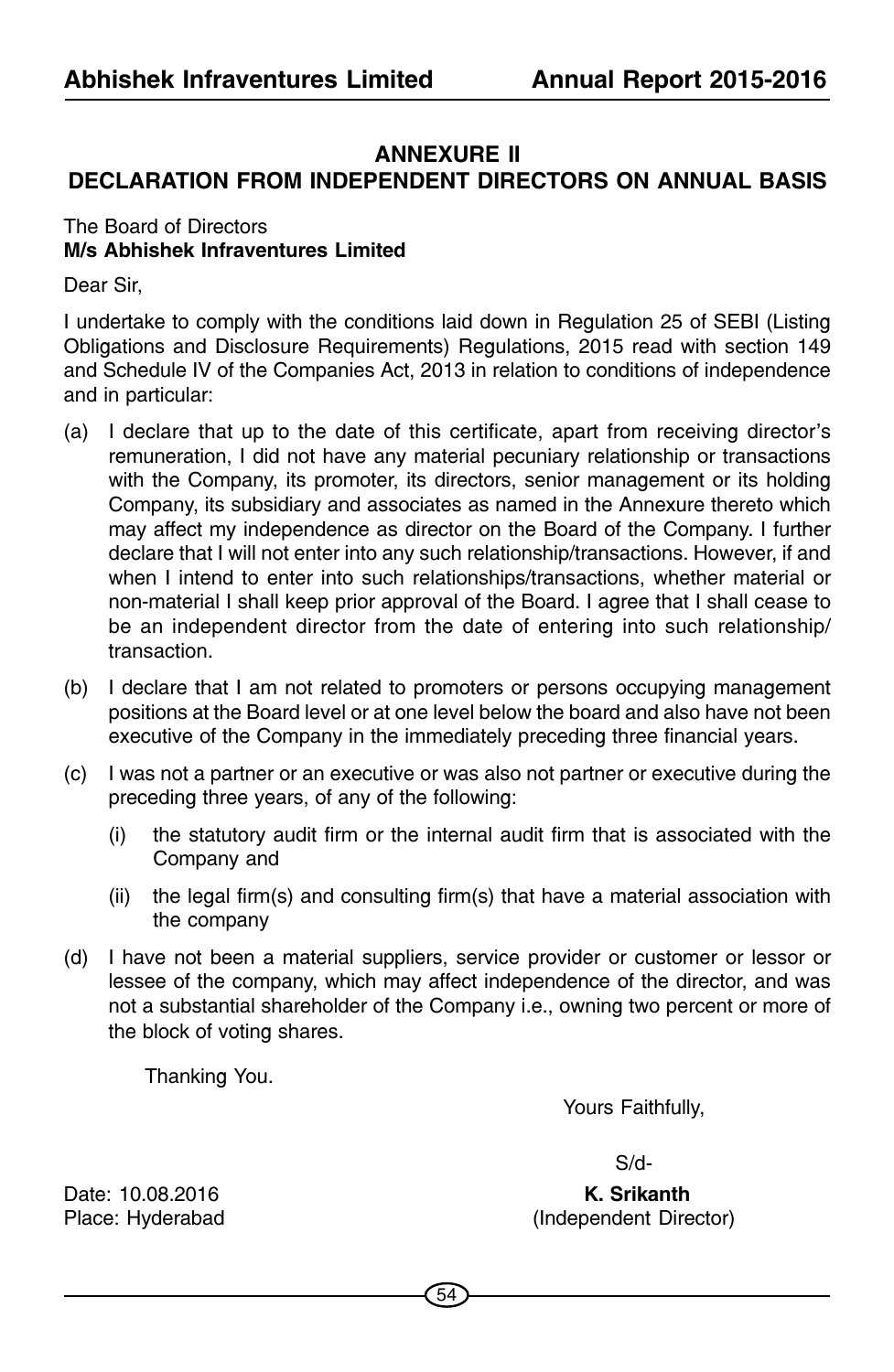## ANNEXURE II DECLARATION FROM INDEPENDENT DIRECTORS ON ANNUAL BASIS

#### The Board of Directors M/s Abhishek Infraventures Limited

Dear Sir,

I undertake to comply with the conditions laid down in Regulation 25 of SEBI (Listing Obligations and Disclosure Requirements) Regulations, 2015 read with section 149 and Schedule IV of the Companies Act, 2013 in relation to conditions of independence and in particular:

- (a) I declare that upto the date of this certificate, apart from receiving director's remuneration, I did not have any material pecuniary relationship or transactions with the Company, its promoter, its directors, senior management or its holding Company, its subsidiary and associates as named in the Annexure thereto which may affect my independence as director on the Board of the Company. I further declare that I will not enter into any such relationship/transactions. However, if and when I intend to enter into such relationships/transactions, whether material or non-material I shall keep prior approval of the Board. I agree that I shall cease to be an independent director from the date of entering into such relationship/ transaction.
- (b) I declare that I am not related to promoters or persons occupying management positions at the Board level or at one level below the board and also have not been executive of the Company in the immediately preceding three financial years.
- (c) I was not a partner or an executive or was also not partner or executive during the preceding three years, of any of the following:
	- (i) the statutory audit firm or the internal audit firm that is associated with the Company and
	- (ii) the legal firm(s) and consulting firm(s) that have a material association with the company
- (d) I have not been a material suppliers, service provider or customer or lessor or lessee of the company, which may affect independence of the director, and was not a substantial shareholder of the Company i.e., owning two percent or more of the block of voting shares.

Thanking You.

Yours Faithfully,

S/d-

Date: 10.08.2016 V. Chinnapu Reddy Place: Hyderabad (Independent Director)

55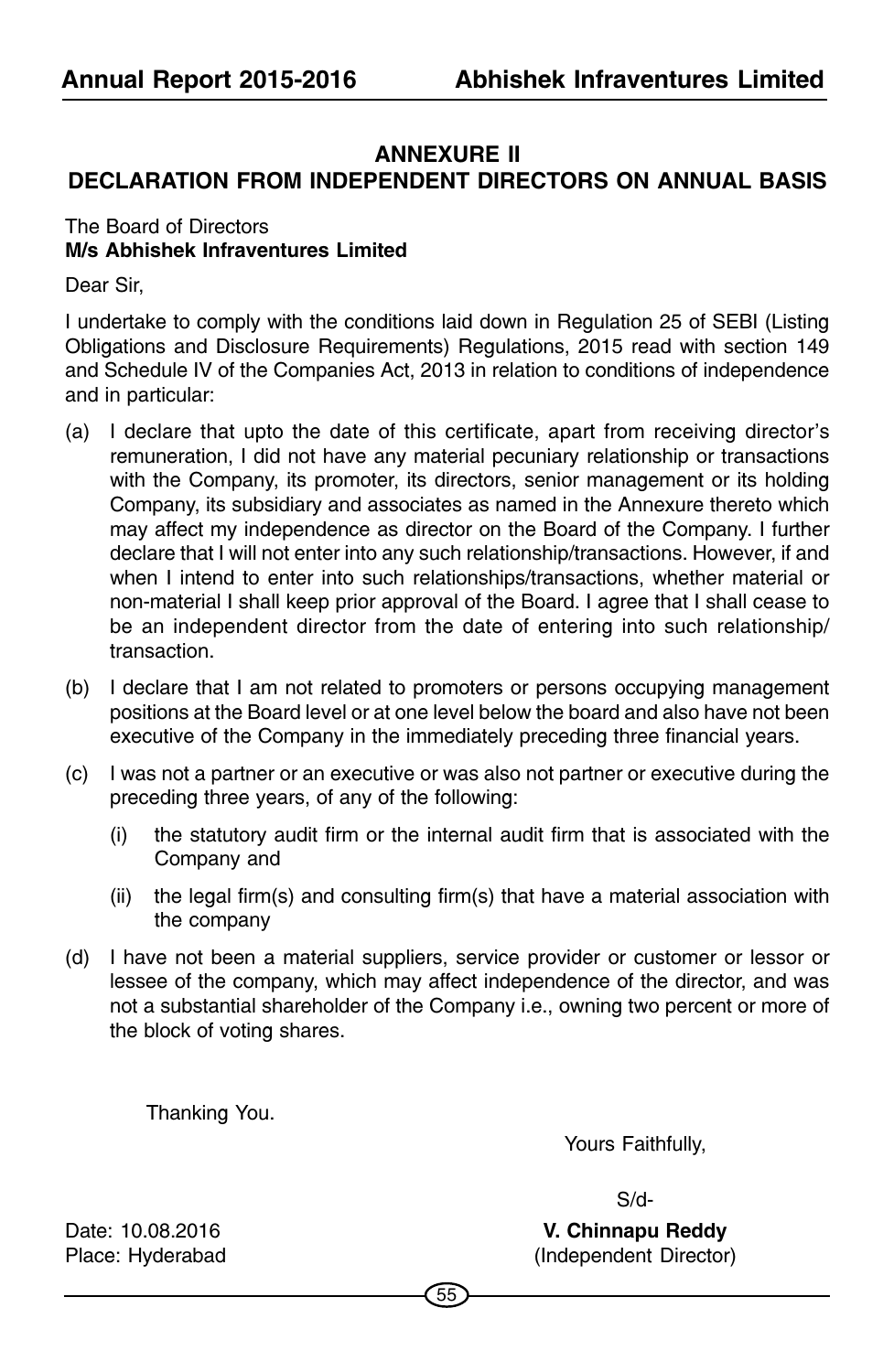## ANNEXURE II

## DECLARATION FROM INDEPENDENT DIRECTORS ON ANNUAL BASIS

#### The Board of Directors M/s Abhishek Infraventures Limited

Dear Sir,

I undertake to comply with the conditions laid down in Regulation 25 of SEBI (Listing Obligations and Disclosure Requirements) Regulations, 2015 read with section 149 and Schedule IV of the Companies Act, 2013 in relation to conditions of independence and in particular:

- (a) I declare that upto the date of this certificate, apart from receiving director's remuneration, I did not have any material pecuniary relationship or transactions with the Company, its promoter, its directors, senior management or its holding Company, its subsidiary and associates as named in the Annexure thereto which may affect my independence as director on the Board of the Company. I further declare that I will not enter into any such relationship/transactions. However, if and when I intend to enter into such relationships/transactions, whether material or non-material I shall keep prior approval of the Board. I agree that I shall cease to be an independent director from the date of entering into such relationship/ transaction.
- (b) I declare that I am not related to promoters or persons occupying management positions at the Board level or at one level below the board and also have not been executive of the Company in the immediately preceding three financial years.
- (c) I was not a partner or an executive or was also not partner or executive during the preceding three years, of any of the following:
	- (i) the statutory audit firm or the internal audit firm that is associated with the Company and
	- (ii) the legal firm(s) and consulting firm(s) that have a material association with the company
- (d) I have not been a material suppliers, service provider or customer or lessor or lessee of the company, which may affect independence of the director, and was not a substantial shareholder of the Company i.e., owning two percent or more of the block of voting shares.

Thanking You.

Yours Faithfully,

S/d-

Place: Hyderabad (Independent Director)

Date: 10.08.2016 **B. Srilatha** 

56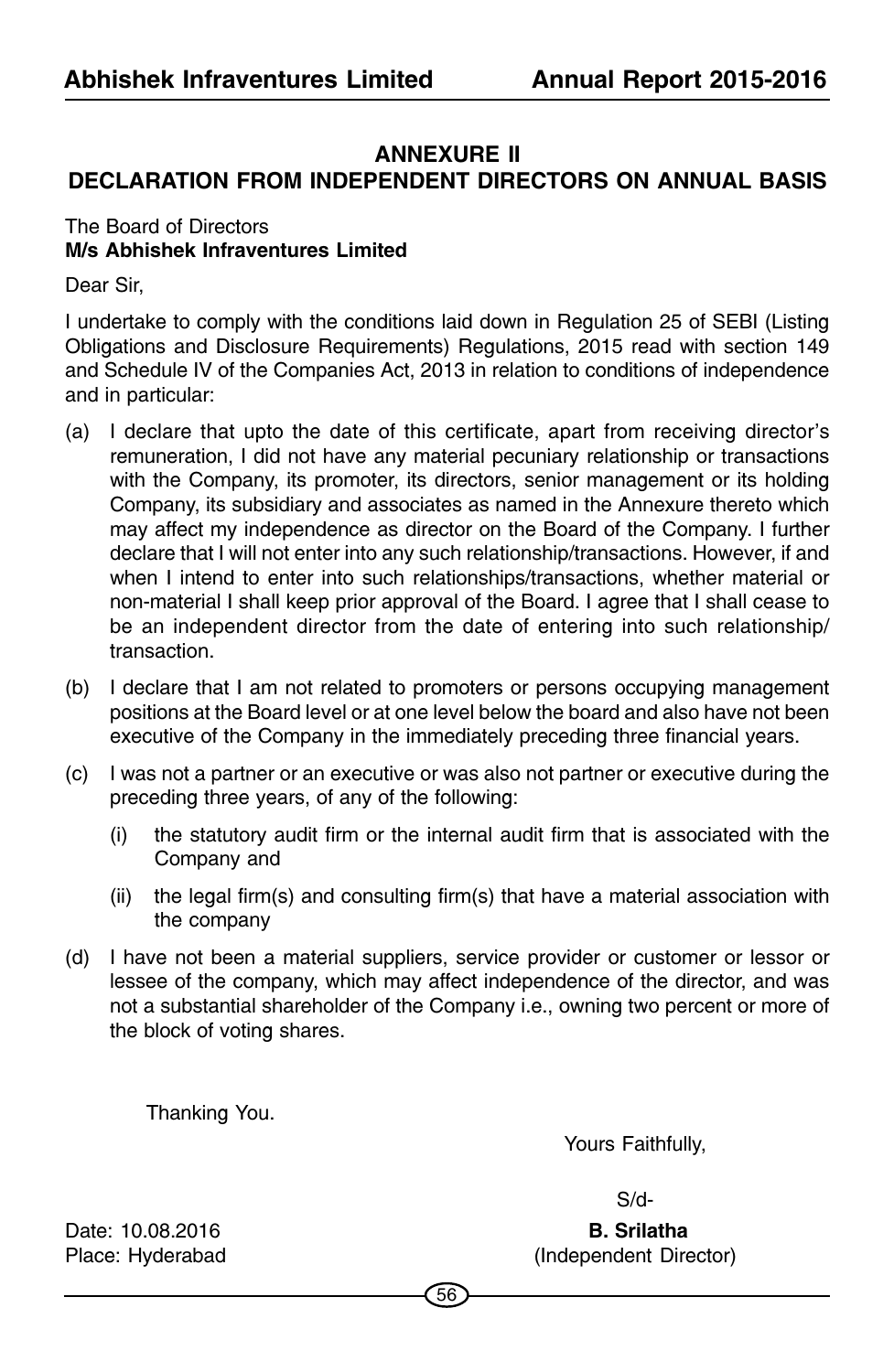## Independent Auditors' Report on Financial Statements

#### To the Members of Abhishek Infraventures Limited.

### Report on the financial Statements

We have audited the accompanying standalone financial statements of AbhishekInfraventuresLimited('the Company'), which comprise the balance sheet as at 31st March 2016, the statement of profit and loss and the cash flow statement for the year then ended, and a summary of significant accounting policies and other explanatory information.

#### Managements Responsibility for the Financial Statements

The Company's Board of Directors is responsible for the matters stated in Section 134(5) of the Companies Act, 2013 ('the Act') with respect to the preparation and presentation of these standalone financial statements that give a true and fair view of the financial position, financial performance and cash flows of the Company in accordance with the accounting principles generally accepted in India, including the Accounting Standards specified under Section 133 of the Act, read with Rule 7 of the Companies (Accounts) Rules, 2014. This responsibility also includes maintenance of adequate accounting records in accordance with the provisions of the Act for safeguarding the assets of the Company and for preventing and detecting frauds and other irregularities; selection and application of appropriate accounting policies; making judgments and estimates that are reasonable and prudent; and design, implementation and maintenance of adequate internal financial controls, that were operating effectively for ensuring the accuracy and completeness of the accounting records, relevant to the preparation and presentation of the financial statements that give a true and fair view and are free from material misstatement, whether due to fraud or error.

#### Auditors Responsibility

Our responsibility is to express an opinion on these standalone financial statements based on our audit. We have taken into account the provisions of the Act, the accounting and auditing standards and matters which are required to be included in the audit report under the provisions of the Act and the Rules made thereunder. We conducted our audit in accordance with the Standards on Auditing specified under Section 143(10) of the Act. Those Standards require that we comply with ethical requirements and plan and perform the audit to obtain reasonable assurance about whether the financial statements are Free from material misstatement.

An audit involves performing procedures to obtain audit evidence about the amounts and the disclosures in the financial statements. The procedures selected depend on the auditor's judgment, including the assessment of the risks of material misstatement of the financial statements, whether due to fraud or error. In making those risk assessments, the auditor considers internal financial control relevant to the Company's preparation of the financial statements that give a true and fair view in order to design audit procedures that are appropriate in the circumstances, but not for the purpose of expressing an opinion on whether the Company has in place an adequate internal financial controls system over financial reporting and the operating effectiveness of such controls. An audit also includes evaluating the appropriateness of the accounting policies used and the reasonableness of the accounting estimates made by the Company's Directors, as well as evaluating the overall presentation of the financial statements.

We believe that the audit evidence we have obtained is sufficient and appropriate to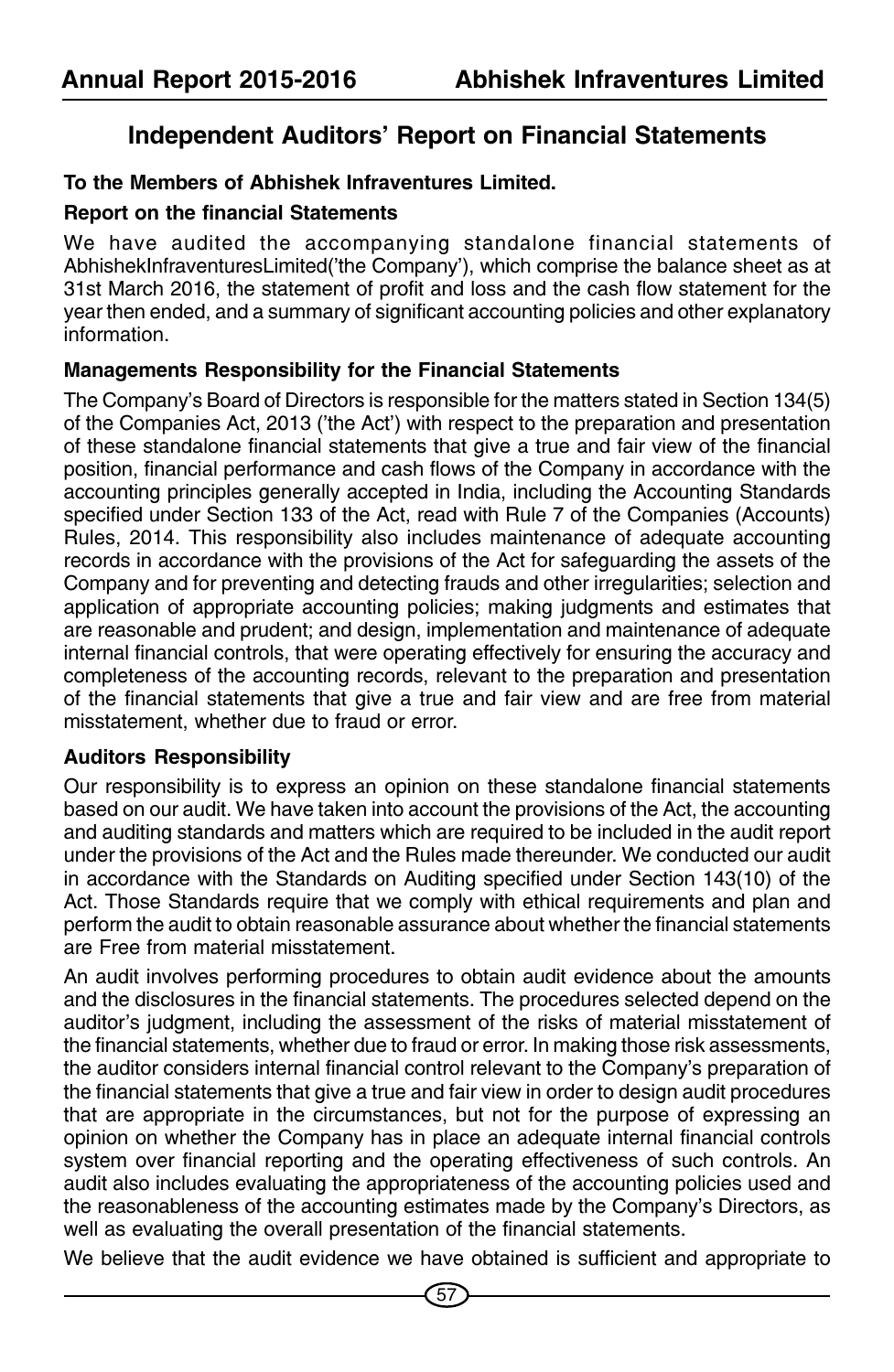provide a basis for our audit opinion on the standalonefinancial statements.

#### Opinion

In our opinion and to the best of our information and according to the explanations given to us, the aforesaid standalone financial statements give the information required by the act in the manner so required and give a true and fair view in conformity with the accounting principles generally accepted in India, of the state of affairs of the Company as at 31st March 2016 and its profit and its cash flows for the ended on that date.

#### Report on Other Legal and Regulatory Requirements

- 1. As required by the Companies (Auditor's Report) Order, 2016 ('the Order') issued by the Central Government of India in terms ofsub-section (11) of section 143 of the Act, we give in the Annexure A statement on the matters specified in the paragraph 3 and 4 of the Order, to the extent applicable.
- 2. As required by Section 143 (3) of the Act, we report that:
	- a) We have sought and obtained all the information and explanations which to the best of our knowledge and belief were necessary for the purposes of our audit.
	- b) in our opinion proper books of account as required by law have been kept by the Company so far as it appears from our examination of those books;
	- c) the balance sheet, the statement of profit and loss and the cash flow statement dealt with by this Report are in agreement with the books of account;
	- d) in our opinion, the aforesaid standalone financial statements comply with the Accounting Standards specified under Section 133 of the Act, read with Rule 7 of the Companies (Accounts) Rules, 2014;
	- e) on the basis of the written representations received from the directors as on 31 March 2016 taken on record by the Board of Directors, none of the directors is disqualified as on 31 March 2016 from being appointed as a director in terms of Section 164 (2) of the Act; and
	- f) With respect to the adequacy of the internal financial controls over financial reporting of the company and operating effectives of such controls, refer to our separate report in Annexure B.
	- g) With respect to the other matters to be included in the Auditor's Report in accordance with Rule 11 of the Companies (Audit and Auditors) Rules, 2014, in our opinion and to the best of our information and according to the explanations given to us:
		- i. The Company does not have any pending litigations.
		- ii. The Company did not have any long-term contracts including derivative contracts for which there were any material foreseeable losses.
		- iii. There were no amounts which were required to be transferred to the Investor Education and Protection Fund by the Company.

#### For M M REDDY & CO.,

Chartered Accountants Firm Registration Number : 010371S

Date : 30-05-2016 **Partner** 

Place : Hyderabad M Madhusudhana Reddy Membership No. 213077

58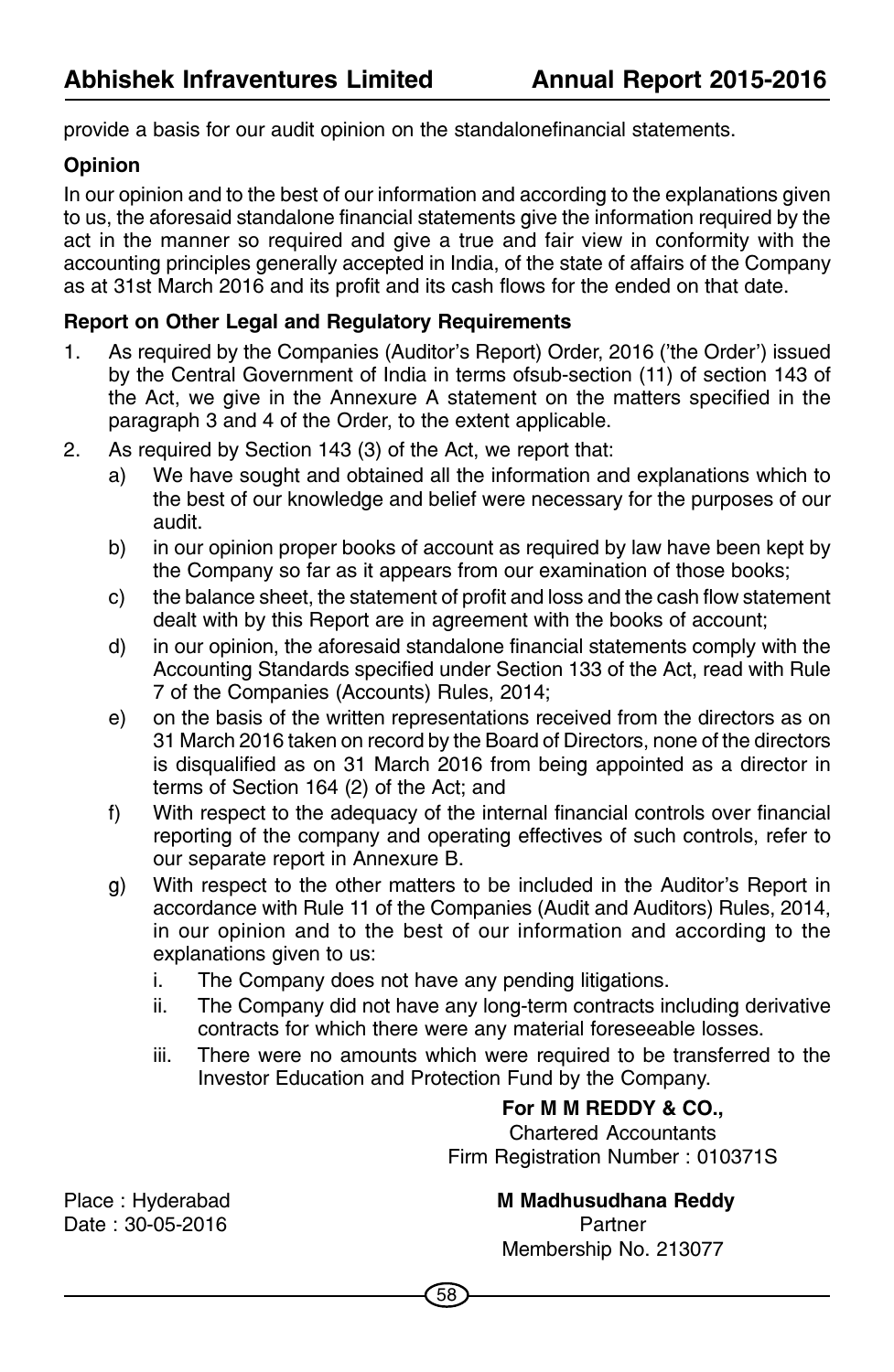## Annexure-A to the Auditors' Report

- The Annexure-A referred to in our Independent Auditors' Report to the members of the Company on the financial statements for the Year ended 31 March 2016, we report that:
- 1. a. The Company has maintained proper records showing full particulars, including quantitative details and situation of fixed assets.
	- b. The Company has a regular programme of physical verification of its fixed assets by which fixed assets are verified in a phased manner. In accordance with this programme, certain fixed assets were verified during the year and no material discrepancies were noticed on such verification. In our opinion, this periodicity of physical verification is reasonable having regard to the size of the Company and the nature of its assets.
	- c. The title deeds of the immovable property are held in the name of the company.
- 2. The physical verification of the inventory excluding stocks with third parties has been conducted at reasonable intervals by the management during the year. In our opinion the frequency of the verification is reasonable.
- 3. The Company has not granted any loans to bodies corporate covered in the register maintained under section 189 of the Companies Act, 2013 ('the Act').
- 4. The company has not given loans, made investments, guarantees and security under the provisions of Section 185 and 186 of the Companies Act, 2013.
- 5. The Company has not accepted any deposits from the public.
- 6. The Central Government has not prescribed the maintenance of cost records under section 148(1) of the Act, for any of the services rendered by the Company.
- 7. a. According to the information and explanations given to us and on the basis of our examination of the records of the Company, amounts deducted / accrued in the books of account in respect of undisputed statutory dues including provident fund, employees' state insurance, duty of excise income tax, sales tax, wealth tax, service tax, duty of customs, value added tax, cess and other material statutory dues have been regularly deposited during the year by the Company with the appropriate authorities.
	- b. According to the information and explanations given to us, there are no material dues of wealth tax, duty of customs and cess which have not been deposited with the appropriate authorities on account of any dispute.
- 8. The Company did not have any outstanding dues to financial institutions, banks or debenture holders during the year.
- 9. The company did not raise any money by way of initial public offer or further public offer (including debt instruments) and terms loans during the year.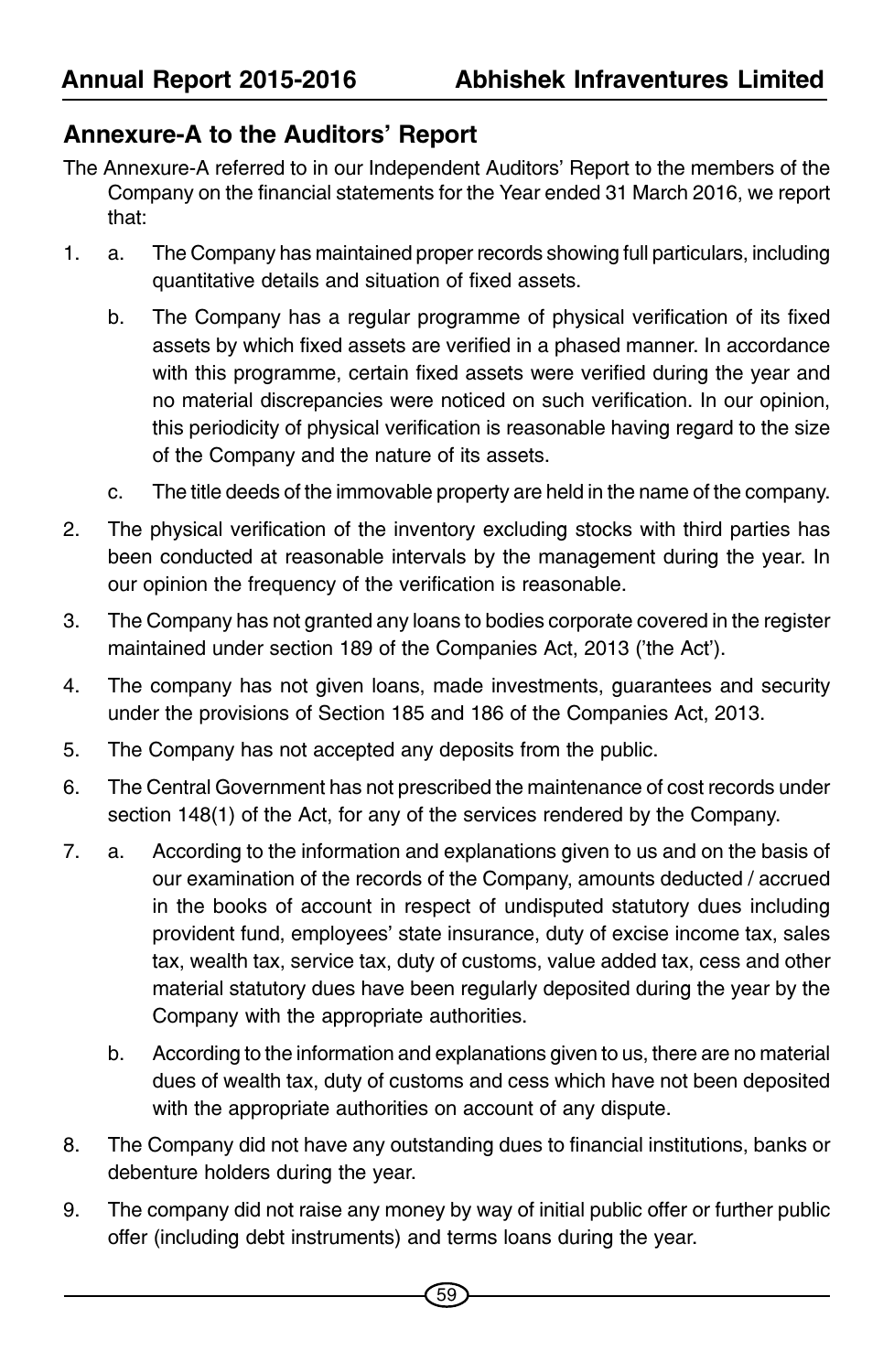- 10. According to the information and explanations given to us, no material fraud on or by the Company has been noticed or reported during the course of our audit.
- 11. The company has not paid/ provided managerial remuneration in accordance with requisite approvals mandated by the provisions of section 197 read with schedule V to the act.
- 12. The company is not Nidhi Company and the Nidhi Rules, 2014 not applicable to it. Accordingly the provisions of Clause 3(Xii) of order not applicable to the company.
- 13. The company has entered transactions with the related parties and complied with Section 188 and 177 of Companies Act, 2013 where applicable and the details have been disclosed in the Financial Statements etc as required by the accounting standards.
- 14. According to information and explanations given to us and based on our examinations of the records of the company, the company has not preferential allotment / private placement of shares or fully or partly convertible debenture's during the year.
- 15. The company has not entered into any non-cash transactions with directors or persons connected with him. Accordingly the provisions of Clause 3(xv) of order not applicable to the company.
- 16. The company is not required to be registered under section 45-IA of the ReserveBank of India Act, 1934.

For M M REDDY & CO., Chartered Accountants Firm Registration Number : 010371S

Date : 30-05-2016 **Partner** 

Place : Hyderabad M M Madhusudhana Reddy Membership No. 213077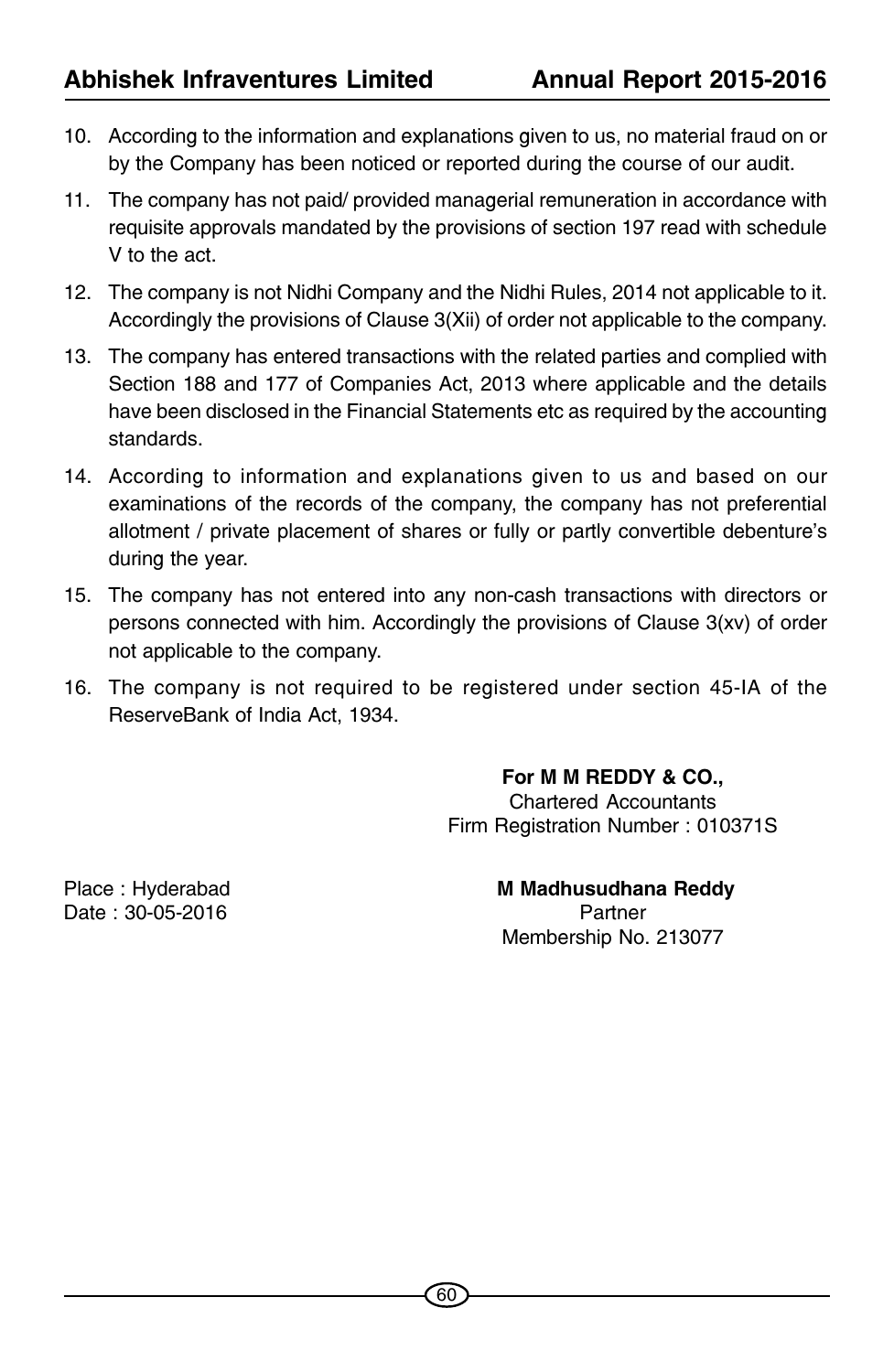## ANNEXURE B TO THE INDEPENDENT AUDITOR'S REPORT OF EVEN DATE ON THEFINANCIAL STATEMENTS OF ABHISHEK INFRAVENTURESLIMITED

#### Report on the Internal Financial Controls under Clause (i) of Sub-section 3 of Section 143 of the Companies Act, 2013 ("the Act")

We have audited the internal financial controls over financial reporting of Abhishek Infraventures Limited("the Company") as of March 31, 2016 in conjunction with our audit of the standalone financial statements of the Company for the year ended on that date.

### Management's Responsibility for Internal Financial Controls

The Company's management is responsible for establishing and maintaining internal financial controls based on "the internal control over financial reporting criteria established by the Company considering the essential components of internal control stated in the Guidance Note on Audit of Internal Financial Controls over Financial Reporting issued by the Institute of Chartered Accountants of India". These responsibilities include the design, implementation and maintenance of adequate internal financial controls that were operating effectively for ensuring the orderly and efficient conduct of its business, including adherence to company's policies, the safeguarding of its assets, the prevention and detection of frauds and errors, the accuracy and completeness of the accounting records, and the timely preparation of reliable financial information, as required under the Companies Act, 2013.

#### Auditors' Responsibility

Our responsibility is to express an opinion on the Company's internal financial controls over financial reporting based on my / our audit. We conducted my our audit in accordance with the Guidance Note on Audit of Internal Financial Controls Over Financial Reporting (the "Guidance Note") and the Standards on Auditing, issued by ICAI and deemed to be prescribed under section 143(10) of the Companies Act, 2013, to the extent applicable to an audit of internal financial controls, both applicable to an audit of Internal Financial Controls and, both issued by the Institute of Chartered Accountants of India. Those Standards and the Guidance Note require that we comply with ethical requirements and plan and perform the audit to obtain reasonable assurance about whether adequate internal financial controls over financial reporting was established and maintained and if such controls operated effectively in all material respects.

Our audit involves performing procedures to obtain audit evidence about the adequacy of the internal financial controls system over financial reporting and their operating effectiveness.

Our audit of internal financial controls over financial reporting included obtaining an understanding of internal financial controls over financial reporting, assessing the risk that a material weakness exists, and testing and evaluating the design and operating effectiveness of internal control based on the assessed risk. The procedures selected depend on the auditor's judgment, including the assessment of the risks of material misstatement of the financial statements, whether due to fraud or error.

We believe that the audit evidence I/we have obtained is sufficient and appropriate to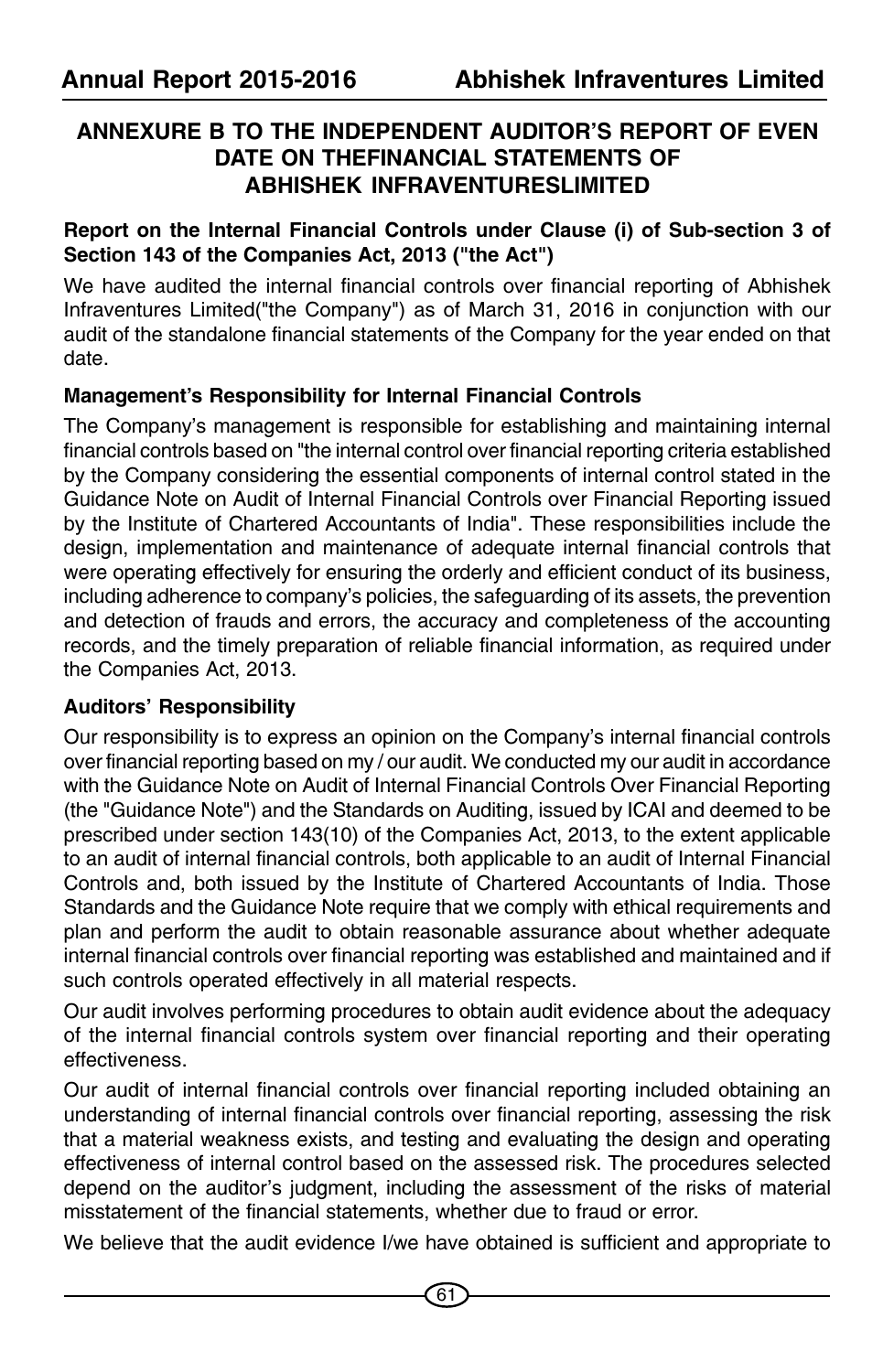provide a basis for my /our audit opinion on the Company's internal financial controls system over financial reporting.

#### Meaning of Internal Financial Controls over Financial Reporting

A company's internal financial control over financial reporting is a process designed to provide reasonable assurance regarding the reliability of financial reporting and the preparation of financial statements for external purposes in accordance with generally accepted accounting principles. A company's internal financial control over financial reporting includes those policies and procedures that (1) pertain to the maintenance of records that, in reasonable detail, accurately and fairly reflect the transactions and dispositions of the assets of the company; (2)provide reasonable assurance that transactions are recorded as necessary to permit preparation of financial statements in accordance with generally accepted accounting principles, and that receipts and expenditures of the company are being made only in accordance with authorizations of management and directors of the company; and (3) provide reasonable assurance regarding prevention or timely detection of unauthorized acquisition, use, or disposition of the company's assets that could have a material effect on the financial statements.

#### Inherent Limitations of Internal Financial Controls over Financial Reporting

Because of the inherent limitations of internal financial controls over financial reporting, including the possibility of collusion or improper management override of controls, material misstatements due to error or fraud may occur and not be detected. Also, projections of any evaluation of the internal financial controls over financial reporting to future periods are subject to the risk that the internal financial control over financial reporting may become inadequate because of changes in conditions, or that the degree of compliance with the policies or procedures may deteriorate.

#### Opinion

In our opinion, the Company has, in all material respects, an adequate internal financial controls system over financial reporting and such internal financial controls over financial reporting were operating effectively as at March 31, 2016, based on "the internal control over financial reporting criteria established by the Company considering the essential components of internal control stated in the Guidance Note on Audit of Internal Financial Controls Over Financial Reporting issued by the Institute of Chartered Accountants of India".

For M M REDDY & CO.,

Chartered Accountants Firm Registration Number : 010371S

Date : 30-05-2016 **Partner** 

Place : Hyderabad M Madhusudhana Reddy Membership No. 213077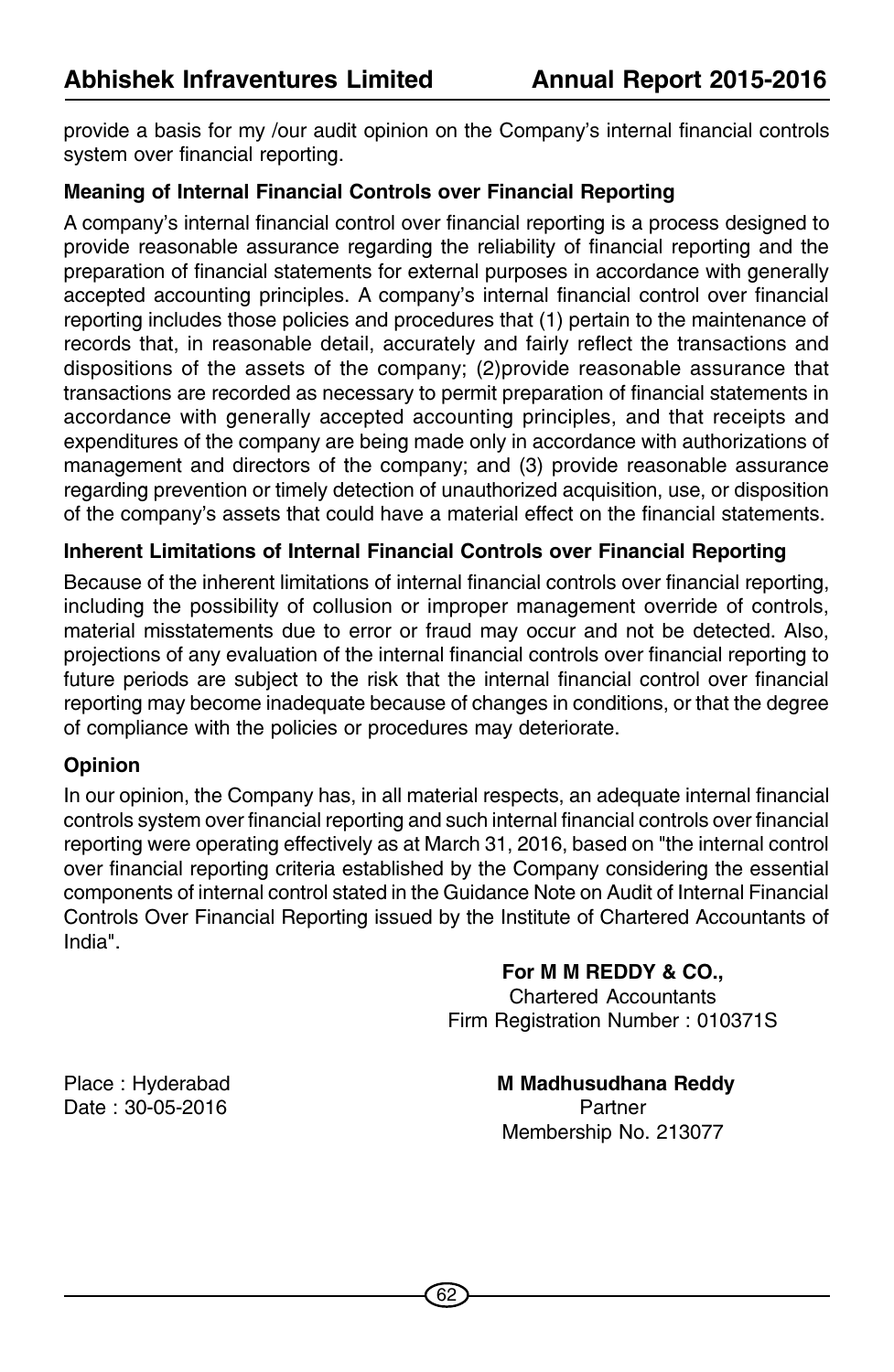# Balance Sheet As at 31st March, 2016

| <b>PARTICULARS</b>                                             | <b>Note</b><br>No's | AS AT<br>Mar'31, 2016   | AS AT<br>Mar' 31,2015   |
|----------------------------------------------------------------|---------------------|-------------------------|-------------------------|
| <b>EQUITY AND LIABILITIES</b><br><b>Shareholders' Funds</b>    |                     |                         |                         |
| Share Capital                                                  | 2                   | 32,490,000              | 32,490,000              |
| Reserves and Surplus<br>Preference Share Warrant               | 3                   | 324,419                 | 24,757                  |
|                                                                | A                   | 32,814,419              | 32,514,757              |
| <b>Non - Current Liabilites</b><br>Long Term Borrowings        | 4                   | 2,390,000               |                         |
| Deferred tax liabilities (Net)                                 |                     |                         |                         |
| Other Long Term Liabilities                                    | B                   | 2,390,000               |                         |
| <b>Current liabilities</b>                                     |                     |                         |                         |
| <b>Trade Payables</b><br>Other current liabilities             | 5                   | 16,391,928<br>2,804,380 | 15,348,567<br>2,805,600 |
| Short - term provisions                                        | $\frac{6}{7}$       | 209,392                 | 325,961                 |
|                                                                | C                   | 19,405,700              | 18,480,128              |
| <b>Total</b><br><b>ASSETS</b>                                  | $(A+B+C)$           | 54,610,119              | 50,994,885              |
| <b>Non-current assets</b>                                      |                     |                         |                         |
| <b>Fixed Assets</b>                                            |                     |                         |                         |
| a) Tangible Assets                                             | 8                   | 4,434                   | 5,206                   |
| b) Intangible Assets<br>c) Intangible Assets under development |                     |                         |                         |
| d) Capital work- in- progress                                  |                     |                         |                         |
|                                                                | Α                   | 4,434                   | 5,206                   |
| Non-current investments<br>Deferred tax assets(Net)            | 9                   | 21,306                  | 24,776                  |
| Long Term loans and advances                                   |                     |                         |                         |
| Other Non- Current Assets                                      | 10<br><sub>B</sub>  | 3.109.400               |                         |
| Current assets                                                 |                     | 3,130,706               | 24,776                  |
| <b>Current Investments</b>                                     | 11                  | 1,400,000               | 1,400,000               |
| Inventories                                                    | 12                  | 2,219,785               | 1,194,300               |
| Trade receivables<br>Cash and cash equivalents                 | 13<br>14            | 44,183,092<br>1,702,102 | 44,182,016<br>2,233,587 |
| Short - term loans and advances                                | 15                  | 1,970,000               | 1,955,000               |
| Other current assets                                           |                     |                         |                         |
| С                                                              |                     | 51,474,979              | 50,964,903              |
| Total                                                          | $(A+B+C)$           | 54,610,119              | 50,994,885              |

The Notes referred to above and the notes to accounts form an integral part of the Balance Sheet

Chartered Accountants

For M M REDDY & CO.,<br>Firm Registration Number: 010371S ABHISHEK INFRAVENTURES LIMITED. ABHISHEK INFRAVENTURES LIMITED.

**M Madhusudhana Reddy K. Omprakash**<br>Partner Whole Time Dir Membership No. 213077

Whole Time Director

Place : Hyderabad **Ramachandra Murthy Adiraju** Date : 30.05.2016 Whole Time Director cum CFO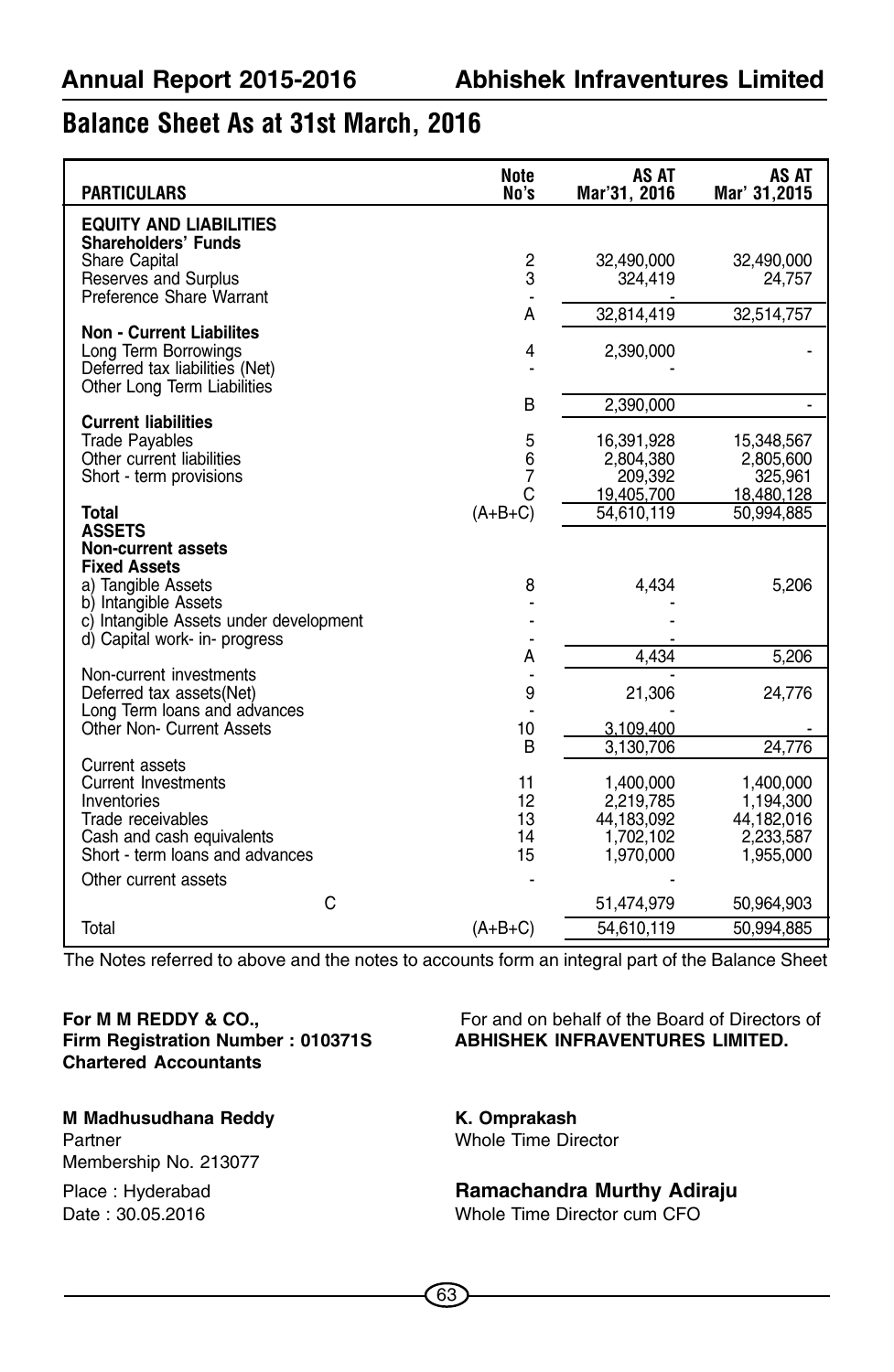## Profit & Loss Statement for the year ended 31st March, 2016

|                                            | <b>Note</b> | ending       | For the period For the period<br>ending |
|--------------------------------------------|-------------|--------------|-----------------------------------------|
| <b>PARTICULARS</b>                         | No's        | Mar'31, 2016 | Mar' 31,2015                            |
| <b>INCOME</b>                              |             |              |                                         |
| Turnover (Gross)                           |             |              |                                         |
| Revenue from operations                    |             | 23,022,071   | 24,486,601                              |
| Increase or decrease in inventory          |             | 1,025,485    | 1,194,300                               |
| <b>Total Revenue</b>                       |             | 24,047,556   | 25,680,901                              |
| <b>EXPENDITURE</b>                         |             |              |                                         |
| <b>Operating Expenses</b>                  | 16          | 22,773,566   | 23,439,640                              |
| Personal Cost                              | 17          | 484,370      | 999,997                                 |
| Administration expenses                    | 18          | 355,184      | 507,255                                 |
| Depreciation/amortization                  | 8           | 772          | 911                                     |
| <b>Total</b>                               |             | 23,613,892   | 24,947,803                              |
| Profit / (Loss) before tax                 |             | 433,664      | 733,098                                 |
| Profit before tax                          |             |              |                                         |
| Provision for taxation                     |             |              |                                         |
| - Current Year Tax                         |             | 130,532      | 222,478                                 |
| - Deferred tax                             |             | 3,470        | 4,627                                   |
| <b>Total tax expense</b>                   |             | 134,002      | 227,105                                 |
| Profit/(Loss) from continuing operations   |             | 299,662      | 505,993                                 |
| Balance brought forward from previous year |             | 24,757       | (481, 236)                              |
| Balance carried to Balance Sheet           |             | 324,419      | 24,757                                  |
| Earnings per share                         |             |              |                                         |
| Basic                                      |             | 0.09         | 0.16                                    |
| <b>Weighted Number of Shares</b>           |             | 3,249,000    | 3,249,000                               |
| Nominal value                              |             | 10           | 10                                      |
| Notes to accounts                          | 17-24       |              |                                         |

The Notes referred to above and the notes to accounts form an integral part of the Profit and Loss Account

Firm Registration Number : 010371S Chartered Accountants

M Madhusudhana Reddy K. Omprakash Partner **Partner Whole Time Director** Membership No. 213077

For M M REDDY & CO.,<br>Firm Registration Number: 010371S ABHISHEK INFRAVENTURES LIMITED.

Place : Hyderabad **Ramachandra Murthy Adiraju**<br>
Date : 30.05.2016 **Ramachandra Murthy Adiraju**<br>
Whole Time Director cum CFO

Whole Time Director cum CFO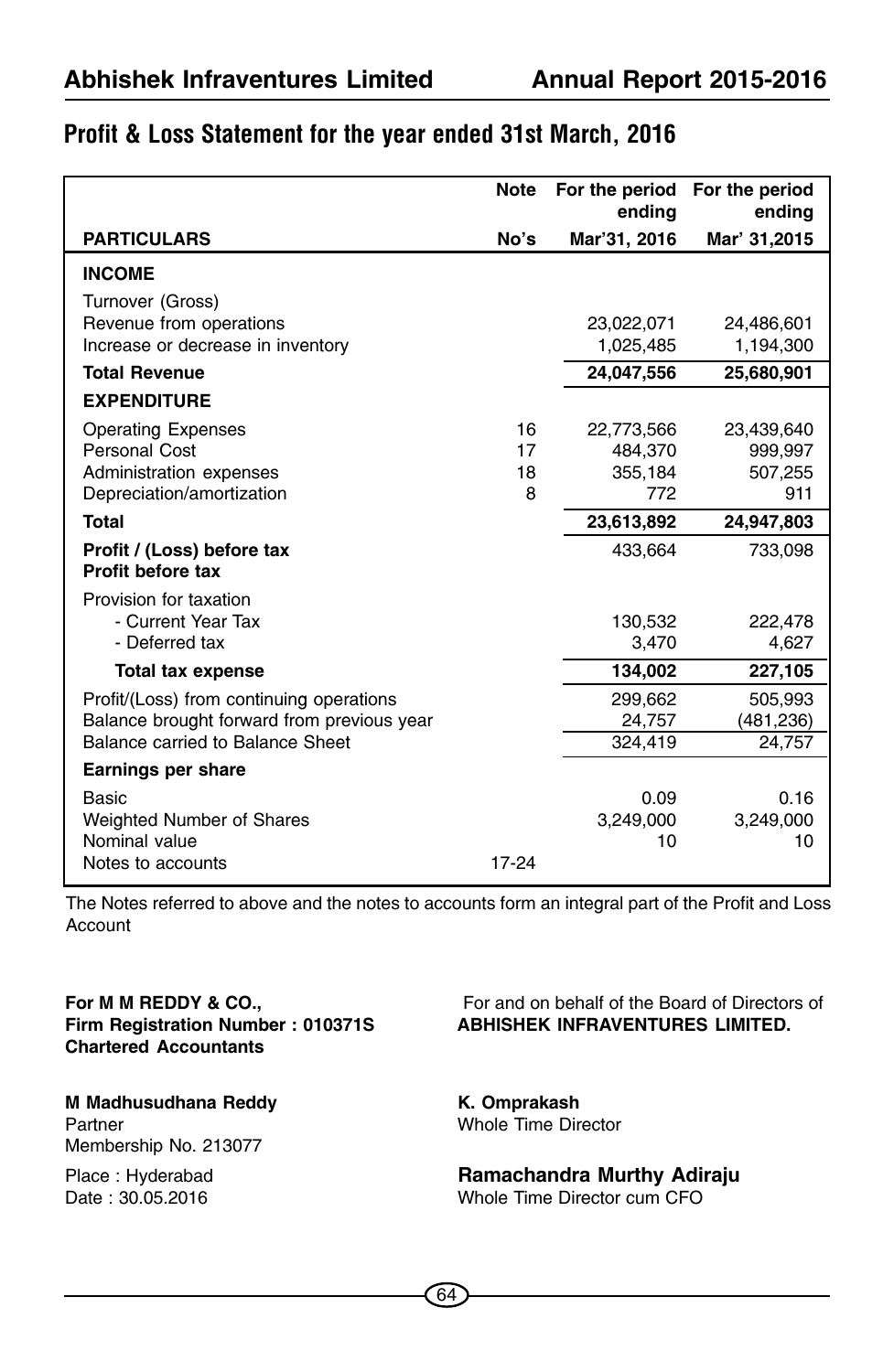## Cash Flow Statement for the year ended 31st March, 2016

| <b>Particulars</b>                                                                | As at                | As at               |
|-----------------------------------------------------------------------------------|----------------------|---------------------|
|                                                                                   | 31st March, 2016     | 31st March, 2015    |
| <b>INCOME</b>                                                                     |                      |                     |
| A. Cash flow from operating activities                                            |                      |                     |
| Net profit / (Loss) before tax                                                    | 433,664              | 733,098             |
| Adjustments for:                                                                  |                      |                     |
| Preliminary Expences Written Off                                                  | (3, 109, 400)<br>772 | Depreciation<br>911 |
| Diminution in value of invetsments                                                |                      |                     |
| Advances written off                                                              |                      |                     |
| Operating profit before working capital changes<br>Movements in working capital : | (2,674,964)          | 734,009             |
| (Increase)/Decrease in Trade Receivables                                          | (1,076)              | 10,565,573          |
| (Increase)/Decrease in inventories                                                | (1,025,485)          | (1, 194, 300)       |
| (Increase)/Decrease in other current assets                                       | (15,000)             |                     |
| (Increase)/Decrease in Short term Provisions                                      |                      |                     |
| (Increase)/Decrease in other current Liabilities                                  | (1,220)              | 1,830,000           |
| Increase/ (Decrease) in Trade Paybles                                             | 1,043,361            | (37,804,433)        |
| Cash generated from /(used in) operations                                         | (2,674,384)          | (25,869,151)        |
| Taxes paid                                                                        | 247,104              |                     |
| Net cash used in /(generated from)                                                |                      |                     |
| operating activities                                                              | (2,921,488)          | (25,869,151)        |
| <b>B. Cash flows from investing activities</b>                                    |                      |                     |
| Purchase of fixed assets                                                          |                      |                     |
| Sale of fixed assets                                                              |                      |                     |
| Fixed deposits                                                                    |                      |                     |
| Dividends received                                                                |                      |                     |
| Net cash used in investing activities                                             |                      |                     |
| C. Cash flows from financing activities                                           |                      |                     |
| Realisation of calls in arrears                                                   |                      |                     |
| Long term Borrowings                                                              | 2,390,000            |                     |
| Share capital -                                                                   | 30,000,000           |                     |
| Other Short term                                                                  |                      | (1,955,000)         |
| Interest received                                                                 |                      |                     |
| Interest paid                                                                     |                      |                     |
| Net cash generated from /(used in) financing activities                           | 2,390,000            | 28,045,000          |
| Net increase/(decrease) in cash and                                               |                      |                     |
| cash equivalents $(A + B + C)$                                                    | (531, 485)           | 2,175,852           |
| Cash and cash equivalents at the beginning of the year                            | 2,233,587            | 57,735              |
| Cash and cash equivalents at the end of the year                                  | 1,702,102            | 2,233,587           |

This is the Cash Flow Statement referred to in our report of even date.

Chartered Accountants

M Madhusudhana Reddy K. Omprakash

Partner **Partner Whole Time Director** Membership No. 213077

For M M REDDY & CO.,<br>
For and on behalf of the Board of Directors of<br>
Firm Registration Number: 010371S<br>
ABHISHEK INFRAVENTURES LIMITED. ABHISHEK INFRAVENTURES LIMITED.

Place : Hyderabad **Ramachandra Murthy Adiraju** Date : 30.05.2016 Whole Time Director cum CFO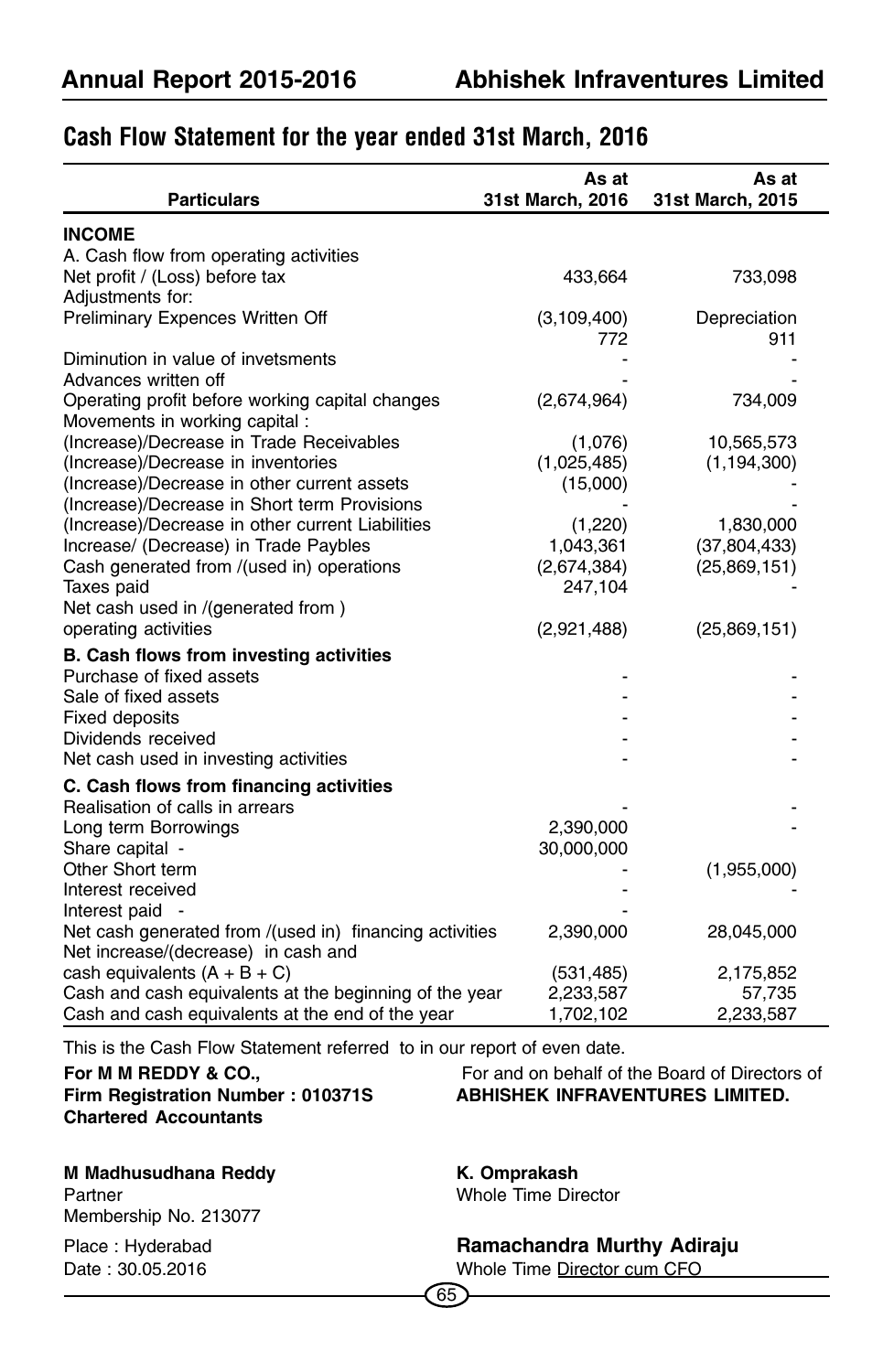# ABHISHEK INFRAVENTURES LIMITED

## (Formerly known as Executive Stock Broking Services Limited)

#### Notes to Accounts

(All amounts in Indian Rupees except for share data or otherwise stated)

#### NOTE 2 : SHARE CAPITAL

| <b>Particulars</b>                                                                                   | As At<br>31 Mar 2016 | As At<br>31 Mar 2015 |
|------------------------------------------------------------------------------------------------------|----------------------|----------------------|
| Authorised:                                                                                          |                      |                      |
| 3500000 Equity Shares of Rs.10/- each                                                                | 35,000,000           | 35,000,000           |
| <b>Issues, Subscribed and Paid up</b>                                                                |                      |                      |
| 3249000 equity shares of Rs.10 each                                                                  | 32,490,000           | 32,490,000           |
|                                                                                                      | 32,490,000           | 32,490,000           |
| 1.a) Reconciliation of shares outstanding at the<br>beginning and at the end of the reporting period |                      |                      |
| Equity Shares outstanding at the beginning of the year                                               | 3,249,000            | 249,000              |
| Add: Additional shares issued during the year<br>Less: Shares reduction during the year              |                      | 3,000,000            |
| Equity Shares outstanding at the closing of the year                                                 | 3,249,000            | 3,249,000            |
| <b>Note 3: Reserves and Surplus</b>                                                                  |                      |                      |
| <b>Profit &amp; Loss A/c Surplus</b>                                                                 |                      |                      |
| Balance in the statement of profit & loss                                                            | 24,757               | (481, 236)           |
| Less: Loss Adjusted on Account of Capital reduction                                                  |                      |                      |
| Additions during the year                                                                            | 299,662              | 505,993              |
|                                                                                                      | 324,419              | 24,757               |
| <b>Schedule 4: Long Term Borrowings</b>                                                              |                      |                      |
| Unsecured Loans from Directors                                                                       | 2,390,000            |                      |
|                                                                                                      | 2,390,000            |                      |
| <b>Schedule 5 : Trade Payables</b>                                                                   |                      |                      |
| <b>Sundry Creditors</b>                                                                              | 7,526,578            | 6,483,217            |
| Advance from suppliers                                                                               | 8,865,350            | 8,865,350            |
|                                                                                                      | 16,391,928           | 15,348,567           |
| Note 6: Other current liabilities                                                                    |                      |                      |
| <b>Expenses Payable</b>                                                                              | 53,090               | 28,090               |
| Director's Remuneration Payable                                                                      | 600,000              | 600,000              |
| Rent Payable                                                                                         | 15,000               | 15,000               |
| Salary Payable<br>Advance from suppliers                                                             | 932,510<br>1,200,000 | 932,510<br>1,200,000 |
| Vat Payable                                                                                          | 3,780                | 30,000               |
|                                                                                                      | 2,804,380            | 2,805,600            |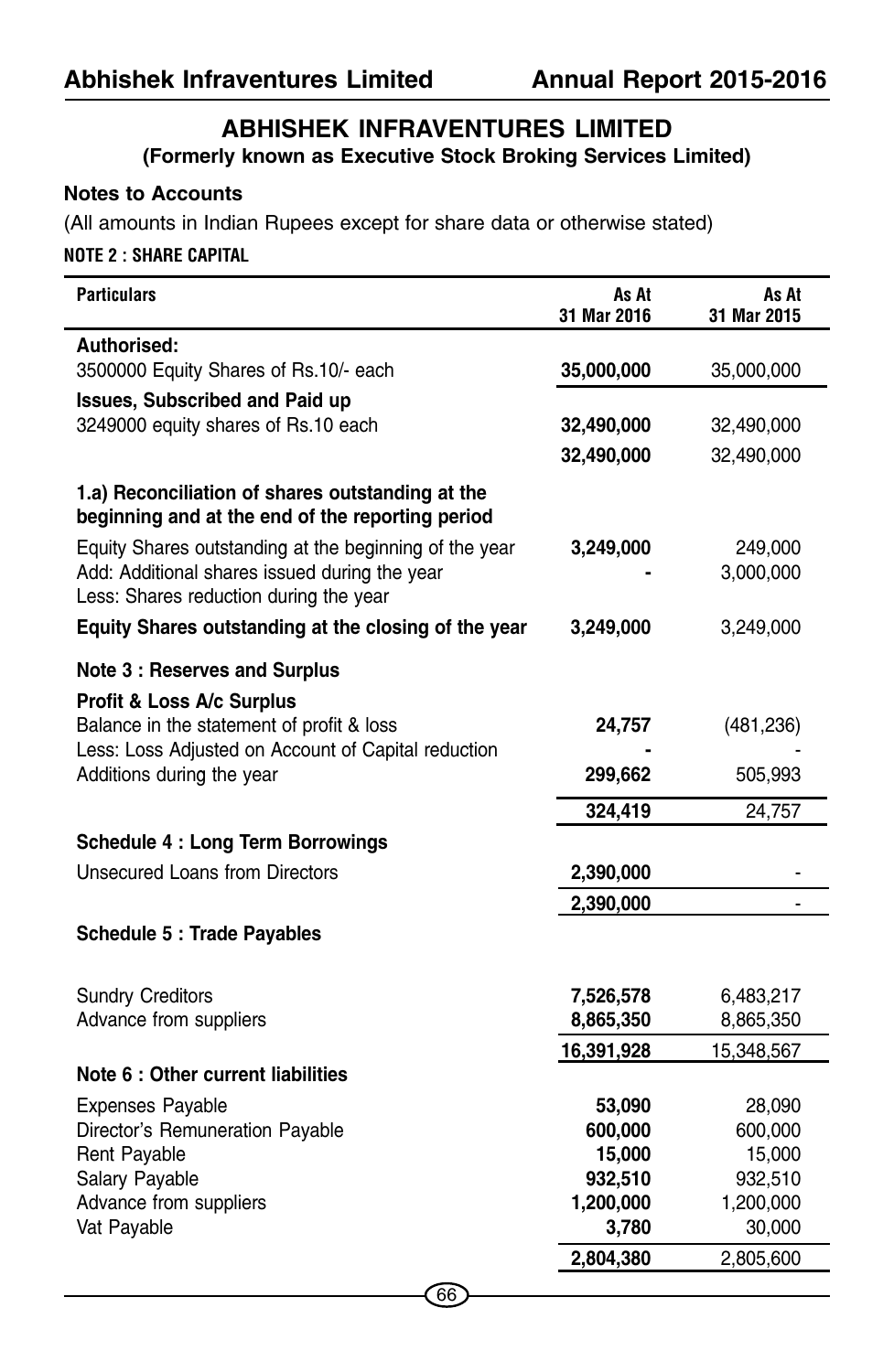# Annual Report 2015-2016 Abhishek Infraventures Limited

| NOTE : 7 : Fixed Assets |                              |           |           |                                  |                             |                          |                          | Amount in Rs.      |
|-------------------------|------------------------------|-----------|-----------|----------------------------------|-----------------------------|--------------------------|--------------------------|--------------------|
|                         | <b>Gross Block</b>           |           |           |                                  | Depreciation / Amortization |                          |                          | Net Block          |
| <b>Particulars</b>      | 01-Apr-2015<br>Balance as at | Additions | As at     | As at<br>31-Mar-16   01-Apr-2015 | For the<br>Year             | $31 - 1$ Mar-16<br>As at | $31 - Max - 16$<br>As at | As at<br>31-Mar-15 |
| Cars                    | 768,040                      |           | 768,040   | 767,963                          | ລ                           | 767,983                  | 57                       |                    |
| M.Cycle/Scooter/Cycle   | 180,346                      |           | 180,346   | 180,342                          |                             | 180,343                  |                          |                    |
| Office Equipment        | 222,440                      |           | 222,440   | 218,228                          | 586                         | 218,814                  | 3,626                    | 4,212              |
| Furniture & Fixtures    | 53,412                       |           | 53,412    | 52,499                           | 165                         | 52,664                   | 748                      | ြို့               |
| Total                   | 1,224,238                    |           | 1,224,238 | 1,219,032                        | 772                         | 1,219,804                | 4,434                    | 5,206              |
| Previous Year           | 1,224,238                    |           | 1,224,238 | 1,218,121                        | $\frac{1}{2}$               | 1,219,032                | 5,206                    | 6.117              |
|                         |                              |           |           |                                  |                             |                          |                          |                    |

<u>67</u>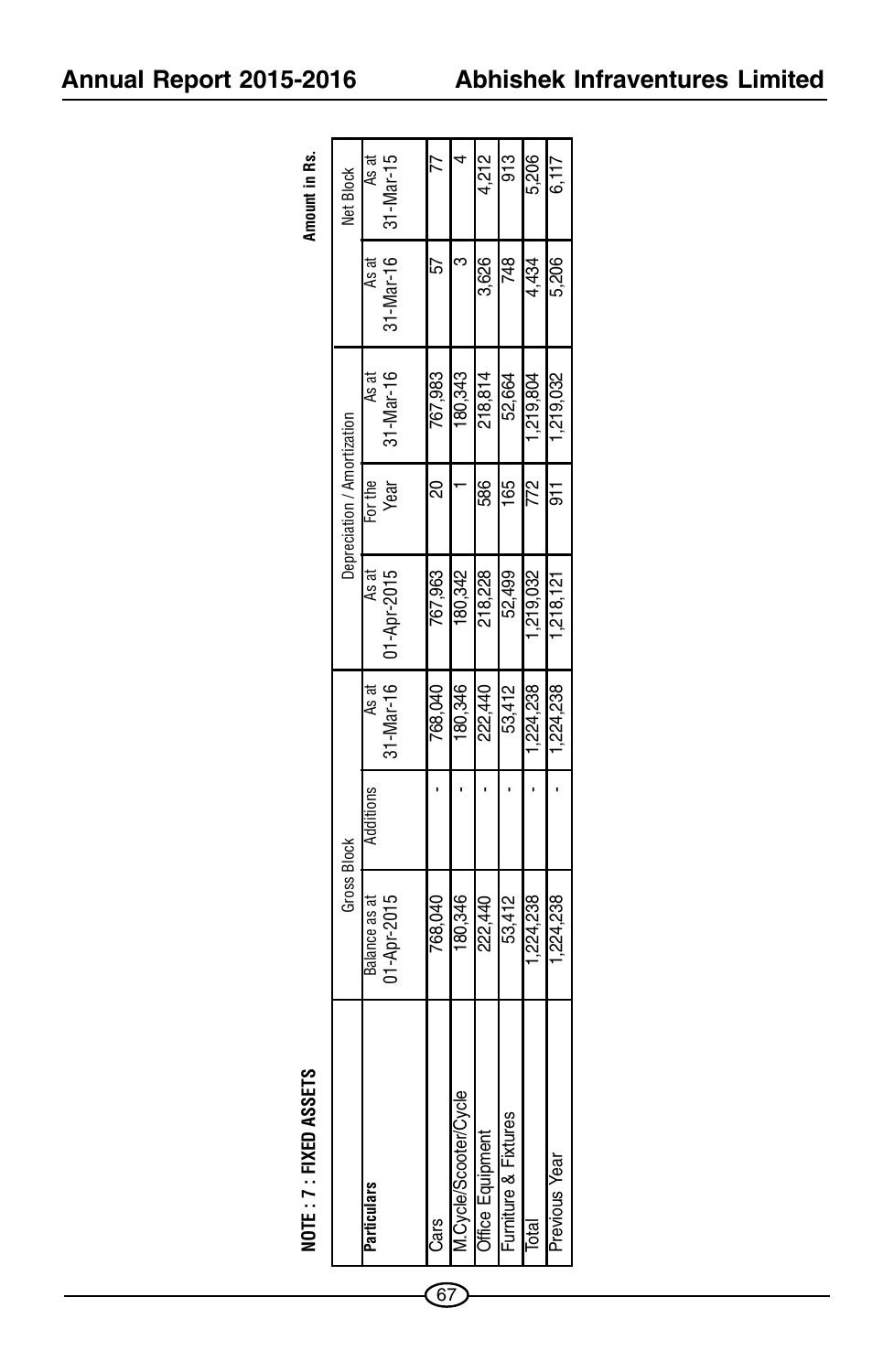## Notes to Accounts

(All amounts in Indian Rupees except for share data or otherwise stated)

| <b>Particulars</b>                                                                     | As At<br>31 Mar 2016 | As At<br>31 Mar 2015 |
|----------------------------------------------------------------------------------------|----------------------|----------------------|
| Note 8 : Short - term provisions                                                       |                      |                      |
| Opening Balance                                                                        | 78,860               | 103,483              |
| Provision for Income tax for the year                                                  | 130,532              | 222,478              |
|                                                                                        | 209,392              | 325,961              |
| Note 9 : Deferred tax assets(Net)                                                      |                      |                      |
| Opening balance                                                                        | 24,776               | 29,403               |
| Less: Provided for the year                                                            | (3, 470)             | (4,627)              |
|                                                                                        | 21,306               | 24,776               |
| <b>Schedule 10: Other Non- Current Assets</b>                                          |                      |                      |
| Misc. Expenses not Written off                                                         |                      |                      |
| <b>Listing Expensse</b>                                                                | 3,109,400            |                      |
|                                                                                        | 3,109,400            |                      |
| <b>Schedule 11: Current Investments</b>                                                |                      |                      |
| Non-trade investments valued at cost -<br>Investment in shares/securities<br>Unquoted: |                      |                      |
| In fully paid up equity shares                                                         | 1,400,000            | 1,400,000            |
|                                                                                        | 1,400,000            | 1,400,000            |
| Note 13 : Trade receivables                                                            |                      |                      |
| Pending for more than Six Months                                                       | 42,009,796           | 42,009,796           |
| <b>Others</b>                                                                          | 2,173,296            | 2,172,220            |
|                                                                                        | 44,183,092           | 44,182,016           |
| Note 14 : Cash and cash equivalents                                                    |                      |                      |
| Cash -in- hand                                                                         | 1,614,834            | 1,632,490            |
| Balances with scheduled banks                                                          |                      |                      |
| On current accounts                                                                    | 87,268               | 601,097              |
| On deposit accounts                                                                    |                      |                      |
|                                                                                        | 1,702,102            | 2,233,587            |
| Note 15 : Short - term loans and advances                                              |                      |                      |
| <b>Other Advances</b>                                                                  | 1,970,000            | 1,955,000            |
|                                                                                        | 1,970,000            | 1,955,000            |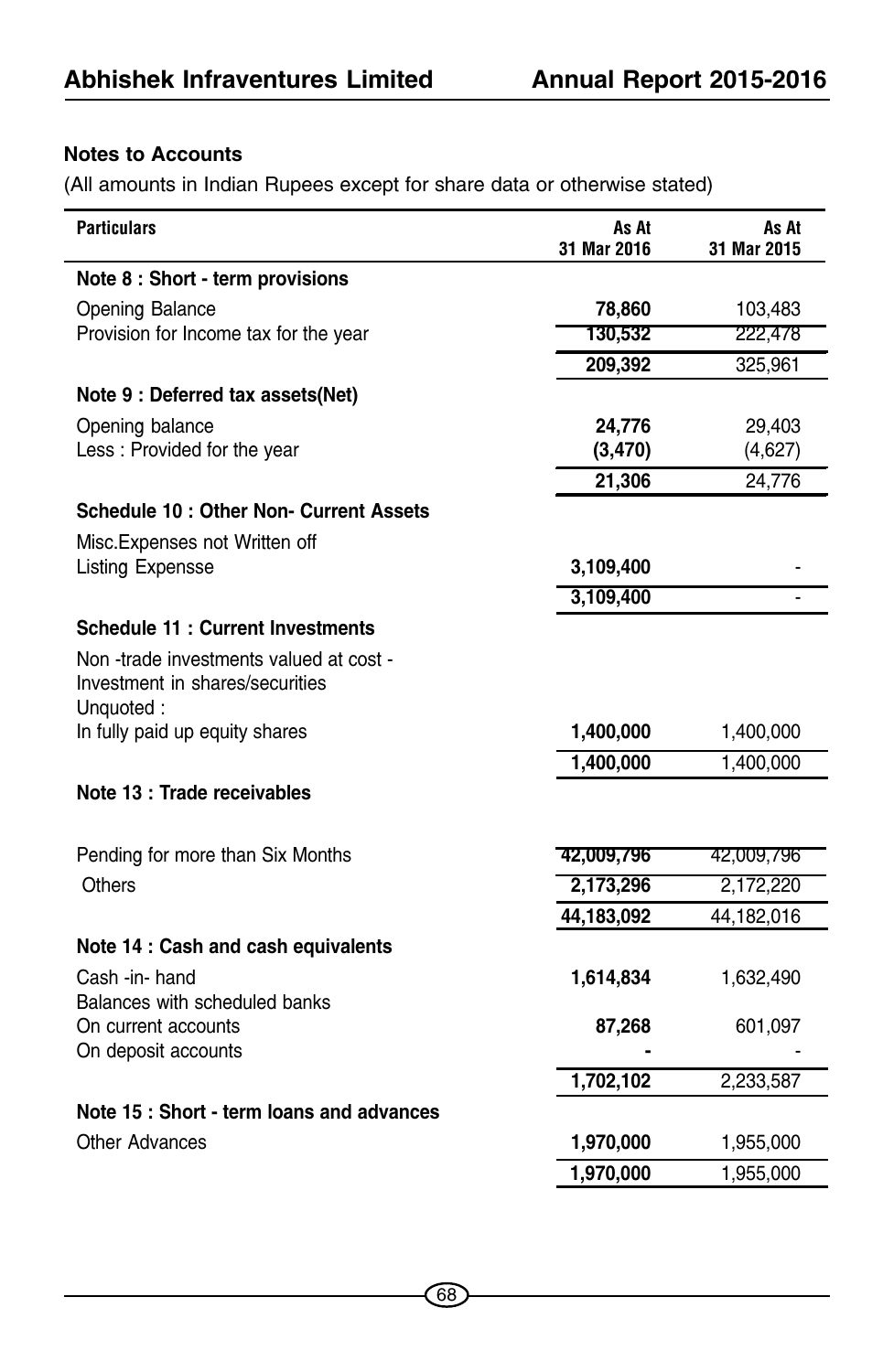### Notes to Accounts

(All amounts in Indian Rupees except for share data or otherwise stated)

| <b>Particulars</b>                  | <b>Year Ended</b><br>31 Mar 2016 | <b>Year Ended</b><br>31 Mar 2015 |
|-------------------------------------|----------------------------------|----------------------------------|
| <b>Note 16 : Operating Expenses</b> |                                  |                                  |
| Purchases                           | 22,773,566                       | 23,439,640                       |
|                                     | 22,773,566                       | 23,439,640                       |
| Note 17: Personal Cost              |                                  |                                  |
| Salaries and incentives             | 457,370                          | 987,550                          |
| Director's Remuneration             |                                  |                                  |
| Staff welfare expenses              | 27,000                           | 12,447                           |
|                                     | 484,370                          | 999,997                          |
| Note 18 : Administration expenses   |                                  |                                  |
| <b>Electricity Charges</b>          | 65,252                           |                                  |
| Advertisment                        | 9,200                            |                                  |
| Auditor's Remuneration              | 25,000                           | 25,000                           |
| Conveyance Expenses                 | 12,640                           | 2,450                            |
| Fee & Subscription                  | 14,067                           |                                  |
| General Expenses                    | 25,550                           | 9,122                            |
| Legal & Professional Charges        | 26,200                           | 7,000                            |
| <b>Listing Fees</b>                 |                                  | 6,179                            |
| Postage & Courier Charges           | 6,710                            | 1,550                            |
| Printing & Stationery               | 8,690                            | 4,500                            |
| Rent                                | 148,500                          | 450,000                          |
| <b>Bank Charges</b>                 | 827                              |                                  |
| Telephone & Communication Expenses  | 12,548                           | 1,454                            |
|                                     | 355,184                          | 507,255                          |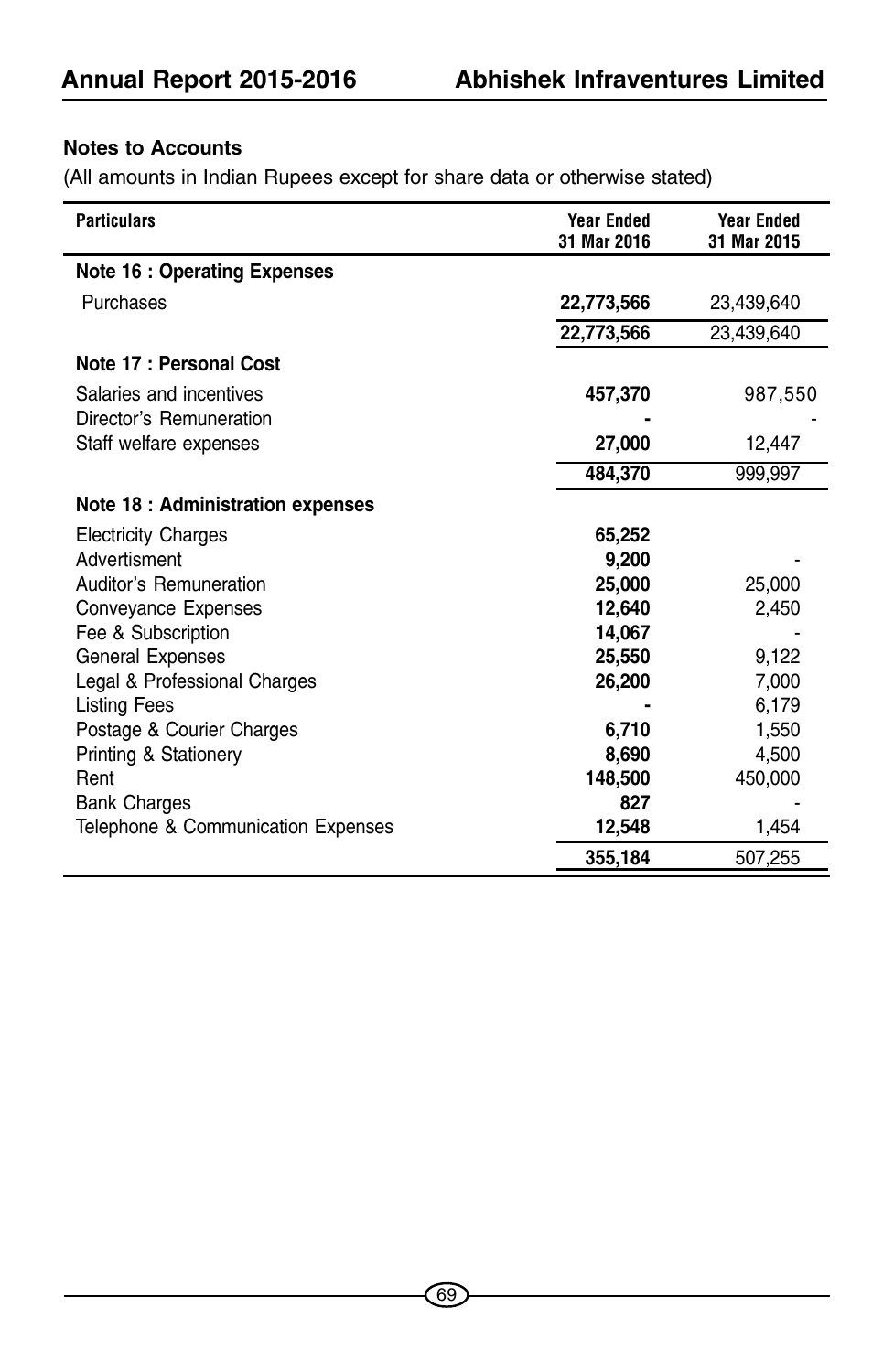#### Notes to Financial Statements

#### Corporate Information

The Company earlier was known as "Executive Stock Broking Services Limited" into stock broking business, considering a bearish trend in the coming years, the company felt a need to diversify into Infra activities and accordingly decided to change the name of the company from "Executive Stock Broking Services Limited" to Abhishek Infraventures Limited by changing the Main Objects of the company. Abhishek Infraventures Limited is in the business of Infrastructure Development.

#### 1. Significant Accounting Policies

#### a. Basis of preparation of Financial Statements

The accompanying financial statements are prepared in accordance with Indian Generally Accepted Accounting Principles (GAAP) under the historical cost convention, on the basis of a going concern basis, while revenue, expenses, assets and Liabilities accounted/recognized on accrual basis. GAAP comprises mandatory accounting as prescribed under Section 133 of the Companies Act, 2013 ('the Act') read with Rule 7 of the Companies (Accounts) Rules, 2014, the provisions of the Act (to the extent notified) and guidelines issued by the Securities and Exchange Board of India (SEBI) Accounting policies are consistently applied except where a newly issued accounting standard is initially adopted or a revision to an existing accounting standard requires a change in the accounting policy hitherto in use. Management evaluates all recently issued or revised accounting standards on an ongoing basis.

#### b. Use of Estimates

The preparation of financial statements in conformity with generally accepted accounting principles requires management to make estimates and assumptions that affect the required amounts of assets and liabilities and disclosure of contingent liabilities at the date of the financial statements and the results of operations during the reporting period. Although these estimates are based upon management's best knowledge of current events and actions, actual results could differ from these estimates.

#### c. Revenue Recognition

Revenue is recognized to the extent that it is probable that the economic benefits will flow to the Company and revenue can be reliably measured.

#### d. Fixed Assets

Fixed Assets are stated at cost less accumulated depreciation. Cost comprises the purchase price, freight, duties, taxes and any attributable cost of bringing the asset to its working condition for its intended use.

#### e. Depreciation

Depreciation on fixed assets has been provided on straight-line method based on useful life of asset specified in Schedule II of the Companies Act, 2013 on pro-rata basis.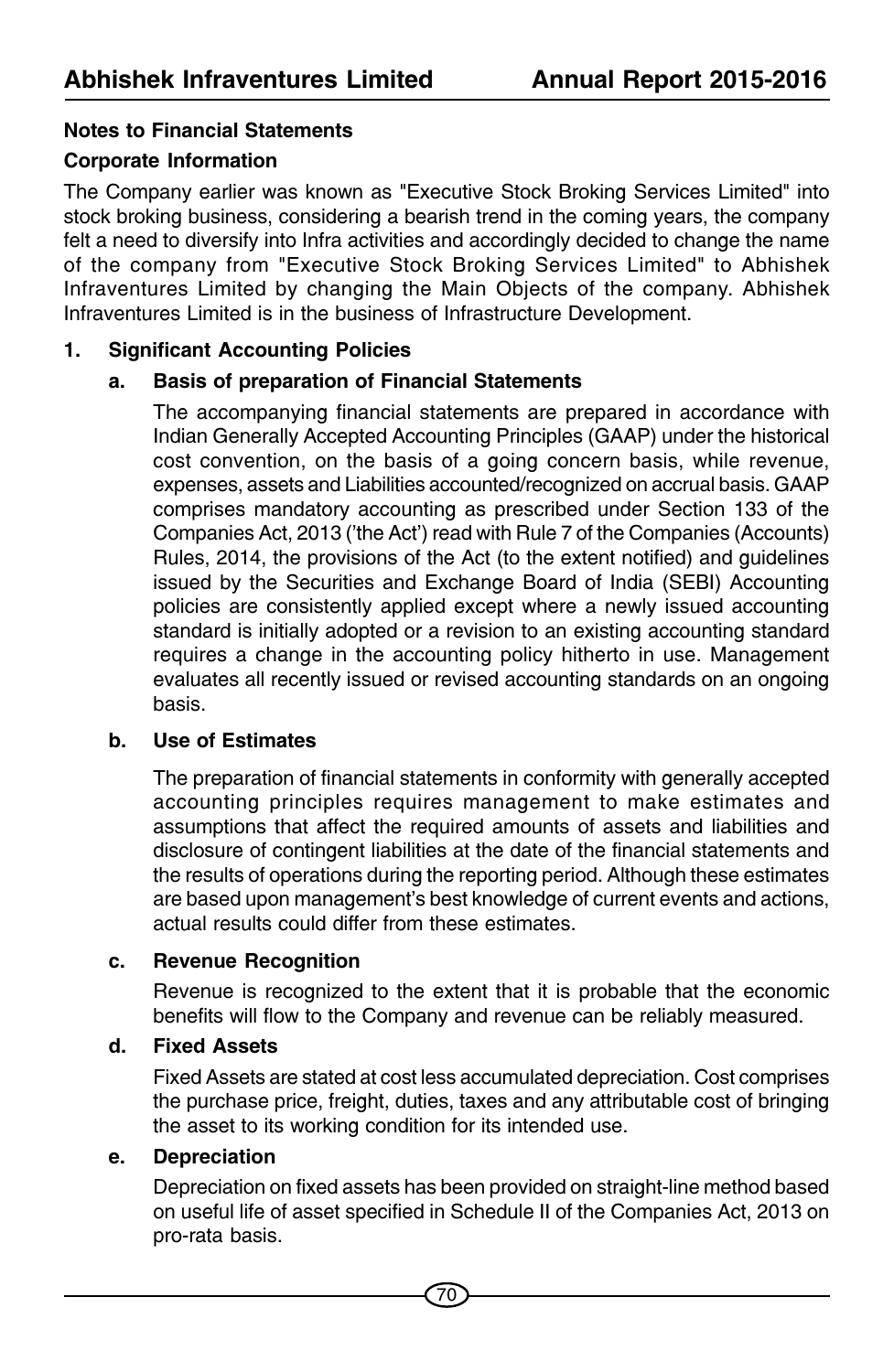#### f. Investments

Long term Investments are stated at cost. The short term investments of the parent company are valued and carried at cost or fair value whichever is lower. In case of sale of investments, the gain / loss brought into the books of account.

#### g. Borrowing costs:

Borrowing costs that are directly attributable to the acquisition or the construction of a qualifying asset is capitalized for the period until the asset is ready for its intended use. A qualifying asset is one that necessarily takes substantial period of time i.e more than 12 months to get ready for intended use. All other borrowing costs are charged to revenues

#### h. Inventories

Materials are valued at the lower of cost and estimated net realizable value. Net realizable value is the estimated selling price in the ordinary course of business, reduced by the estimated costs of completion and costs to effect the sale.

#### i. Income Tax

#### i. Current tax

Current income tax is measured at the amount expected to be paid to the tax authorities in accordance with the Indian Income Tax Act, 1961.

#### ii. Deferred tax :

Deferred income taxes is recognized, subject to the consideration of prudence on timing differences, being the difference between taxable income and accounting income that originate in one period and are capable of reversal in one or more subsequent periods. Deferred tax is measured based on the tax rates and the tax laws enacted or substantively enacted at the balance sheet date.

Deferred tax assets are recognized only to the extent that there is reasonable certainty that sufficient future taxable income will be available against which such deferred tax assets can be realized. Where the Company has carry forward of unabsorbed depreciation or tax losses deferred tax assets are recognized only if it is virtually certain backed by convincing evidence that such deferred tax assets can be realized against future taxable profits.

#### j. Earnings per share

Basic earnings per share are calculated by dividing the net profit or loss for the period attributable to equity shareholders by the weighted average number of equity shares outstanding during the period.

#### k. Provisions

A Provision is recognized when the Company has a present obligation as a result of past event i.e it is probable that an outflow of resources will be required to settle the obligation in respect of which a reliable estimate can be made. Provisions are not discounted to its present value and are determined based on best estimate required to settle the obligation at the balance sheet date.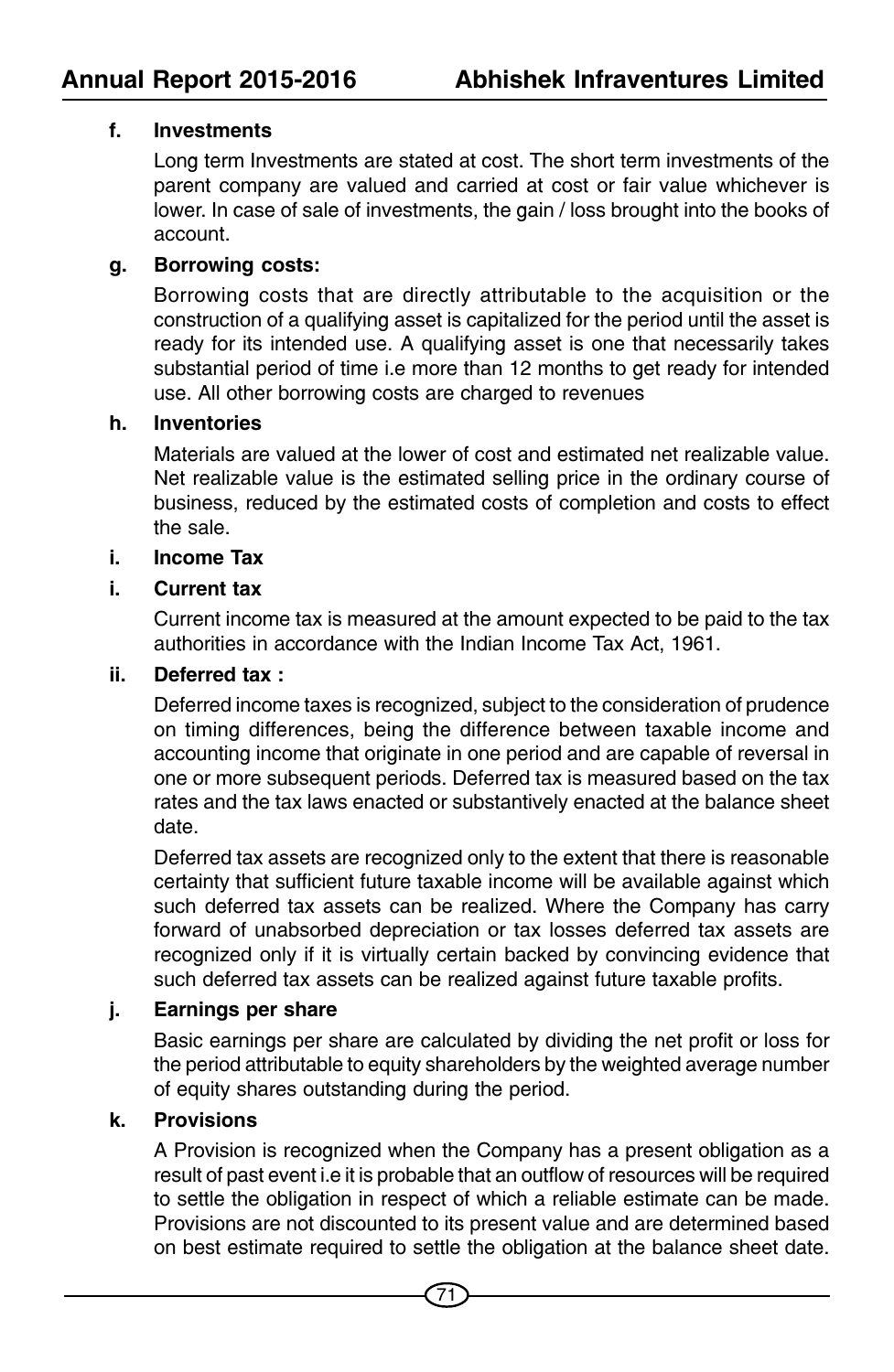These are reviewed at each balance sheet date and adjusted to reflect the current best estimates.

#### l. Cash Flow Statement

Cash Flow Statement has been prepared under indirect method as per the Accounting Standard-3 "Cash Flow Statement".

#### m. Cash and cash equivalents

Cash and cash equivalents comprise cash and cash on deposit with banks and corporations. The Company considers all highly liquid investments with a remaining maturity at the date of purchase of three months or less and that are readily convertible to known amounts of cash to be cash equivalents.

#### 19. Contingent Liabilities and Commitments - NIL

#### 20. Related Party Transactions

#### a) List of Related Parties

Subsidiary Companies NIL

Associates Companies controlled by key management personnel / relatives who are substantially interested NIL

Key managerial personnel **Ramachandra Murthy Adiraju** Omprakash Kovuri Venkataramana Sanapala Govindarajan Madhusudhana Kachipuram Srikanth Varra Chinnapureddy Burugu Srilatha

#### b) Transactions with the Related Parties

| <b>Details</b>     | <b>Associate</b><br>Companies /<br><b>Concerns</b> | Key<br>Management Companies /<br><b>Personnel</b> | <b>Associate</b><br><b>Concerns</b> | Key<br><b>Management</b><br><b>Personnel</b> |
|--------------------|----------------------------------------------------|---------------------------------------------------|-------------------------------------|----------------------------------------------|
|                    | 2015-16<br>Rs.                                     | 2015-16<br>Rs.                                    | 2014-15<br>Rs.                      | 2014-15<br>Rs.                               |
| Remuneration       |                                                    |                                                   |                                     | 600000                                       |
| Sales              |                                                    |                                                   |                                     |                                              |
| <b>Purchases</b>   |                                                    |                                                   |                                     |                                              |
| Unsecured<br>Loans |                                                    | 23,90,000                                         |                                     |                                              |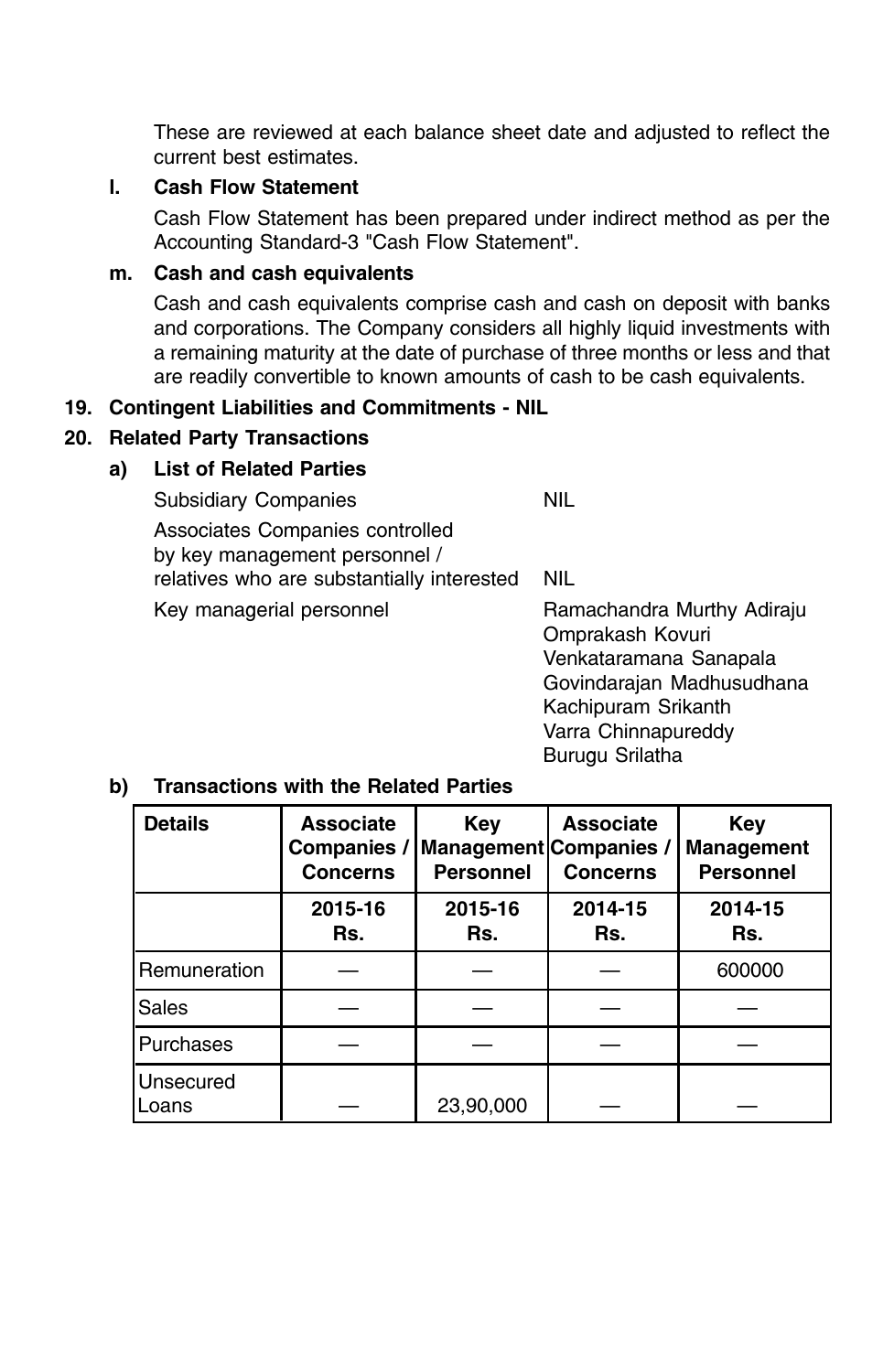#### c) Balance as at 31st March, 2016

| <b>Details</b>     | <b>Associate</b><br><b>Concerns</b> | Key<br>Companies / Management Companies /<br><b>Personnel</b> | <b>Associate</b><br><b>Concerns</b> | Kev<br><b>Management</b><br><b>Personnel</b> |
|--------------------|-------------------------------------|---------------------------------------------------------------|-------------------------------------|----------------------------------------------|
|                    | 2015-16<br>Rs.                      | 2015-16<br>Rs.                                                | 2014-15<br>Rs.                      | 2014-15<br>Rs.                               |
| Remuneration       |                                     | 600000                                                        |                                     | 600000                                       |
| Sales              |                                     |                                                               |                                     |                                              |
| Unsecured<br>Loans |                                     | 23,90,000                                                     |                                     |                                              |

#### 21. Value of Imports and Exports - NIL

#### 22. Auditors' Remuneration Amount in Rs.

| AUGUNI INITIO ANG ANG     |                                                 |            |  |  |
|---------------------------|-------------------------------------------------|------------|--|--|
| <b>Particulars</b>        | Year ended<br>31st March 2016   31st March 2015 | Year ended |  |  |
| <b>Statutory Auditors</b> | 25,000                                          | 25.000     |  |  |

#### 23. Earnings Per Share Amount in Research 1998. Amount in Research 1998.

|                    | סווט וס ו כוחווווואם            |                                                 | ATIVATIL III 19. |
|--------------------|---------------------------------|-------------------------------------------------|------------------|
| <b>Particulars</b> |                                 | Year ended<br>31st March 2016   31st March 2015 | Year ended       |
|                    | Net Profit available for Equity |                                                 |                  |
|                    | Shareholders                    | 2,99,662                                        | 5,05,991         |
| $\overline{2}$     | Weighted Average Number Of      |                                                 |                  |
|                    | Equity Shares (Nos)             | 32,49,000                                       | 32,49,000        |
| 3                  | Earnings Per Share -            |                                                 |                  |
|                    | <b>Basic and Diluted</b>        | 0.09                                            | 0.16             |

24. Balances under Trade Receivable, Trade Payables, are subjected to confirmation and reconciliation from respective parties.

#### 25. Segment Reporting

There are no separate reportable segments (business and/or geographical) in accordance with the requirements of Accounting Standard 17 - 'Segment Reporting' issued by the Institute of Chartered Accountants of India.

26. Previous year figures have been regrouped wherever if thought necessary in conformity with the current year groupings. Paise have been rounded off to the nearest rupee. Notes on financial statements, Cash Flow Statement and statement on accounting policies form an integral part of the balance sheet and profit and loss statement.

Firm Registration Number : 010371S Chartered Accountants

For M M REDDY & CO.,<br>Firm Registration Number: 010371S<br>ABHISHEK INFRAVENTURES I IMITED.

M Madhusudhana Reddy K. Omprakash Partner **Partner** Partner Whole Time Director Membership No. 213077

Place : Hyderabad **Ramachandra Murthy Adiraju**<br>
Date : 30.05.2016 **Ramachandra Murthy Adiraju**<br>
Whole Time Director cum CFO Whole Time Director cum CFO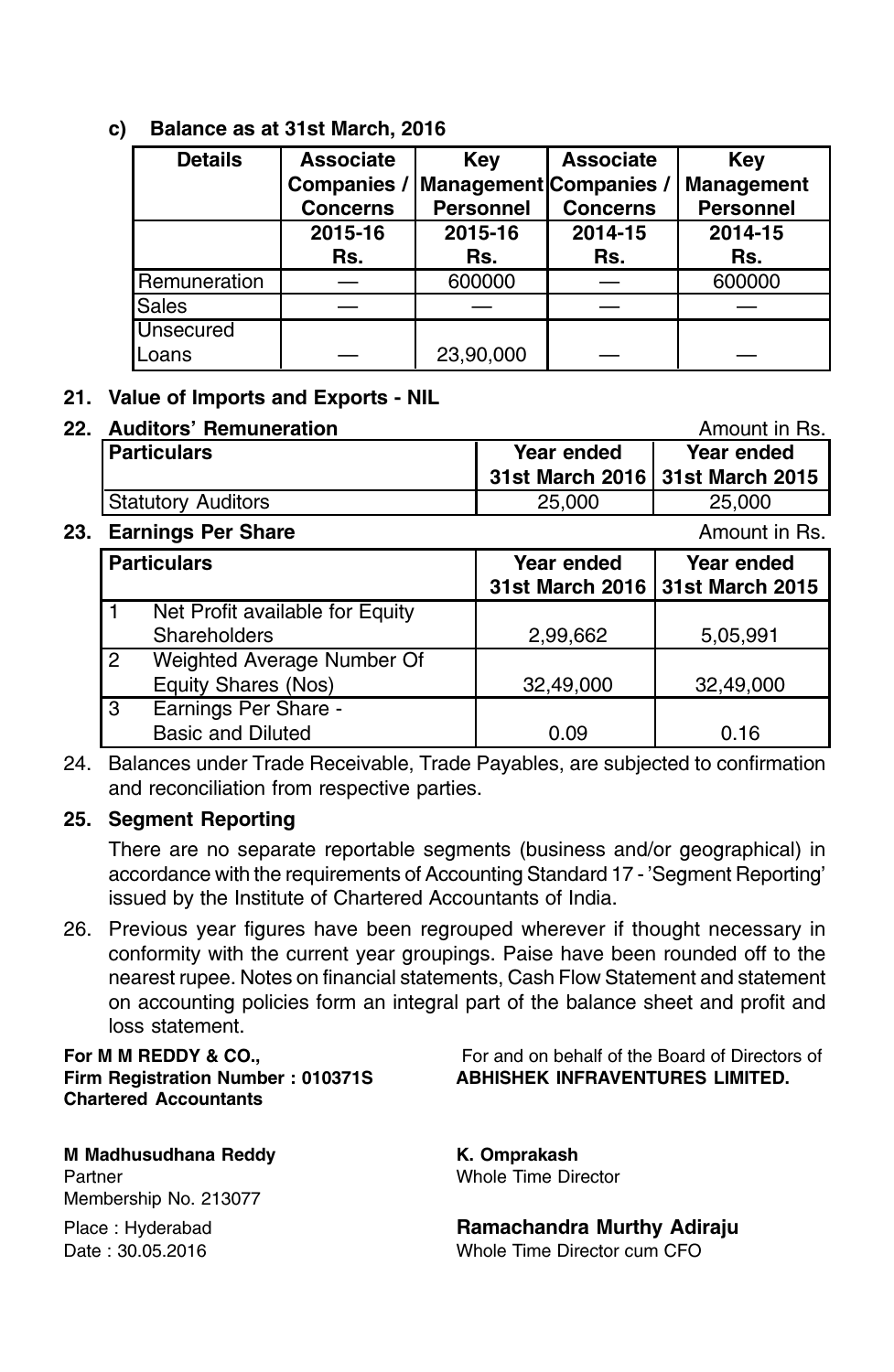## Form No. MGT-11 Proxy form

[Pursuant to section 105(6) of the Companies Act, 2013 and rule 19(3) of the Companies (Management and Administration) Rules, 2014]

CIN: L45204TG1984PLC111447 Name of the company: Abhishek Infraventures Limited Registered office: H.No. 3-6-672/A, Street No. 10, Himayathnagar, Hyderabad - 500029, Telangana

Name of the member(s) : Regigisterd Address : E-mail Id : Folio No. /Client ID : DP ID :

I/We, being the member (s) of …………shares of the above named company, hereby appoint

| 1. | Name:<br>Address:<br>$F$ -mail $Id$ : |  |
|----|---------------------------------------|--|
| 2  | Name:<br>Address:<br>$F$ -mail $Id$ : |  |

as my/our proxy to attend and vote (on a poll) for me/us and on my/our behalf at the 32nd Annual General Meeting of the Company, to be held on Thursday, 29th day of September, 2016 at 11.30 a.m at Sai Anupama Family Restaurant and Banquet Halls, Padmavathi Towers, Near Nizampet X Roads, Kukatpally, Hyderabad - 500072, Telangana, and at any adjourned meeting thereof in respect of such resolutions as are indicated below:

### Resolution No.

- 1. Approval of financial statements for the year ended 31.03.2016.
- 2. Appointment of Director in place of Mr. G. Madhusudhana who retires by rotation.
- 3. Appointment of statutory auditors and fixation of their remuneration.

Signed this …..… day of………… 2016 Signature of shareholder Signature of Proxy holder(s)

Affix Revenue Stamp

Note: This form of proxy in order to be effective should be duly completed and deposited at the Registered Office of the Company, not less than 48 hours before the commencement of the Meeting.

------------- ------------- --------------- ---------------- -------------------- ------------ ---------------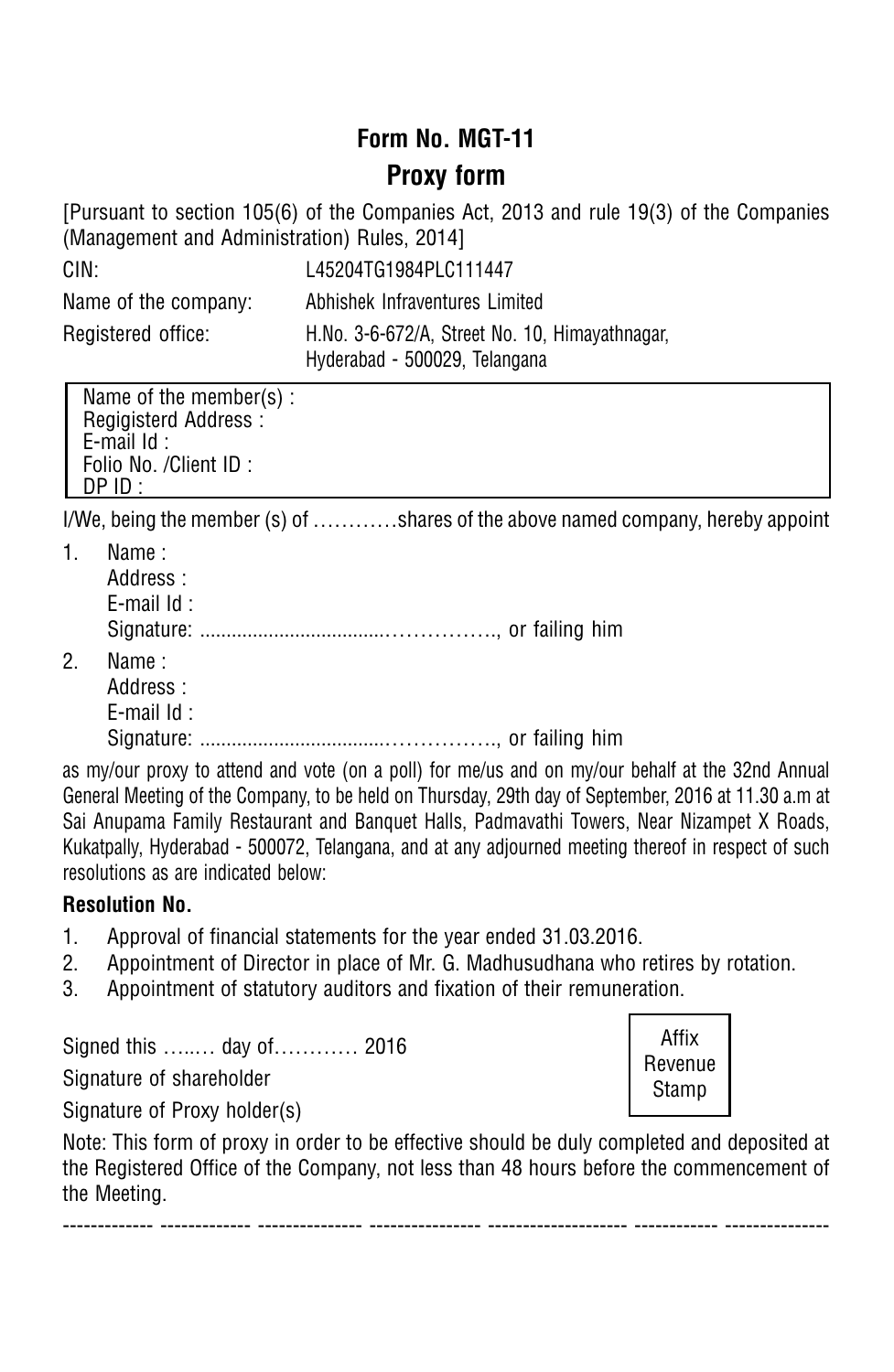# ABHISHEK INFRAVENTURES LIMITED

H.No. 3-6-672/A, Street No. 10, Himayathnagar, Hyderabad - 500029, Telangana

## ATTENDANCE SLIP

(Please present this slip at the Meeting venue)

I hereby record my presence for the 32nd Annual General Meeting of the members to be held on Thursday, 29th day of September, 2016 at 11.30 a.m at 701,Sai Anupama Family Restaurant and Banquet Halls, Padmavathi Towers, Near Nizampet X Roads, Kukatpally, Hyderabad - 500072, Telangana and at any adjourned meeting thereof.

Shareholders/Proxy's Signature Shareholders/Proxy's full name (In block letters) Folio No./ Client ID

No. of shares held

Note:

Shareholders attending the meeting in person or by proxy are required to complete the attendance slip and hand it over at the entrance of the meeting hall.